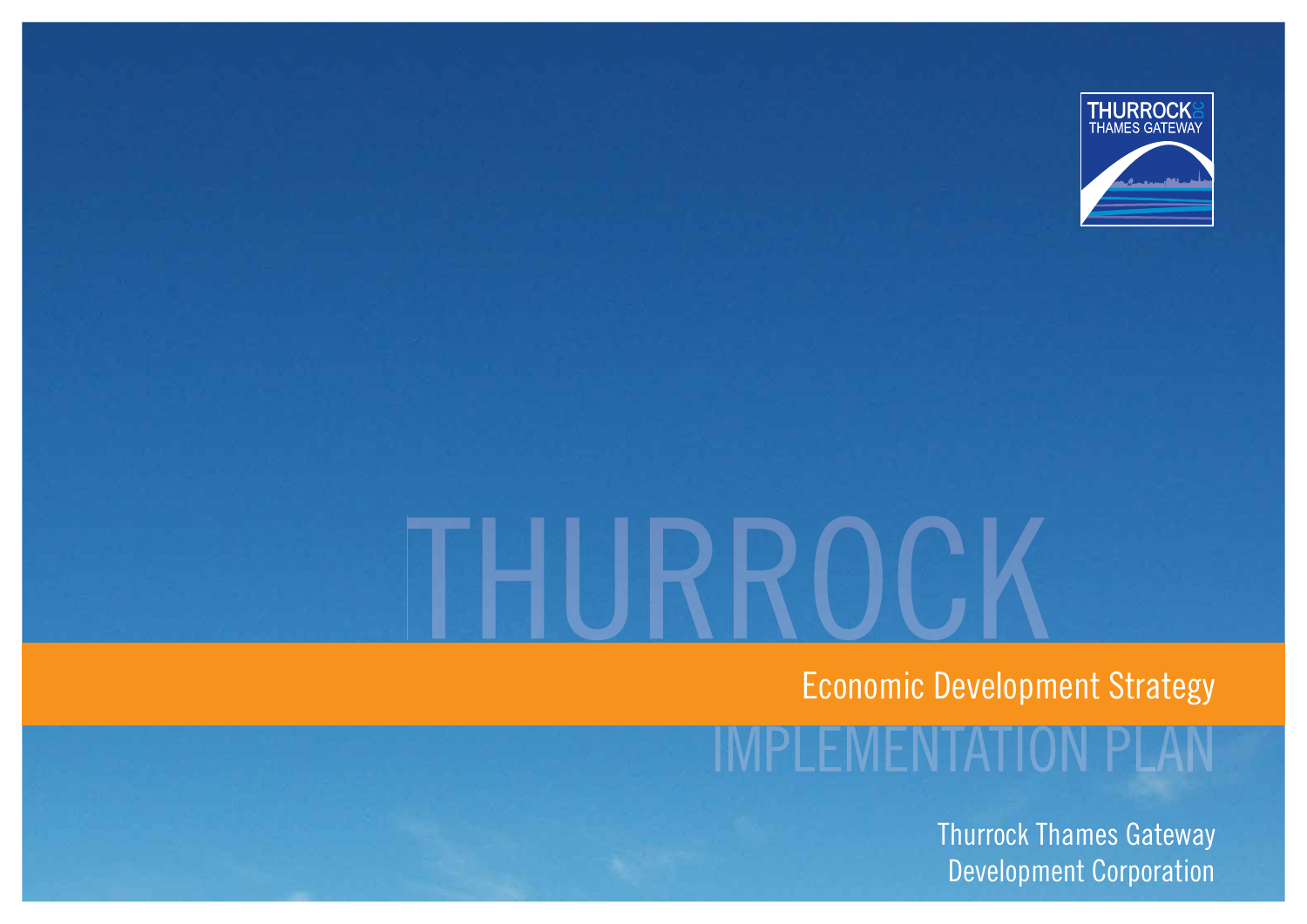# **CONTENTS**

| 1. INTRODUCTION                             | $\overline{2}$ |
|---------------------------------------------|----------------|
| 2. THE KEY OUTCOME: EMPLOYMENT              | 8              |
| 3. ENABLING ECONOMIC GROWTH                 | 16             |
| 4. EMBEDDING ECONOMIC GROWTH                | 23             |
| 5. INTERVENTION IN THURROCK'S ECONOMIC HUBS | 28             |
| 6. PHASING AND FUNDING OF DELIVERY          | 37             |
| 7. ORGANISATIONAL STRUCTURES                | 43             |
| <b>APPENDICES</b>                           | 47             |
| APPENDIX A PROJECT SHEETS: ENABLING         | 48             |
| APPENDIX B PROJECT SHEETS: EMBEDDING        | 71             |
| APPENDIX C: DEVELOPING A MARKETING STRATEGY | 84             |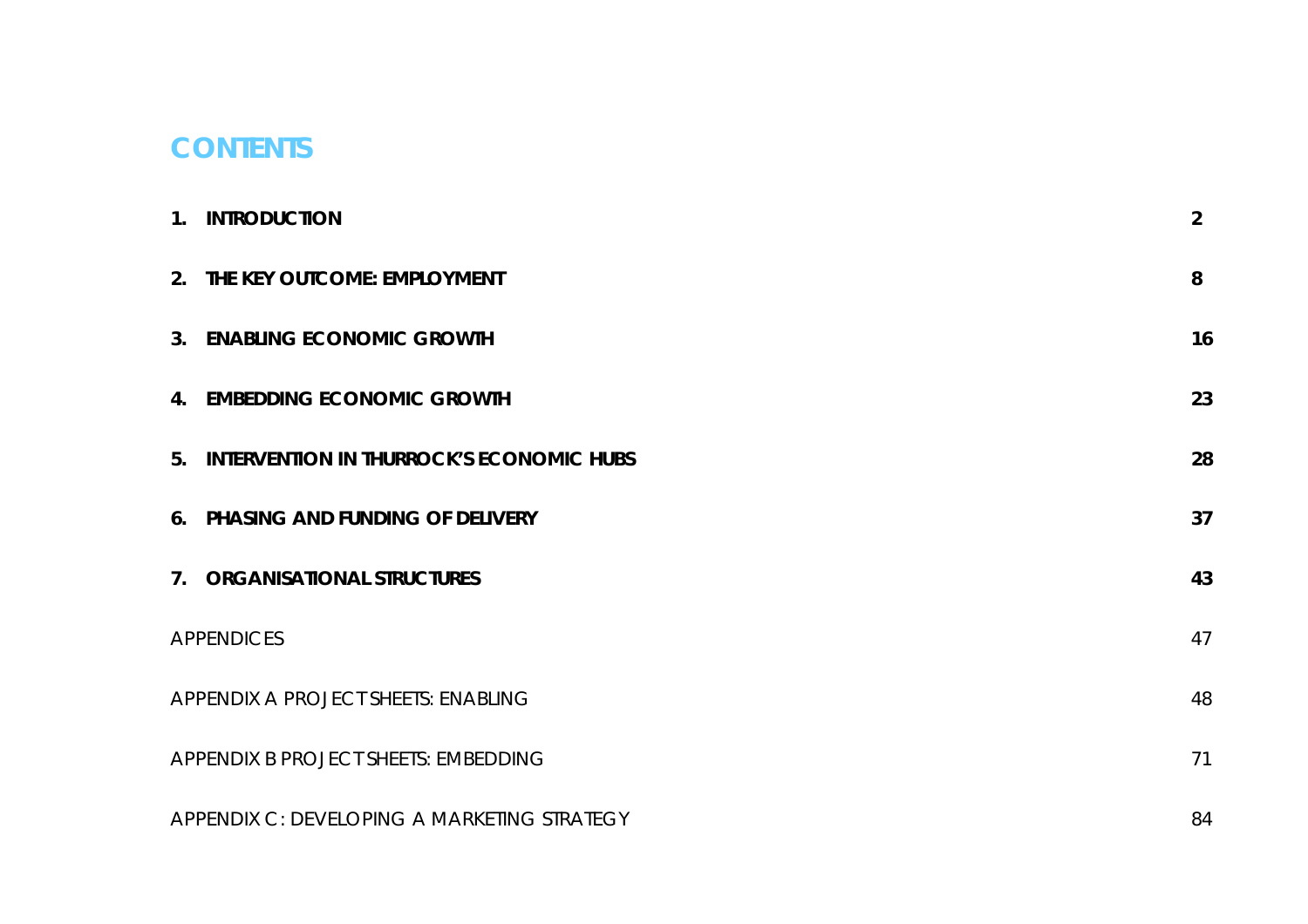# **1. Introduction**

- 1.1 Successful, sustainable economic growth in Thurrock will require the right balance between the physical regeneration of the area and a 'step change' in other key factors such as service delivery, skills provision and neighbourhood renewal. This document is intended to guide the achievement of this balance, focussing on aspects of delivery that will complement physical transformation.
- 1.2 The Economic Development Strategy outlines the overarching vision for economic growth. This Implementation Plan is intended to sit alongside the Strategy, indicating the roles and responsibilities of the Development Corporation and its partners to ensure the most efficient, high impact approach is taken. The Development Corporation and its partners will use the Strategy and Implementation Plan to transform the Borough into a thriving economy and a location of choice for dynamic, successful businesses and a skilled and motivated workforce.
- 1.3 Interventions included within this document are critical to the long term economic transformation of Thurrock. **Strong partner relationships are imperative**. As such, each of the interventions outlined below has clear links to relevant strategies locally, regionally and nationally. To fully maximise impact, partners must design links to this new Implementation Plan within their own current and planned schedule of activity.

# The Thurrock Economic Development Strategy

- 1.4 Thurrock's Economic Development Strategy describes how economic and employment growth can be achieved in Thurrock by building upon existing sector strengths, taking forward a series of strategic physical projects as well as identifying areas of opportunity to exploit in the future.
- 1.5 To articulate the ambitions of the Strategy further, 10 specific roles have been identified:

#### **Roles of the Thurrock EDS:**

- Create a platform for employment growth, particularly in key sectors
- Support the achievement of regional and Thames Gateway wide objectives
- Support growth in the employment base alongside appropriate and achievable levels of diversification
- Provide the platform for uplift in the quality of the skills base in Thurrock and the capacity of businesses to use higher skills effectively
- Support the development of an education and learning offer strong in both depth and breadth
- Support Thurrock's existing communities to access new opportunities and receive the maximum benefit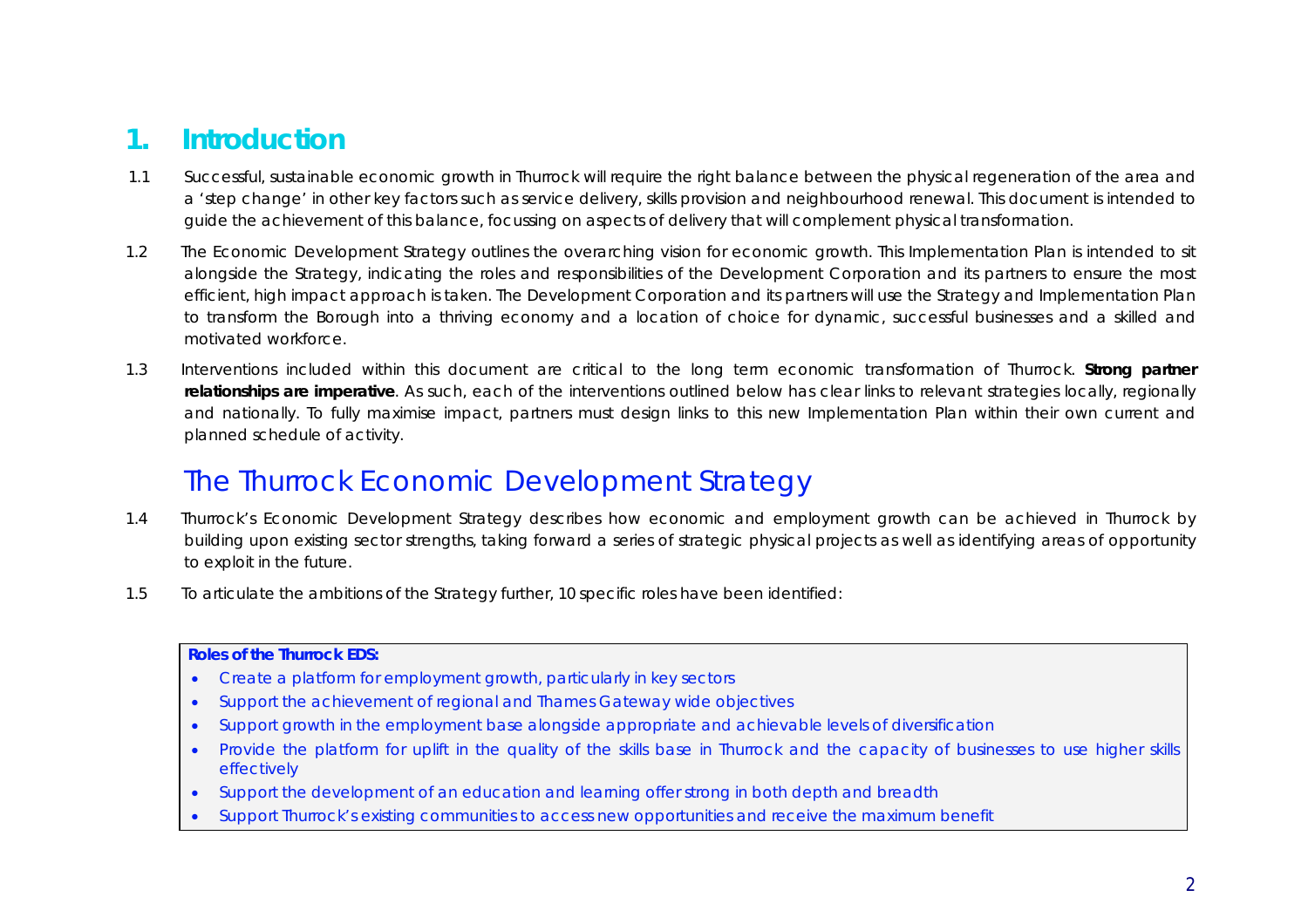- Encourage the development of support and infrastructure necessary to increase rates of employment growth
- Provide the appropriate platform for ongoing physical infrastructure development
- x Provide guidance on the development of economic activities across the area that can be reflected in individual 'economic hubs'
- Identify and promote opportunities for development at London Gateway, maximising business development, skills and overall employment opportunities

### **Spatial Drivers of Growth: Thurrock's Economic Hubs**

- 1.6 Of central importance to Thurrock's economic growth is the physical transformation of the key locations for growth; the economic hubs which are outlined in the Economic Development Strategy:
	- **Purfleet**
	- Lakeside/ West Thurrock
	- Grays
	- **Tilbury**
	- London Gateway
- 1.7 In essence, **key physical interventions in these locations will provide the main impetus for economic growth across the Borough.** The Development Corporation is already leading a number of these key strategic interventions. These interventions are outlined briefly below and explored further in the context of each economic hub in Section 5.

| Strategic Intevention                         | <b>Description</b>                                                                                                                     | <b>Target Sector</b>              | <b>Hub</b>                     | <b>Delivery</b><br><b>Dates</b>    |
|-----------------------------------------------|----------------------------------------------------------------------------------------------------------------------------------------|-----------------------------------|--------------------------------|------------------------------------|
| London Gateway                                | Development of deep water port and associated land side<br>business and industrial functions.                                          | Ports, Transport and<br>Logistics | London<br>Gateway              | 2009-2021                          |
| Royal Opera House<br><b>Production Campus</b> | A regionally significant hub for the creative industries<br>developed around the new Royal Opera House Production<br>Park in Purfleet. | Creative Industries               | Purfleet                       | 2009-2012                          |
| Lakeside Expansion                            | Expansion of retail floorspace at Lakeside.                                                                                            | Retail                            | Lakeside /<br>West<br>Thurrock | 2009-2012<br>(dependent<br>on RSS) |
| Lakeside Leisure<br>Development               | Significant indoor leisure development including multi screen<br>cinema, indoor ski-slope and complementary activities.                | Recreation and Leisure            | Lakeside /<br>West             | 2009-2012<br>(dependent            |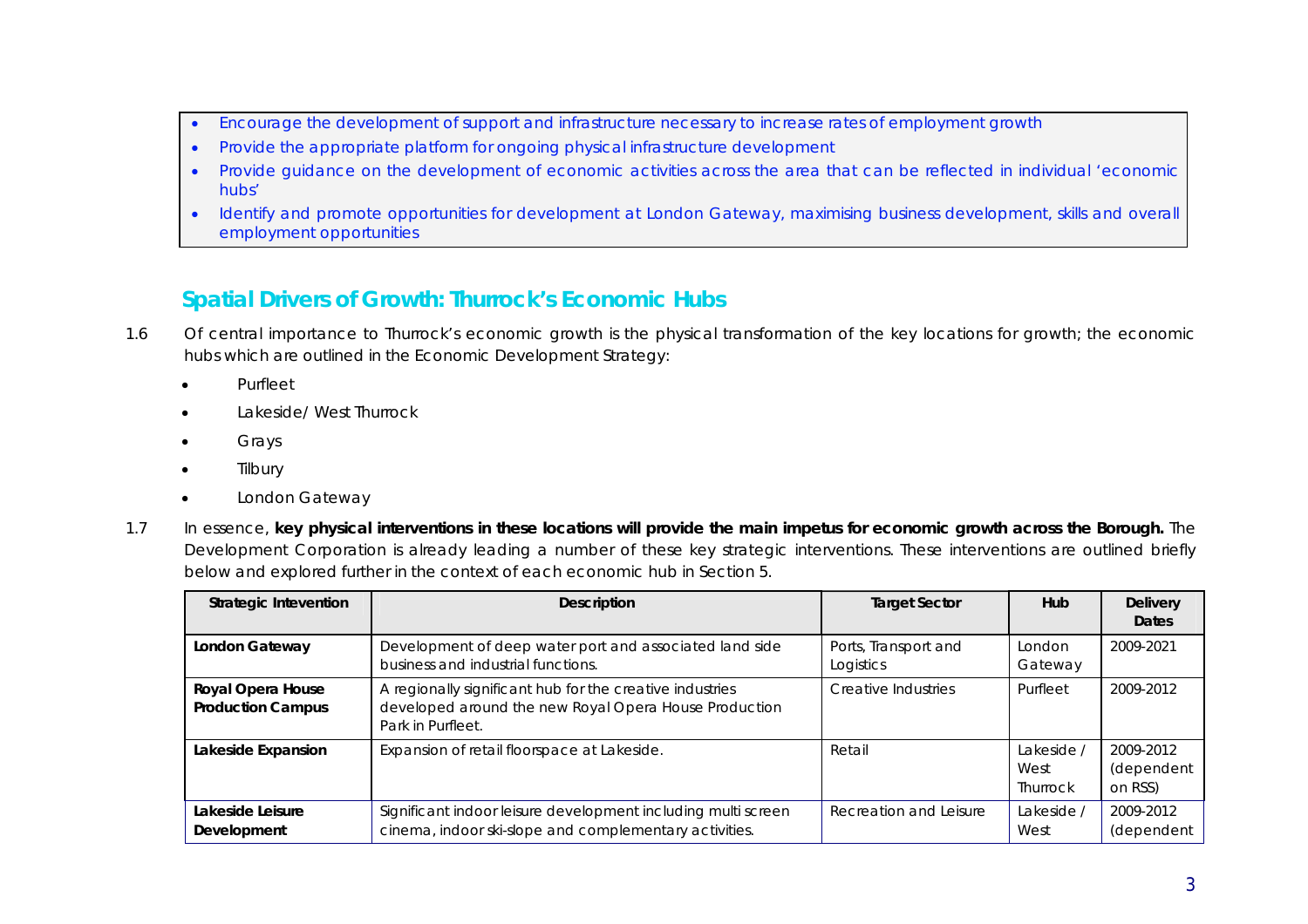|                                              |                                                                                                                                                                                                                                                                     |                                                 | Thurrock                              | on RSS)                             |
|----------------------------------------------|---------------------------------------------------------------------------------------------------------------------------------------------------------------------------------------------------------------------------------------------------------------------|-------------------------------------------------|---------------------------------------|-------------------------------------|
| <b>Academy of Transport</b><br>and Logistics | A national academy to support the development of port,<br>logistics and maritime industries linked to the development of<br>London Gateway and the expansion of activities at Tilbury.                                                                              | Ports, Transport and<br>Logistics               | London<br>Gateway                     | 2008-<br>2010/11                    |
| <b>Grays Business Centre</b>                 | New flexible business space providing incubator, move-on<br>space and space for larger companies.                                                                                                                                                                   | <b>Business Services</b>                        | Grays                                 | 2010                                |
| <b>Purfleet Centre (Botany</b><br>Quarry)    | A new town centre for Purfleet for including new retail, social<br>infrastructure and station interchange.                                                                                                                                                          | Retail<br><b>Public Sector Services</b>         | Purfleet                              | 2010-2015                           |
| <b>Thurrock Learning</b><br>Campus           | A multi-functioning learning campus at Grays providing quality<br>learning opportunities that range from post-14 through to<br>Higher Education. Specific attention will be paid to supporting<br>the sectors outlined within the Economic Development<br>Strategy. | <b>Public Sector Services</b>                   | Grays                                 | 2011-2012                           |
| <b>Thurrock Community</b><br>Hospital        | New health care facility in Grays, addressing gaps in provision in<br>Thurrock and Basildon.                                                                                                                                                                        | <b>Public Sector Services</b>                   | Grays                                 | 2011-2012                           |
| <b>Arena Essex</b>                           | New leisure offer to the north of existing Lakeside centre.<br>Includes outdoor leisure activities, hotel and new residential<br>provision.                                                                                                                         | Recreation and Leisure                          | Lakeside /<br>West<br><b>Thurrock</b> | 2012                                |
| <b>Tilbury Power Station</b>                 | New power station utilising 'Carbon Capture' technology,<br>replacing existing facility.                                                                                                                                                                            | Environmental<br><b>Technologies and Energy</b> | Tilbury                               | 2015                                |
| <b>Tilbury Port Expansion</b>                | Expansion of existing port functions increasing wet and dry side<br>functions.                                                                                                                                                                                      | Ports, Transport and<br>Logistics               | Tilbury                               | <b>No</b><br>timetable<br>specified |

1.8 These specific interventions and the delivery of the wider masterplans will tackle the historic issue of lack of supply of quality economic and business spaces in Thurrock. This Implementation Plan will ensure that the masterplans are complemented by a long term set of related non-physical economic development activities.

### The Strategy: Enabling and Embedding Employment

- 1.9 The Strategy is designed to complement existing activity, including the plans for rapid physical transformation within Thurrock and specifically the 12 strategic physical interventions summarised above.
- 1.10 The Strategy framework below is designed to provide the foundation and '**enable**' the key outcome employment. To achieve sustainable economic growth in Thurrock the Economic Development Strategy framework also acknowledges that employment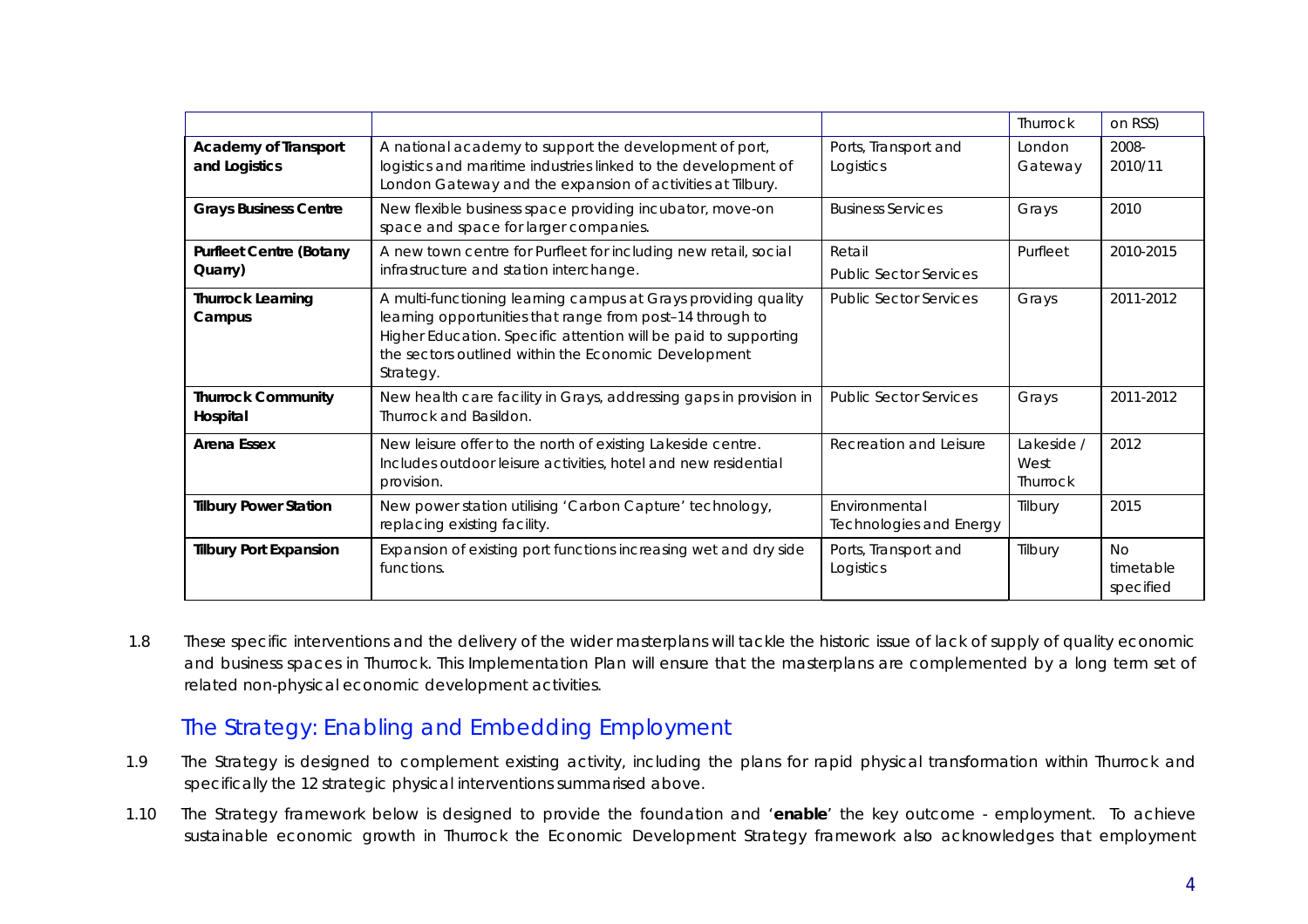growth is not enough. It also includes elements that seek to '**embed**' this growth and ensure that any transformation is not the 'end game' but is the foundation for ongoing growth.

1.11 The full complement of interventions outlined in this Implementation Plan – both strategic physical and non-physical interventions – is presented in the table overleaf. This table also outlines the timescales for delivery of the interventions and key milestones in the overall implementation timeline.

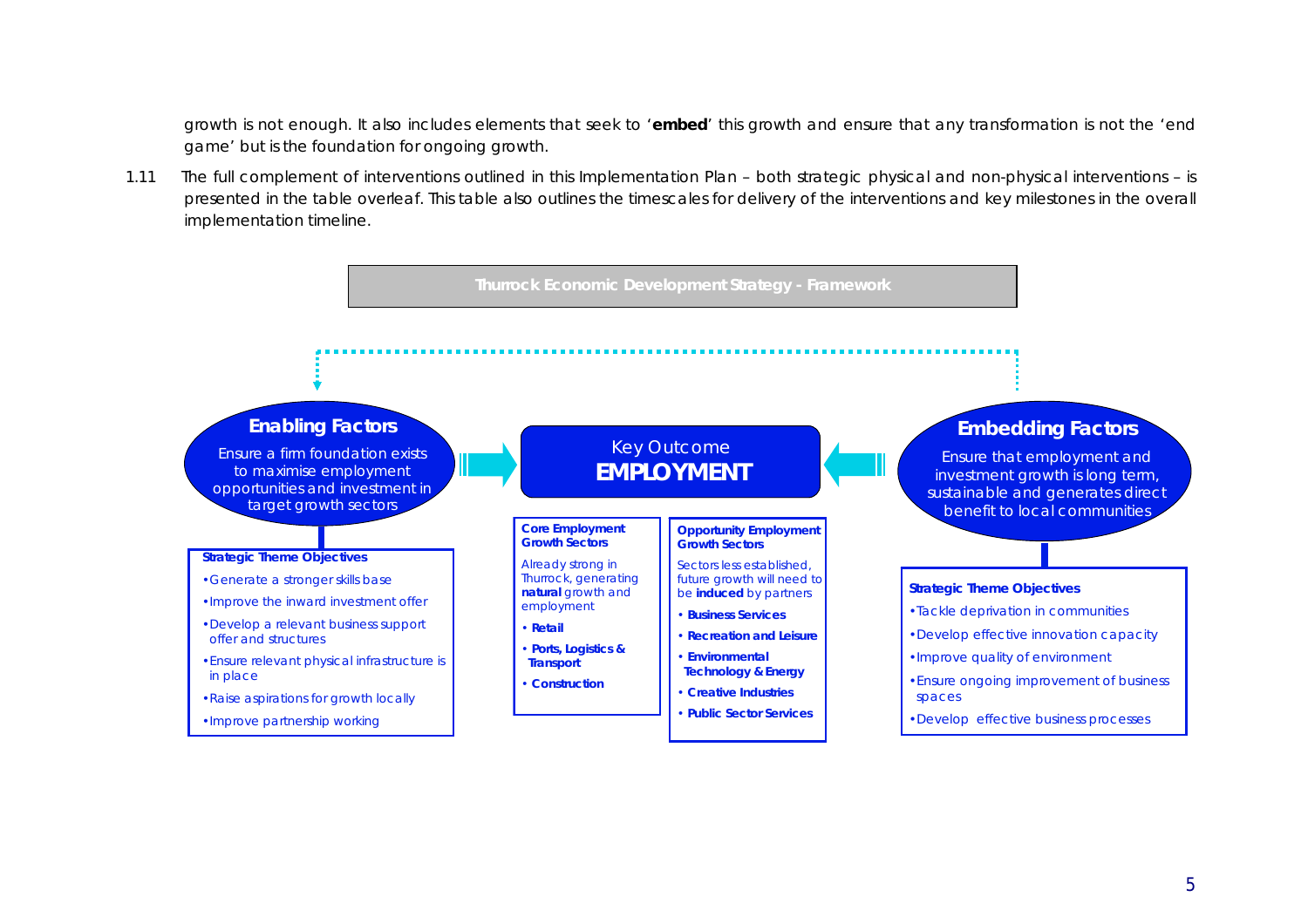|               | Delivery Profile in Relation to Key Strategic Interventions |  |  |  |  |   |   |                                |  |  |                                   |  |                   |              |                                                                                                        |   |
|---------------|-------------------------------------------------------------|--|--|--|--|---|---|--------------------------------|--|--|-----------------------------------|--|-------------------|--------------|--------------------------------------------------------------------------------------------------------|---|
|               | <b>INTERVENTION</b>                                         |  |  |  |  |   |   |                                |  |  |                                   |  |                   |              | 2007   2008   2009   2010   2011   2012   2013   2014   2015   2016   2017   2018   2019   2020   2021 |   |
|               | <b>Academy of Transport and Logistics</b>                   |  |  |  |  |   | Ķ |                                |  |  |                                   |  |                   |              |                                                                                                        |   |
|               | <b>Production Campus</b>                                    |  |  |  |  |   |   |                                |  |  |                                   |  |                   |              |                                                                                                        |   |
| INTERVENTIONS | Lakeside Expansion                                          |  |  |  |  |   |   | $\bigstar$                     |  |  |                                   |  |                   |              |                                                                                                        |   |
|               | Lakeside Leisure Development                                |  |  |  |  |   |   |                                |  |  |                                   |  |                   |              |                                                                                                        |   |
|               | London Gateway                                              |  |  |  |  |   |   |                                |  |  |                                   |  |                   |              |                                                                                                        | 戈 |
|               | <b>Grays Business Centre</b>                                |  |  |  |  | " |   |                                |  |  |                                   |  |                   |              |                                                                                                        |   |
| STRATEGIC     | <b>Purfleet Centre (Botany Quarry)</b>                      |  |  |  |  |   |   |                                |  |  |                                   |  |                   |              |                                                                                                        |   |
|               | <b>Thurrock Learning Campus</b>                             |  |  |  |  |   |   |                                |  |  |                                   |  |                   |              |                                                                                                        |   |
|               | <b>Thurrock Community Hospital</b>                          |  |  |  |  |   |   | <b>IX,</b>                     |  |  |                                   |  |                   |              |                                                                                                        |   |
|               | Arena Essex                                                 |  |  |  |  |   |   |                                |  |  |                                   |  |                   |              |                                                                                                        |   |
|               | <b>Tilbury Power Station</b>                                |  |  |  |  |   |   |                                |  |  |                                   |  |                   |              |                                                                                                        |   |
|               | <b>ENA 1: Business Growth Programme</b>                     |  |  |  |  |   |   |                                |  |  |                                   |  |                   |              |                                                                                                        |   |
|               | <b>ENA 2: Introducing Sectors to Thurrock Schools</b>       |  |  |  |  |   |   |                                |  |  |                                   |  |                   |              |                                                                                                        |   |
|               | ENA 3: Comprehensive Work Placement Offer                   |  |  |  |  |   |   |                                |  |  |                                   |  |                   |              |                                                                                                        |   |
|               | <b>ENA 4: Employer Compacts</b>                             |  |  |  |  |   |   |                                |  |  |                                   |  |                   |              |                                                                                                        |   |
|               | ENA 5: Developing the Inward Investment Proposition         |  |  |  |  |   |   |                                |  |  |                                   |  |                   |              |                                                                                                        |   |
|               | ENA 6: Opportunity Sector Marketing Offer                   |  |  |  |  |   |   |                                |  |  |                                   |  |                   |              |                                                                                                        |   |
|               | ENA 7: Sector Based FE Offer                                |  |  |  |  |   |   |                                |  |  |                                   |  |                   |              |                                                                                                        |   |
|               | ENA 8: Maximise Thurrock's Sales                            |  |  |  |  |   |   |                                |  |  |                                   |  |                   |              |                                                                                                        |   |
|               | ENA 9: Excellence in Recruitment and Retention              |  |  |  |  |   |   |                                |  |  |                                   |  |                   |              |                                                                                                        |   |
| ENABLING      | ENA 10: Thurrock Academy of Transport and Logistics         |  |  |  |  |   |   |                                |  |  |                                   |  |                   |              |                                                                                                        |   |
|               | <b>ENA 11: World Class Logistics</b>                        |  |  |  |  |   |   |                                |  |  |                                   |  |                   |              |                                                                                                        |   |
|               | ENA 12: Centre of Excellence in Public Services (ILM)       |  |  |  |  |   |   |                                |  |  |                                   |  |                   |              |                                                                                                        |   |
|               | <b>ENA 13: Flagship Business Spaces</b>                     |  |  |  |  |   |   |                                |  |  |                                   |  |                   |              |                                                                                                        |   |
|               | <b>ENA 14: Enterprise Education</b>                         |  |  |  |  |   |   |                                |  |  |                                   |  |                   |              |                                                                                                        |   |
|               | <b>ENA 15: Sustainable Industrial Park</b>                  |  |  |  |  |   |   |                                |  |  |                                   |  |                   |              |                                                                                                        |   |
|               | EMB 1: Innovate to Accumulate                               |  |  |  |  |   |   |                                |  |  |                                   |  |                   |              |                                                                                                        |   |
|               | <b>EMB 2: Modern Methods</b>                                |  |  |  |  |   |   |                                |  |  |                                   |  |                   |              |                                                                                                        |   |
| EMBEDDING     | EMB 3: Economic Inclusion Plans (Tilbury and St Ockenden)   |  |  |  |  |   |   |                                |  |  |                                   |  |                   |              |                                                                                                        |   |
|               | <b>EMB 4: Healthy Economy Initiative</b>                    |  |  |  |  |   |   |                                |  |  |                                   |  |                   |              |                                                                                                        |   |
|               | EMB 5: Procurement and Supply Chain Action Teams            |  |  |  |  |   |   |                                |  |  |                                   |  |                   |              |                                                                                                        |   |
|               | <b>EMB 6: Green Systems</b>                                 |  |  |  |  |   |   |                                |  |  |                                   |  |                   |              |                                                                                                        |   |
|               | <b>EMB 7: Expanded Aftercare Offer</b>                      |  |  |  |  |   |   |                                |  |  |                                   |  |                   |              |                                                                                                        |   |
|               | EMB 8: Development of Regional Social Enterprise Hub        |  |  |  |  |   |   |                                |  |  |                                   |  |                   |              |                                                                                                        |   |
|               | EMB 9: Space to Grow                                        |  |  |  |  |   |   |                                |  |  |                                   |  |                   |              |                                                                                                        |   |
|               | 2010: Grays Business Centre Complete                        |  |  |  |  |   |   |                                |  |  |                                   |  |                   |              |                                                                                                        |   |
|               |                                                             |  |  |  |  |   |   |                                |  |  |                                   |  |                   |              |                                                                                                        |   |
|               |                                                             |  |  |  |  |   |   |                                |  |  | 2015: Purfleet Centre<br>Complete |  |                   |              |                                                                                                        |   |
|               | 2011: Academy Of Transport and Logistics Complete           |  |  |  |  |   |   |                                |  |  |                                   |  |                   |              |                                                                                                        |   |
|               |                                                             |  |  |  |  |   |   |                                |  |  |                                   |  |                   | 2021: London |                                                                                                        |   |
|               | 2012: Production Campus; Lakeside Expansion, Lakeside       |  |  |  |  |   |   |                                |  |  |                                   |  |                   | Gateway      |                                                                                                        |   |
|               | Leisure Development, Thurrock Learning Campus, Thurrock     |  |  |  |  |   |   | 2014: End of TTGDC<br>Lifespan |  |  |                                   |  | development fully |              |                                                                                                        |   |

Leisure Development, Thurrock Learning Campus, Thurrock Community Hospital and Arena Essex Complete.

operational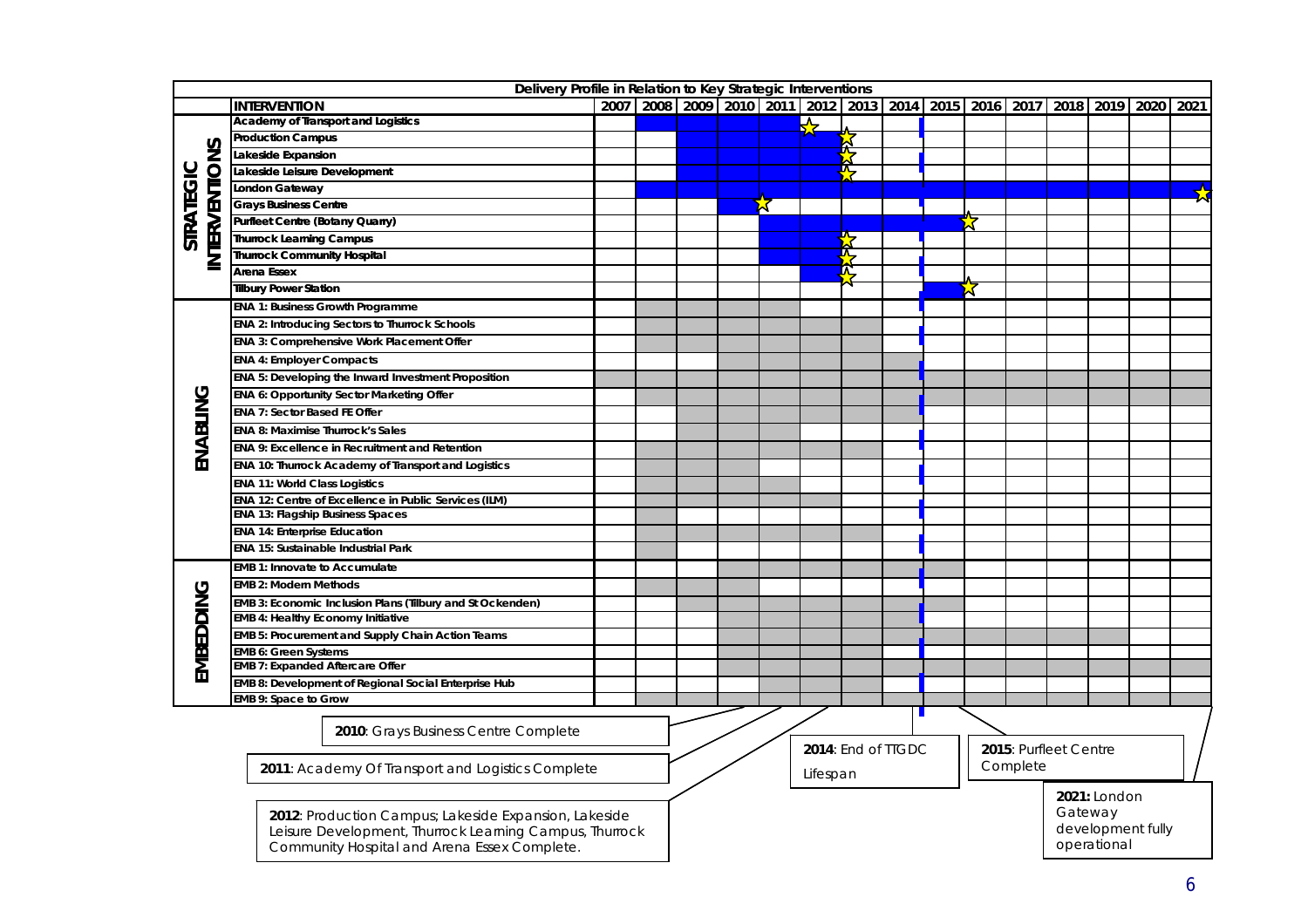### Implementation Plan Structure

- 1.12 The remainder of the Implementation Plan is structured as follows:
	- **•** Section 2 outlines the key outcome of the Economic Development Strategy and Implementation Plan employment and details a range of interventions necessary to enable significant new employment growth specifically within target sectors.
	- x **Section 3** outlines 'enabling' interventions that are necessary to generate economic improvement overall**.**
	- **Section 4** details the interventions necessary to 'embed' economic growth.
	- **Section 5** outlines how specific interventions will relate to development of individual economic hubs
	- Section 6 provides an indication of the phasing of delivery for the Economic Development Strategy and Implementation Plan.
	- **•** Section 7 outlines the organisational structures required for successful implementation of the strategic interventions.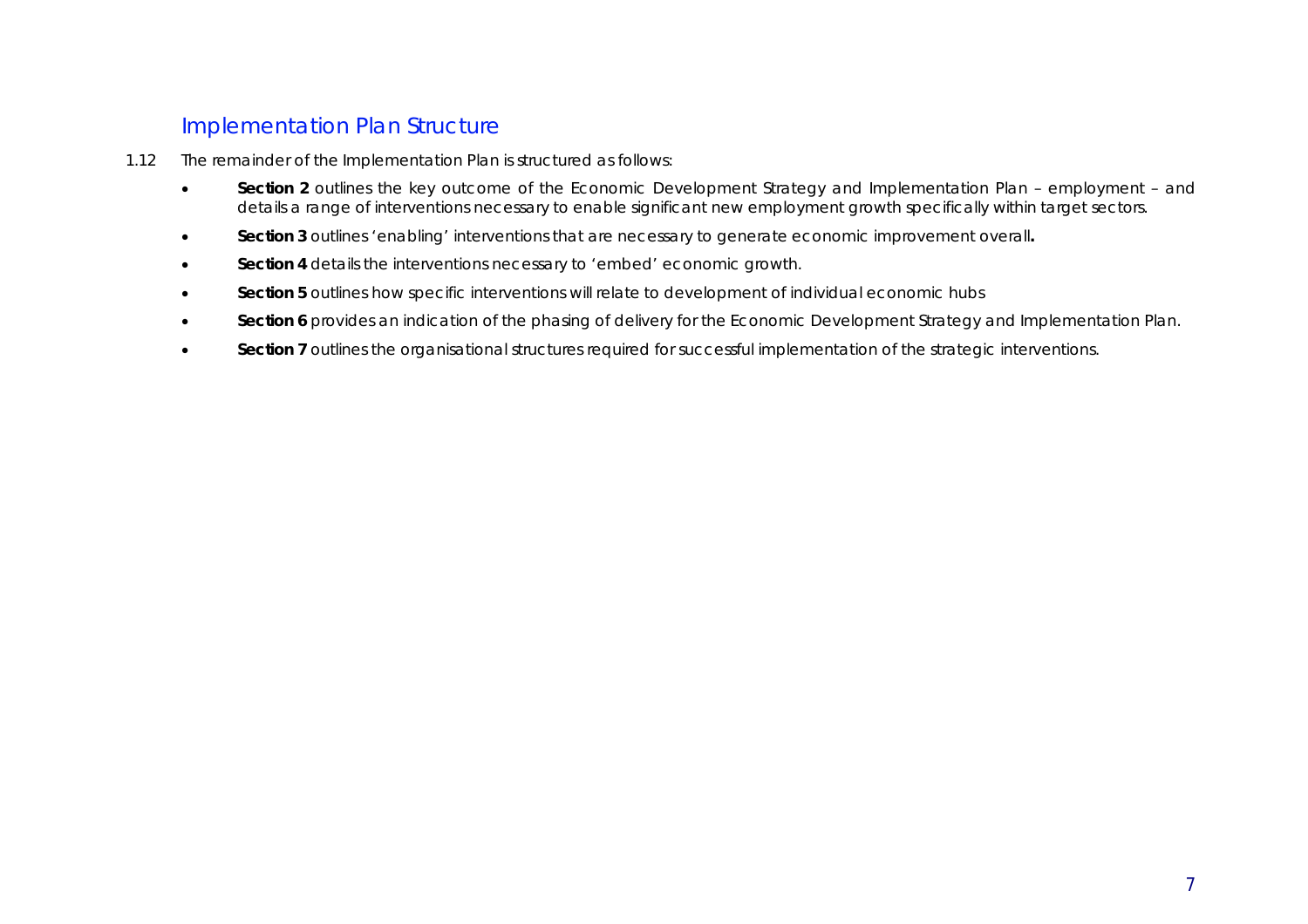# **2. The Key Outcome: Employment**

- 2.1 This section sets out the main sectors from which new employment will come and the sector specific interventions required.
- 2.2 Employment sits at the heart of the Economic Development Strategy and, ultimately, the Strategy will be judged on its ability to support Thurrock's 'Core' and 'Opportunity' sectors in generating new, high quality employment growth over the next 7 years (to the end of the Development Corporation's life) and beyond. **Ultimately, it is the key sectors and companies within key sectors that will deliver the outcomes of the Economic Development Strategy (i.e. jobs) and, as such it is the role of partners to support them in achieving this aim.**
- 2.3 The key aspects of the 'Employment' element, as set out in the Economic Development Strategy, are outlined below:

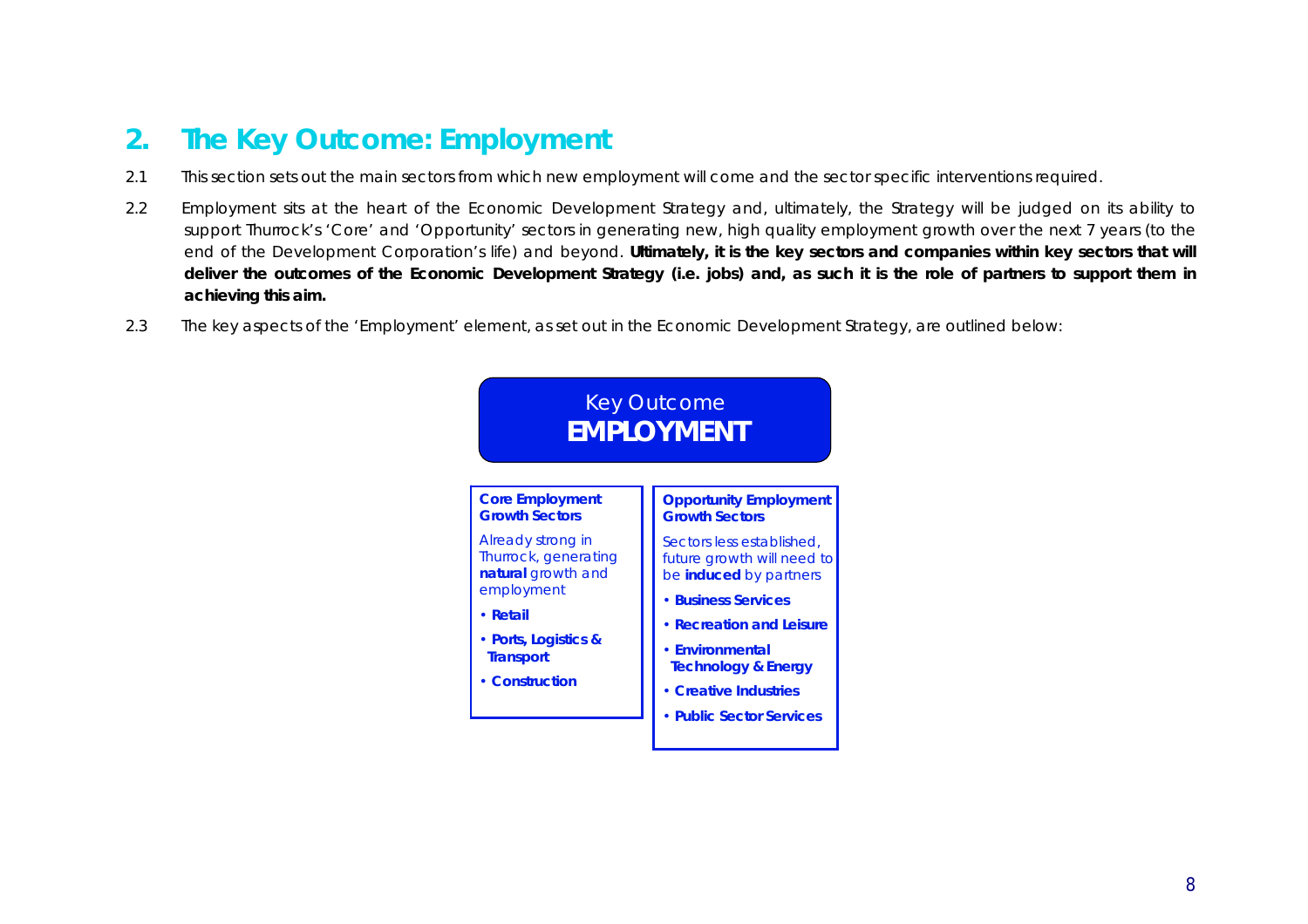2.4 The Economic Development Strategy adopts a 'balanced portfolio' approach, asking partners to consider how to balance **supporting ongoing growth** in core sectors with the generation of **greater balance and diversity in the economy** through growth in (currently less prominent) opportunity sectors which have shown signs of nascent growth from an existing base.

# Supporting Employment Growth in Key Sectors

- 2.5 Whilst Thurrock's future economic growth will be delivered through the sectors listed in the diagram above, it is critical that these sectors **are not viewed in isolation**. In line with the Economic Development Strategy for Thames Gateway South Essex, successful growth of sectors will be dependant upon developing them as a **network of economic drivers**, rather than individual stand-alone entities. Key to this will be the exploitation of thematic links between various sectors, capitalising upon common needs and challenges for sector growth in Thurrock.
- 2.6 The table below is designed to give a clear idea of the key needs of each of the key sectors and allows these to be viewed together to enable partners to identify shared need and areas for efficient delivery.

#### **Elements of the Table**

-

- 2.7 *Components of Growth*: Using the sector based research on national and local trends (outlined in the Baseline and Commentary document) and taking 13 key components of future growth, this table assesses the main areas where partners can intervene to support growth within each sector.
- 2.8 *Potential for Net Employment Growth*: In order to asses the scale of opportunity in relation to each sector, an assessment is made on the possible employment gain in each. Employment growth is both growth in line with projections derived from UK trends<sup>1</sup> and as an optimistic scenario linked to successful delivery of the Economic Development Strategy and physical developments outlined in the emerging masterplans. This identifies employment growth potential in Thurrock of between 6,000 (lower limit estimate, assuming no significant intervention) and 41,000 [its identified as between 22,100 to 30,600 in the Strategy, which is right?] (upper limit estimate, assuming full delivery of all masterplans) jobs. Responding to the needs of the sectors will be crucial in ensuring delivery of higher levels of net employment growth.
- 2.9 *Areas for Intervention*: An assessment (using key performance data, strategic consultation and Thurrock Business Survey) is made of the importance of each 'component' of growth in relation to each sector area; these are categorised as high, medium or low:

<sup>&</sup>lt;sup>1</sup> Using 2004-2009 projections prepared by Sector Skills Development Agency (SSDA) 'Working Futures' (2006)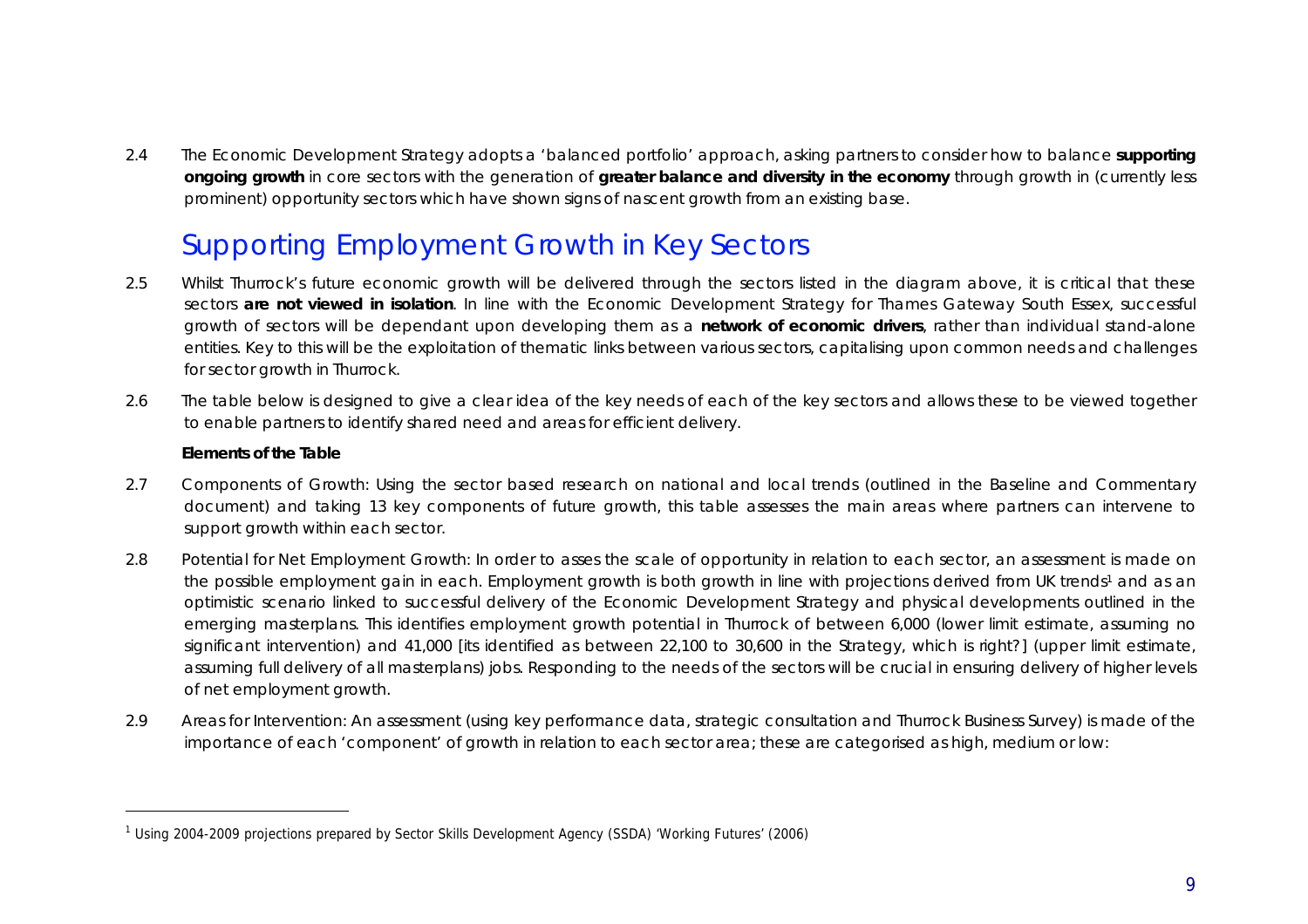- **•** LOW: Whilst intervention in this area may have some positive effects on the sector, intervention is not identified as a key priority for generating business, and subsequently employment growth.
- **MEDIUM**: Clear need for intervention to enable Thurrock to develop / enhance comparative advantage as a location for a specific sector;
- **•** HIGH: Intervention in relation to this component area is fundamental to ensuring specific sectors achieve their growth potential and Thurrock as a whole achieves long term, sustainable economic growth.

| Key Components of Future Sector Growth                                                            |                                  | <b>Core Sectors</b>      |                          | <b>Opportunity Sectors</b>         |                                  |                                                           |                                      |                                         |  |  |  |
|---------------------------------------------------------------------------------------------------|----------------------------------|--------------------------|--------------------------|------------------------------------|----------------------------------|-----------------------------------------------------------|--------------------------------------|-----------------------------------------|--|--|--|
| Key factors that will contribute to the successful<br>growth of each sector in Thurrock           | Port, Logistics<br>and Transport | Retail                   | <b>Construction</b>      | <b>Business</b><br><b>Services</b> | <b>Recreation</b><br>and Leisure | Environmental<br><b>Technologies and</b><br><b>Energy</b> | <b>Creative</b><br><b>Industries</b> | <b>Public Sector</b><br><b>Services</b> |  |  |  |
| <b>Adopting Growth Models</b>                                                                     | <b>MEDIUM</b>                    | <b>MEDIUM</b>            | <b>MEDIUM</b>            | <b>HIGH</b>                        | <b>MEDIUM</b>                    | <b>MEDIUM</b>                                             | <b>MEDIUM</b>                        | <b>LOW</b>                              |  |  |  |
| Innovation                                                                                        | <b>HIGH</b>                      | <b>MEDIUM</b>            | <b>HIGH</b>              | <b>MEDIUM</b>                      | <b>LOW</b>                       | <b>HIGH</b>                                               | <b>MEDIUM</b>                        | <b>MEDIUM</b>                           |  |  |  |
| <b>General Business Support and Mentoring (Business</b><br><b>Planning and Process)</b>           | LOW                              | <b>MEDIUM</b>            | <b>LOW</b>               | <b>HIGH</b>                        | <b>LOW</b>                       | <b>LOW</b>                                                | <b>HIGH</b>                          | <b>LOW</b>                              |  |  |  |
| Improving Financial Performance (Cashflow<br>Management, Funding etc.)                            | <b>MEDIUM</b>                    | <b>MEDIUM</b>            | <b>MEDIUM</b>            | <b>HIGH</b>                        | <b>MEDIUM</b>                    | <b>MEDIUM</b>                                             | <b>HIGH</b>                          | <b>LOW</b>                              |  |  |  |
| Improving Operations (Including Green Systems,<br>Processes and Waste Management)                 | <b>MEDIUM</b>                    | LOW                      | <b>HIGH</b>              | LOW                                | <b>MEDIUM</b>                    | <b>HIGH</b>                                               | <b>LOW</b>                           | <b>LOW</b>                              |  |  |  |
| Parking and transport issues in Thurrock<br>(Congestion)                                          | <b>MEDIUM</b>                    | <b>HIGH</b>              | <b>HIGH</b>              | <b>MEDIUM</b>                      | <b>HIGH</b>                      | <b>LOW</b>                                                | <b>LOW</b>                           | <b>MEDIUM</b>                           |  |  |  |
| Premises / Property                                                                               | <b>MEDIUM</b>                    | <b>HIGH</b>              | <b>MEDIUM</b>            | <b>HIGH</b>                        | <b>MEDIUM</b>                    | <b>HIGH</b>                                               | <b>HIGH</b>                          | <b>MEDIUM</b>                           |  |  |  |
| Staff Training / Recruitment issues (Skills Gaps and<br><b>Staff Retention)</b>                   | <b>HIGH</b>                      | <b>HIGH</b>              | <b>LOW</b>               | <b>MEDIUM</b>                      | <b>HIGH</b>                      | <b>HIGH</b>                                               | <b>LOW</b>                           | <b>HIGH</b>                             |  |  |  |
| Legislation Compliance (Including Legal Advice,<br>European Compliance etc.)                      | <b>HIGH</b>                      | LOW                      | <b>MEDIUM</b>            | LOW                                | <b>LOW</b>                       | <b>LOW</b>                                                | LOW                                  | <b>MEDIUM</b>                           |  |  |  |
| A Specific Marketing Offer                                                                        | <b>MEDIUM</b>                    | <b>MEDIUM</b>            | <b>MEDIUM</b>            | <b>HIGH</b>                        | <b>MEDIUM</b>                    | <b>HIGH</b>                                               | <b>HIGH</b>                          | <b>LOW</b>                              |  |  |  |
| Key Occupations Required to enable ongoing<br>growth. (i.e. what are the specific skills Thurrock | Skilled manual<br><b>Drivers</b> | Skilled and<br>unskilled | Skilled and<br>unskilled | Admin, IT<br>and                   | Personal<br>service and          | Unskilled manual.<br>Personal service.                    | Specialist                           | Admin, IT and<br>personal service       |  |  |  |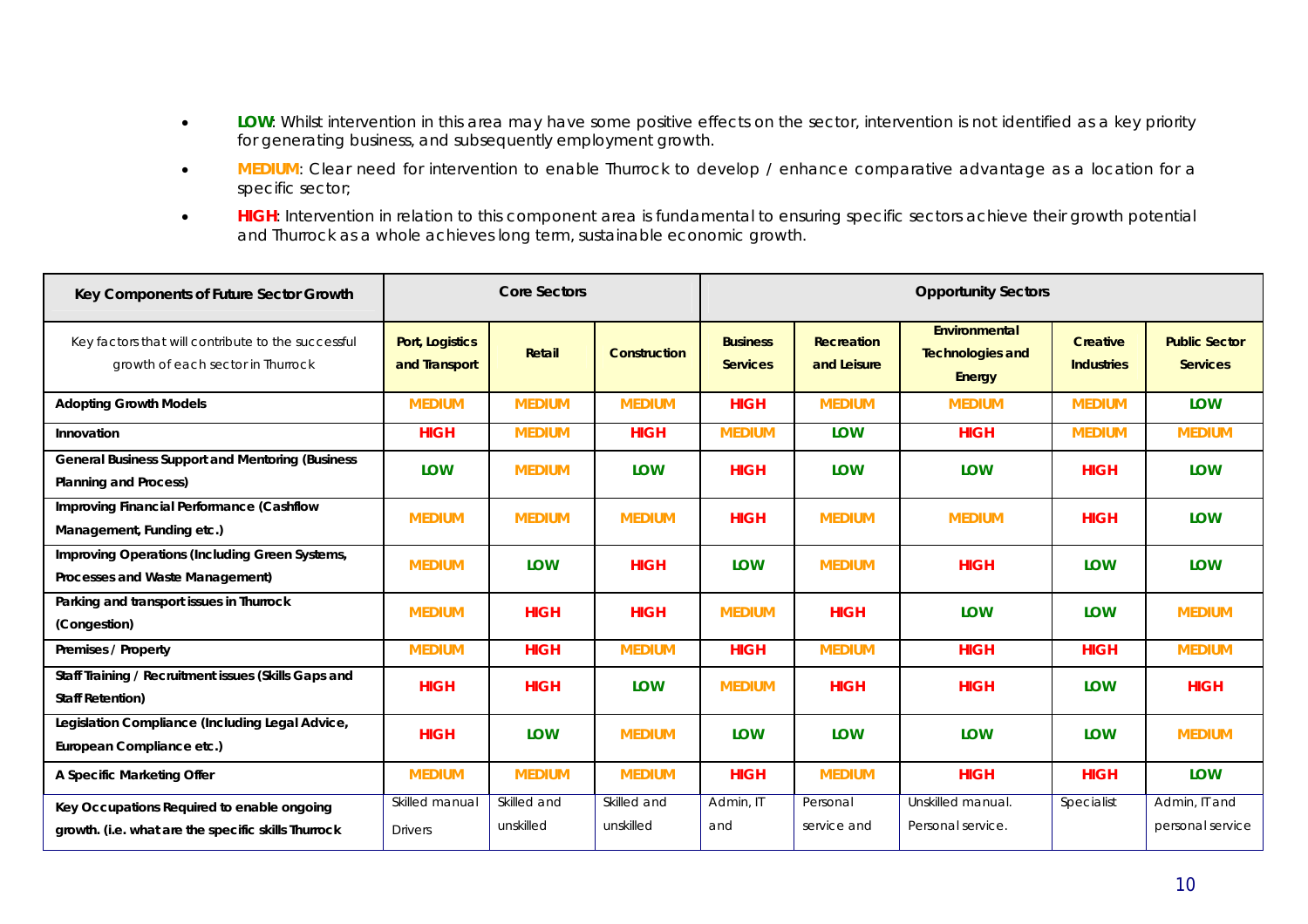| needs?)                                                                 |              | manual.          | manual      | personal  | skilled manual | Technical skills |            |             |
|-------------------------------------------------------------------------|--------------|------------------|-------------|-----------|----------------|------------------|------------|-------------|
|                                                                         |              | Technical skills |             | service   |                |                  |            |             |
| Potential Employment Growth Projection to 2021 (                        |              |                  |             | $1,500 -$ |                |                  |            |             |
| lower limit = in line with UK projections, upper limit = in $\parallel$ | $0 - 10,000$ | 3,000 - 11,000   | $0 - 1,300$ | $2.000+$  | 600 – 1.800    | $0 - 1,500$      | 60 - 1.000 | 1,200-2,000 |
| line with local development projections)                                |              |                  |             |           |                |                  |            |             |

### **Delivering Employment: Areas of Need and Intervention**

2.10 By reading across the table above it is possible to identify thematic links and subsequently develop more efficient delivery (projects, structures and arrangements) linked to several key sectors. The remainder of this section discusses each of the components of growth and their links to the core and opportunity sectors.

### Adopting Growth Models

2.11 Supporting businesses to grow quickly, efficiently and sustainably is important for any area attempting to achieve accelerated economic growth. As such, assisting businesses to adopt growth models is a key area of intervention for all sectors (with the exception of Public Services where we can expect growth to take place in line with an increase in population). Business Services is identified as an area where adopting growth models will be particularly important if this sector is to grow and create more of a balance within the local economic base.

#### **INTERVENTION LINKS:**

- ENA 1: Business Growth Programme
- ENA 8: Maximise Thurrock's Sales
- EMB 5: Procurement and Supply Chain Action Teams

#### **Innovation**

2.12 Supporting innovation within key sectors will be critical in creating an increase in higher skilled employment within Thurrock, as well as changing external perceptions of the area. Developing innovative products and processes will be important for Thurrock's core sectors, where there is an identified need to diversify and develop higher value added functions. As such, innovation support has particular salience for Port, Logistics and Transport and Construction. Environmental Technologies and Energy is another area where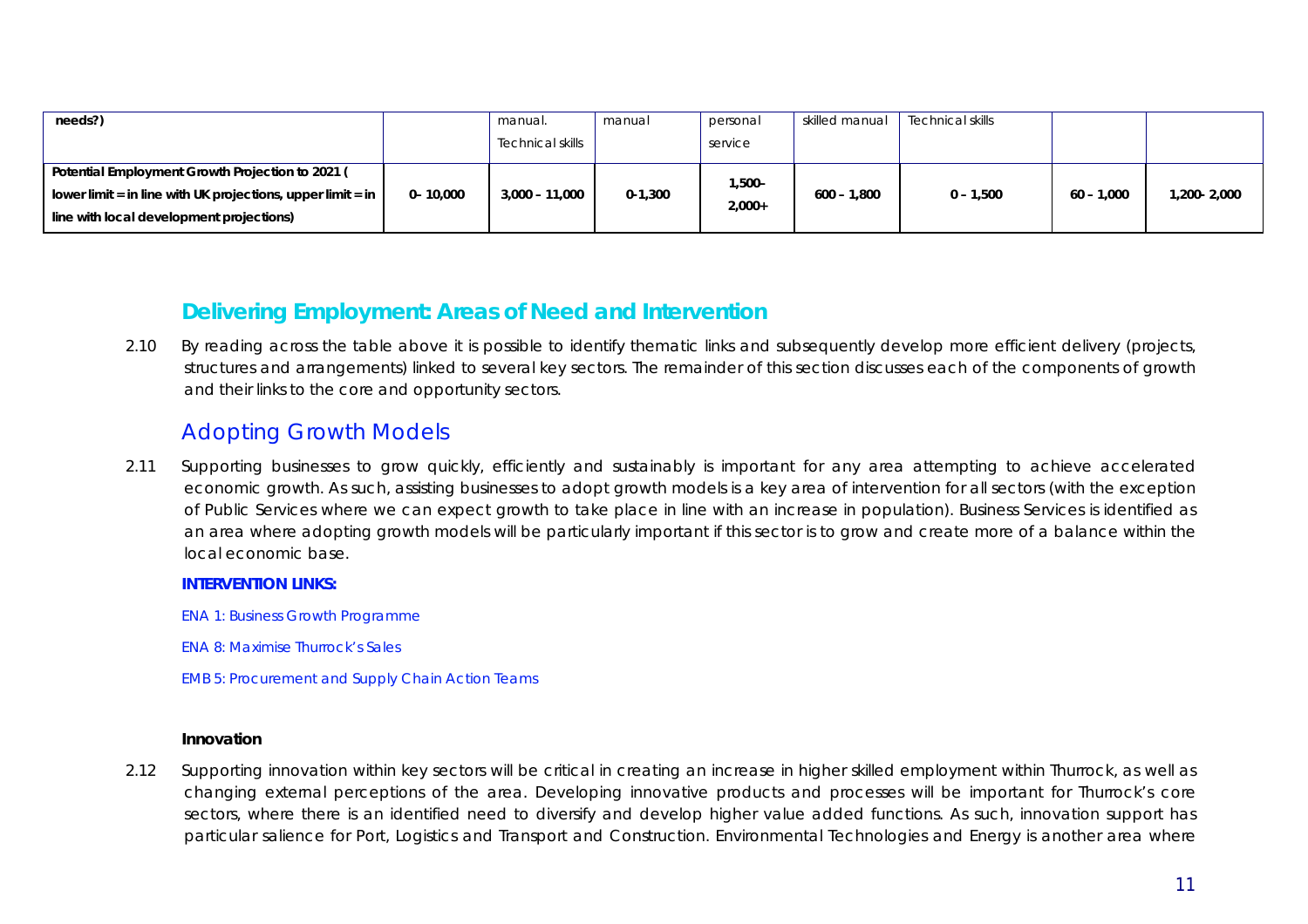growth will be linked to innovation (the planned development of Carbon Capture technology at Tilbury Power Station is a good example of this). Successful projects in other areas have also used innovation to stimulate the small business base and create small scale high value niche economies.

#### **INTERVENTION LINKS:**

EMB 1: Innovate to Accumulate

#### **General Business Support and Mentoring (Business Planning and Process)**

2.13 With Business Link developing a sector based offer in Essex, the development of the Economic Development Strategy and Implementation Plan is timely. More established and specialist sectors tend to develop internal systems which mean that general business support is less of a priority for them. In Thurrock there is a case for provision for smaller retail companies, however, high quality business support for Business Services and Creative companies is likely to deliver growth in these sectors.

#### **INTERVENTION LINKS**:

- ENA 1: Business Growth Programme
- ENA 6: Opportunity Sector Marketing Offer
- ENA 9: Excellence in Recruitment and Retention
- EMB 7: Expanded Aftercare Offer

#### **Improving Financial Performance (Cashflow Management, Funding etc)**

2.14 Inevitably, all businesses look to improve financial performance. Thurrock's businesses (in key sectors) are no exception and have identified this as a key area of need within the Business Survey. This is heightened for Business Services and Creative and Cultural companies which are more likely to be smaller organisations working on smaller commissions which often means irregular cash flow and subsequently, periodic financial pressures.

#### **INTERVENTION LINKS:**

ENA 8: Maximise Thurrock's Sales

EMB 5: Procurement and Supply Chain Action Teams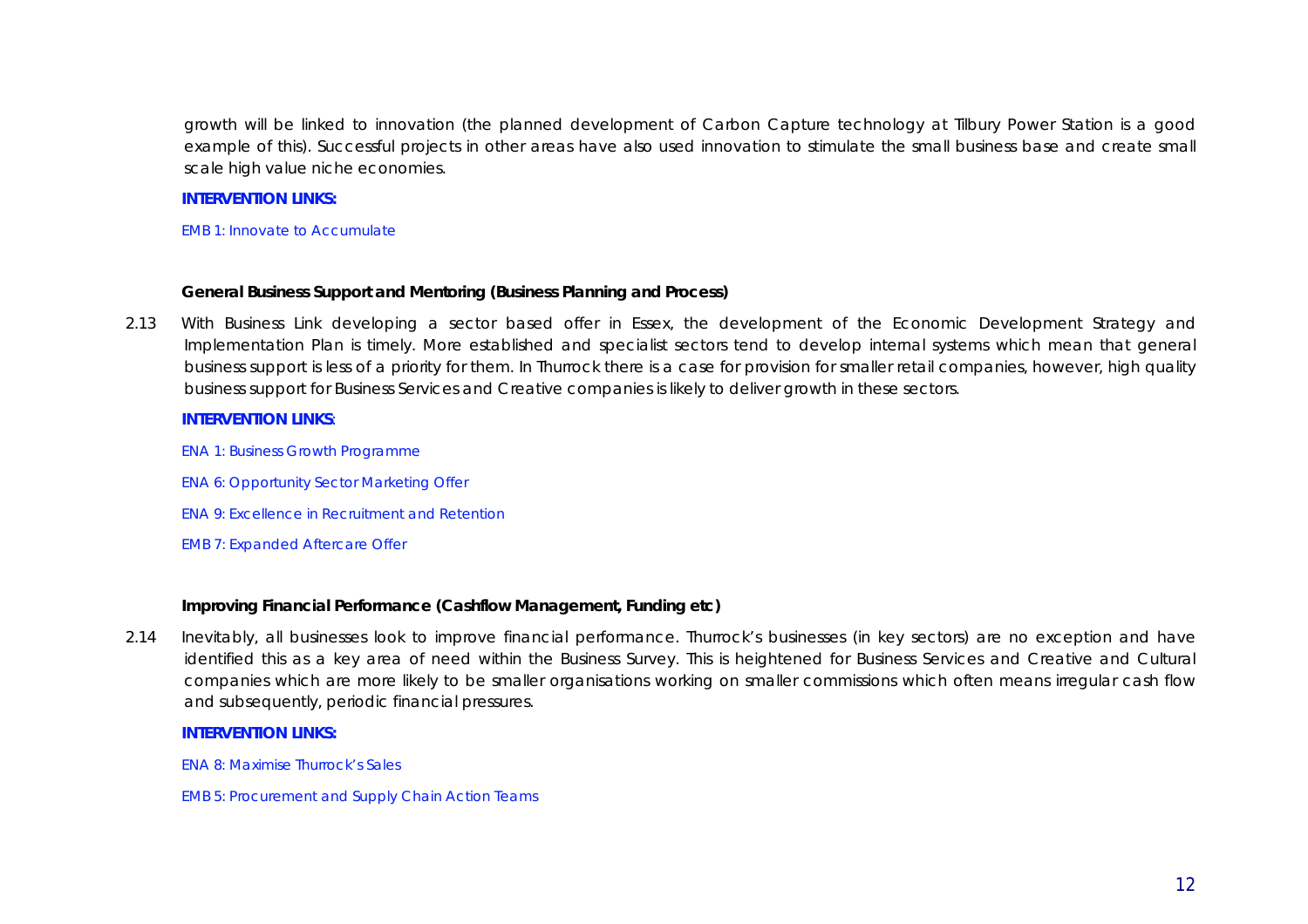#### **Improving Operations (Including Green Systems, Processes and Waste Management)**

2.15 Developing new approaches to actually 'doing' business is obviously important, however, in some sectors more than others this will have a direct impact on the ability of businesses to grow. Construction and Environmental Technologies and Energy are subject to specific challenges related to their operations and the perception of them as 'dirty' industries. Supporting businesses to instigate improvement in operations to overcome these negative perceptions will not only stimulate growth locally, it will also lead to changes in perceptions of Thurrock as a whole and subsequently provide a more investor friendly offer.

#### **INTERVENTION LINKS:**

EMB 6: Green Systems

#### **Parking and Transport Issues in Thurrock (Congestion)**

2.16 Thurrock's core sectors all, to a certain extent, require the movement of bulky products within the Borough and on to national and international markets, with congestion identified as 'the' key issue for many of the businesses surveyed for the strategy – especially that associated with Juntion30/31 of the M25. Congestion also has a significant impact upon the perception of the area and can hinder the development of the visitor economy and the development of the Recreation and Leisure sector.

**INTERVENTION LINKS:** 

ENA 11: World Class Logistics

#### **Premises / Property**

2.17 Premises and property for initial location, relocation and expansion is critical for business and employment growth as well as changing perceptions of Thurrock. Given the potential scale of economic change, ensuring the evolution of the right business spaces over the next 15 years will be critical. Obviously, this is linked to the successful evolution of Thurrock's economic hubs.

### **INTERVENTION LINKS**:

ENA 13: Flagship Business Spaces

EMB 9: Space to Grow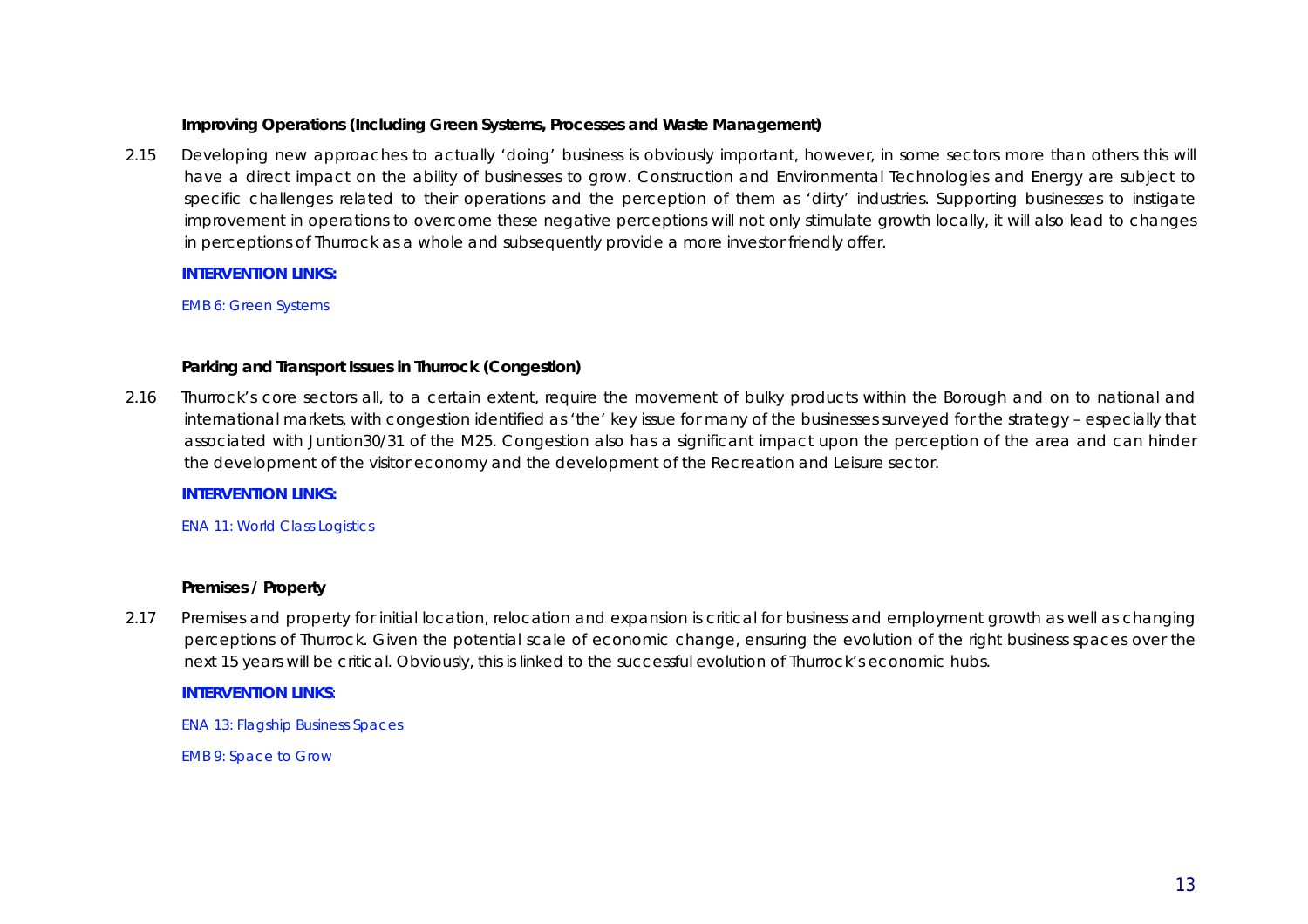#### **Staff Training / Recruitment Issues (Skills Gaps and Staff Retention)**

2.18 The Strategy outlines the fundamental importance of improving skills (across the board) and the relationship this has with future economic growth within Thurrock. As core sectors (particularly Retail and Port, Logistics and Transport) evolve, so does their need for a more highly skilled and adaptable workforce. The nature of the opportunity sectors means that growth in these areas will require Thurrock to develop a more customer facing service-orientated workforce, support in doing this will be particularly important.

#### **INTERVENTION LINKS**:

ENA 2: Introducing Sectors to Thurrock Schools

- ENA 3: Comprehensive Work Placement Offer
- ENA 4: Employer Compacts
- ENA 7: Sector Based FE Offer
- ENA 9: Excellence in Recruitment and Retention

#### **Legislation Compliance (Including Legal Advice, European Compliance etc.)**

2.19 Businesses are increasingly having to ensure that they meet specific standards (ISO, IIP etc) if they are to grow and expand into new markets. Port, Logistics and Transport are now required to meet specific legislation in relation to driver qualifications. Supporting the sector to overcome the competitive pressures this has caused will be key to building upon Thurrock's strength in this area.

#### **INTERVENTION LINKS:**

EMB 2: Modern Methods

EMB 6: Green Systems

#### **A Specific Marketing Offer**

2.20 Inward investment is obviously a key component of Thurrock's economic and employment growth. It is highly important that Thurrock develops a positive marketing offer for both core and opportunity sectors. Getting the right messages into national and international markets will be of particular importance to opportunity sectors.

#### **INTERVENTION LINKS:**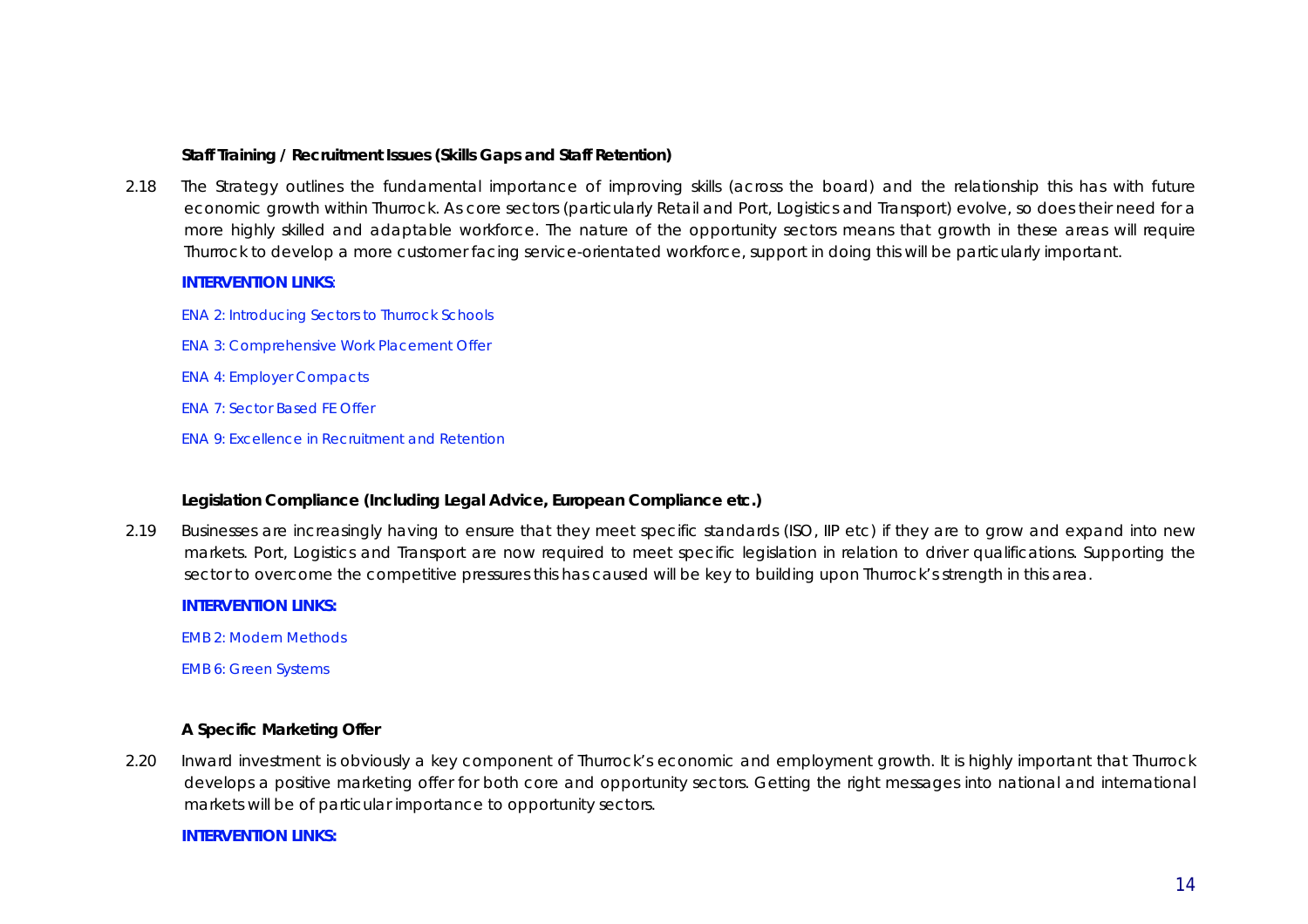ENA 5: Developing the Inward Investment Proposition

ENA 6: Opportunity Sector Marketing Offer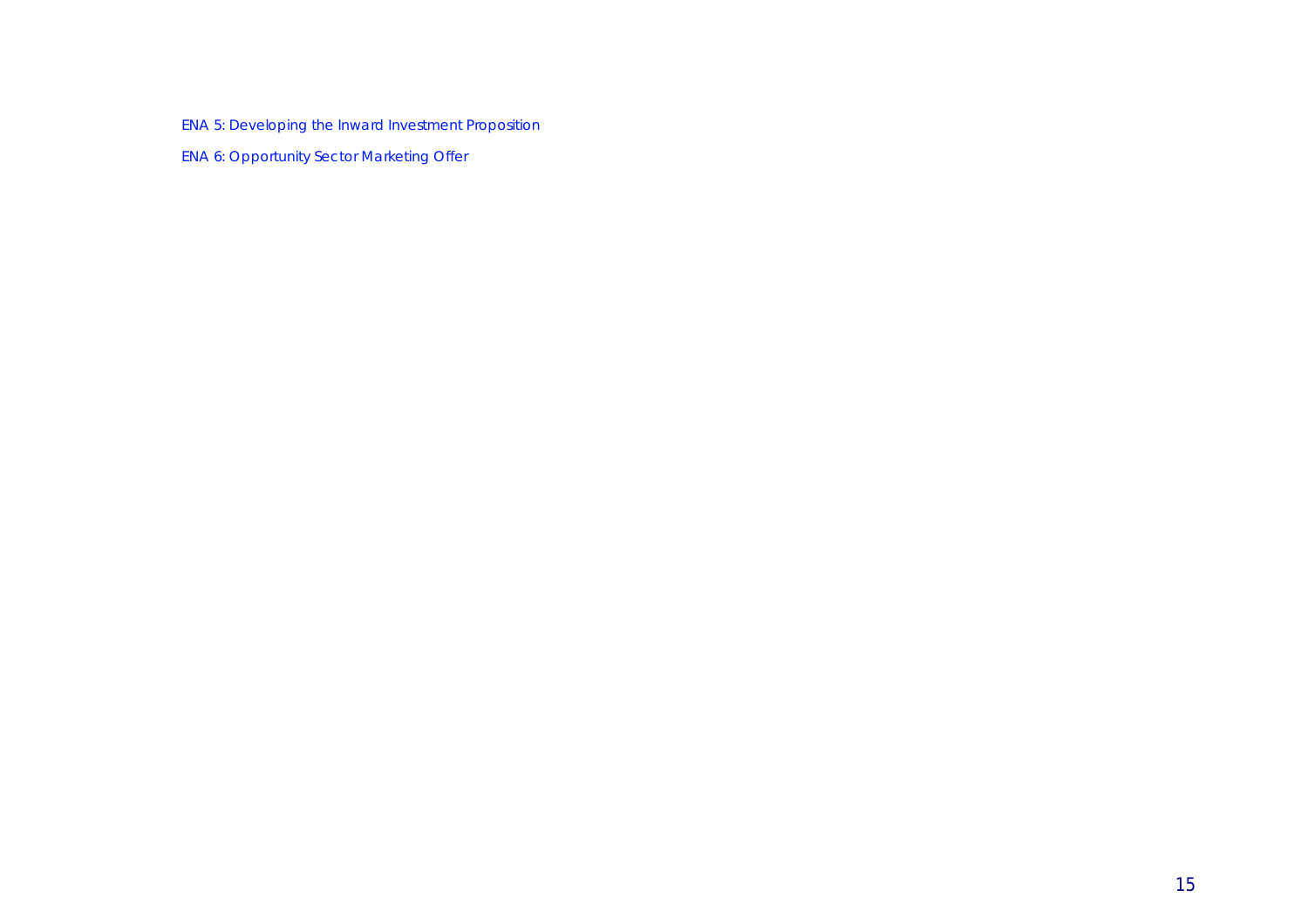# **3. Enabling Economic Growth**

3.1 In order for employment and broader economic growth to become a reality, an appropriate 'platform' for this growth must be established. This requires the development and delivery of a number of important 'enabling' factors – components that will directly support the creation of new jobs.



3.2 **Enabling objectives and interventions, as well as supporting employment growth in target sectors, will generate significant economic improvement generally**. These interventions encompass a number of activity areas. The development of the Thurrock skills base in particular is critical to enabling employment growth (particularly for opportunity sectors), acting as a mechanism for business development and expansion, an attractor of investment and an enabler of community prosperity. For this reason, skills enhancement activities and associated training and learning development feature prominently in the range of interventions to be implemented.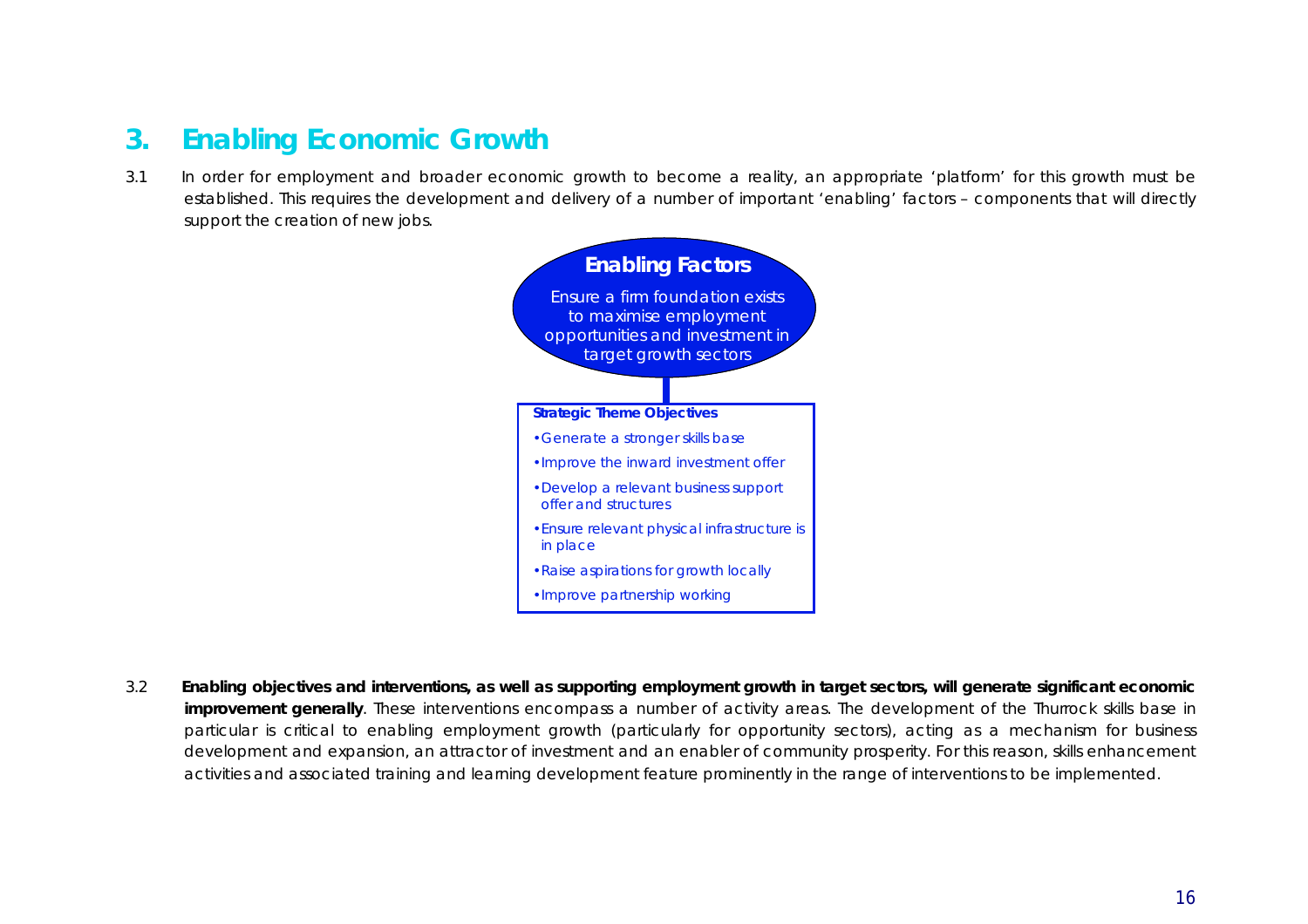- 3.3 The overall configuration of a clear investment offer is also vital to enabling employment growth in Thurrock. A successful stream of high value added new investment drawn into the area, will be one of the cornerstones of a successful economic strategy. For this reason, interventions aimed at maximising the quality of the investment offer, with requisite investment management and aftercare functions, are also hugely important.
- 3.4 Enabling employment growth is very much about creating the conditions for growth within individual businesses. There is a clear need to ensure that existing businesses in Thurrock are supported to grow and diversify effectively. Key to this is the provision of a range of high quality flexible business spaces where enterprises can develop and expand. Support for effective business development also requires a well joined-up and easily accessible range of support services aimed at generating improved managerial capacity, effective financial and business decision making and facilitating innovation, access to appropriate research and entry into new domestic and overseas markets.
- 3.5 A programme of 'Enabling' interventions is summarised below. These projects are worked up further as detailed projects sheets in Appendix A of this document:

| <b>Project Title</b>                                                      | Enabling<br><b>Objectives</b>                                | Description                                                                                                                                                                                                               | <b>Delivery</b><br>Period                                       | Lead                    | <b>Partners</b>                                                                             | Priority      | <b>Funding PA</b> | Outcome                                                                                                                                                                                                  |
|---------------------------------------------------------------------------|--------------------------------------------------------------|---------------------------------------------------------------------------------------------------------------------------------------------------------------------------------------------------------------------------|-----------------------------------------------------------------|-------------------------|---------------------------------------------------------------------------------------------|---------------|-------------------|----------------------------------------------------------------------------------------------------------------------------------------------------------------------------------------------------------|
| <b>ENA 1: Business</b><br><b>Growth Programme</b>                         | <b>Relevant Business</b><br>Support Offer &<br>Structure     | Selective targeted business support<br>programme for firms with ambitious<br>growth plans. Focussing on the<br>development of 5 year growth and<br>targeting both 'core' and<br>'opportunity' sectors.                    | $2008 - 2011 -$<br>possibility to<br>become self-<br>sustaining | <b>Business</b><br>Link | Local<br>Accountants,<br>Venture<br>Capitalists,<br>Thurrock<br>Enterprise<br>Agency (TEA). | <b>HIGH</b>   | £150,000          | Fast-tracking of success stories,<br>developing momentum,<br>particularly in key sectors.<br>Stimulating revenue and<br>subsequently employment.                                                         |
| <b>ENA 2: Introducing</b><br><b>Sectors to Thurrock</b><br><b>Schools</b> | <b>Stronger Skills</b><br>Base<br><b>Raising Aspirations</b> | Employment of specific co-<br>ordinator to ensure links between<br>schools and key sector industries<br>including work placement<br>opportunities, school based<br>projects, mentoring and school visits<br>by companies. | 2008-2013                                                       | TIGDC,<br>LEA           | <b>Thurrock Business</b><br>Association (TBA),                                              | <b>MEDIUM</b> | £50,000           | Increase in aspiration amongst<br>young people and<br>consideration of a wider<br>variety of careers. Better links<br>between business and<br>community. First step towards<br>a more skilled workforce. |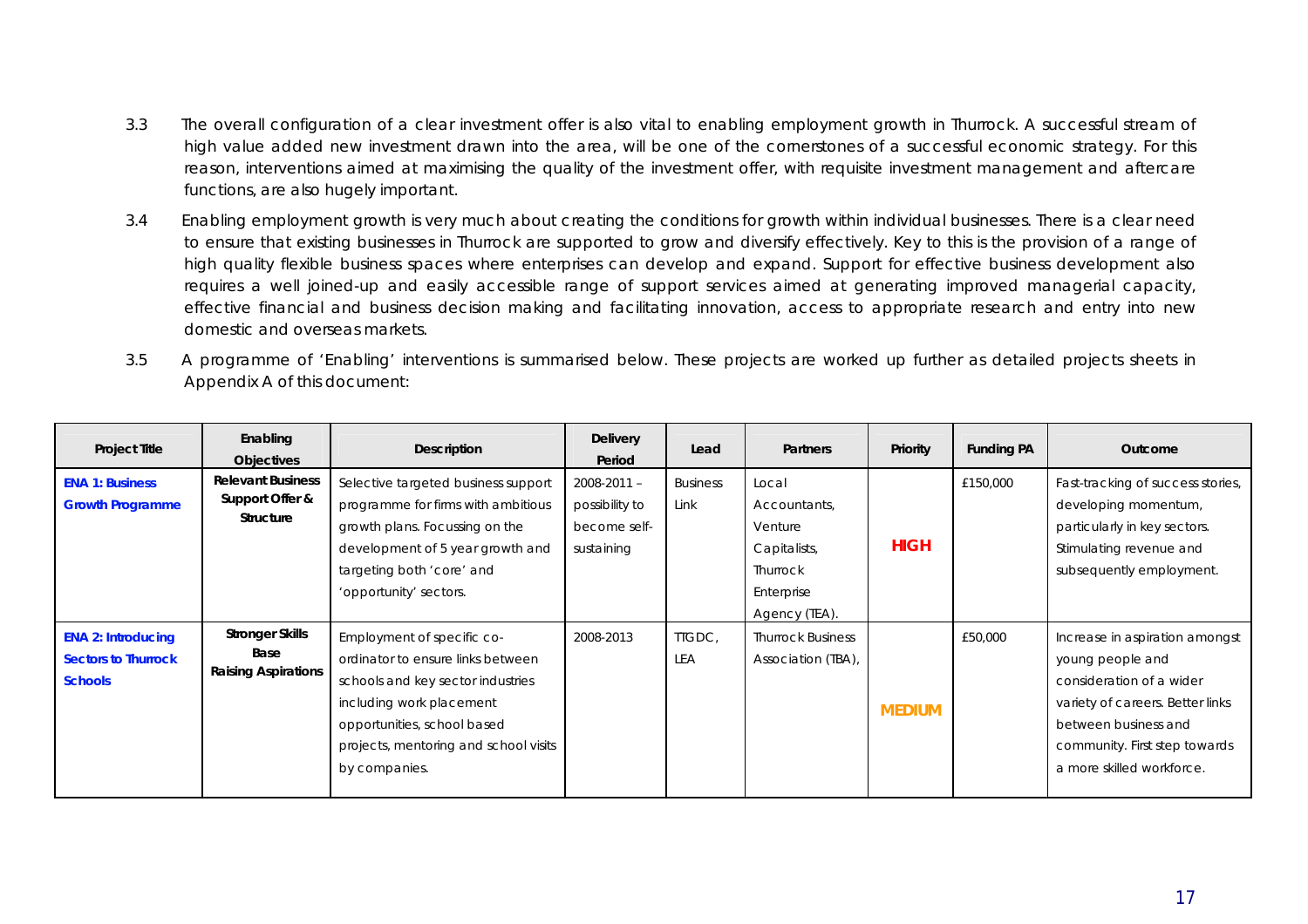| <b>Project Title</b>                                                              | Enabling                                                 | Description                                                                                                                                                                                                                     | <b>Delivery</b> | Lead                                                              | <b>Partners</b>                                                                    | Priority      | <b>Funding PA</b>                                                                       | Outcome                                                                                                                                                                                                    |
|-----------------------------------------------------------------------------------|----------------------------------------------------------|---------------------------------------------------------------------------------------------------------------------------------------------------------------------------------------------------------------------------------|-----------------|-------------------------------------------------------------------|------------------------------------------------------------------------------------|---------------|-----------------------------------------------------------------------------------------|------------------------------------------------------------------------------------------------------------------------------------------------------------------------------------------------------------|
|                                                                                   | <b>Objectives</b>                                        |                                                                                                                                                                                                                                 | Period          |                                                                   |                                                                                    |               |                                                                                         |                                                                                                                                                                                                            |
| <b>ENA 3:</b><br>Comprehensive<br><b>Work Placement</b><br><b>Offer</b>           | <b>Stronger Skills</b><br>Base<br>Raising<br>Aspirations | Ensuring that every willing member<br>of Thurrock's community has<br>access to work placements or<br>tasters. Linked primarily to ENA 2,<br>local 'Business Champions' who<br>will sign up to provide a variety<br>experiences. | 2008-2013       | TBA.<br><b>TTGDC</b>                                              | LEA, Job Centre<br>Plus (JCP),<br>Thurrock and<br><b>Basildon College</b><br>(TEC) | <b>HIGH</b>   | £10.000                                                                                 | Continuing links to new<br>employment experiences for<br>Thurrock residents and thus<br>increasing knowledge of<br>economy locally. Moving<br>towards a population with<br>skills relevant to the needs of |
|                                                                                   |                                                          |                                                                                                                                                                                                                                 |                 |                                                                   |                                                                                    |               |                                                                                         | local businesses.                                                                                                                                                                                          |
| <b>ENA 4: Employer</b><br><b>Compacts - 'The</b><br><b>Thurrock Compact'</b>      | <b>Stronger Skills</b><br>Base                           | Building upon development<br>activity in ENA 2 and 3.<br>Development of vocational<br>pathways combining educational<br>and employment activities.<br>Responding to the key skills needs<br>of businesses in key sectors.       | 2010-2014       | Thurrock<br>Learning<br>Partnership<br>(TLP), Essex<br><b>LSC</b> | TTGDC, TBA, LEA,                                                                   | <b>MEDIUM</b> | £75,000<br>administration<br>costs. Specific<br>unit costs vary<br>between<br>companies | Formalisation of links between<br>employers and educational<br>providers. Ongoing<br>development of skilled,<br>responsive workforce.                                                                      |
| <b>ENA 5: Developing</b><br>the Inward<br><b>Investment</b><br><b>Proposition</b> | Improve Inward<br><b>Investment Offer</b>                | Development and subsequent<br>promotion of a single,<br>acknowledged inward investment<br>proposition for Thurrock.                                                                                                             | 2007-2021       | <b>TIGDC</b>                                                      | Gateway to<br>London, Exdra,<br><b>TGSE, Essex</b><br>Investment<br>Service (EIS)  | <b>HIGH</b>   | £30,000<br>development<br>cost. £10,000<br>there on                                     | Improved external<br>perceptions of Thurrock,<br>leading to increased national<br>investment and FDI leading to<br>increase employment                                                                     |
| <b>ENA 6: Opportunity</b><br><b>Sector Marketing</b><br><b>Offer</b>              | Improve Inward<br><b>Investment Offer</b>                | Development of specific marketing<br>plans for each opportunity sector,<br>outlining the comparative<br>advantage of Thurrock for the<br>sector. Followed by national and<br>international promotion.                           | 2007-2021       | <b>TIGDC</b>                                                      | EEI, EIS, Exdra,<br><b>Sector Skills</b><br>Councils                               | <b>HIGH</b>   | £60,000 to<br>develop initial<br>plans. £20,000<br>pa thereon.                          | Improved<br>external<br>Thurrock,<br>perceptions<br><b>of</b><br>leading to increased national<br>investment and FDI leading to<br>increase employment and<br>diversity within the economy.                |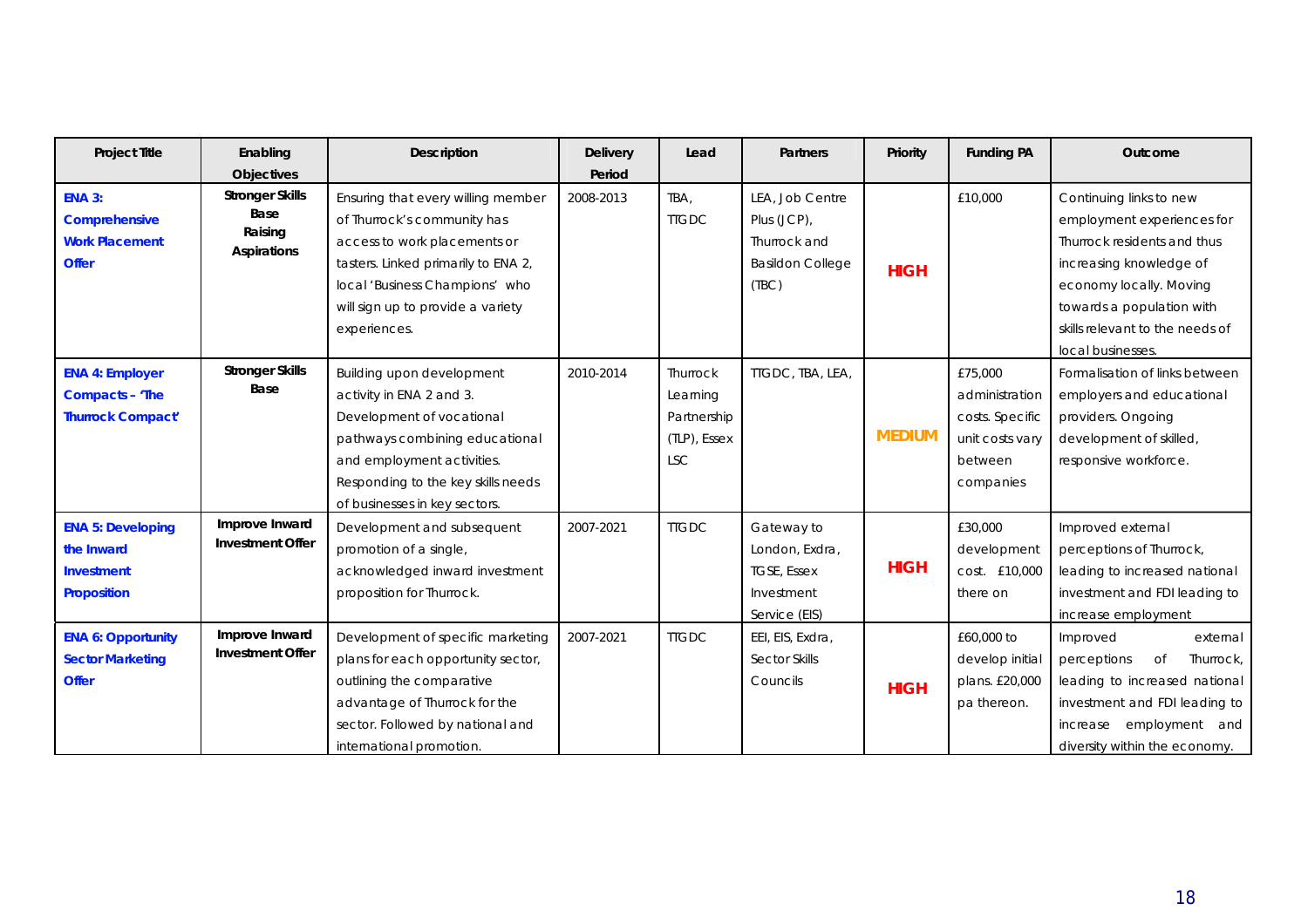| <b>Project Title</b>                                                      | Enabling                                                                                          | Description                                                                                                                                                                                                                                                               | <b>Delivery</b>     | Lead                                               | <b>Partners</b> | Priority    | <b>Funding PA</b>                           | Outcome                                                                                                                                                                                                                                                                        |
|---------------------------------------------------------------------------|---------------------------------------------------------------------------------------------------|---------------------------------------------------------------------------------------------------------------------------------------------------------------------------------------------------------------------------------------------------------------------------|---------------------|----------------------------------------------------|-----------------|-------------|---------------------------------------------|--------------------------------------------------------------------------------------------------------------------------------------------------------------------------------------------------------------------------------------------------------------------------------|
| <b>ENA 7: Sector Based</b><br>FE Offer:                                   | <b>Objectives</b><br><b>Stronger Skills</b><br>Base                                               | Development of formal structures<br>that allow close working between<br>employers and FE providers to<br>ensure FE learning meets sector<br>needs. Long term development of<br>specific curricula will act as 'ramp-<br>up' activity for the Thurrock<br>Learning Campus. | Period<br>2009-2014 | TTGDC, FE<br>Providers                             | TBA, Essex LSC  | <b>HIGH</b> | £55,000                                     | Obvious continuation from<br>ENA 2,3 and 4. Providing an<br>opportunity for Thurrock<br>residents to consider FE, thus<br>decreasing graduate leakage.<br>In the long term sectors will be<br>provided with higher level<br>employees graduating from<br>the Thurrock Learning |
| <b>ENA 8: Maximise</b><br><b>Thurrock's Sales</b>                         | <b>Relevant Business</b><br>Support Offer &<br><b>Structure</b>                                   | 3 year programme using sector<br>specialists, providing specific<br>advice and assistance in relation to<br>the effectiveness of sales and<br>expansion into new markets. Grant<br>programme to assist Thurrock<br>companies in market exploration.                       | 2009-2011           | <b>Business</b><br>Link<br>(Sector<br>Specialists) | TBA, TTGDC      | <b>HIGH</b> | £75,000<br>£30,000<br>(Grant<br>assistance) | Campus.<br>Primarily improve sales and<br>revenue of Thurrock<br>businesses, driving expansion<br>and subsequently<br>employment. Also provides<br>increased Thurrock presence<br>in wider national and<br>international markets.                                              |
| <b>ENA 9: Excellence in</b><br><b>Recruitment and</b><br><b>Retention</b> | <b>Stronger Skills</b><br>Base<br><b>Relevant Business</b><br>Support Offer &<br><b>Structure</b> | Addressing transient employment<br>base by assisting Thurrock's firms to<br>deploy best practice solutions<br>across all aspects of recruitment<br>and retention including job<br>descriptions, interviewing, staff<br>motivation, reward regimes etc.                    | 2008-2013           | <b>Business</b><br>Link, Essex<br><b>LSC</b>       | TBA, TEA        | <b>HIGH</b> | £50,000                                     | Creation of a strong, loyal<br>workforce with lower levels of<br>transience. A decrease of<br>reliance on part-time and<br>temporary work.                                                                                                                                     |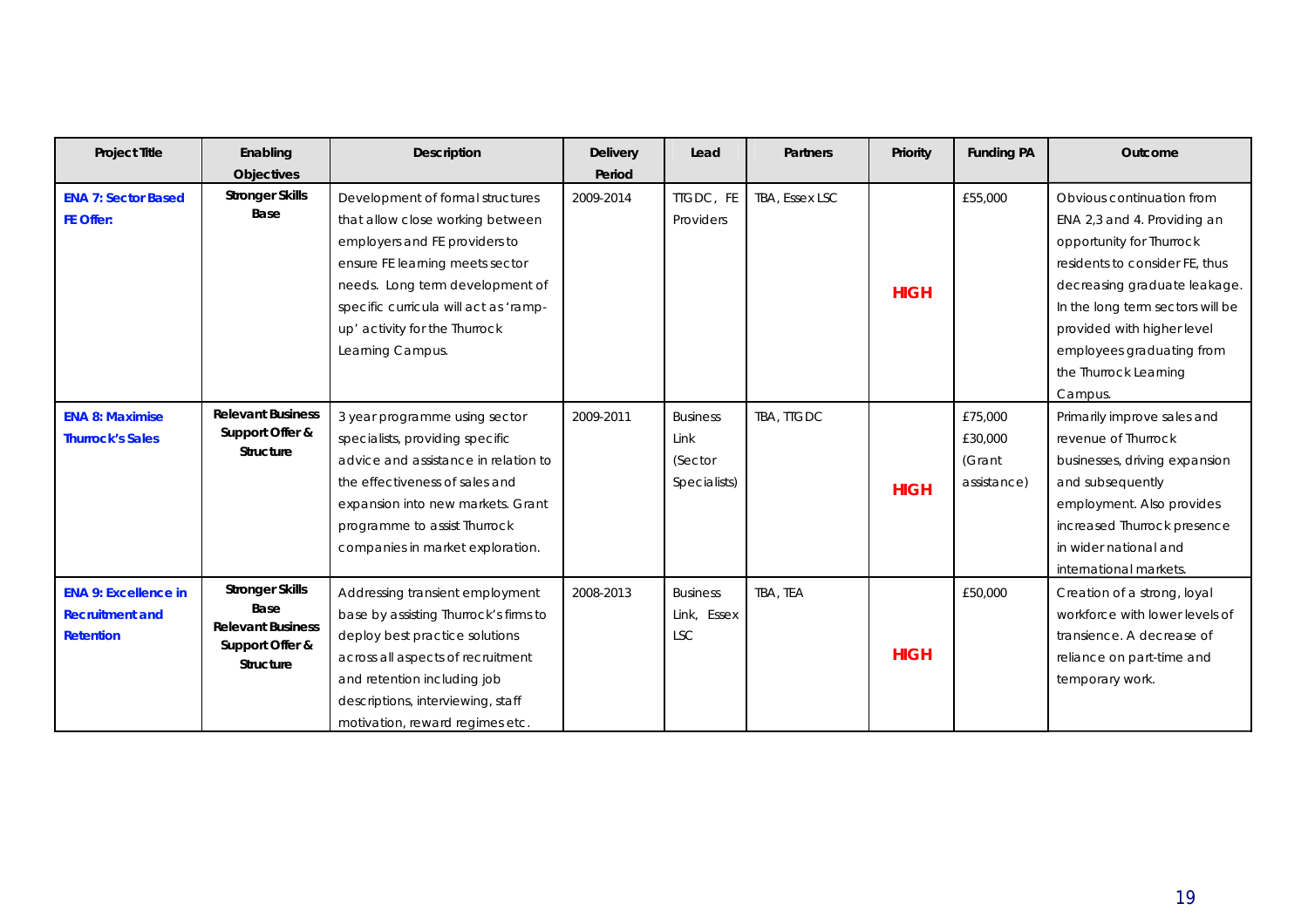| <b>Project Title</b>                                                                     | Enabling                                                                                                                                                                                                                  | <b>Description</b>                                                                                                                                                                                                                                                                                                | <b>Delivery</b>                                                  | Lead                                                          | <b>Partners</b>                                                 | <b>Priority</b> | <b>Funding PA</b>                                                     | Outcome                                                                                                                                                                                                            |
|------------------------------------------------------------------------------------------|---------------------------------------------------------------------------------------------------------------------------------------------------------------------------------------------------------------------------|-------------------------------------------------------------------------------------------------------------------------------------------------------------------------------------------------------------------------------------------------------------------------------------------------------------------|------------------------------------------------------------------|---------------------------------------------------------------|-----------------------------------------------------------------|-----------------|-----------------------------------------------------------------------|--------------------------------------------------------------------------------------------------------------------------------------------------------------------------------------------------------------------|
|                                                                                          | <b>Objectives</b>                                                                                                                                                                                                         |                                                                                                                                                                                                                                                                                                                   | Period                                                           |                                                               |                                                                 |                 |                                                                       |                                                                                                                                                                                                                    |
| <b>ENA 10: Thurrock</b><br><b>Academy of</b><br><b>Transport and</b><br><b>Logistics</b> | <b>Stronger Skills</b><br>Base<br>Improve Inward<br><b>Investment Offer</b><br><b>Relevant Business</b><br>Support Offer &<br><b>Structure</b><br>Physical<br>Infrastructure in<br>Place<br>Raising<br><b>Aspirations</b> | Development of an appropriate<br>and complete curriculum and<br>facility(s) to deliver a Nationally<br>focussed Academy of Transport<br>and Logistics.<br>Located primarily at London<br>Gateway this would also have<br>'access points' at Tilbury and<br>Thurrock Learning Campus.                              | 2009-2011-<br>Partnership<br>development<br>and scoping<br>work. | TTGDC,<br>DP World<br>(DPW)                                   | TBC, HE/FE<br>Partners, Port of<br>Tilbury (PoT),<br>Essex LSC. | <b>HIGH</b>     | 3 year<br>development<br>and scoping<br>period<br>£225,000            | High profile development<br>leading to Thurrock becoming<br>the centre of the port, logistics<br>and transport sector for the<br>UK. Increase in highly skilled<br>employees for the sector.                       |
| <b>ENA 11: World Class</b><br><b>Logistics</b>                                           | <b>Stronger Skills</b><br>Base<br><b>Relevant Business</b><br>Support Offer &<br><b>Structure</b>                                                                                                                         | Development of a leading edge<br>sector support programme, directly<br>tackling the issues that hinder<br>growth and diversification for Port,<br>Logistics and Transport companies.<br>This will act as a pre-cursor to<br>ENA10 (Academy of Transport and<br>Logistics)                                         | 2008-2011                                                        | Skills for<br>Logistics,                                      | DPW, PoT, TBA,<br><b>TTGDC, Essex LSC</b>                       | <b>HIGH</b>     | £20,000 year<br>1 (scoping<br>the offer),<br>£100,00 pa<br>years 2-4. | More efficient business process<br>for companies in Port,<br>Transport and Logistics sector.<br>Provision of a further<br>comparative advantage for<br>Thurrock as a location for<br>businesses within the sector. |
| <b>ENA 12: Centre of</b><br><b>Excellence in Public</b><br><b>Services</b>               | <b>Stronger Skills</b><br>Base<br>Raising<br>Aspirations                                                                                                                                                                  | Intermediate Labour Market (ILM)<br>geared towards enhancing<br>opportunities for local people to fill<br>the (existing and future) gaps that<br>exist within public services in<br>Thurrock. Design of highly specific<br>interventions linked to specific<br>career pathways in public services<br>in Thurrock. | 2009-2012                                                        | South<br>West<br>Essex PCT.<br>Thurrock<br>Borough<br>Council | TLP, Essex LSC,                                                 | <b>MEDIUM</b>   | £200,000                                                              | Long term decrease in<br>unemployment and<br>'transience' within the<br>Thurrock workforce. Decrease<br>in the number of skilled public<br>service jobs in Thurrock filled<br>by non-Thurrock residents.           |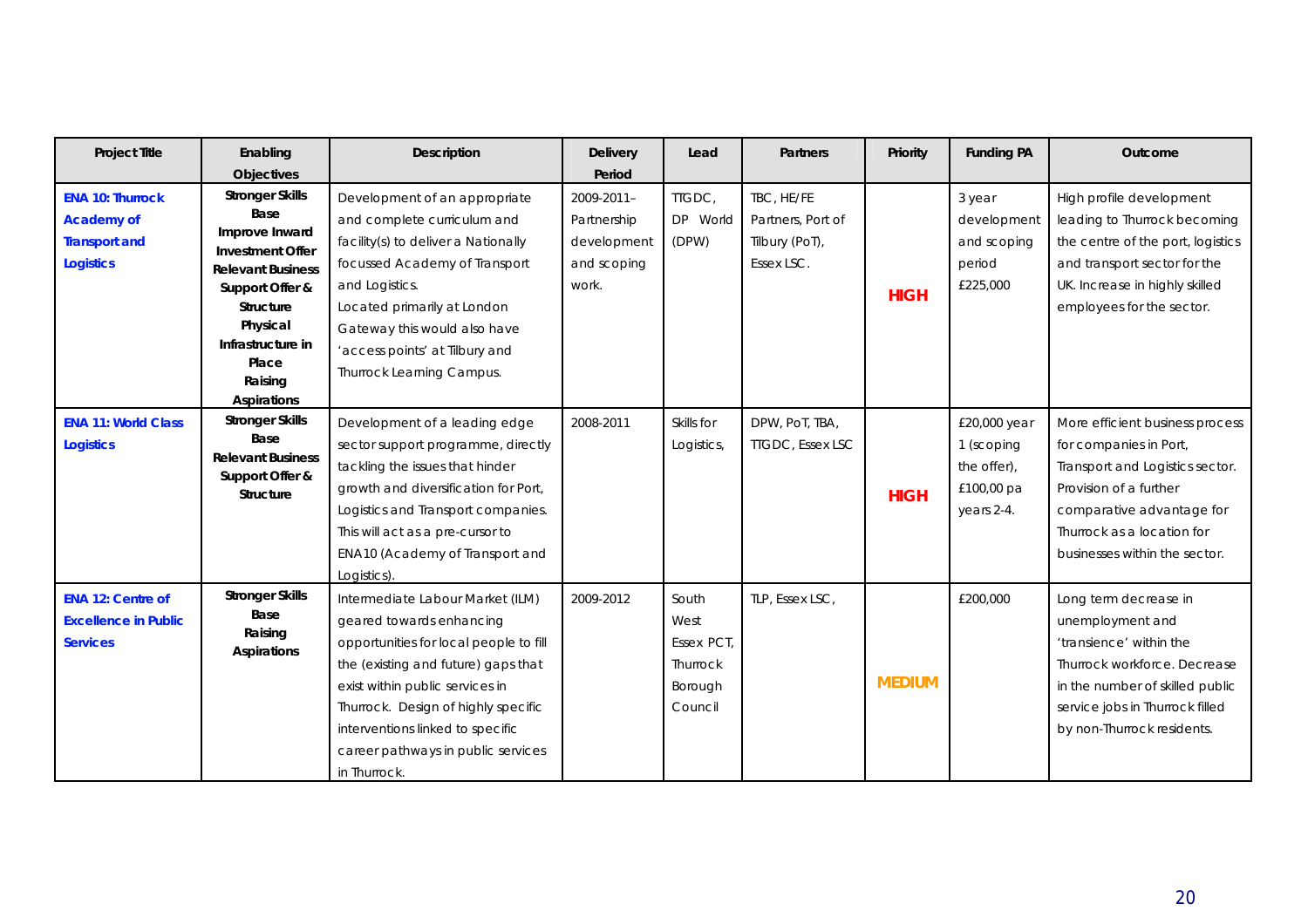| <b>Project Title</b>      | Enabling               | Description                          | <b>Delivery</b> | Lead         | <b>Partners</b>     | Priority      | <b>Funding PA</b> | Outcome                         |
|---------------------------|------------------------|--------------------------------------|-----------------|--------------|---------------------|---------------|-------------------|---------------------------------|
|                           | <b>Objectives</b>      |                                      | Period          |              |                     |               |                   |                                 |
| <b>ENA 13: Flagship</b>   | Physical               | Feasibility and subsequent high      | Feasibility     | <b>TIGDC</b> | Thurrock Borough    |               | £100,000          | New office offer in Thurrock    |
| <b>Business Spaces</b>    | Infrastructure in      | profile developments to house new    | 2008/9          |              | Council, Business   |               | feasibility       | contributing to a more          |
|                           | Place                  | and existing Thurrock businesses as  | Development     |              | Link, East of       |               | and project       | substantial investor offer as a |
|                           |                        | well as provide stimulus for the     | in line with    |              | England             |               | development       | whole. Prominent new office     |
|                           |                        | development of the office market     | delivery of     |              | International (EEI) |               | fees.             | developments will help to       |
|                           |                        | in Thurrock. 3 Sites are identified: | masterplans     |              |                     |               | Capital costs     | change perceptions of           |
|                           |                        | Lakeside: High profile 'tower'       |                 |              |                     |               | dependant         | Thurrock as an investor         |
|                           |                        | development at the junction of       |                 |              |                     | <b>HIGH</b>   | on scale and      | location.                       |
|                           |                        | West Thurrock way and A126;          |                 |              |                     |               | type of           |                                 |
|                           |                        | Purfleet: Business Village at Botony |                 |              |                     |               | development       |                                 |
|                           |                        | way focussed on enterprise and       |                 |              |                     |               |                   |                                 |
|                           |                        | micro business:                      |                 |              |                     |               |                   |                                 |
|                           |                        | Grays: Business centre seeded by     |                 |              |                     |               |                   |                                 |
|                           |                        | growing public sector, but also      |                 |              |                     |               |                   |                                 |
|                           |                        | providing 'move on' space for        |                 |              |                     |               |                   |                                 |
|                           |                        | expanding businesses.                |                 |              |                     |               |                   |                                 |
| <b>ENA 14: Enterprise</b> | <b>Stronger Skills</b> | Complete enterprise education        | 2008-2013       | TLP, LEA     | Essex LSC,          |               | £50,000           | Develop nationally recognised   |
| <b>Education</b>          | Base                   | programme from primary school to     |                 |              | Business Link, TEA, |               |                   | good practice in Enterprise     |
|                           | Raising<br>Aspirations | FE. Develop a curriculum offer       |                 |              | Exdra.              |               |                   | Education within Thurrock's     |
|                           |                        | including enterprise champions,      |                 |              |                     |               |                   | schools.                        |
|                           |                        | mock businesses, basic business      |                 |              |                     | <b>MEDIUM</b> |                   | Increased aspiration amongst    |
|                           |                        | admin, company visits, teacher to    |                 |              |                     |               |                   | young people in Thurrock.       |
|                           |                        | business briefings etc.              |                 |              |                     |               |                   | Increased consideration of      |
|                           |                        |                                      |                 |              |                     |               |                   | start-up as possible career.    |
|                           |                        |                                      |                 |              |                     |               |                   | Long term impact upon start-    |
|                           |                        |                                      |                 |              |                     |               |                   | up and survival rates locally.  |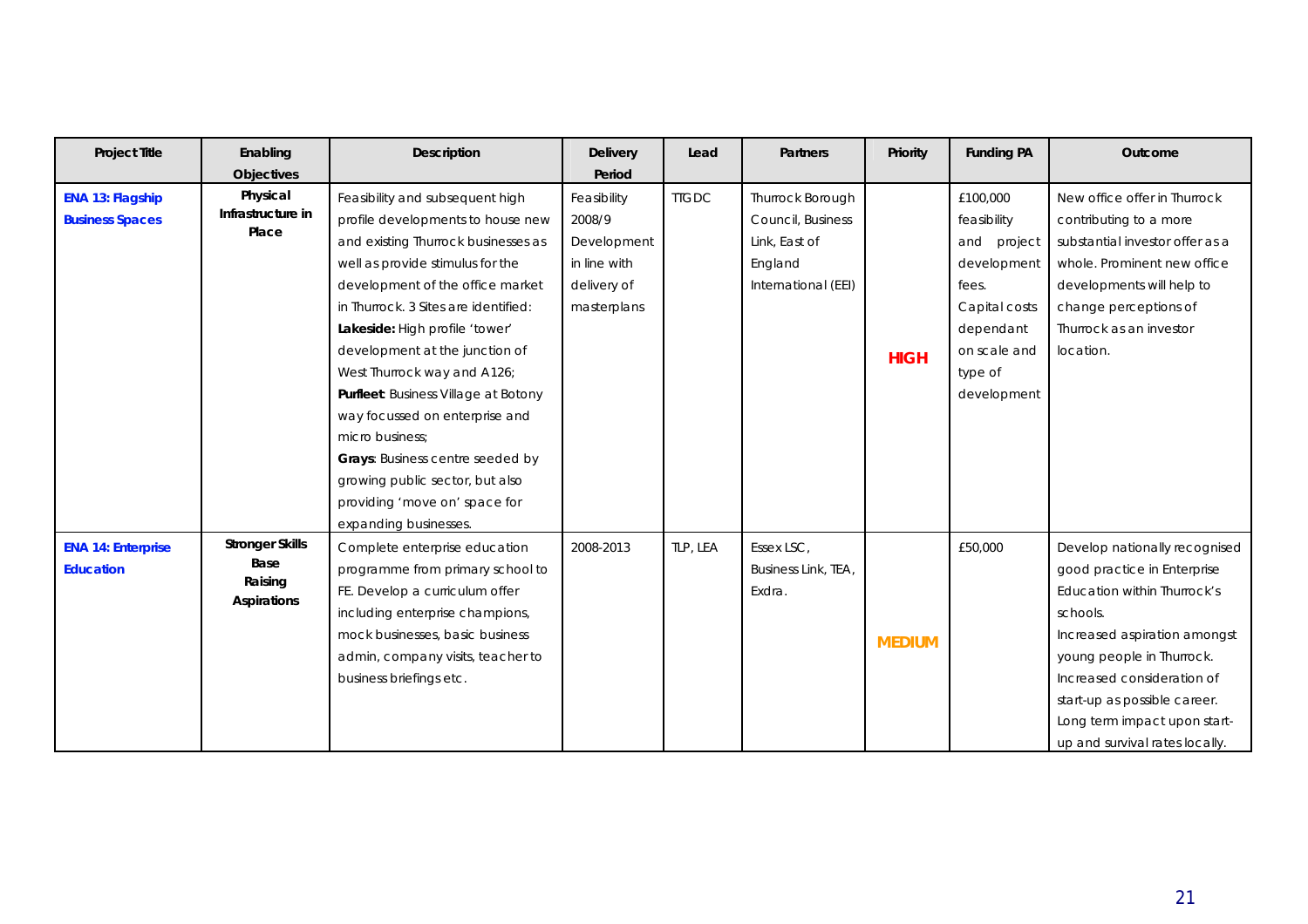| <b>Project Title</b>                                 | Enabling                                                    | <b>Description</b>                                                                                                                                                                                                                                                                                                                                                                                                                                                                                                                              | <b>Delivery</b>                          | Lead         | <b>Partners</b>                                     | Priority      | <b>Funding PA</b>                                                                                          | Outcome                                                                                                                                                |
|------------------------------------------------------|-------------------------------------------------------------|-------------------------------------------------------------------------------------------------------------------------------------------------------------------------------------------------------------------------------------------------------------------------------------------------------------------------------------------------------------------------------------------------------------------------------------------------------------------------------------------------------------------------------------------------|------------------------------------------|--------------|-----------------------------------------------------|---------------|------------------------------------------------------------------------------------------------------------|--------------------------------------------------------------------------------------------------------------------------------------------------------|
| <b>ENA 15: Sustainable</b><br><b>Industrial Park</b> | <b>Objectives</b><br>Physical<br>Infrastructure in<br>Place | Feasibility and subsequent<br>development of a Sustainable<br>Industrial Park (home to the<br>growing Environment Technology<br>and Energy Sector) in Tilbury. As a<br>centre for Thurrock's growing<br>Environmental Technology and<br>Energy sector this would include<br>export focussed recycling activity<br>(linked to the port), development<br>of infrastructure for renewable<br>energy etc. It is intended that this<br>would attract larger companies<br>and activities and would<br>complement the planned SIP at<br>Dagenham Dock. | Period<br>Initial<br>Feasibility<br>2008 | <b>TIGDC</b> | Port of Tilbury,<br><b>Tilbury Power</b><br>Station | <b>MEDIUM</b> | £60,000 to<br>test<br>feasibility.<br>Capital costs<br>dependant<br>on scale and<br>type of<br>development | Foothold and reputation within<br>growing Environmental<br>Technologies and Energy<br>Sector.<br><b>Expanded Port activity</b><br>(increased exports). |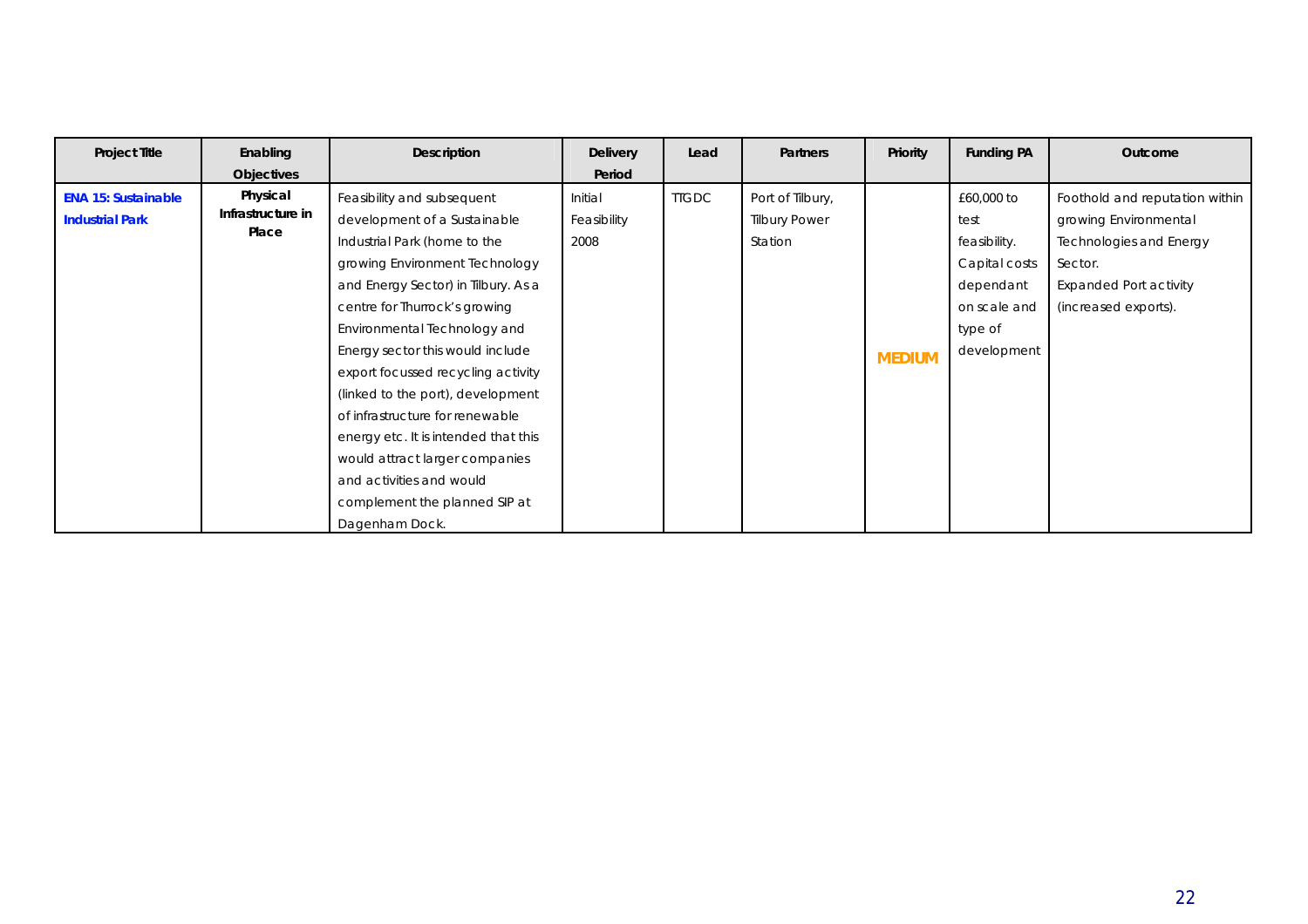# **4. Embedding Economic Growth**

4.1 In order for the economic development of Thurrock to be sustainable in the long term, it is imperative that the economic gains in terms of new employment, enhanced skills and new business formation are *embedded* in the locality successfully. If this can be achieved, investments will be less likely to flow to other locations as external influences alter and further development can build upon the evolving local economic base. In order for this process to be effectively realised, a number of 'Embedding factors' are necessary.



4.2 The interventions outlined within this Implementation Plan must provide a holistic improvement in Thurrock as a location not only for businesses but also as a location for people to live and enjoy leisure time. As such, interventions reflect both the need to maintain a transformation within the business base, but also the need to refresh the residential offer in Thurrock and ensure that the Borough has strong communities capable not only of withstanding transformation in the next 20 years, but thriving within their new economic surroundings. This residential transformation will primarily be delivered through the emerging masterplans discussed in Section 5.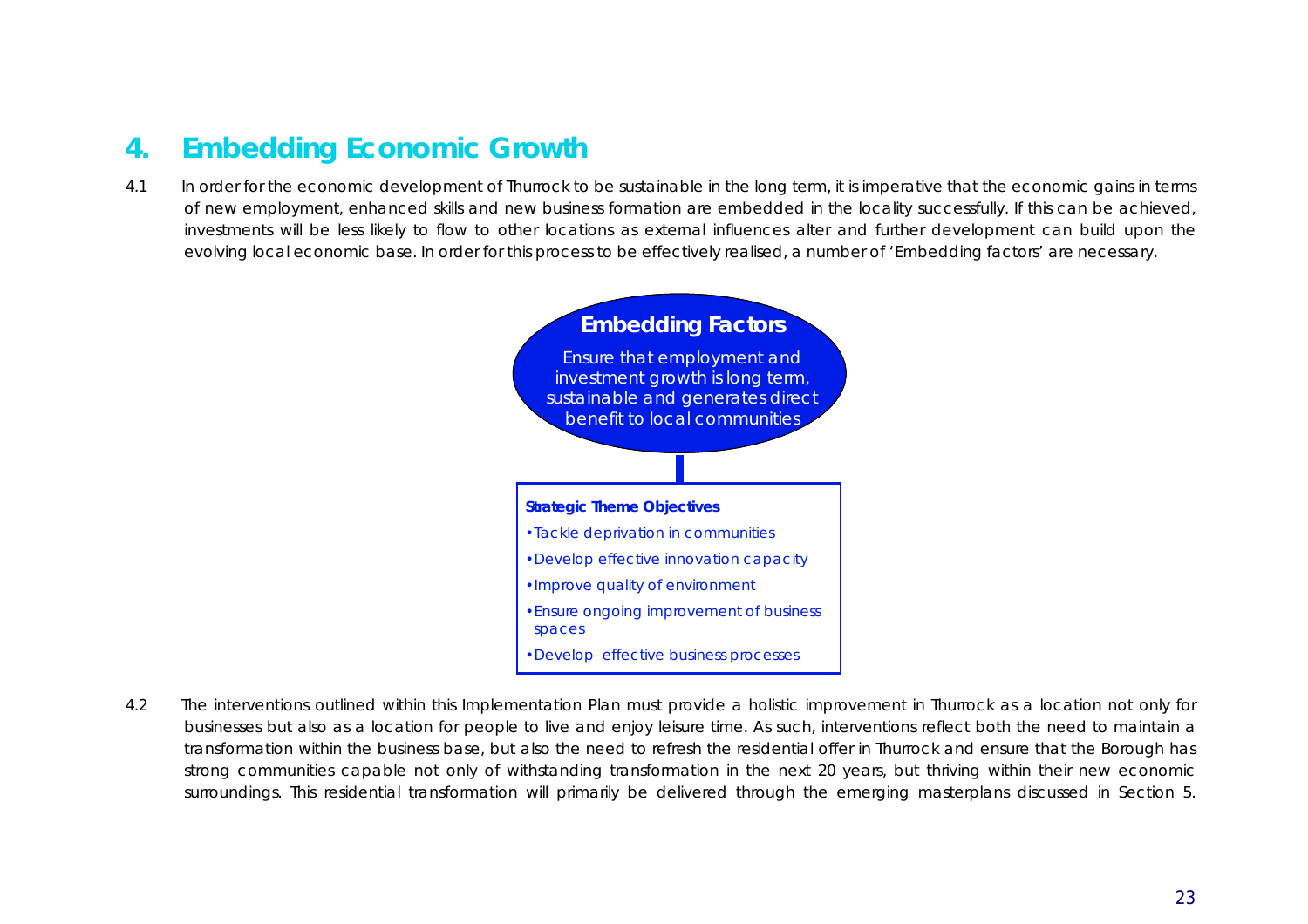Interventions designed to 'embed' and sustain Thurrock's economic and employment growth are outlined below (these interventions are outlined in more detail in Appendix B of this document):

| <b>Project Title</b>                           | Enabling<br><b>Objectives</b>                    | <b>Description</b>                                                                                                                                                                                                                                                                                                                                                                                                                                                                              | <b>Delivery</b><br>Period | Lead                         | <b>Partners</b>                                          | Priority      | <b>Funding PA</b>                                                | Outcome                                                                                                                                                                                                                                             |
|------------------------------------------------|--------------------------------------------------|-------------------------------------------------------------------------------------------------------------------------------------------------------------------------------------------------------------------------------------------------------------------------------------------------------------------------------------------------------------------------------------------------------------------------------------------------------------------------------------------------|---------------------------|------------------------------|----------------------------------------------------------|---------------|------------------------------------------------------------------|-----------------------------------------------------------------------------------------------------------------------------------------------------------------------------------------------------------------------------------------------------|
| <b>EMB 1: Innovate to</b><br><b>Accumulate</b> | Effective<br>Innovation<br>Capacity              | Linked to the Essex Innovation Network<br>(EIN) and European network of<br>Innovation Relay Centres (IRC) this<br>programme assists local firms in<br>developing innovative processes and<br>products, in particular providing<br>quidance for Thurrock's key sectors to<br>ensure they receive the most up to<br>date information on innovation in their<br>sector. To accompany this an<br>'Innovation Access Point' (IAP) will be<br>set up in Grays alongside links to key<br>universities. | 2010-2015                 | <b>ITGDC</b><br>Exdra (EIN)  | University of East<br>London (UEL)<br>NESTA <sup>2</sup> | <b>HIGH</b>   | £75,000<br>Subsequent<br>additional<br>capital costs<br>for IAP. | Creation of success stories and<br>subsequently improved<br>perceptions of Thurrock.<br>Adoption of innovative<br>processes will increase value<br>added and revenue of<br>successful businesses.                                                   |
| <b>EMB 2: Modern</b><br><b>Methods</b>         | Effective<br><b>Business</b><br><b>Processes</b> | Overcoming key barriers to growth in<br>the construction sector. A three year<br>programme that will provide training<br>attuned with the needs of the market<br>over the next 20-30 years whilst also<br>positioning Thurrock businesses to<br>benefit from the opportunities in the<br>Thames Gateway over the next 10<br>years. Key elements will include                                                                                                                                    | 2008-2010                 | Construction<br>Skills (SSC) | Thurrock<br><b>Construction Bus3</b>                     | <b>MEDIUM</b> | £100,000                                                         | Thurrock to become an<br>exemplar of the construction<br>sector, providing national best<br>practice in sustainable<br>methods.<br>Increase in Thurrock businesses<br>accessing contracts within the<br>local areas in the wider<br>Thames Gateway. |

<sup>2</sup> NESTA – National Endowment for Science Technology and the Arts

-

<sup>&</sup>lt;sup>3</sup> As outlined in the Thames Gateway South Essex Investing in Communities (IIC) Plan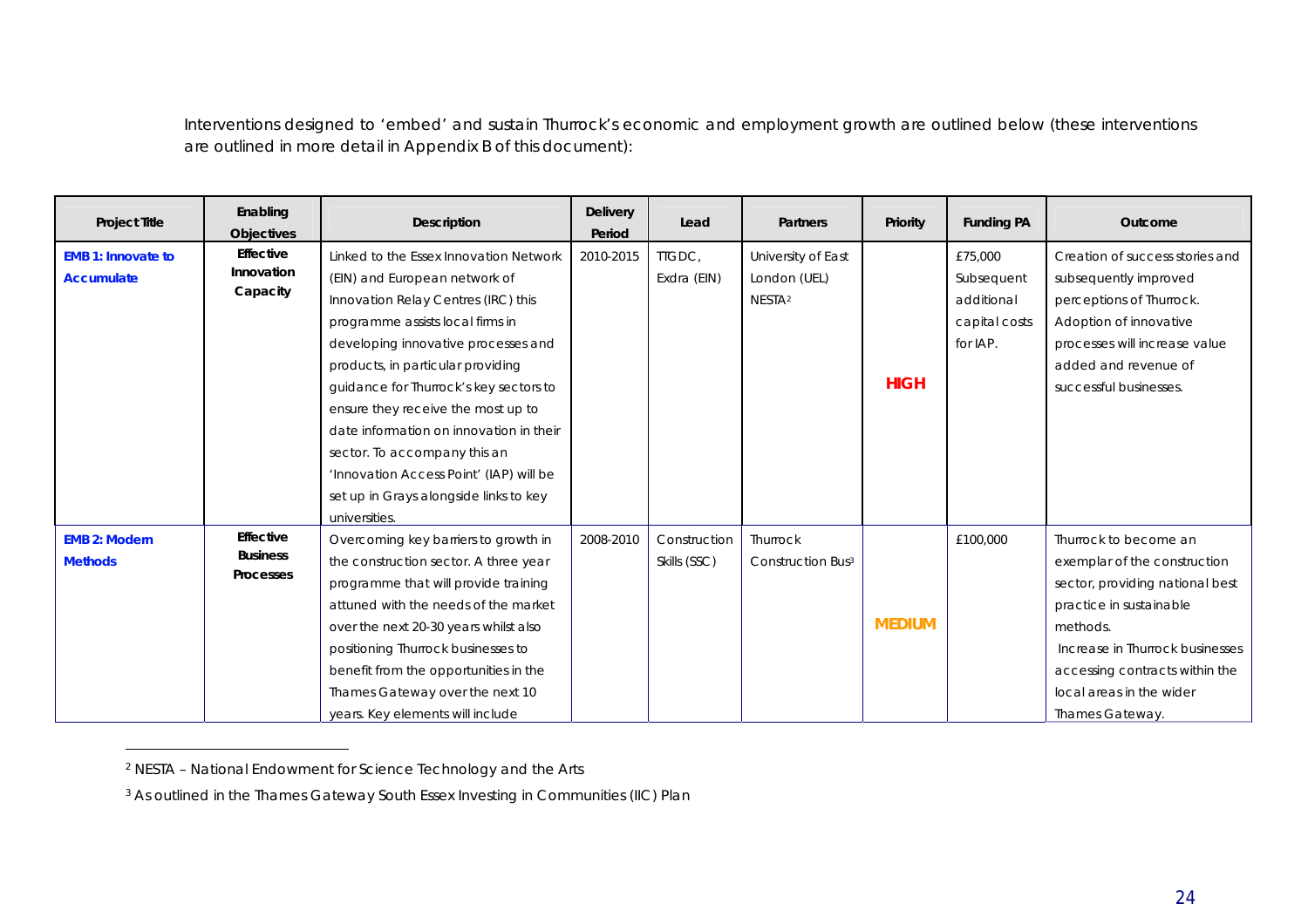| <b>Project Title</b>                                                 | Enabling<br>Objectives                           | <b>Description</b>                                                                                                                                                                                                                                                                                                                                                                                                       | <b>Delivery</b><br>Period | Lead                                   | <b>Partners</b>                                                                      | Priority      | <b>Funding PA</b>                                               | Outcome                                                                                                                                                                                                                                                                              |
|----------------------------------------------------------------------|--------------------------------------------------|--------------------------------------------------------------------------------------------------------------------------------------------------------------------------------------------------------------------------------------------------------------------------------------------------------------------------------------------------------------------------------------------------------------------------|---------------------------|----------------------------------------|--------------------------------------------------------------------------------------|---------------|-----------------------------------------------------------------|--------------------------------------------------------------------------------------------------------------------------------------------------------------------------------------------------------------------------------------------------------------------------------------|
| <b>EMB 3:Economic</b><br><b>Inclusion Plans</b>                      | Tackling<br>Deprivation                          | sustainable construction, conservation<br>and waste and implementing<br>sustainable design.<br>A locationally specific neighbourhood<br>renewal and community plan                                                                                                                                                                                                                                                       | 2009-2015                 | TTGDC,<br>EEDA                         | <b>Thurrock</b><br><b>Borough Council</b>                                            |               | £50,000<br>developing                                           | Decrease in unemployment<br>and benefit claimants in                                                                                                                                                                                                                                 |
|                                                                      |                                                  | focussing on Thurrock's most deprived<br>areas (Tilbury and South Ockendon),<br>ensuring that these areas are ready to<br>capitalise upon the benefits of growth<br>and don't miss out on the benefit of<br>economic growth. Linked specifically<br>to the delivery of TGSE Investing in<br><b>Communities Business Plan.</b>                                                                                            |                           |                                        |                                                                                      | <b>HIGH</b>   | plans.<br>£200,000pa<br>to deliver<br>targeted<br>interventions | deprived areas. Increase in<br>opportunities for local people<br>to benefit from the<br>opportunities created by<br>Thurrock economic growth.                                                                                                                                        |
| <b>EMB 4: Healthy</b><br><b>Economy Initiative</b>                   | Tackling<br>Deprivation                          | Acknowledging the link between poor<br>health and low levels of economic<br>activity and productivity. A two-<br>pronged approach aimed at<br>providing diversity in both health and<br>employment services. Firstly, by<br>placing employment advisors into GP<br>surgeries; secondly, health workers<br>deliver services in the workplace,<br>ensuring the workforce remains as<br>healthy and productive as possible. | 2010-2014                 | South West<br>Essex PCT.<br><b>JCP</b> | TBA, TTGDC                                                                           | <b>MEDIUM</b> | £90,000                                                         | Decrease in the number of<br>Thurrock residents claiming<br>health or medical related<br>benefits. More effective<br>outreach and referral of long-<br>term unemployed.<br>Health workers in the<br>workplace has potential to<br>form part of the inward<br>investment proposition. |
| <b>EMB 5: Procurement</b><br>and Supply Chain<br><b>Action Teams</b> | Effective<br><b>Business</b><br><b>Processes</b> | Highly skilled specialist advisors<br>providing direct support for businesses<br>who need to tender for work directly<br>or wish to access supply chains of<br>larger master vendors. Specific                                                                                                                                                                                                                           | 2010-2019                 | TTGDC,<br>Exdra                        | Chartered<br>Institute of<br>Purchase and<br>Supply (CIPS),<br><b>Business Link,</b> | <b>HIGH</b>   | £130,000                                                        | Improved revenue streams for<br>Thurrock businesses (through<br>integration into supply chains).<br>Increase in the number of<br>Thurrock companies delivering                                                                                                                       |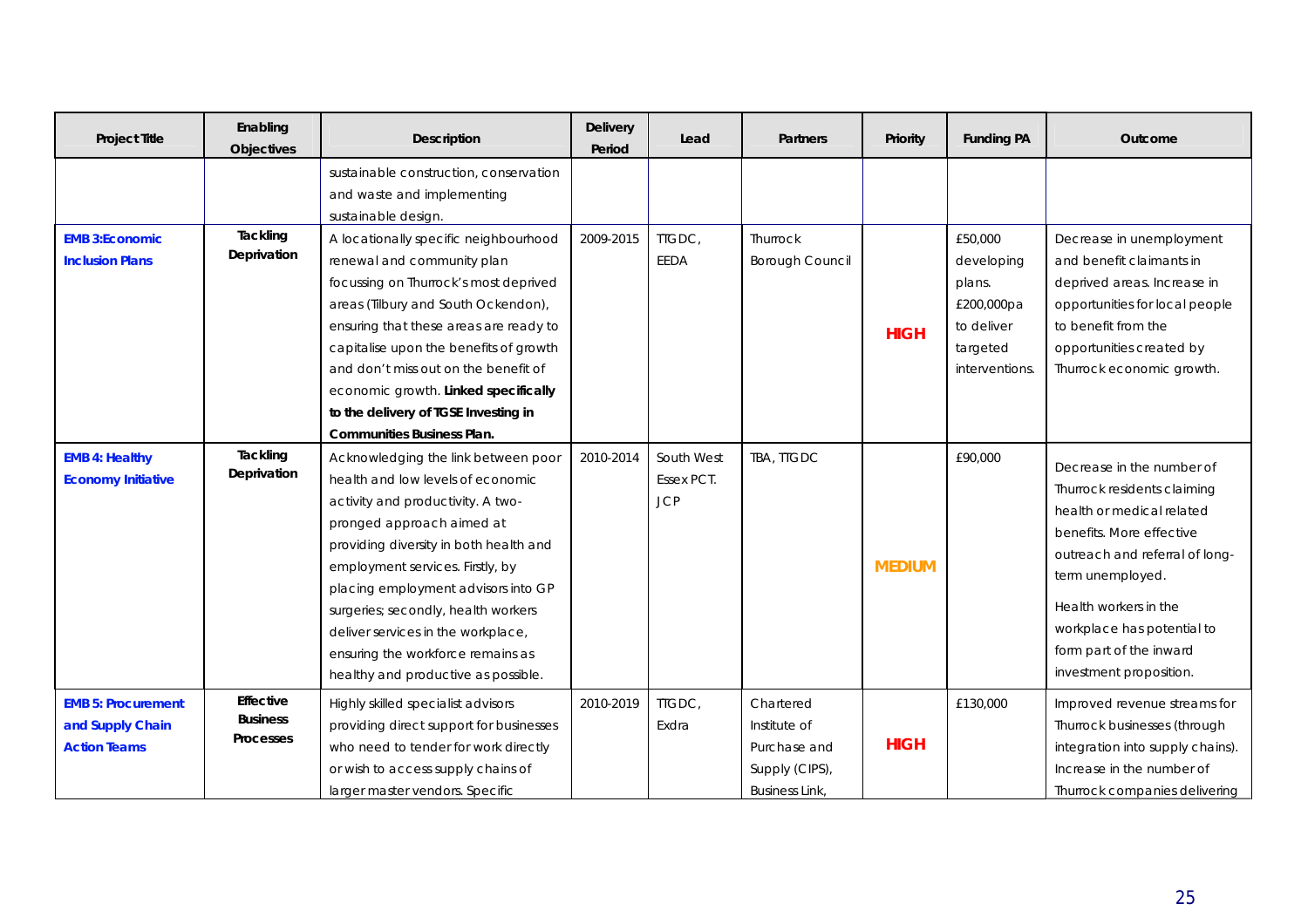| <b>Project Title</b>                                                     | Enabling<br>Objectives                                                                         | Description                                                                                                                                                                                                                                                                                                       | <b>Delivery</b><br>Period | Lead                                | <b>Partners</b>                                                                                           | Priority      | <b>Funding PA</b>                                               | <b>Outcome</b>                                                                                                                                                                                                                                                                                                                            |
|--------------------------------------------------------------------------|------------------------------------------------------------------------------------------------|-------------------------------------------------------------------------------------------------------------------------------------------------------------------------------------------------------------------------------------------------------------------------------------------------------------------|---------------------------|-------------------------------------|-----------------------------------------------------------------------------------------------------------|---------------|-----------------------------------------------------------------|-------------------------------------------------------------------------------------------------------------------------------------------------------------------------------------------------------------------------------------------------------------------------------------------------------------------------------------------|
|                                                                          |                                                                                                | support would include assistance with<br>tender writing, PQQs and brokerage<br>to specific training to achieve required<br>accreditations (ISO, IIP etc.)                                                                                                                                                         |                           |                                     | <b>EEDA</b><br>Procurement<br>Manager, Supply<br>London, EEI                                              |               |                                                                 | public sector services in the<br>Borough (decrease in<br>leakage).                                                                                                                                                                                                                                                                        |
| <b>EMB 6: Green Systems</b>                                              | Effective<br><b>Business</b><br><b>Processes</b><br><b>Effective</b><br>Innovation<br>Capacity | Tackling Thurrock's poor image and<br>reputation as location for 'dirty'<br>businesses whilst helping firms improve<br>their cost efficiency and operational<br>processes. A programme of provision,<br>events and training, as well as a grant<br>programme to adopt more<br>environmentally friendly processes. | 2010-2013                 | <b>Business Link</b><br>EEDA        | Carbon Trust, DTI<br>(Manufacturing<br>Advice Service),<br><b>TBA</b>                                     | <b>MEDIUM</b> | £75,000                                                         | Change in perception of<br>Thurrock (Green Systems are<br>acknowledged as being<br>increasingly important in<br>relation to FDI). Improved<br>processes for businesses who<br>need to meet specific<br>environmental requirements.<br>Long term improvement in<br>Thurrock's environmental<br>quality leading to enhanced<br>liveability. |
| <b>EMB 7: Expanded</b><br><b>Aftercare Offer</b>                         | <b>Effective</b><br><b>Business</b><br><b>Processes</b>                                        | Development of a specific team or<br>individual with responsibility for<br>continuous liaison with businesses who<br>are investing (or re-investing) in<br>Thurrock. Specifically, this will include<br>the brokerage of specific solutions to<br>specific problems faced by Thurrock's<br>businesses.            | 2010-2021                 | <b>TTGDC</b>                        | Exdra (as<br>provider of<br>regional offer),<br>EEI, Thurrock<br>Borough Council,<br>Gateway to<br>London | <b>HIGH</b>   | £60,000                                                         | Increased repeat investment<br>and retention (and<br>subsequently employment).<br>Improved business to business /<br>word of mouth marketing.                                                                                                                                                                                             |
| <b>EMB 8: Development</b><br>of Regional Social<br><b>Enterprise Hub</b> | Effective<br><b>Business</b><br><b>Processes</b>                                               | Stimulating levels of social enterprise<br>activity through: 1) outreach to<br>identify potential social enterprises<br>and potential markets (i.e. areas<br>where conventional markets are                                                                                                                       | 2011-2013                 | <b>Business Link</b><br><b>TCVS</b> | TLP, TTGDC,<br><b>SWE PCT</b><br>('demand' side<br>partner)                                               | <b>MEDIUM</b> | £120,000,<br>further<br>capital costs<br>associated<br>with the | A more diverse economic<br>base which maintains local<br>involvement.<br>Increased access to<br>employment or employment                                                                                                                                                                                                                  |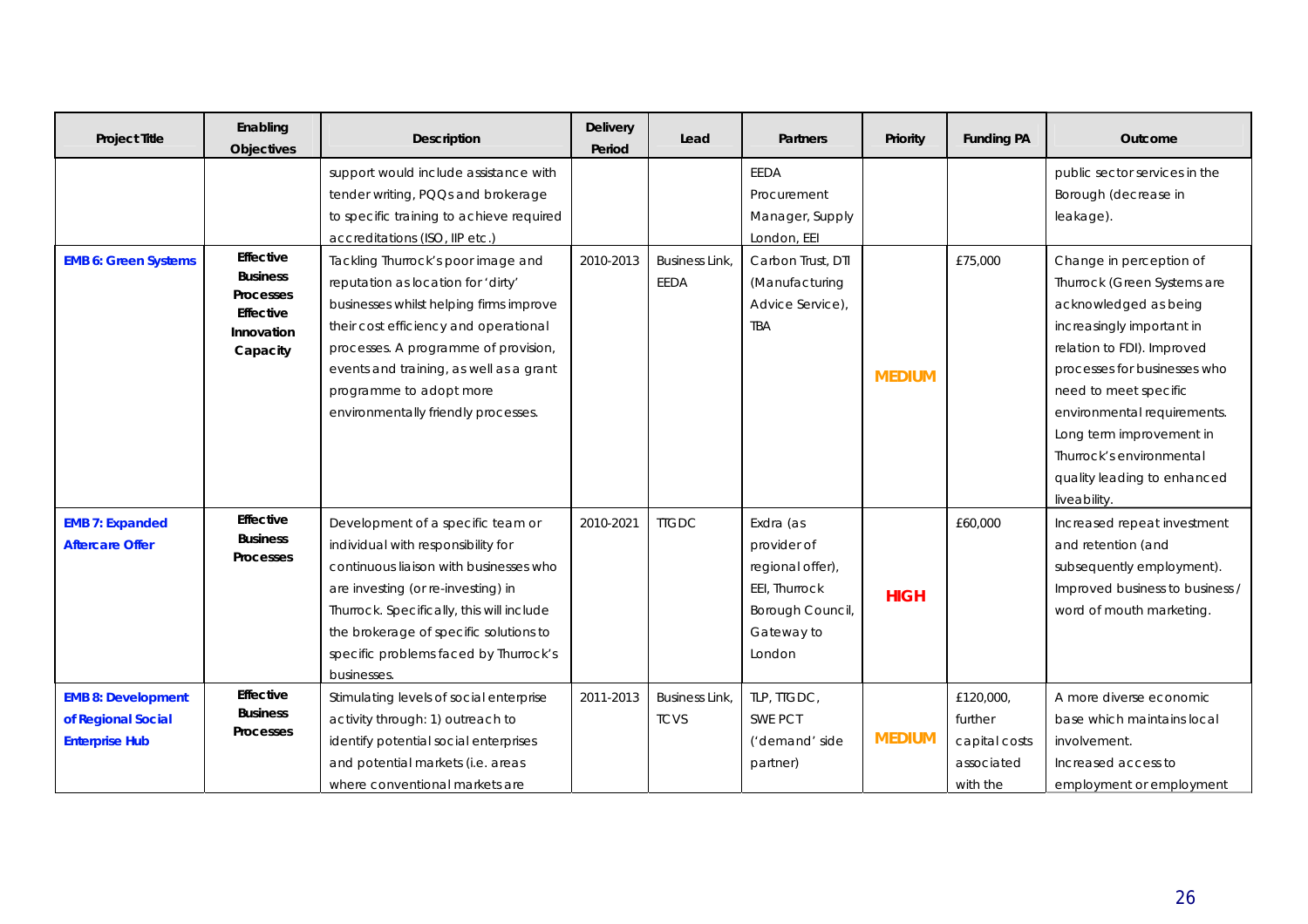| <b>Project Title</b>        | Enabling<br><b>Objectives</b>        | <b>Description</b>                                                                                                                                                                                                                                                         | <b>Delivery</b><br>Period | Lead              | <b>Partners</b>                                                     | Priority    | <b>Funding PA</b>                                                                                         | Outcome                                                                                                                                                                              |
|-----------------------------|--------------------------------------|----------------------------------------------------------------------------------------------------------------------------------------------------------------------------------------------------------------------------------------------------------------------------|---------------------------|-------------------|---------------------------------------------------------------------|-------------|-----------------------------------------------------------------------------------------------------------|--------------------------------------------------------------------------------------------------------------------------------------------------------------------------------------|
|                             |                                      | failing to address local and<br>community need); 2) development of<br>physical, regionally-focussed social<br>enterprise hub.                                                                                                                                              |                           |                   |                                                                     |             | 'hub'                                                                                                     | 'type' (i.e. voluntary) activities.<br>More sophisticated pathways<br>to employment.<br>Stronger communities.                                                                        |
| <b>EMB 9: Space to Grow</b> | <b>Business Space</b><br>Improvement | Mapping of business space and<br>premises in the Borough to develop a<br>clear understanding of the current<br>offer to investor businesses. Following<br>this initial exercise information will be<br>used to develop a continually<br>updated web-based property portal. | 2008-2021                 | <b>TIGDC, EEI</b> | Thurrock<br><b>Borough Council</b><br>Planning Dept.,<br><b>TBA</b> | <b>HIGH</b> | £75,000 initial<br>mapping<br>and web<br>portal set up.<br>£20,000 pa<br>monitoring<br>and<br>maintenance | Clearer idea of 'offer' for<br>potential investors.<br>Improved ease of monitoring<br>enquiries creating information<br>to inform future changes in<br>demand for space in Thurrock. |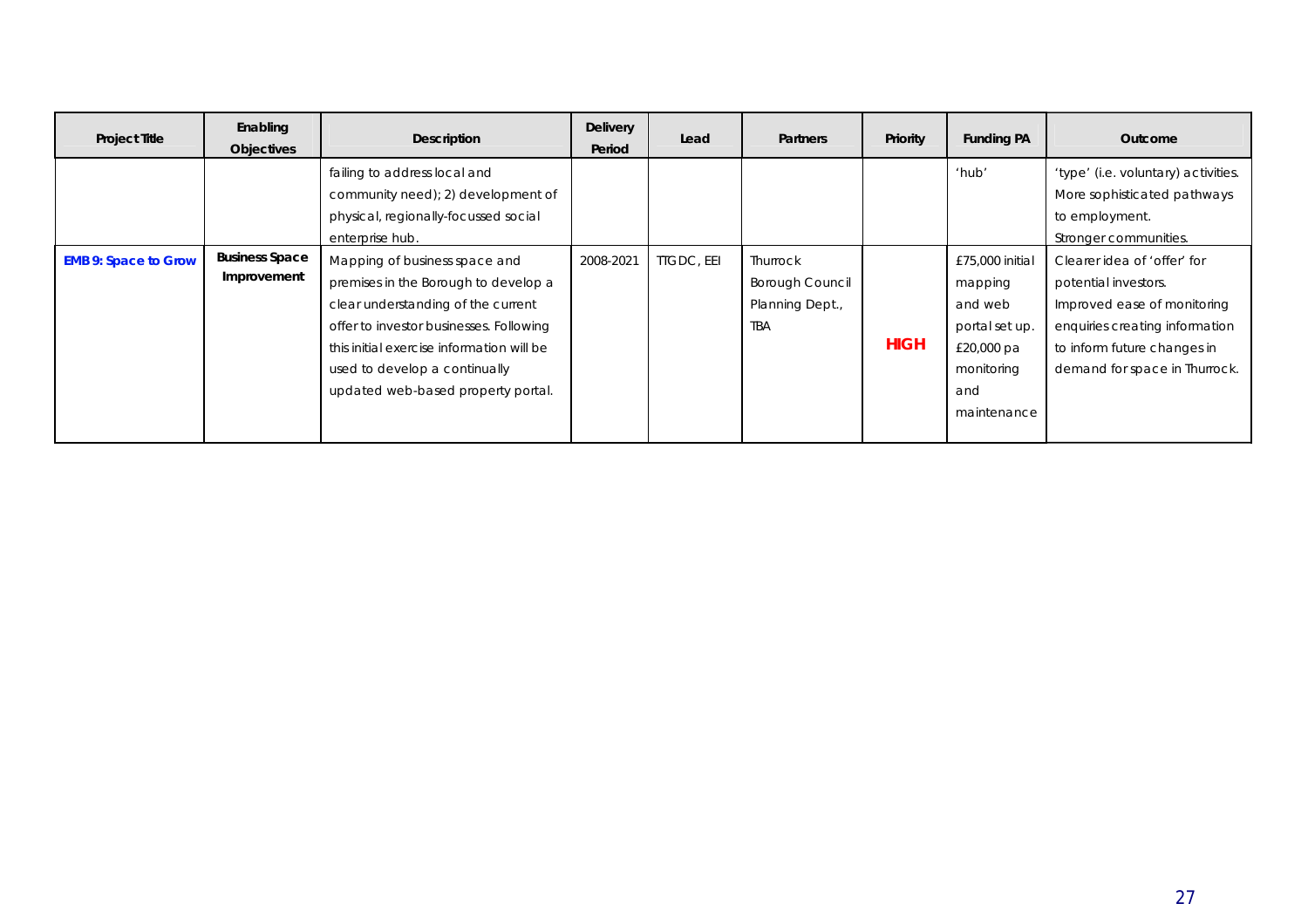# **5. Intervention in Thurrock's Economic Hubs**

5.1 This section provides further detail regarding how the various interventions outlined above will feature in the development of each of Thurrock's economic hubs.

# Core Functions of Each Hub

- 5.2 The Economic Development Strategy document outlines the need to develop a **network of economic hubs**. The table below sets out the relationship between each economic hub and the various spatial components that will support economic growth, as well as how each hub relates to other locations:
	- x where a box is shaded, it represents a key relationship between an area and a specific component of growth for example Grays and Lakeside are both identified as locations with particular opportunities for office development;
	- emboldened interventions illustrate, where the Development Corporation and its partners are already working towards these goals, either through masterplanning or, more specifically, through the 12 strategic interventions outlined in the introduction to this plan.

#### **Key Delivery Point:**

In order to ensure that the hubs are developed and delivered in an efficient manner, the Development Corporation should convene a select, focused group of relevant partners for each location with the responsibility for ensuring that delivery of appropriate masterplans brings with it sustainable, 'spatially joined-up' economic growth.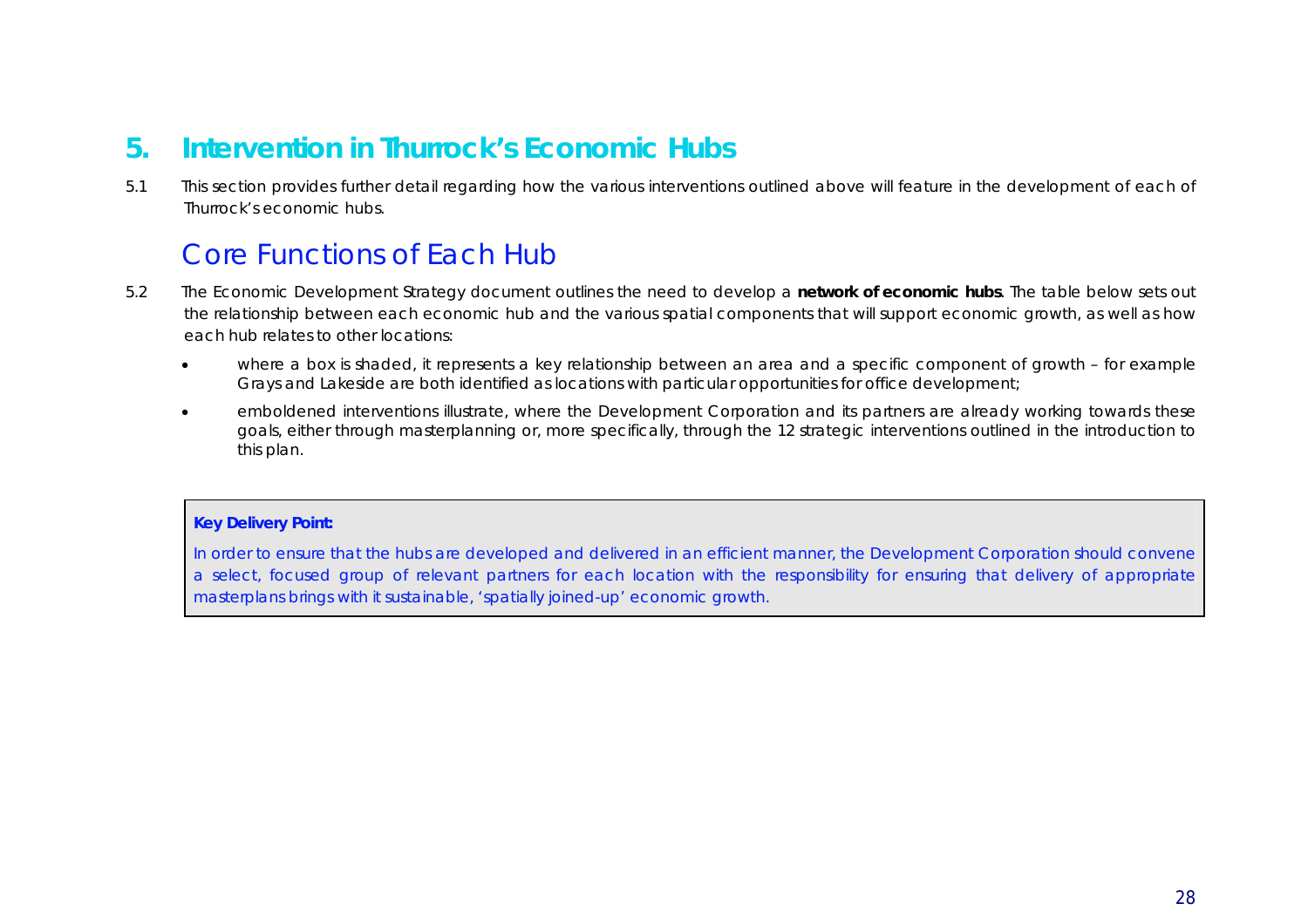|                                                             | Complementary Economic Locations: Outline of Key Physical Components of Growth Linked to Thurrock's Key Economic Hubs                                                                            |                                                                                                                                                             |                                                                                                                                                                               |                                                                                                                                                           |                                                                                                                  |
|-------------------------------------------------------------|--------------------------------------------------------------------------------------------------------------------------------------------------------------------------------------------------|-------------------------------------------------------------------------------------------------------------------------------------------------------------|-------------------------------------------------------------------------------------------------------------------------------------------------------------------------------|-----------------------------------------------------------------------------------------------------------------------------------------------------------|------------------------------------------------------------------------------------------------------------------|
| <b>KEY SPATIAL</b><br><b>COMPONENTS OF</b><br><b>GROWTH</b> | <b>PURFLEET</b>                                                                                                                                                                                  | <b>GRAYS</b>                                                                                                                                                | <b>LAKESIDE/WEST THURROCK</b>                                                                                                                                                 | <b>TILBURY</b>                                                                                                                                            | <b>LONDON GATEWAY</b>                                                                                            |
| <b>Office</b>                                               | • Enterprise space and micro-<br>business space at Botany Way<br>• Limited scope for large scale<br>development<br>• Creative sector (stimulated by the<br>Royal Opera House Production<br>Park) | • New business centre -<br>possibly seeded by<br>growing public sector<br>• 'Move on' space for smaller<br>businesses relocating from<br>around the Borough | • High profile office<br>development - Flagship<br>office 'tower' located at the<br>junction of West Thurrock way<br>and A126, visible from<br>motorway and approach<br>roads | • Limited potential                                                                                                                                       | • Office function related to<br>logistics and distribution                                                       |
| <b>Logistics/Distribution</b>                               | • Support existing functions of major<br>riverside employers, supporting<br>Thurrock's 'brands'                                                                                                  | • Limited scope                                                                                                                                             | • High quality road-based<br>logistics functions in West<br><b>Thurrock</b>                                                                                                   | • Complementary<br>relationship with<br>London Gateway,<br>continuing to serve<br>European markets                                                        | • Development of new<br>deep water port<br>development with global<br>remit                                      |
| <b>Retail</b>                                               | • Development of appropriate town<br>centre functions, linked to the<br>evolving needs of local population                                                                                       | • 'Local' town centre offer<br>complementary to<br>Lakeside                                                                                                 | Significant expansion of<br>existing retail functions to<br>consolidate regional and<br>national markets                                                                      | • Development of a new<br>town centre providing<br>appropriate offer for<br>new and existing<br>residents                                                 | • Limited scope at London<br>Gateway, although<br>enhancement of offer in<br>Corringham and Stanford<br>Le Hope. |
| Industrial(inc.<br>construction processes)                  | • Support the evolution and growth<br>of existing employers                                                                                                                                      | • Limited scope                                                                                                                                             | • Support the evolution and<br>growth of existing employers.                                                                                                                  | • New Sustainable<br>Industrial Park, a Hub<br>for Environmental<br>Technologies<br>New state of the art<br>'Carbon Capture' Coal<br><b>Power Station</b> | • New Business Park (driven<br>by market demand)                                                                 |
| Leisure                                                     | • New RSPB visitors centre and<br>access to Rainham Marshes                                                                                                                                      | • Enhanced town centre,<br>offering and improved<br>experience.                                                                                             | • Major new regional outdoor<br>leisure offer on the Arena<br>Essex site.                                                                                                     | • Enhanced visitor offer<br>at Tilbury Fort and<br>Coalhouse Fort                                                                                         | • Further local leisure<br>provision for growing<br>South East Thurrock                                          |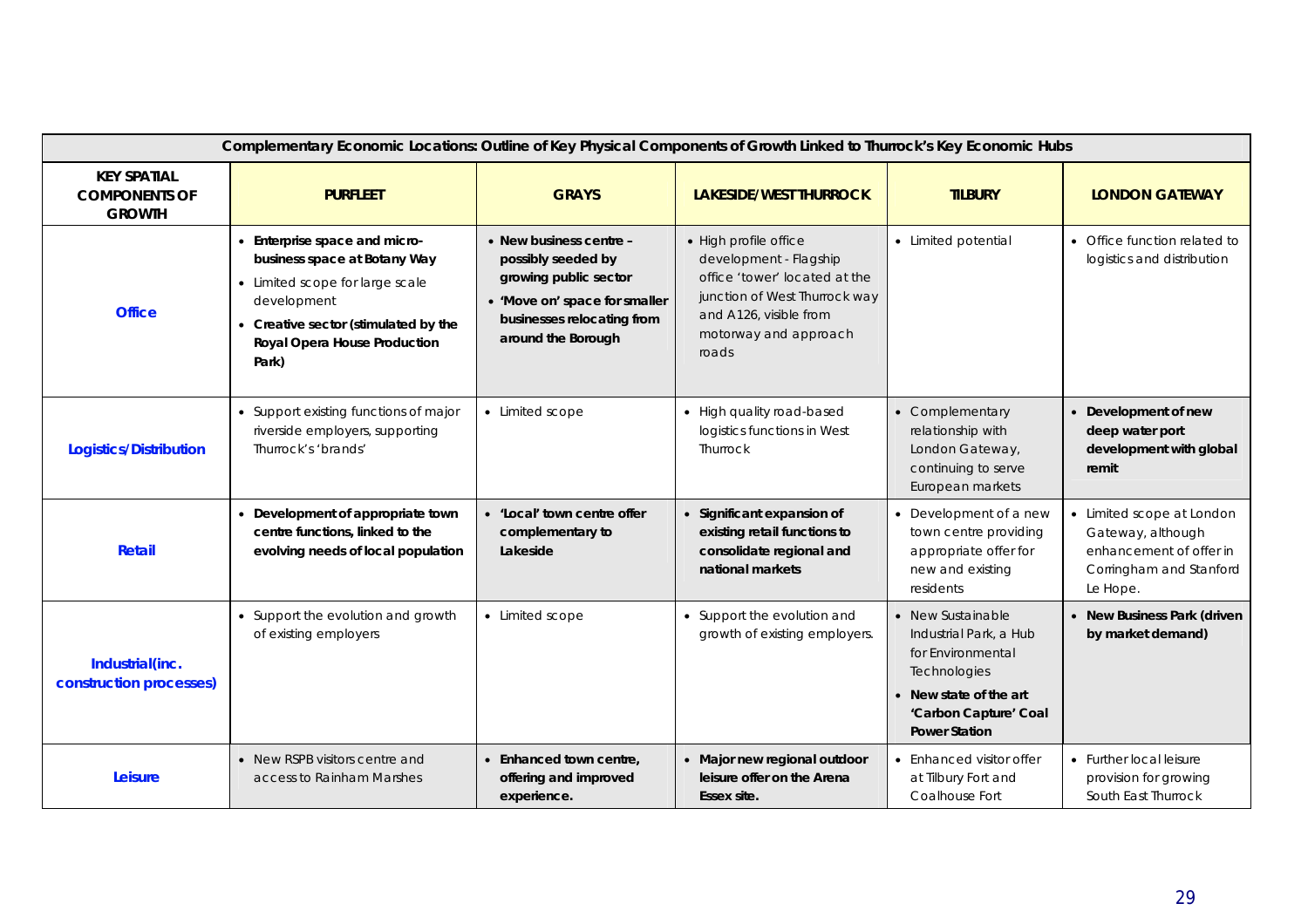|                       |                                                                                                                                                 | • New Marina, bringing a<br>new type of leisure<br>provision for Thurrock.                                                                                                                                                                                                | • Substantial planned leisure<br>provision to the south of<br>existing Lakeside centre<br>(includes major ski-slope<br>development)                                                        |                                                                                                                                                                                                                                                   | population                                                                                                                                                         |
|-----------------------|-------------------------------------------------------------------------------------------------------------------------------------------------|---------------------------------------------------------------------------------------------------------------------------------------------------------------------------------------------------------------------------------------------------------------------------|--------------------------------------------------------------------------------------------------------------------------------------------------------------------------------------------|---------------------------------------------------------------------------------------------------------------------------------------------------------------------------------------------------------------------------------------------------|--------------------------------------------------------------------------------------------------------------------------------------------------------------------|
| <b>Residential</b>    | • 1&2 bed flats generating a<br>commuter offer in the first instance,<br>evolving into a more diverse offer<br>as area becomes more established | • Mixed offer to cater for<br>commuters and local<br>employees<br>Easy commuter access to<br>London                                                                                                                                                                       | <b>Executive housing located</b><br>around London Road and<br><b>Bluelands Quarry</b><br>• 'Move on' housing to cope<br>with the residential needs of<br>Thurrock's evolving<br>population | • Quality residential<br>development linked to<br>new workforce at<br>London Gateway<br>• Some potential for<br>commuter<br>development<br>• Potential for high<br>quality residential<br>development at former<br>Bata factory (East<br>Tilbury) | • East Thurrock masterplan<br>developing a more<br>diverse housing offer<br>linked to London<br>Gateway                                                            |
| <b>Publi services</b> | • New service (town centre) hub<br>including primary schools, new<br>station and health centre                                                  | • Thurrock Learning Campus<br>with elements of curriculum<br>tailored to key sectors<br>• Evolving public service<br>functions in keeping with<br>status as Thurrock's<br>'Capital' town<br>• High quality services<br>• Development of new<br><b>Community Hospital.</b> | • Limited scope<br>• Improvement of public<br>services and social<br>infrastructure in wider 'East<br>Thurrock' area                                                                       | • Potential provision of<br>satellite for Academy<br>of Transport and<br>Logistics<br>• Improved town centre<br>services                                                                                                                          | • National Academy for<br><b>Transport and Logistics</b><br>• Improved level of service<br>provision necessary to<br>support local population<br>and business base |

5.3 The table above illustrates that considerable physical change is required to help stimulate economic growth in Thurrock; however, it also outlines the clear links that exist between the hubs themselves and more importantly the opportunities to develop sector specialisms within certain locations (These sectors are described in detail in Section 3). The remainder of this section revisits the economic visions for each hub (outlined in full in the Strategy document) and outlines 'Enabling' and 'Embedding' activity to be carried out as part of the ongoing masterplanning and development process.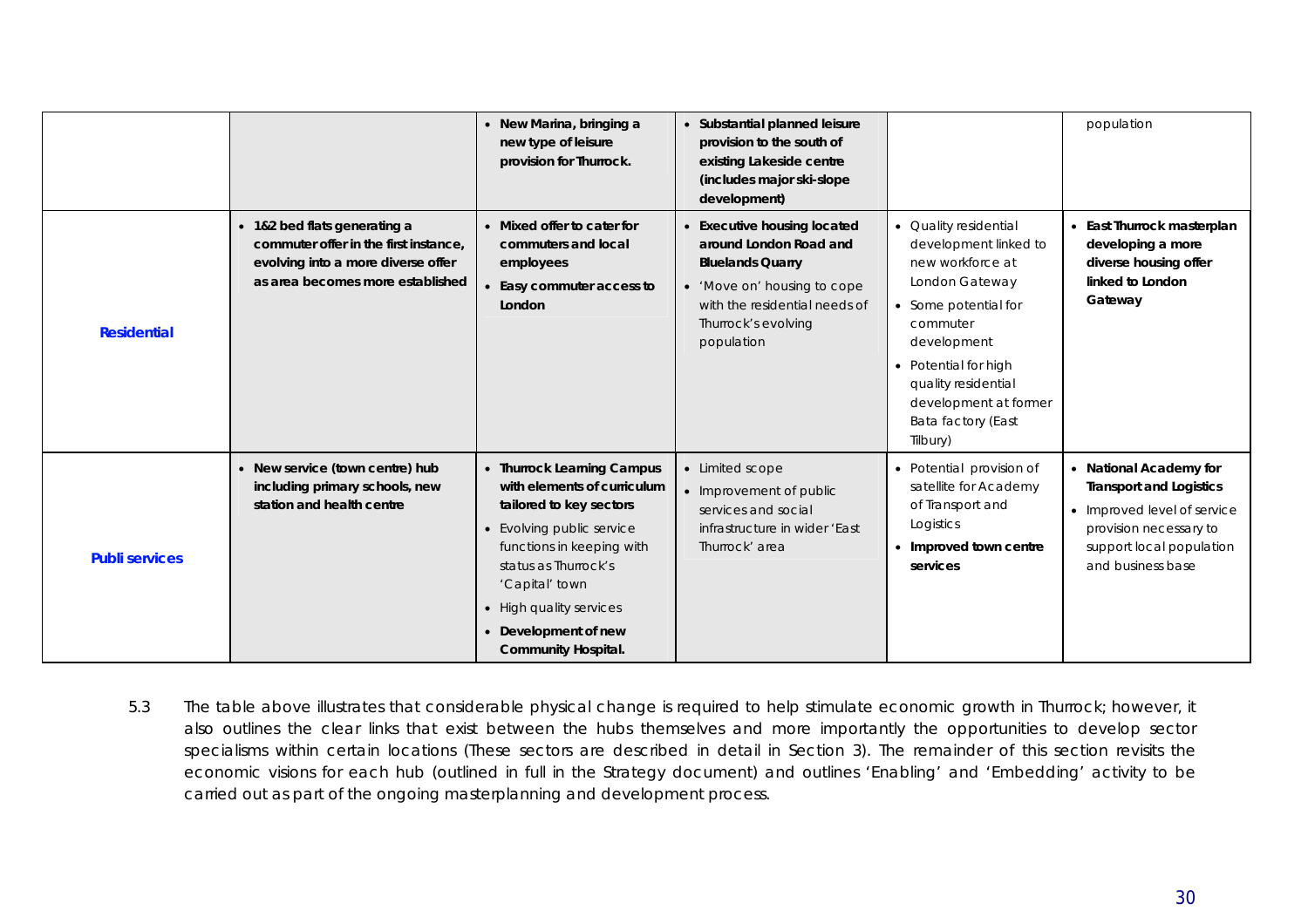# **PURFLEET**

5.4 The Economic Development Strategy identifies Purfleet as the centre of Thurrock's creative sector; a location for a highly skilled workforce benefiting from the areas links to London. Critically, the strategy also highlights the importance of supporting existing businesses locally, many of which are amongst Thurrock's most high profile.

### **Delivery**

- 5.5 Ensuring that existing businesses are supported and the right mix of housing and social infrastructure is delivered in Purfleet will be critical factors for success in the short to medium term. In the long term, providing space for new business formation and high value added small business activity will be crucial, whilst the new Production Park and town centre will help change perceptions of the area.
- 5.6 The following delivery elements will enable Purfleet to play a key role in the transformation of Thurrock's economy (where relevant, links are outlined to core 'enabling' and 'embedding' projects outlined in sections 4 and 5):

| Enabling                                                                                                                    | Embedding                                                                                                                                                    |
|-----------------------------------------------------------------------------------------------------------------------------|--------------------------------------------------------------------------------------------------------------------------------------------------------------|
| Development of appropriate town centre retail and entertainment offer<br>in line with the needs of the commuter population. | Ensure delivery of appropriate housing mix (as per the masterplan).<br>Consider development of housing suitable for those working at the<br>Production Park. |
| Strategic marketing of Purfleet as a residential location through London<br>agents.                                         | Ensure early delivery of health facility west of the station and Primary<br>Schools to meet the needs of a new population.                                   |
| Development of Production Park and Centre of Excellence for Creative                                                        | Delivery of growth support for existing businesses.                                                                                                          |
| Industries.                                                                                                                 | <b>EMB7: Expanded Aftercare Offer</b>                                                                                                                        |
| Early international marketing of ROH Production Park in partnership with<br>East of England International.                  |                                                                                                                                                              |
| <b>ENA5: Developing the Inward Investment Proposition</b>                                                                   |                                                                                                                                                              |
| Following delivery of the masterplan, investigate feasibility of possible                                                   |                                                                                                                                                              |
| business centre at Botany Way.                                                                                              |                                                                                                                                                              |
| <b>ENA13: Flagship Businesses Spaces</b>                                                                                    |                                                                                                                                                              |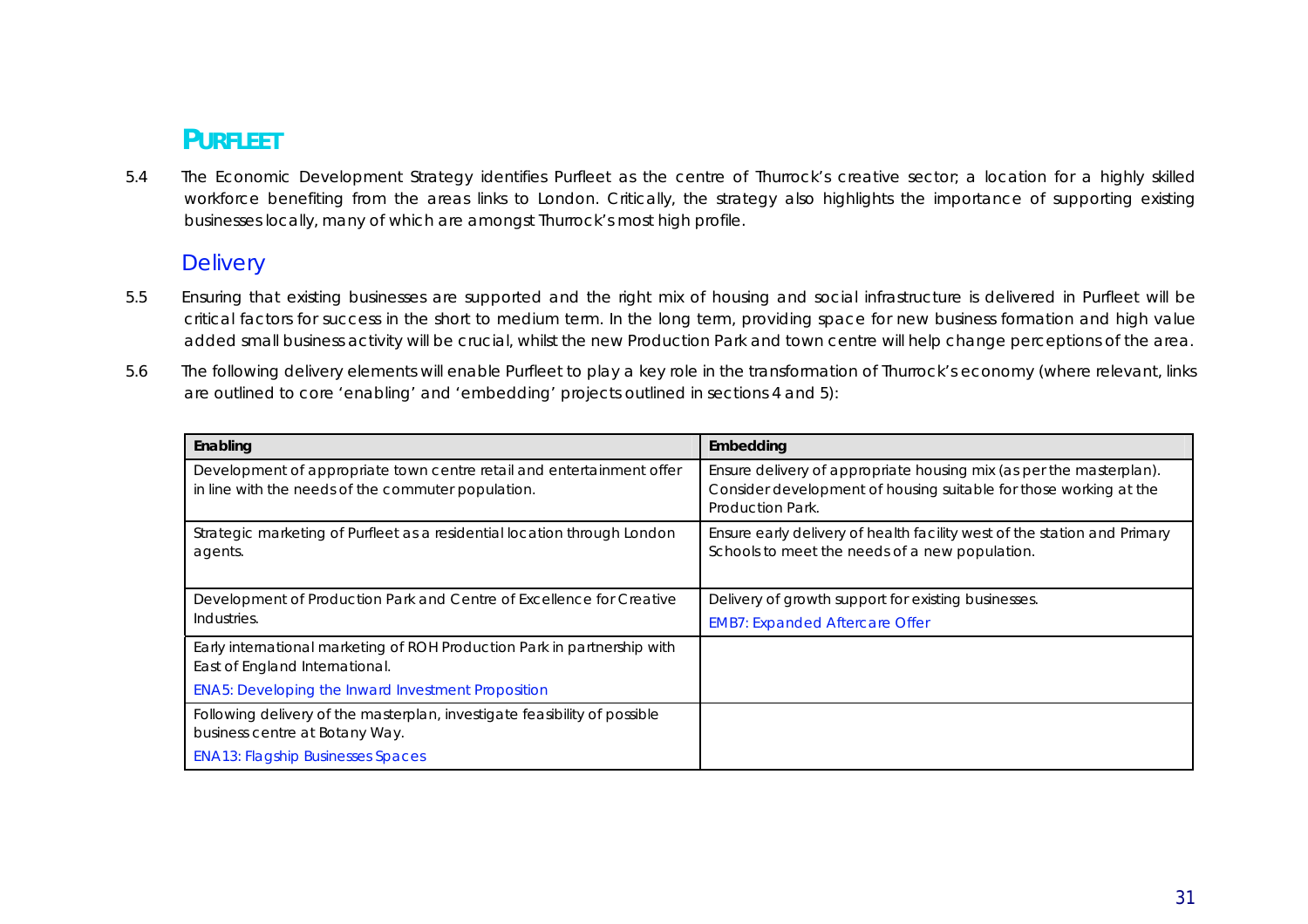# **GRAYS**

5.7 The Thurrock Economic Development Strategy outlines that Grays will evolve further as the district centre for Thurrock and as such will provide administration and education functions for the Borough's growing population. New infrastructure such as the Thurrock Learning Campus and Community Hospital will increase the town's importance as a strategic and political centre.

### **Delivery**

5.8 A number of actions will be key to developing Grays' status as administrative centre of the Borough. Appropriate housing, leisure opportunities, public services and education provision will all be key to attracting and retaining a skilled, diverse population. The following delivery elements are necessary (where relevant, links are outlined to core 'enabling' and 'embedding' projects outlined in sections 4 and 5):

| Enabling                                                                                                                                                                                                                                                                                                     | Embedding                                                                                                                                                                                                              |
|--------------------------------------------------------------------------------------------------------------------------------------------------------------------------------------------------------------------------------------------------------------------------------------------------------------|------------------------------------------------------------------------------------------------------------------------------------------------------------------------------------------------------------------------|
| Development of an FE/HE education campus specialising in key sectors<br>such as health care, engineering and environmental technologies. This<br>will both provide employment opportunities and build the strength of<br>the key sectors in the longer term.<br><b>ENA7: Develop a Sector Based FE Offer</b> | Investigate the feasibility of using the public service sector to seed<br>office development in Grays town centre with a view to<br>accommodating the growing business services cluster.<br><b>EMB9: Space to Grow</b> |
| Prevent economic leakage by developing a quality night-time<br>economy including restaurants, bars and cultural attractions such as a<br>theatre and cinema.                                                                                                                                                 | Continue to develop the offer at the Thurrock Learning Campus to<br>reflect the changing needs of the community and economy.                                                                                           |
| Provide appropriate housing for a highly-skilled workforce as well as the<br>current population and new students.                                                                                                                                                                                            | Ensure social and community infrastructure continues to develop in line<br>with the needs of the local population.                                                                                                     |
| Social and community infrastructure, namely health, education and<br>community services, are important elements in creating a sustainable<br>community. These need to be delivered upfront to ensure that residents<br>are attracted to the area.                                                            | Support the development of the Innovation Relay Centre in Grays.<br><b>EMB1: Innovate to Accumulate</b>                                                                                                                |
| Work with partners to increase the number of public sector jobs and<br>businesses providing services to and on behalf of the public sector.<br><b>ENA12: Centre of Excellence in Public Services</b>                                                                                                         |                                                                                                                                                                                                                        |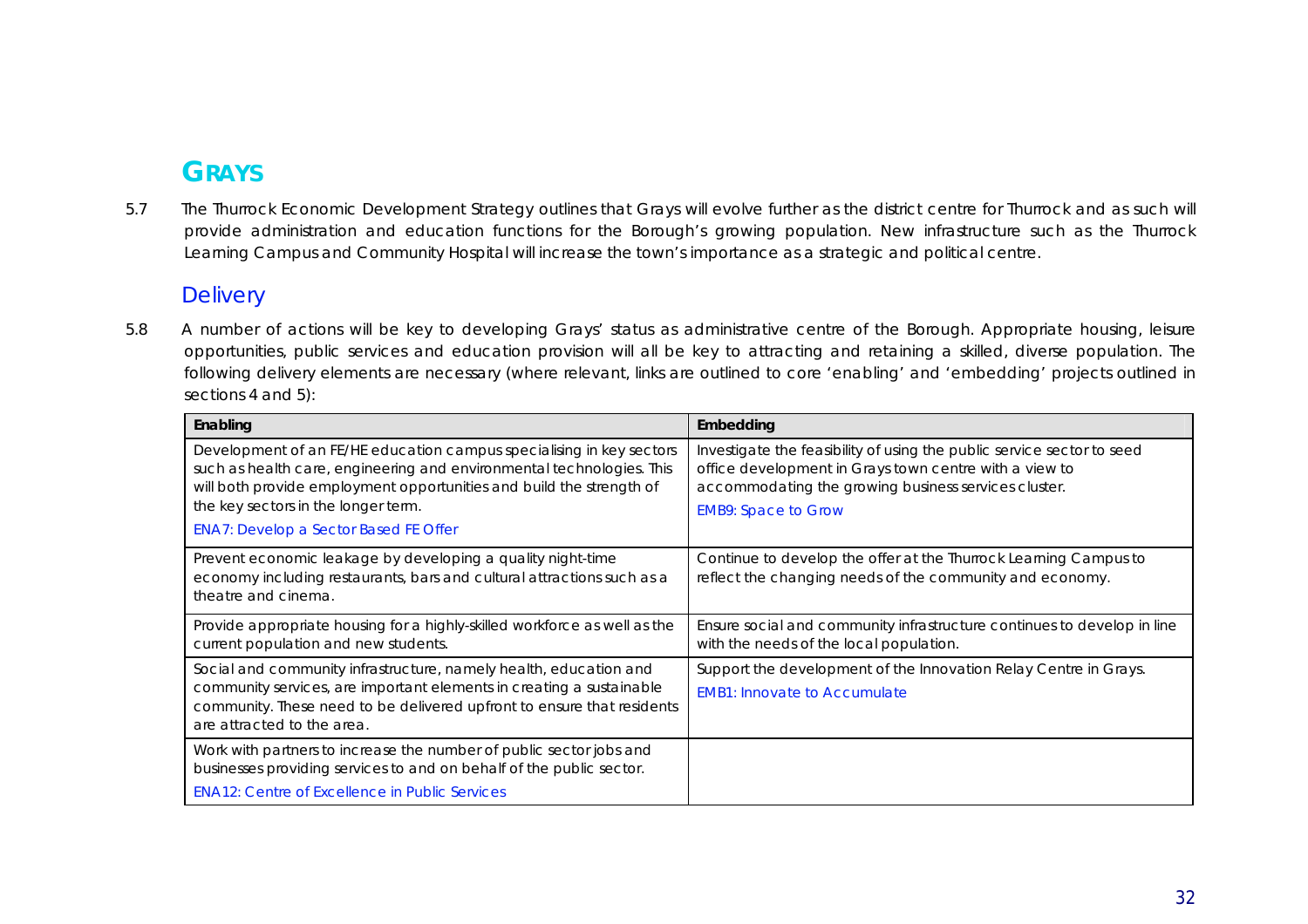# **LAKESIDE AND WEST THURROCK**

5.9 The Economic Development Strategy suggests that Lakeside and West Thurrock should be supported so it may continue to provide a regionally significant retail offer whilst also exploring the high profile development to stimulate Thurrock's office market. There is also significant potential to increase recreation and leisure functions across the area through high profile developments, whilst the continued presence of some of the Borough's key businesses should be supported.

### **Delivery**

5.10 Given that Lakeside and West Thurrock is a key retail and leisure destination, for many of those from outside the sub-region it will be the recognisable 'face' of Thurrock. As such, it is important to deliver a number of higher profile interventions in order to achieve the vision for the hub set out in the Economic Development Strategy (where relevant, links are outlined to core 'enabling' and 'embedding' projects outlined in sections 4 and 5) :

| Enabling                                                                                                                                                                                              | Embedding                                                                                                                                                                            |
|-------------------------------------------------------------------------------------------------------------------------------------------------------------------------------------------------------|--------------------------------------------------------------------------------------------------------------------------------------------------------------------------------------|
| Marketing of the area as a regional retail and leisure destination,<br>building on the Lakeside name and Thurrock identity, to attract visitors<br>(shoppers and leisure visitors alike) to the area. | Ensure that as the retail and leisure offer develops the local workforce is<br>appropriately skilled.                                                                                |
| <b>ENA5: Developing the Inward Investment Proposition</b>                                                                                                                                             |                                                                                                                                                                                      |
| <b>ENA6: Opportunity Sector Marketing Offer</b>                                                                                                                                                       |                                                                                                                                                                                      |
| Development of appropriate transport infrastructure, ranging from<br>roads, junctions, car parks, public transport and connected cycle<br>routes and footpaths.                                       | Continued inward investment marketing will ensure that the retail and<br>leisure offer is continually ahead and in parallel with the market.<br><b>EMB7:Expanded Aftercare Offer</b> |
| Establishment of retail training facility at the Thurrock Learning Campus.                                                                                                                            | Ensure the development of appropriate 'executive' housing on key sites                                                                                                               |
| <b>ENA7: Develop a Sector Based FE Offer</b>                                                                                                                                                          | within West Thurrock.                                                                                                                                                                |
| Ensure that all marketing and promotion of Lakeside includes reference<br>to Thurrock.                                                                                                                | An expansion of retail floorspace will give rise to further retail<br>employment.                                                                                                    |
| <b>ENA5: Developing the Inward Investment Proposition</b>                                                                                                                                             | <b>EMB9: Space to Grow</b>                                                                                                                                                           |
| <b>ENA6: Opportunity Sector Marketing Offer</b>                                                                                                                                                       |                                                                                                                                                                                      |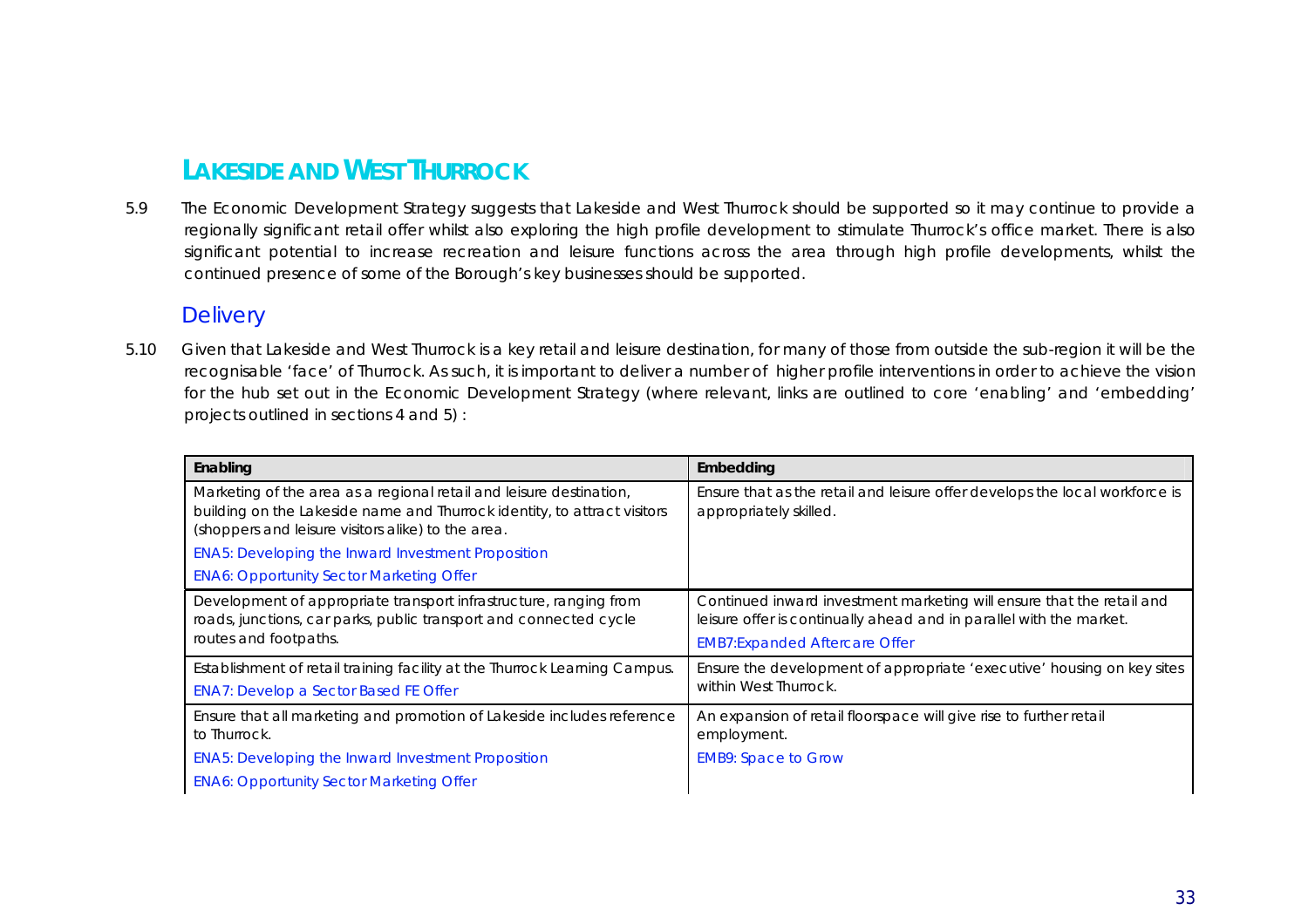| Investigate the feasibility of large scale 'iconic' office development at | Leisure sector employment will be significantly increased through the |
|---------------------------------------------------------------------------|-----------------------------------------------------------------------|
| Lakeside (including speculative marketing to potential tenants).          | I implementation of the proposed masterplan.                          |
| <b>ENA 13: Flagship Business Spaces</b>                                   |                                                                       |

### **TILBURY**

5.11 The continuing success of port activities at Tilbury means that the area will continue to be a significant source of employment within Thurrock. The riverside location, port and transport links make Tilbury an ideal location for the growth of Thurrock's Environmental Technologies and Energy sectors.

### **Delivery**

5.12 A number of critical components will be necessary to ensure that the Tilbury is a key contributor to the overall development of the Borough (where relevant, links are outlined to core 'enabling' and 'embedding' projects outlined in sections 4 and 5):

| Enabling                                                                                                                                                                                                                     | Embedding                                                                                                                                  |
|------------------------------------------------------------------------------------------------------------------------------------------------------------------------------------------------------------------------------|--------------------------------------------------------------------------------------------------------------------------------------------|
| Inward investment marketing targeted at specific national businesses<br>within the Environmental Technologies and Energy sector.                                                                                             | Ensure development of Tilbury (in particular Power Station) is<br>undertaken in a way that is not detrimental to the growing housing offer |
| <b>ENA5: Developing the Inward Investment Proposition</b>                                                                                                                                                                    | in the Borough as a whole.                                                                                                                 |
| <b>ENA6: Opportunity Sector Marketing Offer</b>                                                                                                                                                                              |                                                                                                                                            |
| Targeted inward investment and marketing to larger foreign<br>construction firms looking to locate within the Thames Gateway.                                                                                                | Ensure that that Neighbourhood Renewal and community based<br>interventions focus on the Tilbury's deprived communities.                   |
| <b>ENA5: Developing the Inward Investment Proposition</b>                                                                                                                                                                    | <b>EMB3: Economic Inclusion Plans</b>                                                                                                      |
| <b>ENA6: Opportunity Sector Marketing Offer</b>                                                                                                                                                                              | <b>EMB4: Healthy Economy Initiative</b>                                                                                                    |
| Support the RWE/NPower proposals for the development of Tilbury<br>Power Station, identify options for the development of further industrial<br>sites nearby - undertake pre-development marketing to assess<br>feasibility. | Consider the development of appropriate residential development at<br>East Tilbury.                                                        |
| <b>ENA15: Sustainable Industrial Park</b>                                                                                                                                                                                    |                                                                                                                                            |
|                                                                                                                                                                                                                              | Liaise with LTGDC and monitor the proposed development of the                                                                              |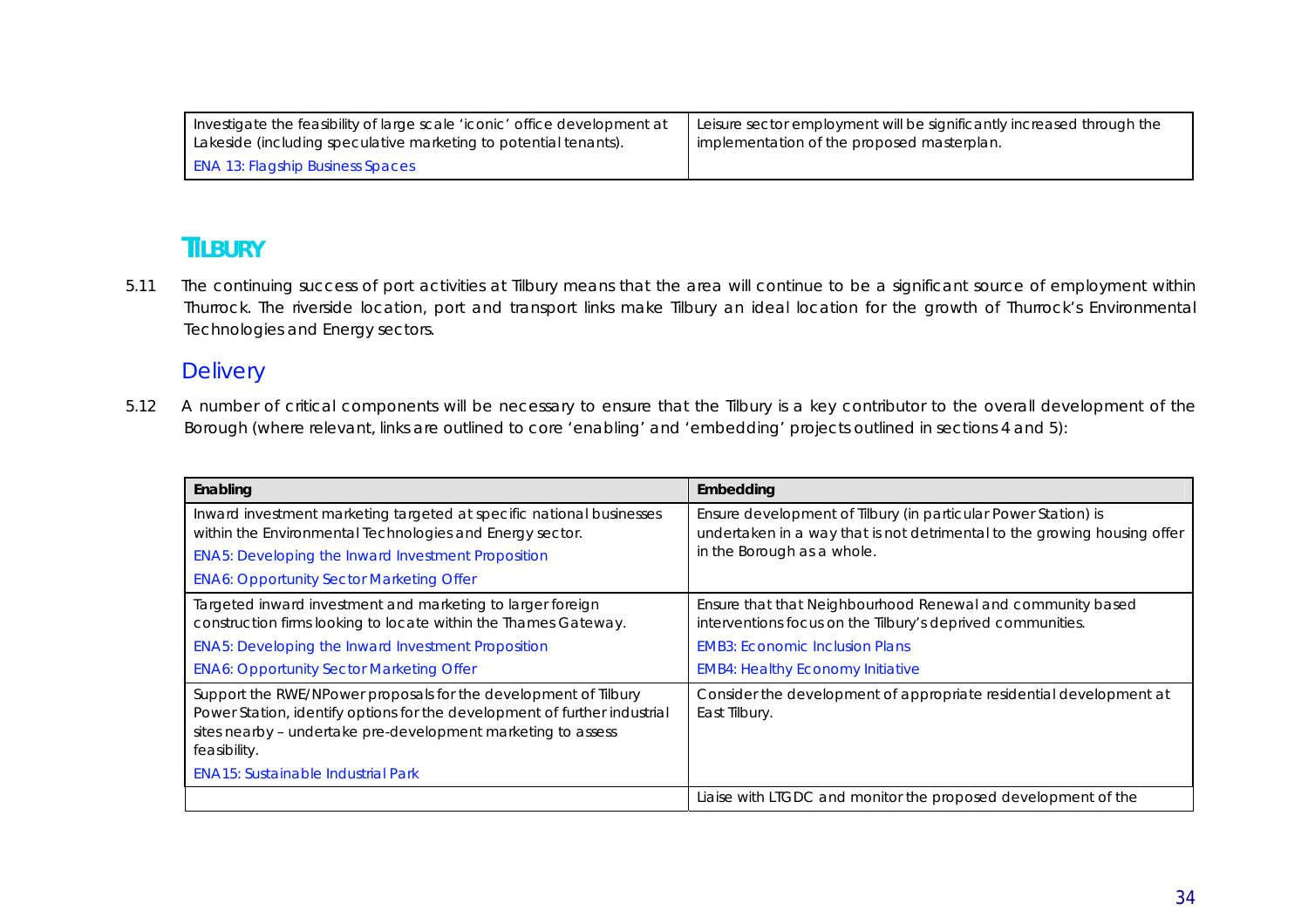| Sustainable Industrial Park at Dagenham Dock and ensure<br>complimentarity in any similar development in Thurrock.                                    |
|-------------------------------------------------------------------------------------------------------------------------------------------------------|
| Support Tilbury companies to exploit local opportunities related to<br>London 2012 and development local<br><b>EMB5: Procurement and Supply Chain</b> |
| Development of targeted interventions for Construction sector.<br><b>EMB2: Modern Methods</b>                                                         |

# **LONDON GATEWAY**

5.13 London Gateway is Thurrock's biggest opportunity to deliver something which has **national and international significance**. This will bring large scale employment in port and logistics sectors as well as in supporting industries via development of a large scale business park. London Gateway is private-sector led and as such reduces the level of risk to be absorbed by the public sector as well as guaranteeing substantial employment growth within the Borough.

### **Delivery**

5.14 London Gateway will play a key role in the transformation of Thurrock's economy and will deliver a significant proportion of the required employment growth in the area. Unlike other areas in Thurrock which require speculative interventions led by the Development Corporation, as market demand already exists there is less need here for publicly funded intervention. Critically, the Development Corporation and partners need to ensure that the maximum benefit of development is extracted for local people (where relevant, links are outlined to core 'enabling' and 'embedding' projects outlined in sections 4 and 5):

| Enabling                                                                                                                                                                                                                                                                     | Embedding                                                                                                                                       |
|------------------------------------------------------------------------------------------------------------------------------------------------------------------------------------------------------------------------------------------------------------------------------|-------------------------------------------------------------------------------------------------------------------------------------------------|
| Set up partner group to support DP World in the development of<br>London Gateway.                                                                                                                                                                                            | Ensure local housing offer includes sub executive housing to serve<br>London Gateway and Thurrock as a whole.                                   |
| Developing an Academy for Transport and Logistics to provide training,<br>both full time and work-based, to develop the skills of individuals new to<br>the sectors as well as providing continuing professional development<br>(CPD) to those already employed within them. | Support the development of the necessary road and rail infrastructure<br>to support the development and attract business investment in the area |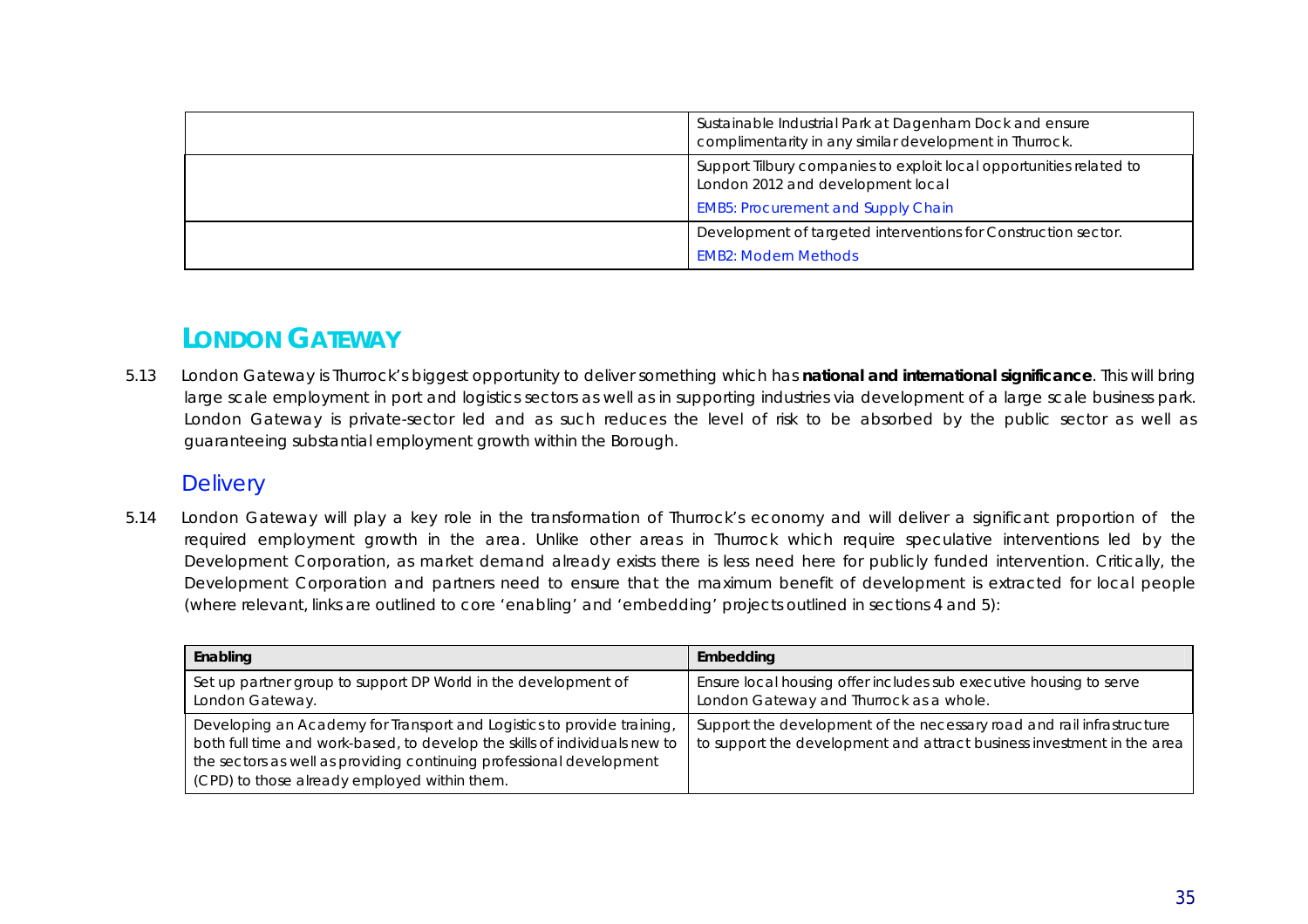| <b>ENA10: Thurrock Academy of Transport and Logistics</b>                                                                                             |  |
|-------------------------------------------------------------------------------------------------------------------------------------------------------|--|
| Ensure that where possible London Gateway is acknowledged as a<br>location in Thurrock.                                                               |  |
| <b>ENA5: Developing the Inward Investment Proposition</b>                                                                                             |  |
| Enable appropriate training and development delivery to ensure local<br>population is job ready for the opportunities available at London<br>Gateway. |  |
| <b>ENA2: Introducing Sectors to Thurrock Schools</b>                                                                                                  |  |
| <b>ENA3: Comprehensive Work Placement Offer</b>                                                                                                       |  |
| <b>ENA7: Sector Based FE Offer</b>                                                                                                                    |  |
| <b>ENA11: World Class Logistics</b>                                                                                                                   |  |
| Support the development of London Gateway and those businesses<br>which support its operations.                                                       |  |
| <b>ENA11: World Class Logistics</b>                                                                                                                   |  |
| Ongoing international marketing and inward investment campaign<br>linked to London Gateway.                                                           |  |
| <b>ENA5: Developing the Inward Investment Proposition</b>                                                                                             |  |

5.15 This section has focussed upon the necessary interventions and strategic positioning to enable Thurrock to develop the necessary spaces to support transformational economic growth. As such, the section is designed to provide partners with outline of the activities of the Development Corporation as well as providing strategic linkage (in an economic sense) to 24 'core' interventions outlined in this plan. Whilst the five economic hubs will supply the space for employment growth in Thurrock, it is the key sectors outlined in the strategy that will deliver actual employment.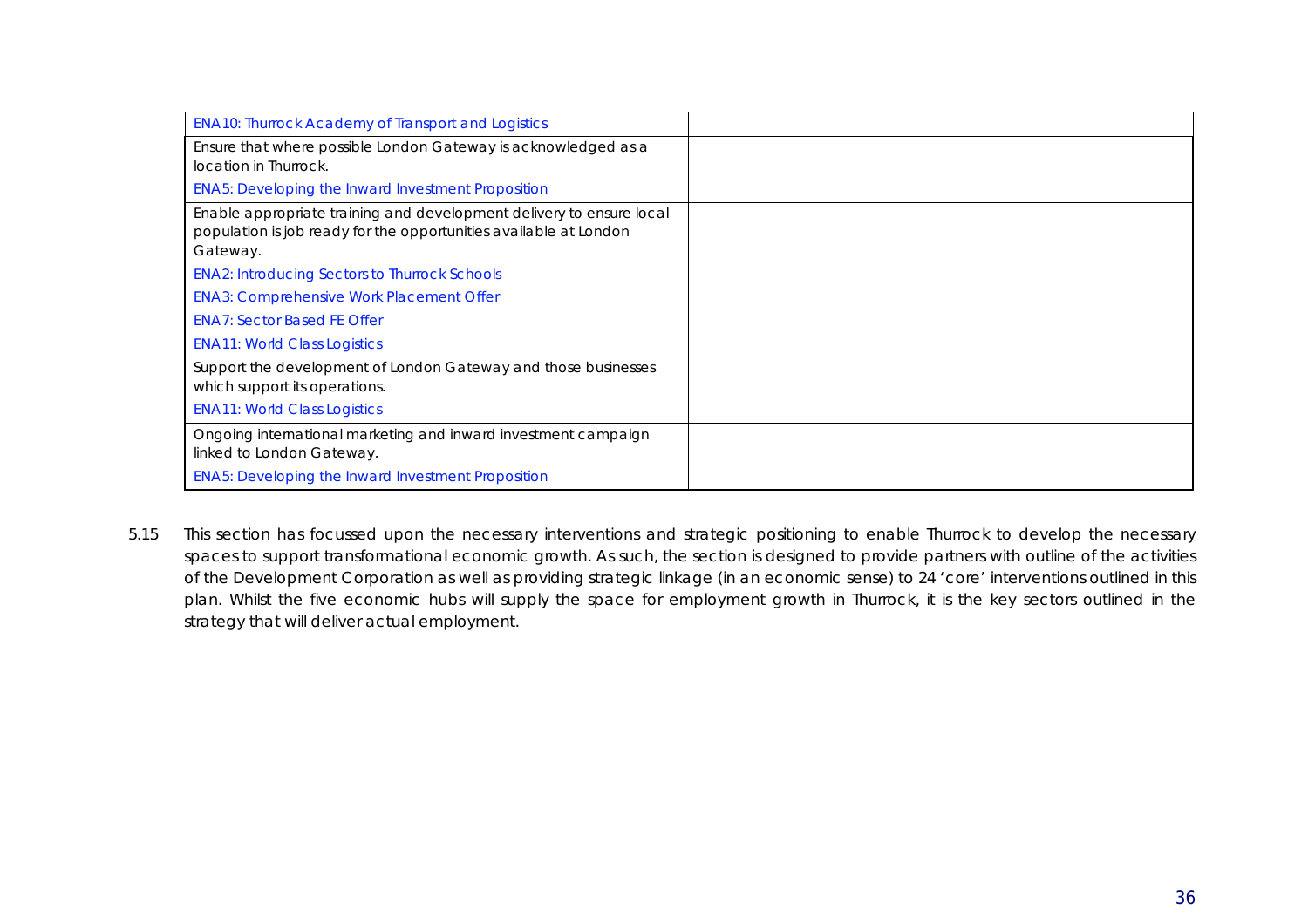# **6. Phasing and Funding of Delivery**

# Priority Interventions

6.1 This document outlines **24 new economic interventions** over and above the **12 key strategic physical interventions** currently being taken forward by the Development Corporation. Given the ever-changing policy landscape nationally and specifically within the Thames Gateway, it may not be possible to deliver all of the high priority interventions. As such, the following projects have been identified as being those which will have the greatest positive impact upon Thurrock's future economic growth:

| <b>Key Priority Action</b>                                                                                                                                                                                                                                                            | Rationale for 'Key Priority' Status                                                                                                                                                                                                                                                                                                                                                                                      |
|---------------------------------------------------------------------------------------------------------------------------------------------------------------------------------------------------------------------------------------------------------------------------------------|--------------------------------------------------------------------------------------------------------------------------------------------------------------------------------------------------------------------------------------------------------------------------------------------------------------------------------------------------------------------------------------------------------------------------|
| ENA 3: Comprehensive Work Placement Offer: Providing local<br>businesses with the opportunity to work more closely with local<br>schools and community organisations to provide a high quality<br>work placement offer that brings local people closer to the<br>business population. | An important quick win. This project can be delivered quickly and produce<br>results (albeit softer outcomes) over a short timescale, thus creating momentum<br>in delivering the Strategy. Critically, this intervention engages Thurrock's future<br>employees and ensures they are considering employment in the sectors that will<br>drive economic growth in the future.                                            |
| <b>ENA 5: Developing the Inward Investment Proposition:</b><br>Developing a single, acknowledged, inward investment<br>proposition to underpin regional, national and international<br>marketing activities.                                                                          | Critical to achieving the 'step-change' required to transform Thurrock's<br>economy. Stimulating levels of international and domestic investment will be the<br>most high impact method of creating new employment and changing<br>perceptions of the area.                                                                                                                                                              |
| <b>ENA 7: Sector Based FE Offer: Development of an FE offer that</b><br>provides a link between school curricula and sustainable<br>employment in Thurrock's key sectors. Critically, this will form the<br>basis of learning at the new Thurrock Learning Campus in Grays.           | An appropriately designed FE & HE offer locally that fully supports growth in<br>target sectors isn't currently available. Critically, linked to this is the development<br>of The Thurrock Learning Campus - this new facility will not only drive FE provision<br>and work based learning for decades to come, but will challenge the traditional<br>perceptions and expectations of Thurrock's communities.           |
| ENA 10: Thurrock Academy of Transport and Logistics: An<br>academy with an international reputation for providing a high<br>quality curriculum and work based learning for the benefit of<br>employees and businesses alike.                                                          | Similar to the Thurrock Learning Campus, a flagship facility of national<br>significance will play a key role in changing perceptions of and within Thurrock<br>as well as supporting the development of a workforce with skills to support<br>growth. Critically, The Academy of Transport and Logistics will provide a<br>'bridging point' between local people and Thurrock's key economic driver,<br>London Gateway. |
| ENA 13: Flagship Business Spaces: Bringing forward a successful<br>network of office developments at Grays and Purfleet with a<br>significant new development at Lakeside.                                                                                                            | Thurrock's office market is weak given the size of the ambitions for growth and<br>diversification in the area. Supporting new developments at Purfleet and Grays<br>will create a more complete offer. Whilst high risk, a new, flagship office<br>development at Lakeside has the potential to stimulate and re-invent Thurrock's                                                                                      |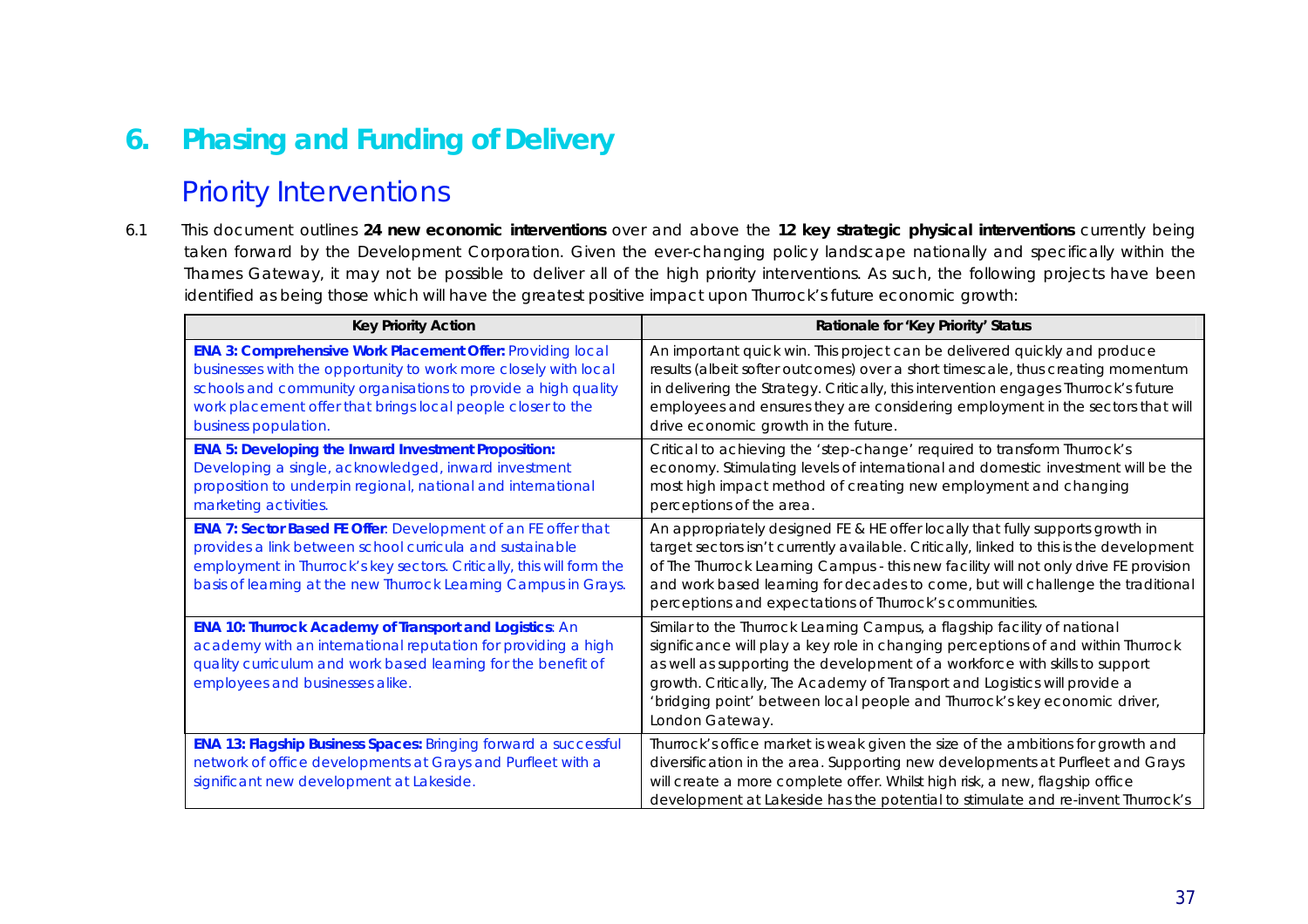|                                                                                                                                                                                                                                            | office market, whilst also providing an iconic symbol for Thurrock's economic<br>future in a prominent location.                                                                                                                                                                                                                            |
|--------------------------------------------------------------------------------------------------------------------------------------------------------------------------------------------------------------------------------------------|---------------------------------------------------------------------------------------------------------------------------------------------------------------------------------------------------------------------------------------------------------------------------------------------------------------------------------------------|
| <b>EMB 7: Expanded Aftercare Offer: A comprehensive aftercare</b><br>offer which ensures that every business investing in Thurrock is<br>provided with a specific point of contact for at least 18 months<br>following arrival in Borough. | 'Embedding' interventions are driven by a need to make investment and<br>growth 'stick'. An expanded aftercare offer for businesses investing and re-<br>investing in the area acknowledges the direct role businesses play in delivering<br>economic growth in Thurrock and increases the likelihood of long term location<br>in the area. |

## **Setting out Thurrock's Transformation**

6.2 The interventions and activities outlined within this document are intended to deliver ambitious economic growth to meet identified employment targets to 2021. There will be a number of internal and external economic and political factors that could change the trajectory of the growth in this period meaning the exact delivery 'route' will undoubtedly be subject to some change and realignment. With this in mind, before dealing with the detail of timescales and funding, it is worth considering the possible stages of Thurrock's economic transformation.

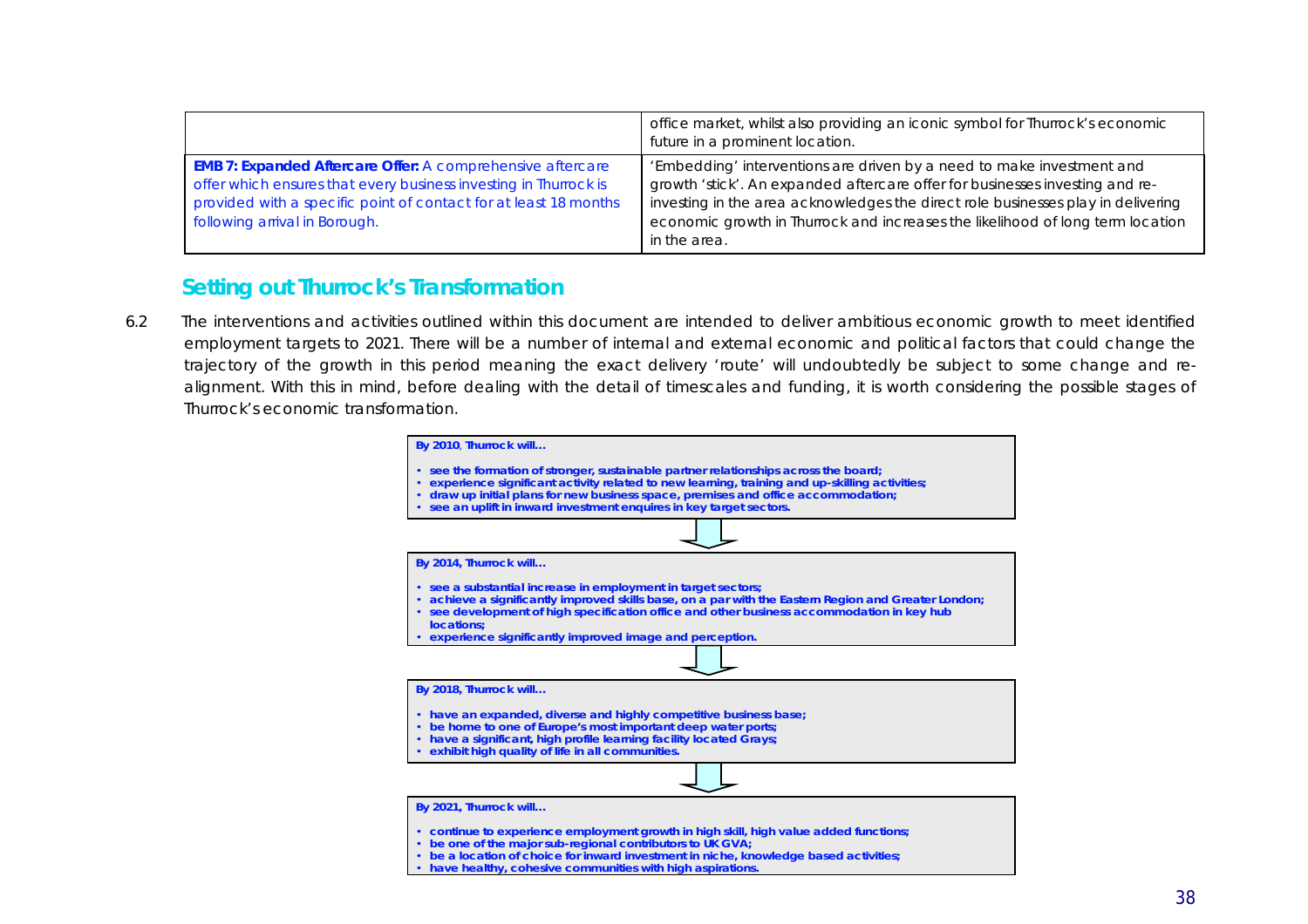6.3 Whilst the diagram above is an indicative vision of Thurrock's evolving economy, it is important that partners are aware of changes in the economic base as a consequence of interventions implemented through the Economic Development Strategy. A key activity for the Development Corporation as coordinator of the Economic Development Strategy will be re-checking economic 'health' to ensure a logical progression of events towards the ultimate goal of 26,000 jobs and a more diverse and sustainable economy.

### **Schedule of Delivery and Funding**

- 6.4 The table overleaf illustrates, for each intervention, the likely timing of implementation and the cost of its delivery. Costs outlined here refer purely to the revenue costs of implementation, project development or feasibility and **do not include the capital cost of any major development** referred to or recommended in this plan.
- 6.5 Timing of the projects reflects the need for Thurrock to 'get ready' for economic growth and as such the bulk of activity will be delivered within the lifespan of the Development Corporation. However, as previously stated, given the long delivery period of the Economic Development Strategy it is fair to expect some change to the delivery schedule.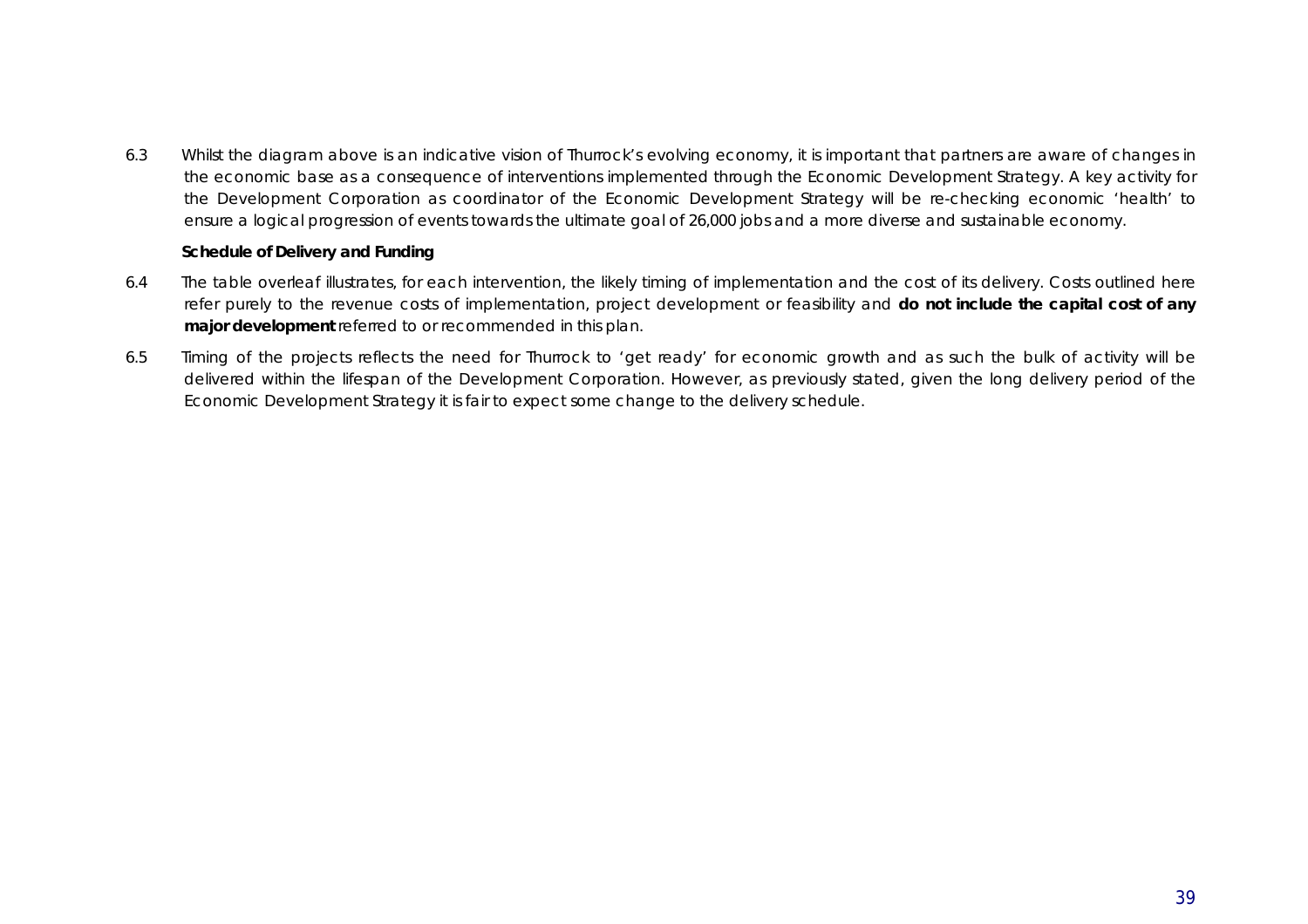|           |                                                                     |          |                                     |       |       |                 |       |           | Revenue Funding of Economic Strategy Interventions (£000's) |                |     |      |      |      |      |      |              |
|-----------|---------------------------------------------------------------------|----------|-------------------------------------|-------|-------|-----------------|-------|-----------|-------------------------------------------------------------|----------------|-----|------|------|------|------|------|--------------|
|           | <b>INTERVENTION</b>                                                 | 2007     | 2008                                | 2009  | 2010  | 2011            |       | 2012 2013 |                                                             | 2014 2015 2016 |     | 2017 | 2018 | 2019 | 2020 | 2021 | <b>TOTAL</b> |
|           | <b>ENA 1: Business Growth Programme</b>                             |          | 150                                 | 200   | 200   | 150             | 100   |           |                                                             |                |     |      |      |      |      |      | 800          |
|           | <b>ENA 2: Introducing Sectors to Thurrock Schools</b>               |          | 50                                  | 65    | 65    | 50              | 50    | 50        |                                                             |                |     |      |      |      |      |      | 330          |
|           | <b>ENA 3: Comprehensive Work Placement Offer</b>                    |          | 45                                  | 45    | 45    | 25              | 20    | 20        |                                                             |                |     |      |      |      |      |      | 200          |
|           | <b>ENA 4: Employer Compacts</b>                                     |          |                                     |       | 75    | 75              | 75    | 75        | 75                                                          |                |     |      |      |      |      |      | 375          |
|           | <b>ENA 5: Developing the Inward Investment</b><br>Proposition       | 100      | 250                                 | 250   | 250   | 250             | 250   | 150       | 150                                                         | 100            | 100 | 50   | 50   | 50   | 50   | 50   | 2,100        |
|           | <b>ENA 6: Opportunity Sector Marketing Offer</b>                    |          | 60                                  | 40    | 40    | 35              | 35    | 20        | 20                                                          | 20             | 20  | 20   | 20   | 20   | 20   | 20   | 390          |
|           | <b>ENA 7: Sector Based FE Offer</b>                                 |          | 55                                  | 120   | 150   | 150             | 150   | 120       | 120                                                         | 100            | 50  | 50   | 50   | 50   |      |      | 1,165        |
|           | <b>ENA 8: Maximise Thurrock's Sales</b>                             |          |                                     | 105   | 105   | 105             | 100   | 85        | 85                                                          | 50             |     |      |      |      |      |      | 635          |
|           | <b>ENA 9: Excellence in Recruitment and Retention</b>               |          | 50                                  | 100   | 100   | 100             | 50    | 50        | 50                                                          |                |     |      |      |      |      |      | 500          |
| ENABLING  | <b>ENA 10: Thurrock Academy of Transport and</b><br>Logistics       | 25       | 40                                  | 150   | 150   | 100             | 80    | 50        | 50                                                          |                |     |      |      |      |      |      | 645          |
|           | <b>ENA 11: World Class Logistics</b>                                |          | 20                                  | 100   | 100   | 100             | 60    | 60        |                                                             |                |     |      |      |      |      |      | 440          |
|           | <b>ENA 12: Centre of Excellence in Public Services</b><br>(ILM)     |          | 75                                  | 200   | 200   | 200             | 200   | 150       | 75                                                          |                |     |      |      |      |      |      | 1,100        |
|           | <b>ENA 13: Flagship Business Spaces</b>                             |          | 200                                 | 200   |       |                 |       |           |                                                             |                |     |      |      |      |      |      | 400          |
|           | <b>ENA 14: Enterprise Education</b>                                 |          | 60                                  | 60    | 60    | 60              | 60    | 60        |                                                             |                |     |      |      |      |      |      | 360          |
|           | <b>ENA 15: Sustainable Industrial Park</b>                          |          | 120                                 | 100   | 100   |                 |       |           |                                                             |                |     |      |      |      |      |      | 320          |
|           | <b>TOTAL</b>                                                        | 125      | 1,175                               | 1,735 | 1,640 | 1,400           | 1,230 | 890       | 625                                                         | 270            | 170 | 120  | 120  | 120  | 70   | 70   | 9,760        |
|           | <b>EMB 1: Innovate to Accumulate</b>                                |          |                                     |       | 75    | 75              | 100   | 100       | 75                                                          | 75             |     |      |      |      |      |      | 500          |
|           | <b>EMB 2: Modern Methods</b>                                        |          | 100                                 | 100   | 100   | $\overline{75}$ | 50    |           |                                                             |                |     |      |      |      |      |      | 425          |
|           | <b>EMB 3: Economic Inclusion Plans (Tilbury and St</b><br>Ockenden) |          |                                     | 50    | 200   | 200             | 200   | 200       | 200                                                         | 200            | 100 |      |      |      |      |      | 1,350        |
|           | <b>EMB 4: Healthy Economy Initiative</b>                            |          |                                     |       | 90    | 90              | 90    | 90        | 90                                                          |                |     |      |      |      |      |      | 450          |
|           | <b>EMB 5: Procurement and Supply Chain Action</b>                   |          |                                     |       | 130   | 130             | 130   | 130       | 130                                                         | 130            | 130 | 130  | 130  | 130  |      |      | 1,300        |
|           | <b>EMB 6: Green Systems</b>                                         |          |                                     |       | 75    | 75              | 75    | 75        | 75                                                          |                |     |      |      |      |      |      | 375          |
| EMBEDDING | <b>EMB 7: Expanded Aftercare Offer</b>                              |          |                                     |       | 60    | 120             | 120   | 120       | 120                                                         | 120            | 120 | 120  | 60   | 60   | 60   | 60   | 1,140        |
|           | <b>EMB 8: Development of Regional Social Enterprise</b><br>Hub      |          |                                     |       |       | 120             | 120   | 120       | 100                                                         | 50             |     |      |      |      |      |      | 510          |
|           | <b>EMB 9: Space to Grow</b>                                         |          | 75                                  | 100   | 100   | 100             | 100   | 100       | 50                                                          | 50             | 30  | 30   | 30   | 30   | 30   | 30   | 855          |
|           | <b>TOTAL</b>                                                        | $\Omega$ | 175                                 | 250   | 830   | 985             | 985   | 935       | 840                                                         | 625            | 380 | 280  | 220  | 220  | 90   | 90   | 6,905        |
|           |                                                                     |          | 1,350                               | 1,985 | 2,470 | 2,385           | 2,215 | 1,825     | 1,465                                                       | 895            | 550 | 400  | 340  | 340  | 160  | 160  | 16,665       |
|           | <b>Grand Total</b>                                                  | 125      | Total - 2014 (End of HGDC Lifespan) |       |       |                 |       |           | 13,820                                                      |                |     |      |      |      |      |      |              |
|           |                                                                     |          |                                     |       |       |                 |       |           |                                                             |                |     |      |      |      |      |      |              |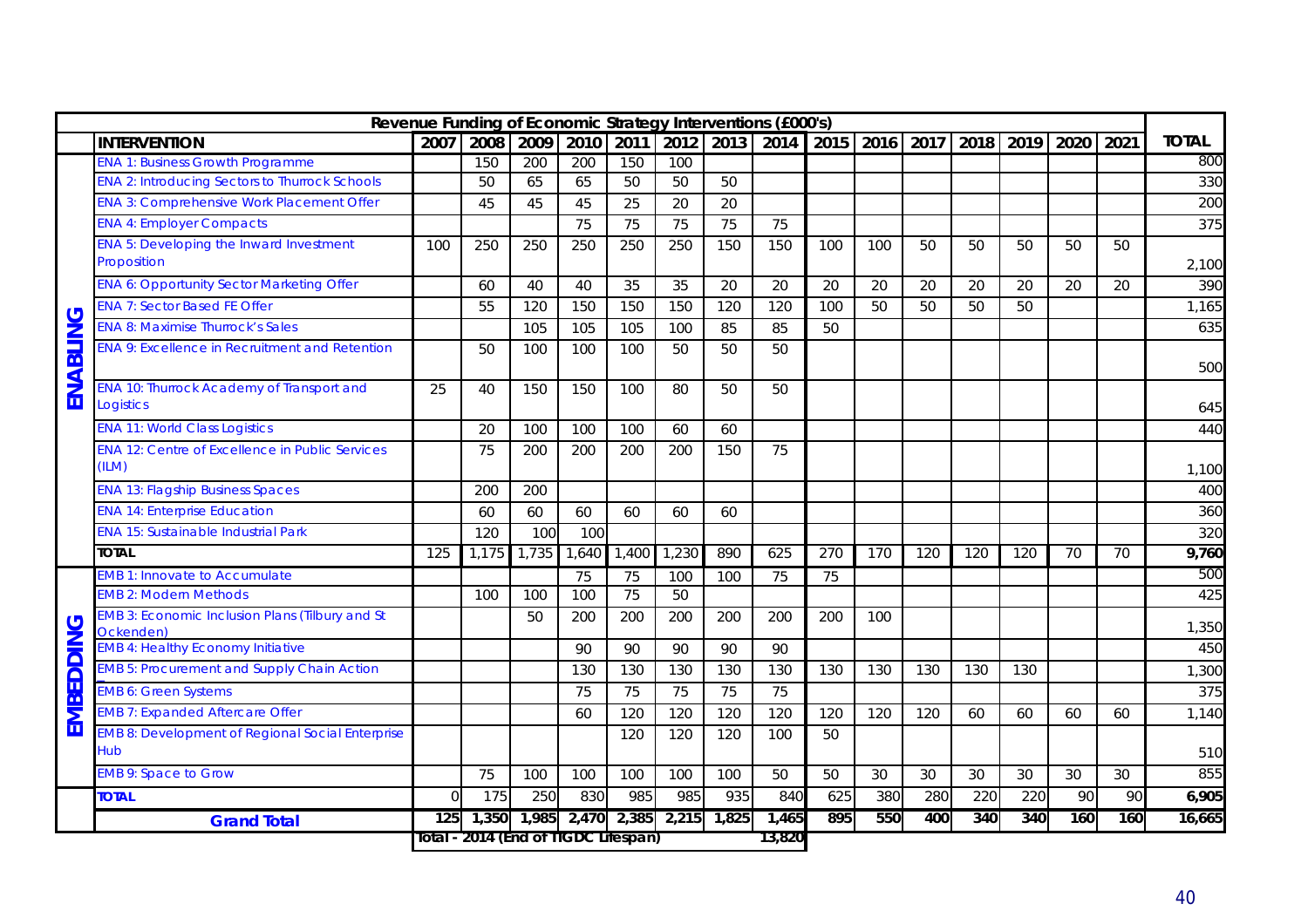# **FUNDING SOURCES**

- 6.6 Funding the Economic Development Strategy will be dependant to a certain extent on the ability of partners to agree its objectives, sign-up to its principles and subsequently 'bend' mainstream budgets towards these objectives. There is a key role the Development Corporation and the new Sustainable Prosperity Team at Thurrock Council in identifying and leading consortia to bid for specific funds.
- 6.7 Of specific relevance are the various tranches of European co-financing monies available, in particular ESF (European Social Fund) and ERDF (European Regional Development Fund) available from Job Centre Plus, Learning and Skills Council, EEDA and ExDRA. The objectives of each fund are outlined in more detail below; it will be imperative that the Development Corporation and partners identify links to these objectives and use the project descriptions to work up bids responding to the requirements of each funding 'pot'.

## EEDA ERDF 2007-2013 Competitiveness Programme

- 6.8 The East of England has been allocated approximately £75 million of ERDF funding to part-fund projects with a competitiveness and employment objective. The remainder of the funding has to be matched from public and private sources. Strengthening the competitiveness and attractiveness of the region, promotion of the knowledge economy and investment in human resources will feature in the successful projects awarded funding under the new programme.
- 6.9 EEDA's Operational Programme has an overall theme of **'low carbon economic growth'** and three priority strands:
	- Innovation and Knowledge Transfer with Improvements in Productivity (c. £25 million)
	- x Enterprise and Supporting Successful Businesses by Overcoming Barriers to Business Creation and Expansion (c. £18 million)
	- Sustainable Development, Production and Consumption (c. £29 million)

## LSC ESF Co-Financing

- 6.10 The Learning and Skills Council is currently carrying out e-tendering and e-procurement for its 2008-2009 funding, including co-financing funding from the European Social Fund 2007-2013 programme.
- 6.11 The LSC's four key priorities are:
	- Increase participation and attainment in education and training for 16-18 year olds
	- Strengthen partnerships with employers to raise skills and productivity of the region's workforce
	- Invest in quality of provision
	- Encourage economic development and growth in the region.
- 6.12 The LSC's Co-financing Plan 2007-10 for East of England ESF Objective 3 2007-13 introduces two priorities: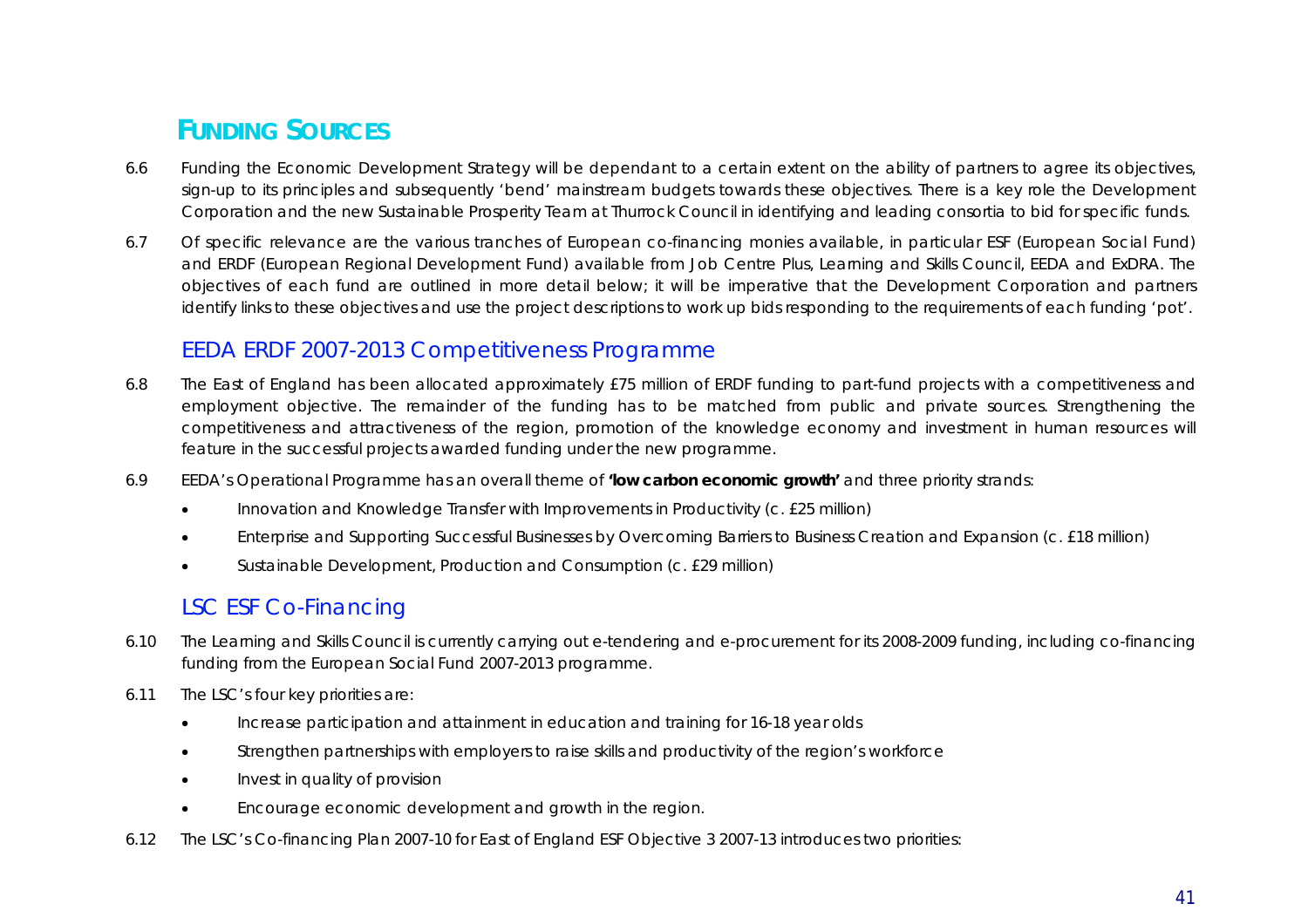- Extending employment opportunities focus on 14-19 year olds at risk of, or already NEET; Skills for Jobs for adults, especially focusing on priority sectors with skills shortages. Community Grants will be available for Voluntary and Community Sector. This inc
- Developing a skilled and adaptable workforce focus on basic skills to level 2 to link with Train to Gain. Some level 3 activity primarily in priority sectors.

## Job Centre Plus ESF Co-Financing

- 6.13 JCP ESF funding for the 2007-2013 Programme covering two areas:
	- Skills development through flexible pathways
	- **•** Intermediate Labour Markets to overcome barriers to work
- 6.14 Target groups are unemployed and inactive customers, people on incapacity benefits, lone parents, other people with children, people at a disadvantage in the labour market (BME groups, offenders, history of drug and alcohol abuse, homeless, refugees and people over 50), people with disabilities and learning disabilities, and other JSA customers.

## ExDRA ESF Co-Financing

- 6.15 Under Round 4 (2004-2008) of ESF, ExDRA secured £7.1 million of EU funding. This covered:
	- **\*** Active labour market policies
	- **•** Equal opportunities for all and promoting social inclusion
	- **•** Lifelong learning
	- Adaptability and entrepreneurship
	- **•** Improving women's participation in the labour market.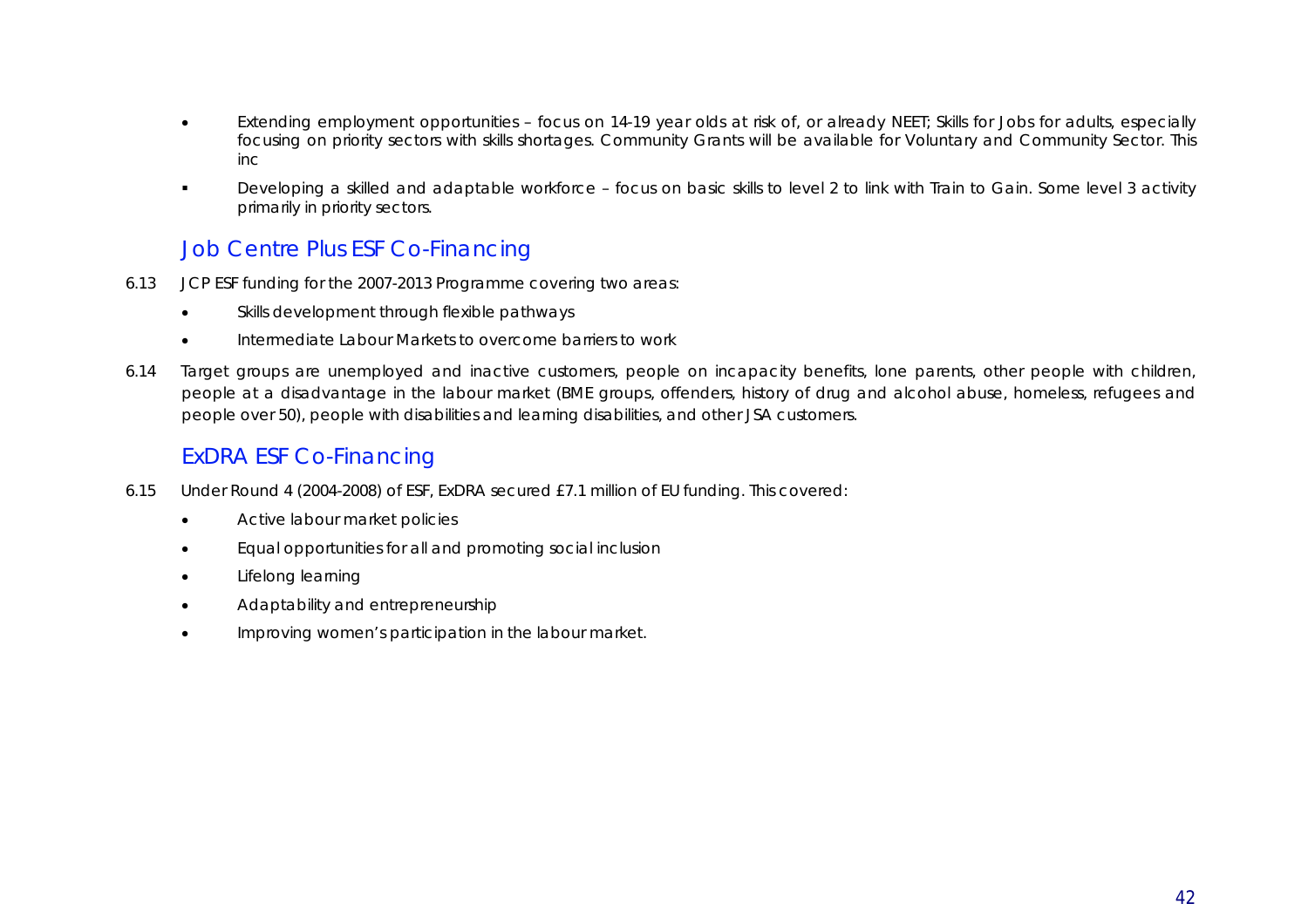# **7. ORGANISATIONAL STRUCTURES**

- 7.1 Imperative to the successful implementation and delivery of the Economic Development Strategy is the development of effective partnerships. This is closely aligned to Theme 6 of the Strategy; 'Improve Partnership Working'. The Development Corporation and its partners must enter into close and transparent collaboration in the design and delivery of key interventions. Existing partnerships must be developed further, with clear identification of their role in relation to the delivery of the Economic Development Strategy through the Implementation Plan. Appropriate protocols will need to be developed, where necessary, to ensure that key actions are implemented with the full support of mutual and trust-based relationships from partners. Partners and partnerships must work together to be responsive to external socio-economic changes. As such a detailed and shared understanding of all partners' policy and delivery priorities and constraints, as well as careful planning, is necessary to maximise the potential and chances of success of partnership working in the delivery of the Strategy.
- 7.2 Partnership working will be critical to the successful and sustainable economic growth of Thurrock. As such, it is important that in overseeing the delivery of the actions within the Implementation Plan (and the wider objectives of the Economic Development Strategy), the Development Corporation strengthens and develops mutually reinforcing partner relationships.
- 7.3 The following table outlines the partners named within this document, their roles and their current relationship with the Development Corporation. This table should act as a 'live' checklist to ensure relationships are fully maintained for the remainder of the Development Corporation's lifetime:

| <b>Role Within Strategy</b><br>Organisation                |                                   |         | Action Required to build partnership |                    |                                                     |                    |  |
|------------------------------------------------------------|-----------------------------------|---------|--------------------------------------|--------------------|-----------------------------------------------------|--------------------|--|
|                                                            | <b>Direct</b><br><b>Deliverer</b> | Partner | Already<br>Agreed<br>Involvement     | Already<br>Partner | Familiar:<br>partnership<br>development<br>required | <b>New Partner</b> |  |
| <b>Anglia Ruskin University</b>                            |                                   |         |                                      |                    |                                                     |                    |  |
| <b>Building Research Establishment (BRE)</b>               |                                   |         |                                      |                    |                                                     |                    |  |
| <b>Business Link East</b>                                  |                                   |         |                                      |                    |                                                     |                    |  |
| <b>Carbon Trust</b>                                        |                                   |         |                                      |                    |                                                     |                    |  |
| <b>Chartered Institute of Purchasing and Supply (CIPS)</b> |                                   |         |                                      |                    |                                                     |                    |  |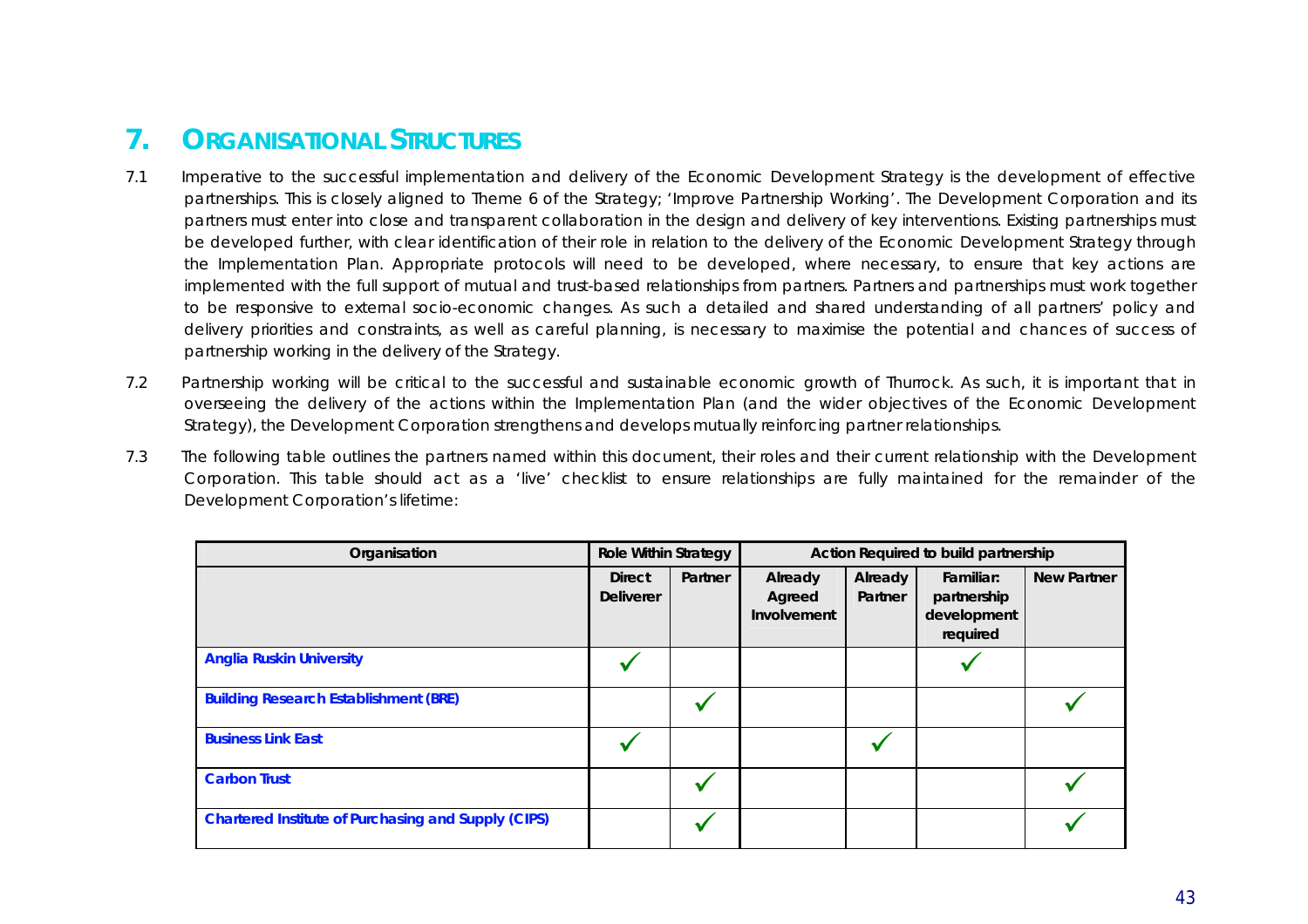| Organisation                              | <b>Role Within Strategy</b>       |              | Action Required to build partnership |                    |                                                     |                    |  |
|-------------------------------------------|-----------------------------------|--------------|--------------------------------------|--------------------|-----------------------------------------------------|--------------------|--|
|                                           | <b>Direct</b><br><b>Deliverer</b> | Partner      | Already<br>Agreed<br>Involvement     | Already<br>Partner | Familiar:<br>partnership<br>development<br>required | <b>New Partner</b> |  |
| <b>Construction Federation</b>            |                                   |              |                                      |                    |                                                     |                    |  |
| <b>Construction Skills</b>                |                                   |              |                                      |                    |                                                     |                    |  |
| <b>Department for Transport</b>           |                                   |              |                                      |                    |                                                     |                    |  |
| <b>DP World</b>                           |                                   |              |                                      |                    |                                                     |                    |  |
| <b>DTI Manufacturing Advisory Service</b> |                                   |              |                                      |                    |                                                     |                    |  |
| <b>DTI Partners in Innovation</b>         |                                   |              |                                      |                    |                                                     |                    |  |
| <b>East Of England International</b>      |                                   |              |                                      |                    |                                                     |                    |  |
| <b>EEDA</b>                               |                                   |              |                                      |                    |                                                     |                    |  |
| <b>Essex Innovation Network</b>           |                                   |              |                                      |                    |                                                     |                    |  |
| <b>ExDRA</b>                              |                                   |              |                                      |                    |                                                     |                    |  |
| <b>Gateway to London</b>                  |                                   |              |                                      |                    |                                                     |                    |  |
| <b>Innovation Relay Centres (IRC)</b>     |                                   |              |                                      |                    |                                                     |                    |  |
| <b>Job Centre Plus</b>                    |                                   |              |                                      |                    |                                                     |                    |  |
| <b>Local Accountants</b>                  |                                   | $\checkmark$ |                                      |                    |                                                     |                    |  |
| <b>Local Schools</b>                      |                                   |              |                                      |                    |                                                     |                    |  |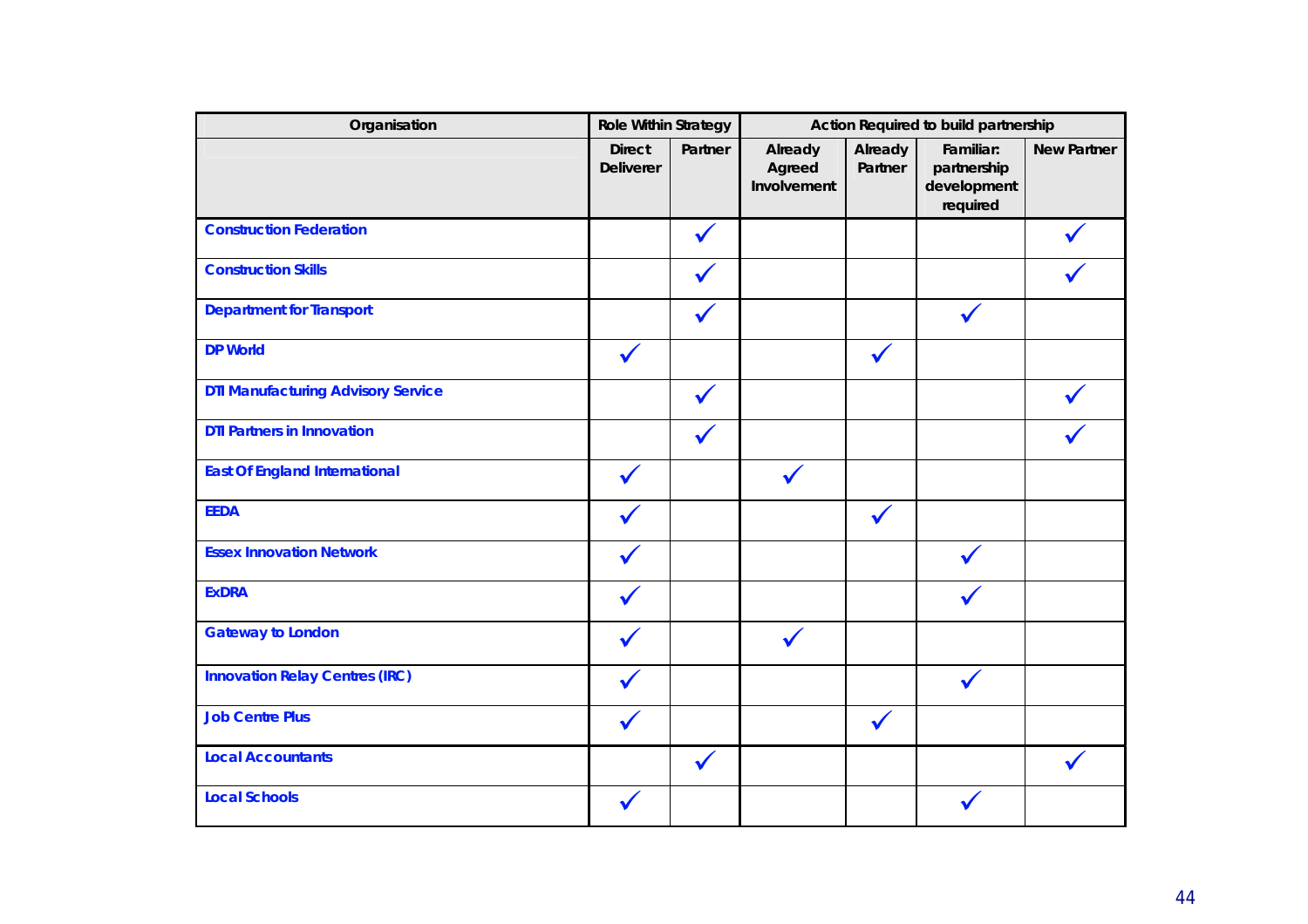| Organisation                                         | <b>Role Within Strategy</b>       |         | Action Required to build partnership |                    |                                                     |                    |  |
|------------------------------------------------------|-----------------------------------|---------|--------------------------------------|--------------------|-----------------------------------------------------|--------------------|--|
|                                                      | <b>Direct</b><br><b>Deliverer</b> | Partner | Already<br>Agreed<br>Involvement     | Already<br>Partner | Familiar:<br>partnership<br>development<br>required | <b>New Partner</b> |  |
| <b>London Thames Gateway Development Corporation</b> |                                   |         |                                      |                    |                                                     |                    |  |
| <b>NESTA</b>                                         |                                   |         |                                      |                    |                                                     |                    |  |
| <b>Port of Tilbury</b>                               |                                   |         |                                      |                    |                                                     |                    |  |
| <b>Royal Opera House</b>                             |                                   |         |                                      |                    |                                                     |                    |  |
| <b>Sector Skills Councils</b>                        |                                   |         |                                      |                    |                                                     |                    |  |
| <b>South East Essex College</b>                      |                                   |         |                                      |                    |                                                     |                    |  |
| <b>South West Essex PCT</b>                          |                                   |         |                                      |                    |                                                     |                    |  |
| <b>Supply London</b>                                 |                                   |         |                                      |                    |                                                     |                    |  |
| <b>The Homes and Communities Agency</b>              |                                   |         |                                      |                    |                                                     |                    |  |
| <b>Thurrock and Basildon College</b>                 |                                   |         |                                      |                    |                                                     |                    |  |
| <b>Thurrock Business Association</b>                 |                                   |         |                                      |                    |                                                     |                    |  |
| <b>Thurrock Council</b>                              |                                   |         |                                      |                    |                                                     |                    |  |
| LB Havering and LB Barking and Dagenham              |                                   |         |                                      |                    |                                                     |                    |  |
| <b>Basildon Council</b>                              |                                   |         |                                      |                    |                                                     |                    |  |
| <b>Thurrock Enterprise Agency</b>                    |                                   |         |                                      |                    |                                                     |                    |  |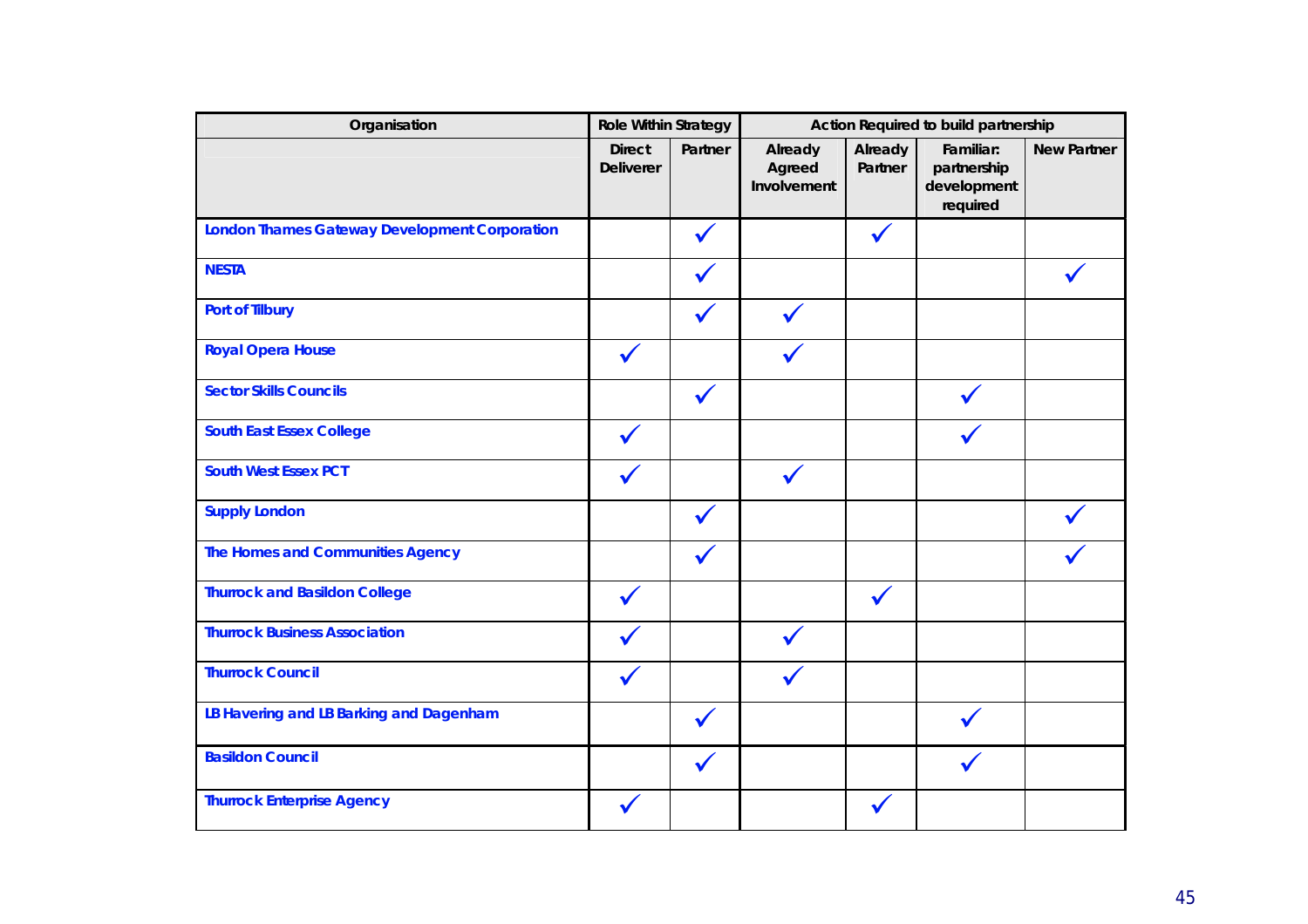| Organisation                          | <b>Role Within Strategy</b>       |         |                                  |                    | Action Required to build partnership                |                    |
|---------------------------------------|-----------------------------------|---------|----------------------------------|--------------------|-----------------------------------------------------|--------------------|
|                                       | <b>Direct</b><br><b>Deliverer</b> | Partner | Already<br>Agreed<br>Involvement | Already<br>Partner | Familiar:<br>partnership<br>development<br>required | <b>New Partner</b> |
| <b>Thurrock Learning Partnership</b>  |                                   |         |                                  |                    |                                                     |                    |
| <b>Trade Bodies</b>                   |                                   |         |                                  |                    |                                                     |                    |
| <b>Voluntary and Community Sector</b> |                                   |         |                                  |                    |                                                     |                    |
| <b>University of East London</b>      |                                   |         |                                  |                    |                                                     |                    |
| <b>University of Essex</b>            |                                   |         |                                  |                    |                                                     |                    |
| <b>Venture Capitalists</b>            |                                   |         |                                  |                    |                                                     |                    |
| <b>WRAP</b>                           |                                   |         |                                  |                    |                                                     |                    |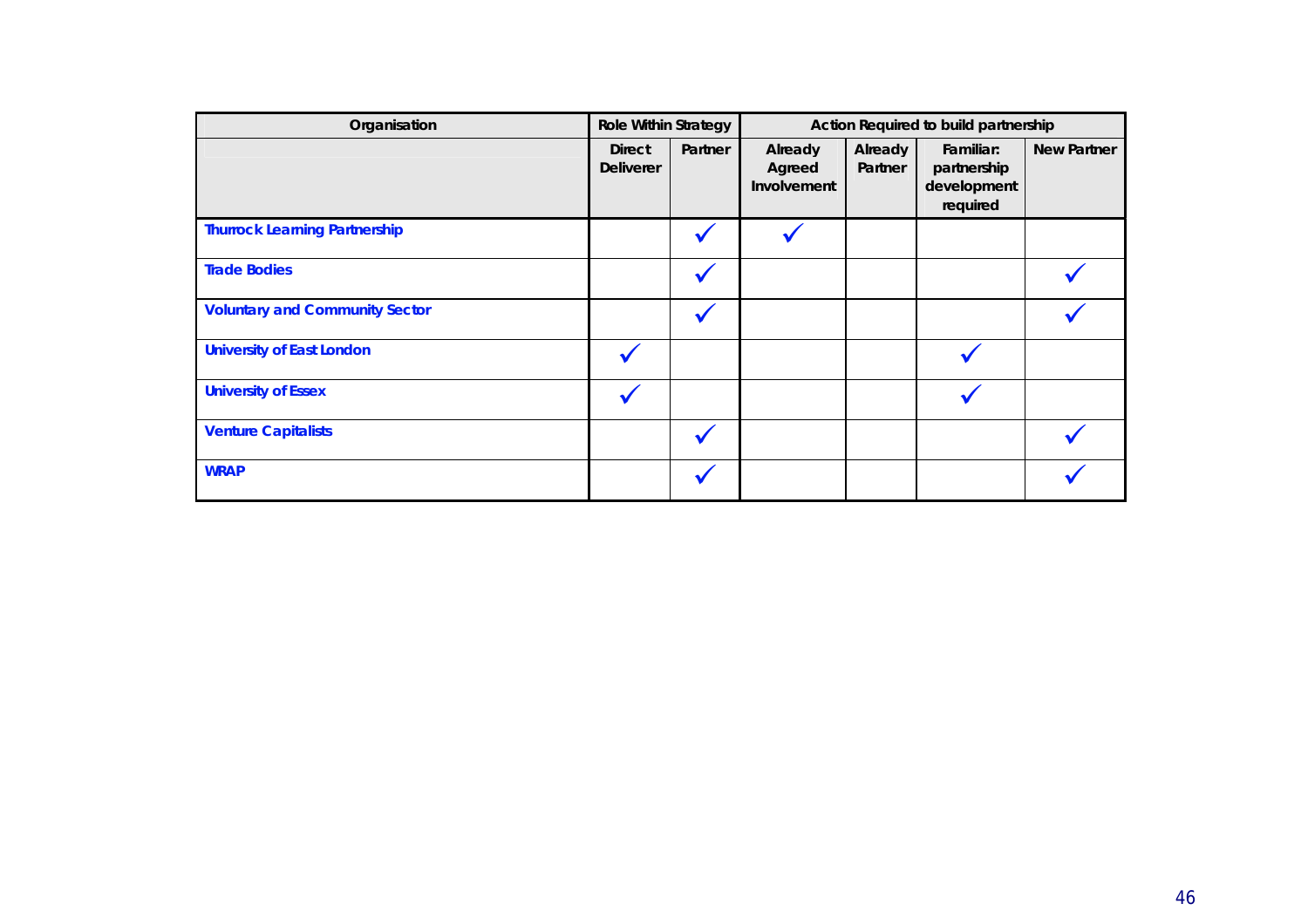# **APPENDICES**

### 1. **APPENDIX A Project Sheets: Enabling**

Detailed project sheets outlining delivery detail for core enabling projects

### 2. **APPENDIX B Project Sheets: Embedding**

Detailed project sheets outlining delivery detail for core embedding projects

### 3. **Key Sector Publications**

Key, target industry publications for core and opportunity sectors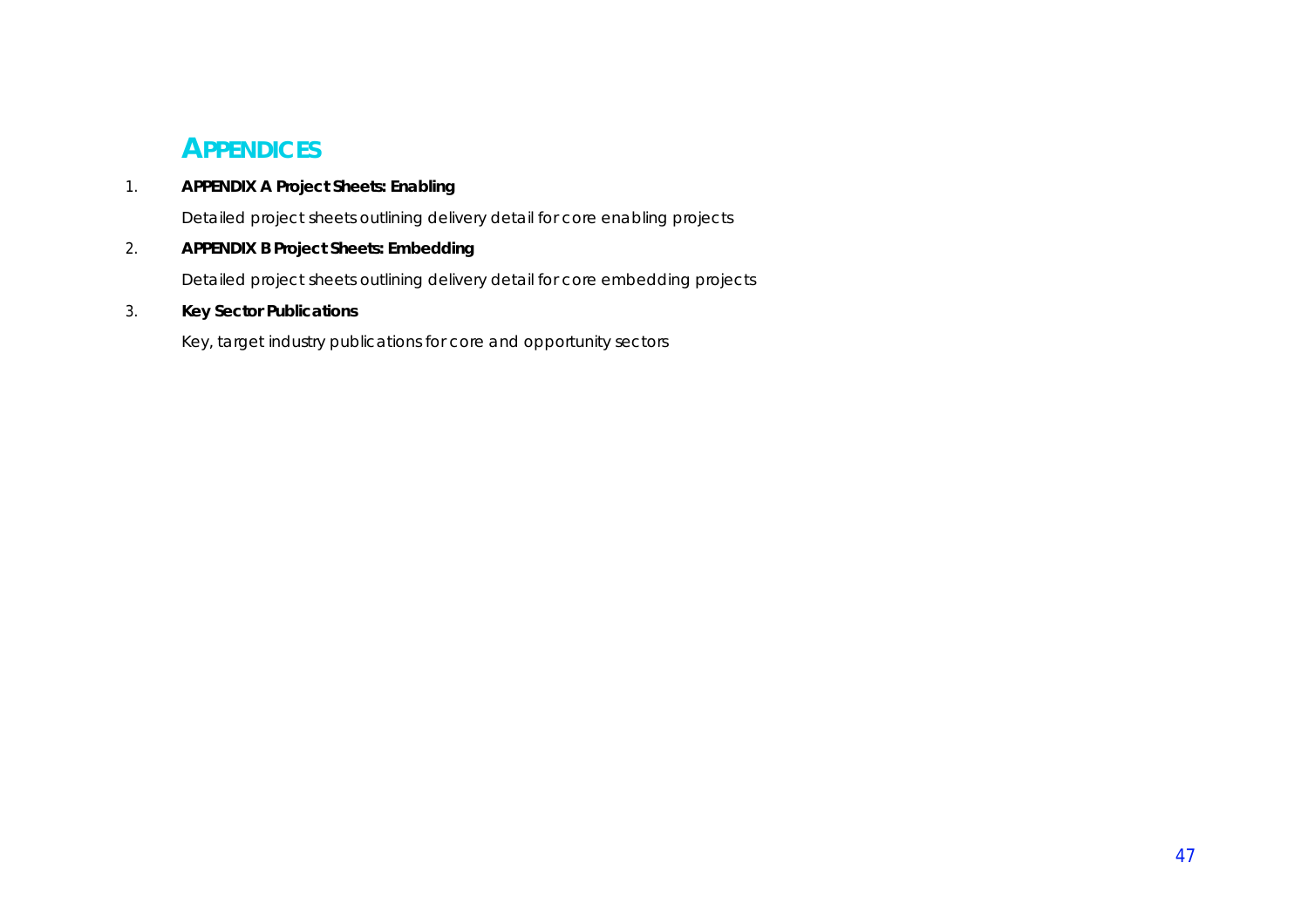# Appendix A Project Sheets: Enabling

|                                            | <b>ENA1: Business Growth Programme -</b> Targeted, specific support for all of Thurrock's key identified sectors to achieve growth potential.                                                                                                                                              |
|--------------------------------------------|--------------------------------------------------------------------------------------------------------------------------------------------------------------------------------------------------------------------------------------------------------------------------------------------|
| Rationale                                  | The Baseline Review and Commentary Document identifies the following rationale for developing the Business Growth Programme:                                                                                                                                                               |
|                                            | GVA is lower than regional and national levels;<br>$\bullet$                                                                                                                                                                                                                               |
|                                            | There is a lack of growth in higher value added employment (only 1.7% of Thurrock's employment is in high tech sectors - compared to 7% nationally and<br>$\bullet$<br>8.5% in neighbouring Dartford);                                                                                     |
|                                            | Only 4% of Thurrock's businesses feel they will grow rapidly in the next 12 months;<br>$\bullet$                                                                                                                                                                                           |
|                                            | Innovation is identified as a key weakness in Thurrock's economy (Ernst Young 2004).<br>$\bullet$                                                                                                                                                                                          |
|                                            | Creating a climate of growth in the identified opportunity sectors, alongside a propensity to innovate in the existing core sectors (Ports and Logistics, Retail and<br>Construction) will be key to generating sustainable momentum and creating increased higher value added employment. |
| Description -                              | A selective and targeted business support programme for those firms with ambitious growth plans within individual hubs and key sectors of the local economy.                                                                                                                               |
| Components                                 | The programme would support firms in exploring a range of growth models and developing five year growth plans for their firms. An initial stage would involve<br>direct identification and targeting of businesses capable of significant growth. Growth models would include:             |
|                                            | Increasing sales of current products and services to existing customers<br>Increasing sales of current products and services to new customers<br>٠<br>Developing and marketing new products and services<br>٠<br>Growth through delivery channel exploitation<br>٠                         |
|                                            | Developing new geographies for product sales<br>Growth through acquisition of firms                                                                                                                                                                                                        |
|                                            | Sales in new competitive arenas                                                                                                                                                                                                                                                            |
| Responsibilities<br>(Lead and<br>Partners) | Lead: Business Link<br>Partners: Local Accountants, Venture Capitalists, Thurrock Enterprise Agency                                                                                                                                                                                        |
| Specific role<br>of TIGDC                  | Facilitate identification and targeting of specific businesses for growth. Maintain strong supportive relationship with these businesses. Proactive support for firms<br>which require additional business space and incentives to ensure retention of local firms.                        |
| <b>Strategic Links</b>                     | Redesign of Business Link East delivery structure (IDB see below)<br>$\bullet$                                                                                                                                                                                                             |
|                                            | Sector strengths identified in Thames Gateway Interim Plan and TGSE EDS<br>$\bullet$                                                                                                                                                                                                       |
|                                            | East of England RES - Priority 4 'Support employment, entrepreneurship, business growth and inward investment in key sectors'<br>٠                                                                                                                                                         |
|                                            | Thurrock Regeneration Framework - Goal 3 'Diversify jobs available and ensure their sustainability'<br>$\bullet$                                                                                                                                                                           |
|                                            | State of Thurrock - Pillar of Intervention (1) ' building upon knowledge based elements of existing sector strengths'                                                                                                                                                                      |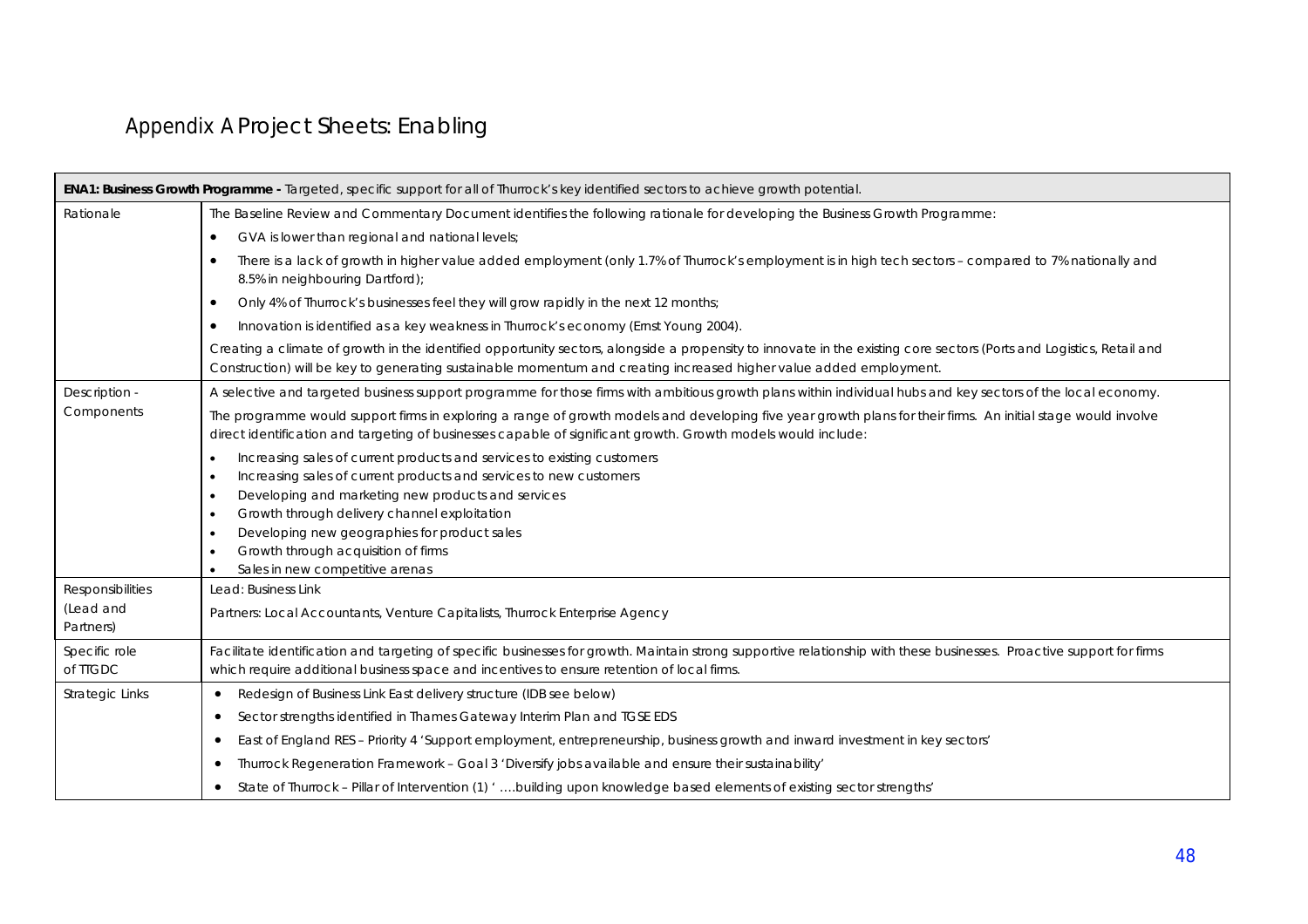|                                           | Thurrock LAA - Goal 2 ' Increase competitiveness, productivity, entrepreneurship and enterprise'                                                                                         |
|-------------------------------------------|------------------------------------------------------------------------------------------------------------------------------------------------------------------------------------------|
| Funding and<br>resourcing<br>requirements | Assume 5% of firms with growth ambitions would take part over a 3 year period (c. 50 firms) and 10 days adviser time per firm per year. £150,000/year                                    |
| <b>Risks</b>                              | Lack of suitable growth businesses<br>Diminished appetite for risks involved in significant growth on the part of targeted businesses<br>Lack of viable growth investment opportunities. |
| Link to<br>Economic<br>Hubs/Sectors       | Focus on growth firms located in economic hubs and key sectors. Potential to focus on business service firms with growth potential.                                                      |

Stroud District Council runs a Retail Business Support Scheme for retail businesses with 10 or fewer employees. It is run in partnership with Cotswold and Tewkesbury Local Authorities, SWRDA and Business Link and aims to develop, strengthen and improve all areas of retail within a business. It has a 12 month agenda including specialist business advice; structured tailored action planning; business diagnostic; staff and management training initiatives; financial overview; strengths/weaknesses analysis; and, target solution planning. Businesses buy on to the programme at a subsidised rate of £100. http://www.stroud.gov.uk/docs/business/retail\_business\_support.asp?did=retail\_business

'Enhance' is a London-based support service providing business support to businesses that reduce waste, reuse resources or work with recycled materials. It is supported by £4.8m from the LDA and provides a free, one-stop-shop for information and advice in accessing new markets; mentoring and business development; securing funding; obtaining land and premises; marketing strategies; and, sector information. http://www.enhancelondon.co.uk/home.aspx

### **Key Delivery point….**

This Business Growth Programme project is timely given the recent reorientation of Business Link East towards an IDB (Information, Diagnostic, Brokerage) model. Critically, Thurrock **has not** been identified as one of the 13 delivery hubs for the new Business Link model (Harlow and Southend will service Thurrock under the current model). The model will also include the appointment of 28 sector specialists who will have responsibility for specific sectors (including Transport, Rural Business, Social Enterprise, Energy and Environment). As part of the Business Growth Programme these specialists should be offered a presence within Thurrock to facilitate a new culture of 'rapid response' business support in the area.

| <b>ENA2: Introducing Sectors to Thurrock Schools</b> Ensuring that Thurrock's young population are acquiring the skills and knowledge to drive growth in key sectors. |                                                                                                                                                                                                                                                                                                                                                                                                                                                                                                                                               |  |  |  |  |  |  |
|-----------------------------------------------------------------------------------------------------------------------------------------------------------------------|-----------------------------------------------------------------------------------------------------------------------------------------------------------------------------------------------------------------------------------------------------------------------------------------------------------------------------------------------------------------------------------------------------------------------------------------------------------------------------------------------------------------------------------------------|--|--|--|--|--|--|
| Rationale                                                                                                                                                             | A number of factors suggest that this type of intervention is necessary in Thurrock:                                                                                                                                                                                                                                                                                                                                                                                                                                                          |  |  |  |  |  |  |
|                                                                                                                                                                       | The development of a quality skills base aligned to the needs of Thurrock's core sectors will require significant investment in training across a number of<br>fronts. In order to ensure that there is a substantial volume of sector-specific skills available across Thurrock's growth phases, it is particularly important to<br>invest in the skills development of young people, covering both secondary and primary school levels. This will result in new and existing employers being able<br>to access a quality local skills pool. |  |  |  |  |  |  |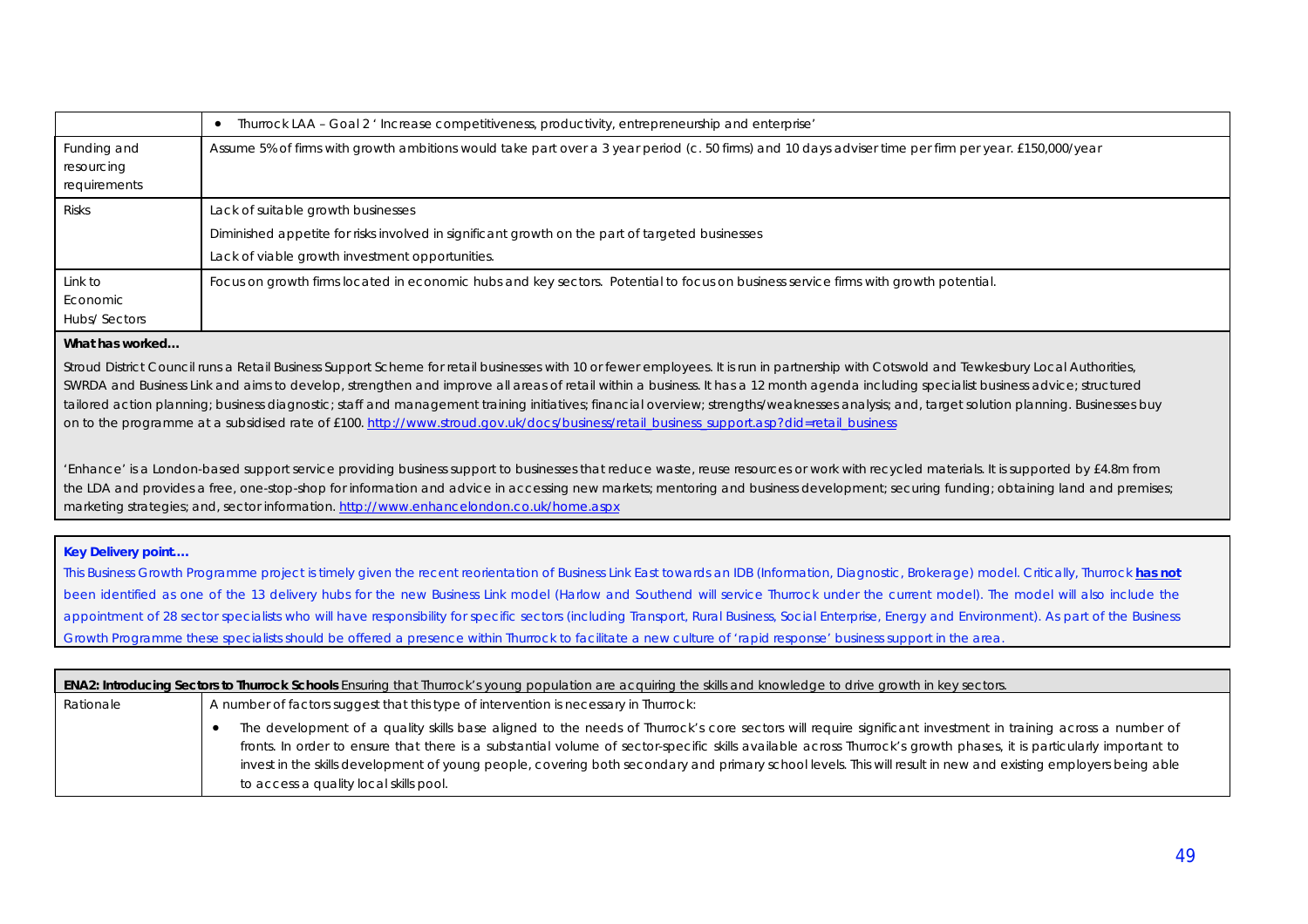|                                           | In tying the skills development of Thurrock's young people to the growth of key sectors, this will directly support the ability of local young people to access<br>$\bullet$<br>these new employment opportunities, ensuring in turn that the benefits of economic growth are embedded into the area as fully as possible. In addition, a<br>more effective 'matching' of local people to local opportunities will, over time, reduce the need to migrate from the Borough or commute out on a daily<br>basis to take up employment in other locations.<br>This project is also aimed at ensuring that teaching staff across Thurrock's schools are fully aware of the current and emerging economic opportunities and<br>$\bullet$<br>are fully supporting the Borough's young people in preparing for these opportunities. |
|-------------------------------------------|------------------------------------------------------------------------------------------------------------------------------------------------------------------------------------------------------------------------------------------------------------------------------------------------------------------------------------------------------------------------------------------------------------------------------------------------------------------------------------------------------------------------------------------------------------------------------------------------------------------------------------------------------------------------------------------------------------------------------------------------------------------------------------------------------------------------------|
|                                           | One in ten businesses feel that skills gaps are having a negative impact on their current business performance.<br>$\bullet$                                                                                                                                                                                                                                                                                                                                                                                                                                                                                                                                                                                                                                                                                                 |
|                                           | Only 60% of Thurrock's population are qualified beyond NVQ level 2, only 18% hold Level 4 qualifications or above.                                                                                                                                                                                                                                                                                                                                                                                                                                                                                                                                                                                                                                                                                                           |
|                                           | 44% of new jobs will require NVQ Level 3+ qualifications.<br>٠                                                                                                                                                                                                                                                                                                                                                                                                                                                                                                                                                                                                                                                                                                                                                               |
| Description -                             | This intervention area will involve a number of key activities:                                                                                                                                                                                                                                                                                                                                                                                                                                                                                                                                                                                                                                                                                                                                                              |
| Components                                | Ongoing awareness raising and training for teachers in both primary and secondary schools, ensuring that they are up to date with Economic Development<br>$\bullet$<br>Strategy priorities and developments for Thurrock and trends in emerging sector based opportunities.                                                                                                                                                                                                                                                                                                                                                                                                                                                                                                                                                  |
|                                           | Linkage between employers in key sectors and schools, including study visits by students to employment premises, in-school talks and mentoring                                                                                                                                                                                                                                                                                                                                                                                                                                                                                                                                                                                                                                                                               |
|                                           | programmes which match school pupils to mentors already working in target sectors.<br>Development of work placement opportunities for 14 years+ young people in key sectors (aligned to EMB1 Comprehensive Work Placement Offer).                                                                                                                                                                                                                                                                                                                                                                                                                                                                                                                                                                                            |
|                                           | Development of school based projects - both within individual schools and across schools collaboratively - tied to development of core sectors. This would<br>include projects dealing with construction, environment, energy and recycling, port activities, as well as retail and leisure.<br>Shadowing of school management teams by managerial level staff in core sector businesses.<br>$\bullet$                                                                                                                                                                                                                                                                                                                                                                                                                       |
| Responsibilities                          | Lead - Thurrock Business Association, in close collaboration with Thurrock Council Education and Learning.                                                                                                                                                                                                                                                                                                                                                                                                                                                                                                                                                                                                                                                                                                                   |
| (Lead and<br>Partners)                    | Partners - The Thurrock Learning Partnership would be responsible for monitoring progress of this project and would take lead responsibility for teacher<br>training/awareness regarding key sectors trends.                                                                                                                                                                                                                                                                                                                                                                                                                                                                                                                                                                                                                 |
| Specific role<br>of TTGDC                 | TIGDC through its role as member of both the Thurrock Learning Partnership and the Thurrock Business Association must provide ongoing detailed intelligence<br>and briefings regarding the development of core sectors and provide other partners with a strong basis for developing curricula and project content for schools.                                                                                                                                                                                                                                                                                                                                                                                                                                                                                              |
| <b>Strategic Links</b>                    | East of England RES - Goal 1 - 'Improve aspirations and the skills base through better outcomes in schools'<br>$\bullet$                                                                                                                                                                                                                                                                                                                                                                                                                                                                                                                                                                                                                                                                                                     |
|                                           | East of England RES - Goal 2 - 'Focus on existing and future needs of businesses'<br>$\bullet$                                                                                                                                                                                                                                                                                                                                                                                                                                                                                                                                                                                                                                                                                                                               |
|                                           | TGSE EDS - Cross cutting economic driver - 'Developing high quality educational base'<br>$\bullet$                                                                                                                                                                                                                                                                                                                                                                                                                                                                                                                                                                                                                                                                                                                           |
|                                           | The State of Thurrock - 'Radically Improve Skills'<br>$\bullet$                                                                                                                                                                                                                                                                                                                                                                                                                                                                                                                                                                                                                                                                                                                                                              |
|                                           | Thurrock Sustainable Community Strategy - 'Improve local skills'<br>٠                                                                                                                                                                                                                                                                                                                                                                                                                                                                                                                                                                                                                                                                                                                                                        |
|                                           | Thurrock LAA - 'Increase the number of over 19's taking vocational courses', 'Increase qualification levels'                                                                                                                                                                                                                                                                                                                                                                                                                                                                                                                                                                                                                                                                                                                 |
| Funding and<br>resourcing<br>requirements | 1 x Coordinator working with all schools, based at TTGDC. Cost p.a. £50,000 (including on costs).                                                                                                                                                                                                                                                                                                                                                                                                                                                                                                                                                                                                                                                                                                                            |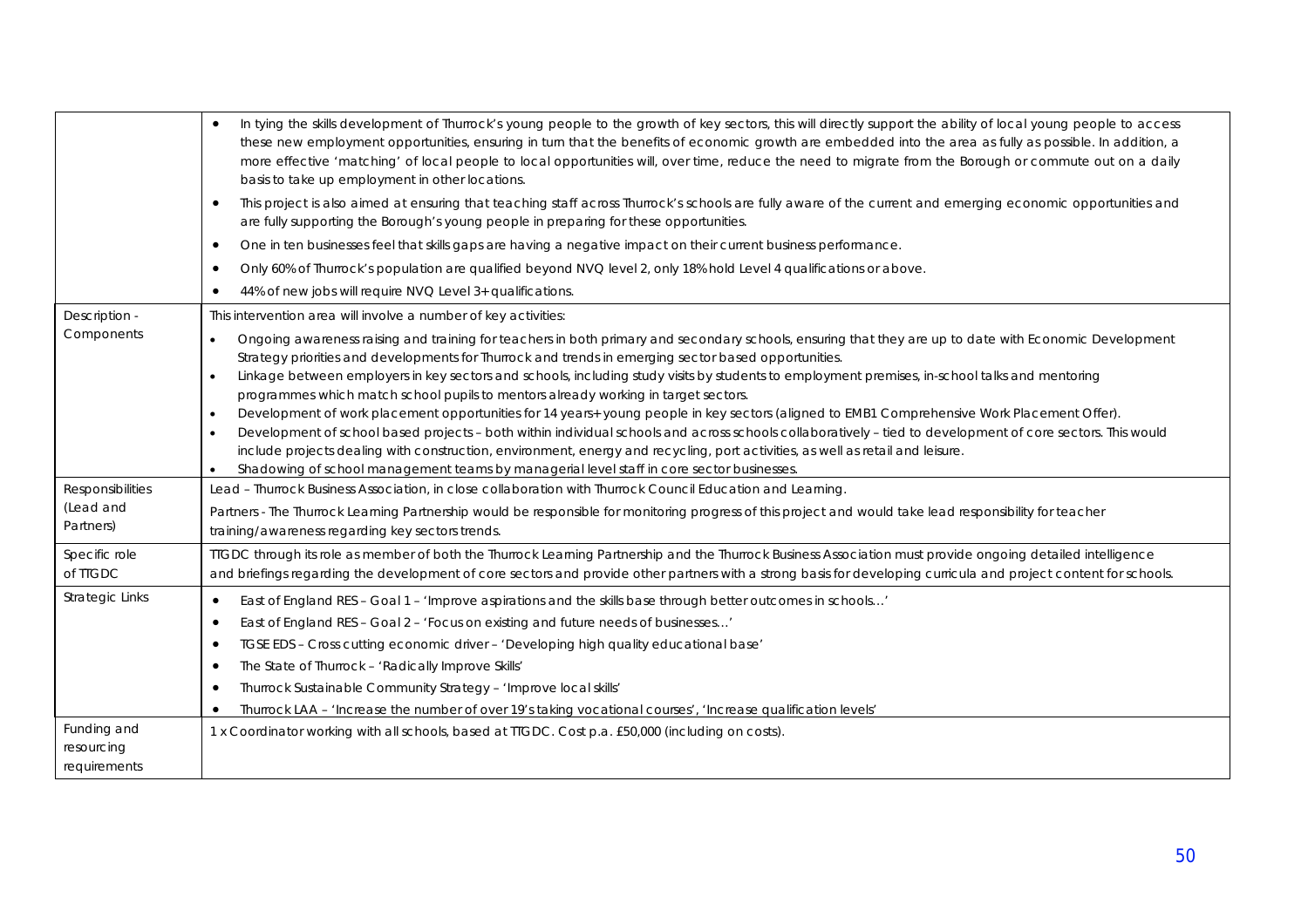| <b>Risks</b>                        | Risks will include inability to coordinate activity across schools due to pressure of other teaching commitments. The project will require careful negotiation with all<br>schools and at the Borough level in order to create consistency in quality of project work and liaison with industry. |
|-------------------------------------|--------------------------------------------------------------------------------------------------------------------------------------------------------------------------------------------------------------------------------------------------------------------------------------------------|
| Link to<br>Economic<br>Hubs/Sectors | This activity will be prominent in all schools and will therefore feature in all hub locations.                                                                                                                                                                                                  |

Coundon Court School and Community College (Coventry) developed employer based assignments for VCEs to support their vocational programmes. Three models were developed to engage students in workplace activity, raising student awareness of the vocational area they were studying (Health and Social Care, Business and Engineering), gaining employer input and building a body of assignments for future use, whilst simultaneously building strong links between teachers and employers. The programme was led by the teachers who made the contacts with local businesses/service providers and then introduced a case study format. http://www.vocationallearning.org.uk/search/Resource-11012.aspx

DfES provides a case study regarding Professional Development Placements whereby teachers of Travel and Tourism were able to visit the Head Office of the largest tour operator of escorted holidays in the country. They were informed of how the company builds, markets and sells a tour and were shown around the different departments. http://www.dfes.gov.uk/ebnet/download/CASE%20STUDIES%20DfES.doc

| <b>ENA3: Comprehensive Work Placement Offer:</b> Providing local businesses with the opportunity to work more closely with local schools and community organisations to provide a high<br>quality work placement offer that brings local people closer to the business population. |                                                                                                                                                                                                                                                                                |  |
|------------------------------------------------------------------------------------------------------------------------------------------------------------------------------------------------------------------------------------------------------------------------------------|--------------------------------------------------------------------------------------------------------------------------------------------------------------------------------------------------------------------------------------------------------------------------------|--|
| Rationale                                                                                                                                                                                                                                                                          | A number of factors suggest that this intervention is appropriate for Thurrock:                                                                                                                                                                                                |  |
|                                                                                                                                                                                                                                                                                    | Thurrock's workforce must be ready for growth and ideally must have a good idea of the nature of the local economy. Partners suggest that Thurrock's<br>residential and business communities rarely mix and work placements are less frequent than in other local authorities. |  |
|                                                                                                                                                                                                                                                                                    | The Thurrock business survey showed that the majority of local businesses are prepared to participate in community/economic development activities.                                                                                                                            |  |
|                                                                                                                                                                                                                                                                                    | Work placements are acknowledged (by Federation of Small Businesses) as a positive differentiating factor in recruitment.                                                                                                                                                      |  |
|                                                                                                                                                                                                                                                                                    | There are low aspirations generally within the working age population.                                                                                                                                                                                                         |  |
|                                                                                                                                                                                                                                                                                    | There are vacancies in key (more highly skilled) hard to fill positions (KPMG, 2006).                                                                                                                                                                                          |  |
|                                                                                                                                                                                                                                                                                    | There is a high instance of school leavers moving into low skilled, low paid employment.                                                                                                                                                                                       |  |
| Description -                                                                                                                                                                                                                                                                      | Ensuring that every willing member of Thurrock's population has access to work placements or industry tasters.                                                                                                                                                                 |  |
| Components                                                                                                                                                                                                                                                                         | Recruiting a core register of Thurrock businesses prepared to act as 'Business Champions'. These businesses would be expected to provide an agreed number of<br>work placement or tasters each year. This could include:                                                       |  |
|                                                                                                                                                                                                                                                                                    | • Day/Half day tours and activities for school groups;                                                                                                                                                                                                                         |  |
|                                                                                                                                                                                                                                                                                    | • Week $(*)$ long work experience placements for students;                                                                                                                                                                                                                     |  |
|                                                                                                                                                                                                                                                                                    | • Response to specific career based email enquiries;                                                                                                                                                                                                                           |  |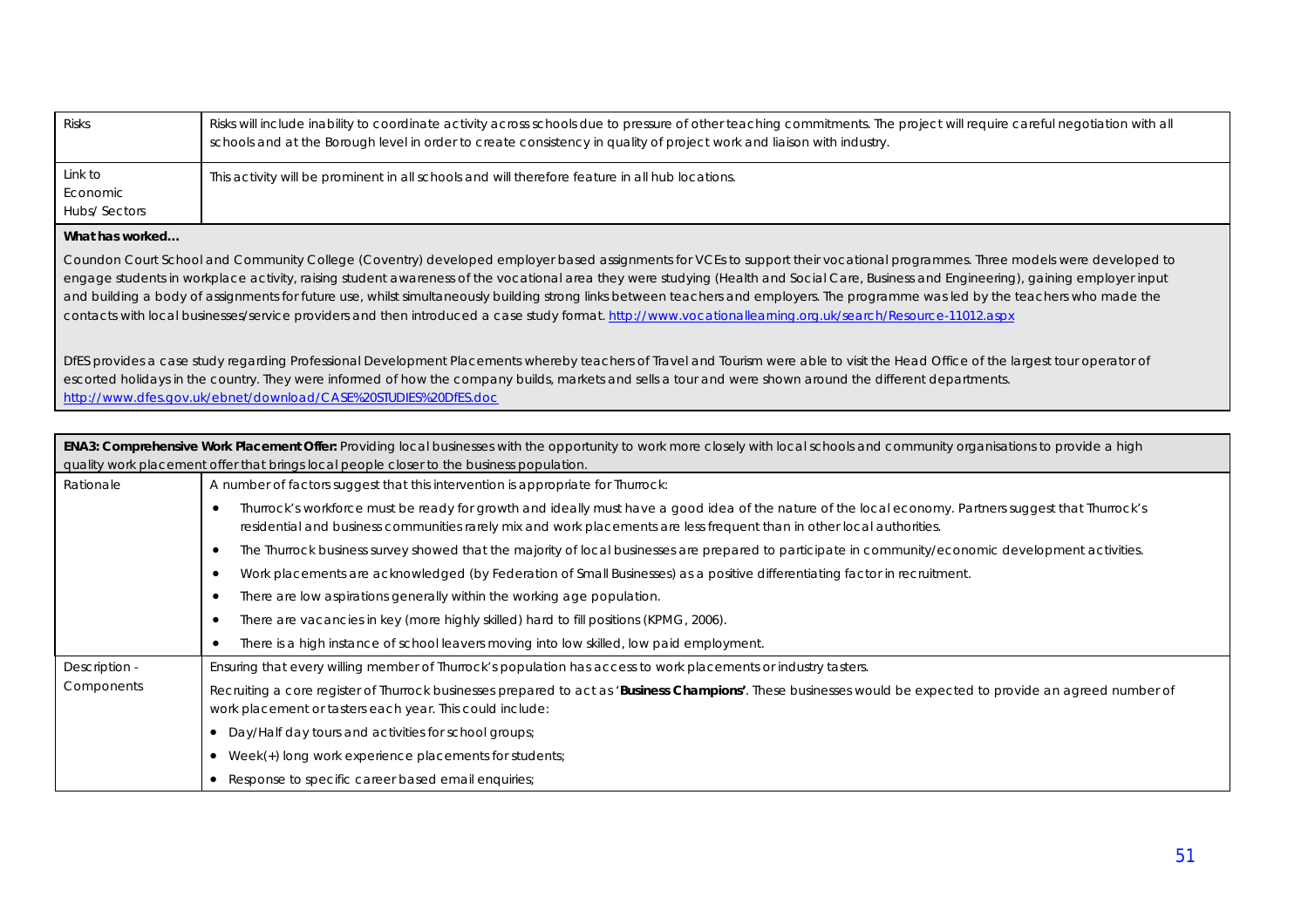|                                            | • Organised tours for members of workless population.                                                                                                                                                                                                                                                                                  |
|--------------------------------------------|----------------------------------------------------------------------------------------------------------------------------------------------------------------------------------------------------------------------------------------------------------------------------------------------------------------------------------------|
|                                            | Larger businesses in Thurrock already undertake their CSR commitment and as such they should be encouraged to deliver through this project.                                                                                                                                                                                            |
|                                            | Once recruited, a list of participating businesses should then be made available to education organisations, community/third sector groups, JC+, and<br>recruitment consultants, who would then be required to approach a placement broker to liaise with the relevant business.                                                       |
| Responsibilities<br>(Lead and<br>Partners) | Lead: Thurrock Business Association<br>Partners: Local Schools, JC+, Thurrock and Basildon College                                                                                                                                                                                                                                     |
| Specific role<br>of TTGDC                  | TIGDC responsible for marketing and administration, working closely with partners to ensure full sector coverage.                                                                                                                                                                                                                      |
| <b>Strategic Links</b>                     | • East of England RES: 'Tackle deprivation and build community cohesion through integrated programmes'                                                                                                                                                                                                                                 |
|                                            | • TGSE IIC Business Plan - Interventions 1.1 (Employer Engagement), 1.4 (Engagement to Employment), 3.1 (Business Awareness Raising)                                                                                                                                                                                                   |
|                                            | Thurrock Regeneration Framework - Goal 3 'Diversify the jobs available and ensure their sustainability'                                                                                                                                                                                                                                |
|                                            | • ODPM Baseline Study (2004) 'Ensure diversification from traditional employers and provide role models to stimulate growth in the future'                                                                                                                                                                                             |
|                                            | • Thurrock LAA - Goal 5 'Social Exclusion and maximum participation in the local economy'. Key Outcome - Increase the number of over 19's taking vocational<br>courses.                                                                                                                                                                |
| Funding and<br>resourcing<br>requirements  | £10,000 pa to cover administration and marketing.                                                                                                                                                                                                                                                                                      |
| <b>Risks</b>                               | Lack of time / inclination from business community                                                                                                                                                                                                                                                                                     |
| Link to<br>Economic<br>Hubs/Sectors        | Opportunity to link local population to less traditional opportunity sectors.                                                                                                                                                                                                                                                          |
| What has worked                            |                                                                                                                                                                                                                                                                                                                                        |
|                                            | The LEGI programme in Norwich includes a Return to Work project through which employers offer work experience to adults which lead to work qualifications and guaranteed job<br>interviews. It is anticipated that such initiatives will become part of employers' recruitment plans. http://www.neighbourhood.gov.uk/page.asp?id=1612 |
|                                            |                                                                                                                                                                                                                                                                                                                                        |

| <b>ENA 4: Employer Compacts</b> increase the supply of qualified individuals appropriate to the needs of both Thurrock's current and future employers whilst creating a more 'investor friendly' |                                                                                                                                                                                                                                                                                                                                                                                                                     |  |
|--------------------------------------------------------------------------------------------------------------------------------------------------------------------------------------------------|---------------------------------------------------------------------------------------------------------------------------------------------------------------------------------------------------------------------------------------------------------------------------------------------------------------------------------------------------------------------------------------------------------------------|--|
| culture of work based learning.                                                                                                                                                                  |                                                                                                                                                                                                                                                                                                                                                                                                                     |  |
| Rationale                                                                                                                                                                                        | A number of factors suggest that this type of intervention is necessary in Thurrock:                                                                                                                                                                                                                                                                                                                                |  |
|                                                                                                                                                                                                  | Given the current quality of the Thurrock skills base, there is a lack of appropriately skilled work-ready individuals for key growth sectors. In addition, a lack of<br>transparent learning and skills development pathways and associated lack of positive aspiration towards learning, constrain the movement of individuals<br>towards achieving skills levels that can support the economic base effectively. |  |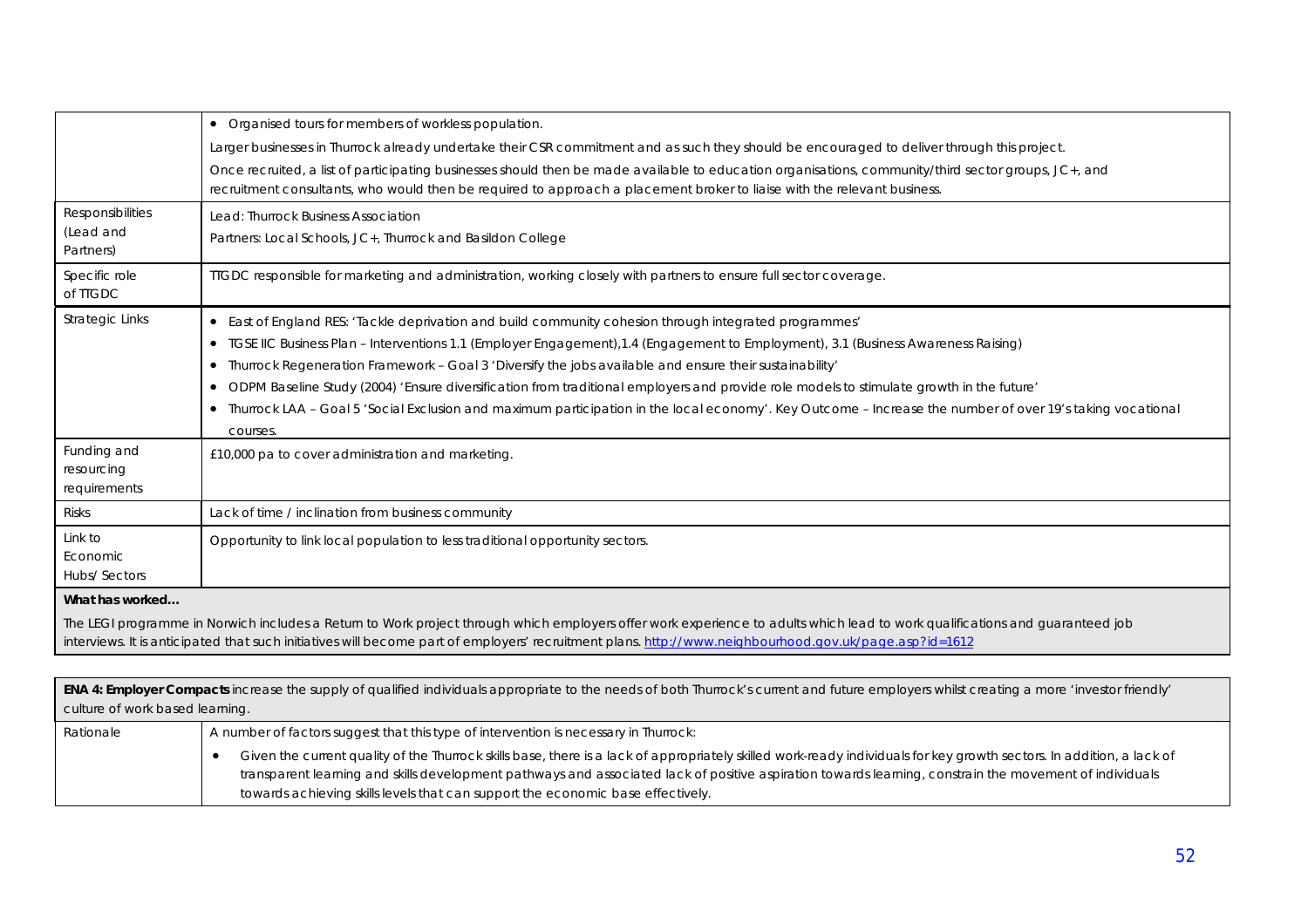|                                           | The overall objective of this action is increase the supply of qualified individuals appropriate to the needs of both Thurrock's current and future employers. In<br>$\bullet$<br>addition, an overall uplift in skills and qualification attainment is desirable as one of the components that will support the drawing in of new investment. This<br>project will also address sector skills shortages whilst simultaneously maximising opportunities for personal advancement through learning. |
|-------------------------------------------|----------------------------------------------------------------------------------------------------------------------------------------------------------------------------------------------------------------------------------------------------------------------------------------------------------------------------------------------------------------------------------------------------------------------------------------------------------------------------------------------------|
|                                           | Only 18% of Thurrock's working age population hold NVQ Level 4 qualifications or above.<br>$\bullet$                                                                                                                                                                                                                                                                                                                                                                                               |
|                                           | 44% of new jobs will require NVQ Level 3+ qualifications.<br>$\bullet$                                                                                                                                                                                                                                                                                                                                                                                                                             |
| Description -                             | This intervention area will involve a number of key activities:                                                                                                                                                                                                                                                                                                                                                                                                                                    |
| Components                                | Ongoing matching of young people from age 14 to key sector employers. Schools and the FE sector working in close collaboration will match young people<br>$\bullet$<br>to individual opportunities within core sectors employers.                                                                                                                                                                                                                                                                  |
|                                           | Development of vocational pathway combining academic and vocational activities. This will involve the development of a large range of vocational<br>$\bullet$<br>learning opportunities tied to growing and emerging sectors in Thurrock. This process will require collaborative working between a number of FE level<br>providers.                                                                                                                                                               |
|                                           | Development of significant extended work placement opportunities in key sectors incorporating key and generic skills development.                                                                                                                                                                                                                                                                                                                                                                  |
|                                           | Maximising funding opportunities through appropriate staging of training and work placement. A key aim of this intervention is to enhance training<br>opportunities and take up through maximising funding sources and opportunities. This will require an appropriate balance of training and learning activity<br>and identification of structures that free up funding.                                                                                                                         |
| Responsibilities                          | Lead Partner - Thurrock & Basildon College working in collaboration with other FE partners including South East Essex College.                                                                                                                                                                                                                                                                                                                                                                     |
| (Lead and                                 | Partners - TTGDC, TBA, Thurrock schools, UEL, Essex LSC                                                                                                                                                                                                                                                                                                                                                                                                                                            |
| Partners)                                 |                                                                                                                                                                                                                                                                                                                                                                                                                                                                                                    |
|                                           |                                                                                                                                                                                                                                                                                                                                                                                                                                                                                                    |
| Specific role                             | The role of TIGDC here is to generate intelligence regarding ongoing sector trends and developments in order to support the creation of curricula and                                                                                                                                                                                                                                                                                                                                              |
| of TTGDC                                  | learning/work combinations. In addition, TIGDC must continue to broker relationships with key employers and use these as a basis for supporting compact                                                                                                                                                                                                                                                                                                                                            |
| <b>Strategic Links</b>                    | arrangements between these employers and the FE sector partners.<br>Links the ongoing development of 'Train to Gain' by the LSC<br>$\bullet$                                                                                                                                                                                                                                                                                                                                                       |
|                                           | East of England RES - Goal 2 - 'Focus on existing and future skills needs of businesses'<br>$\bullet$                                                                                                                                                                                                                                                                                                                                                                                              |
|                                           | Thurrock Regeneration Framework - 'Increase participation and achievement in lifelong learning'<br>٠                                                                                                                                                                                                                                                                                                                                                                                               |
|                                           | TGSE EDS - Cross cutting economic driver - 'Developing high quality educational base'<br>٠                                                                                                                                                                                                                                                                                                                                                                                                         |
|                                           | The State of Thurrock - 'Radically Improve Skills'<br>٠                                                                                                                                                                                                                                                                                                                                                                                                                                            |
|                                           | Thurrock Sustainable Community Strategy - 'Improve local skills'<br>٠                                                                                                                                                                                                                                                                                                                                                                                                                              |
|                                           | Thurrock LAA - 'Increase the number of over 19's taking vocational courses', 'Increase qualification levels'                                                                                                                                                                                                                                                                                                                                                                                       |
| Funding and<br>resourcing<br>requirements | £75,000. One salary for co-ordination (£50,000 - inc on costs), £25,000 pa for co-ordination. Further costs dependant upon the type and scope of offer<br>developed.                                                                                                                                                                                                                                                                                                                               |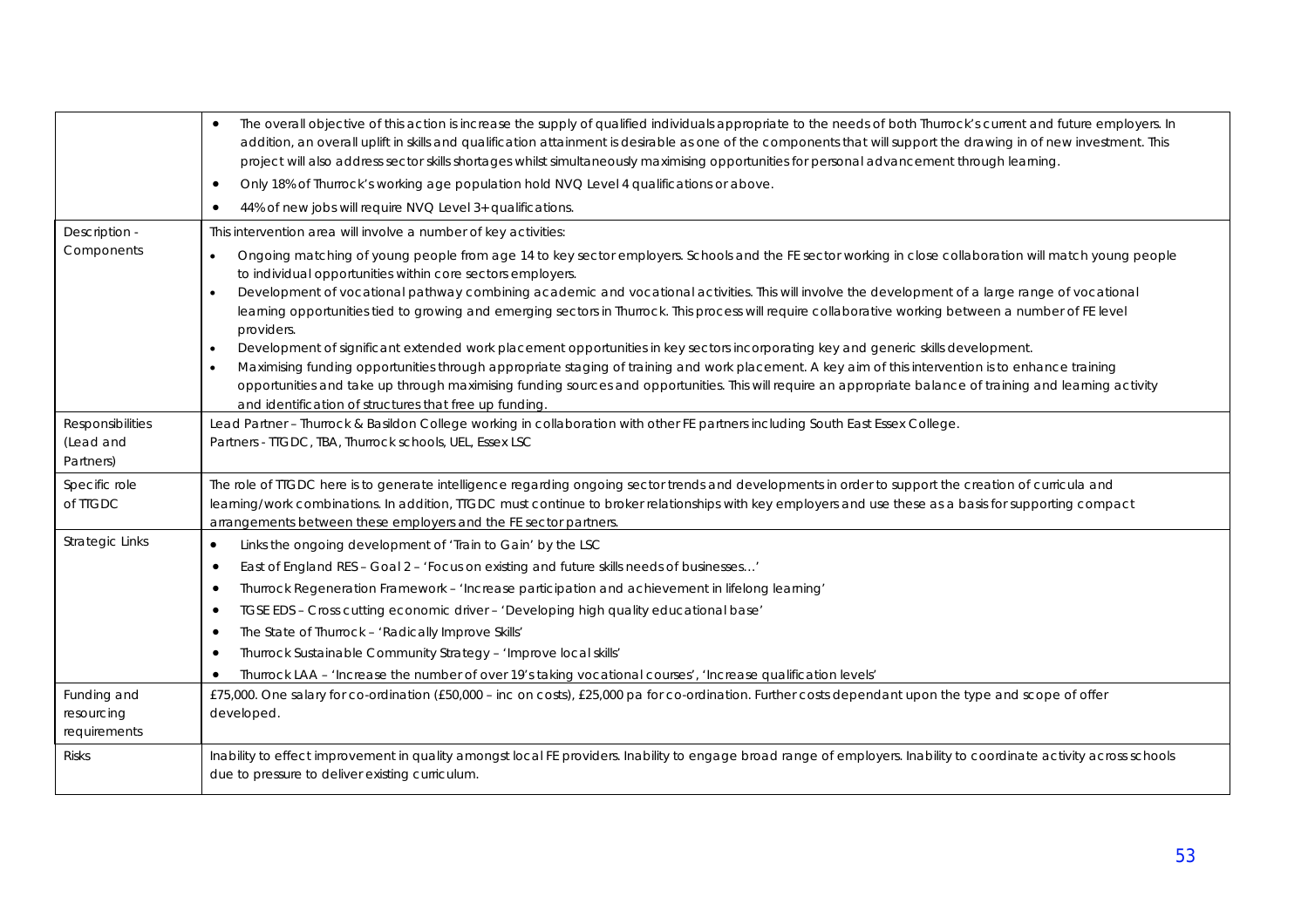| Link to             | The development of the Thurrock Learning Campus will act as a focus for activity. |
|---------------------|-----------------------------------------------------------------------------------|
| Economic            |                                                                                   |
| <b>Hubs/Sectors</b> |                                                                                   |

An example of the type of business-school relationship which can be successfully forged and mutually benefiting both parties is that of Waitrose's regular provision of work experience placements to local schools. Students are inducted by the Placement Co-ordinator of the store using a training CD. Other staff act as 'sponsors' and therefore benefit from acting as a mentor. Benefits for the schools are an increased knowledge of the business sector; young people are prepared for the world of work and gain increased career knowledge. Businesses benefit from a partnership with education, increased knowledge of the education sector, staff development and the promotion of their business sector. http://www.dfes.gov.uk/ebnet/download/CASE%20STUDIES%20DfES.doc

| activities.                 | ENA5: Developing the Inward Investment Proposition: Developing a single, acknowledged, inward investment proposition to underpin regional, national and international marketing                                                                                                                                                                                                                                                                                                                                                                                                                                                                                                                                                                                                                                                                                                                                                                                                                                                 |  |  |
|-----------------------------|---------------------------------------------------------------------------------------------------------------------------------------------------------------------------------------------------------------------------------------------------------------------------------------------------------------------------------------------------------------------------------------------------------------------------------------------------------------------------------------------------------------------------------------------------------------------------------------------------------------------------------------------------------------------------------------------------------------------------------------------------------------------------------------------------------------------------------------------------------------------------------------------------------------------------------------------------------------------------------------------------------------------------------|--|--|
| Rationale                   | Whilst there are several inward investment agencies operating in the East of England there is a gap in provision in Thurrock and as such there needs to be a<br>$\bullet$<br>joined-up holistic offer, building on that which already exists and developing a strong inward investment strategy for the Borough.                                                                                                                                                                                                                                                                                                                                                                                                                                                                                                                                                                                                                                                                                                                |  |  |
|                             | The European Investment Monitor (Ernst Young) does not recognise a compelling business proposition for Thurrock and identifies that the image of the<br>$\bullet$<br>Borough is generally poor amongst investors. Brand strength is an issue recognised as requiring particular activity in terms of altering external perceptions.                                                                                                                                                                                                                                                                                                                                                                                                                                                                                                                                                                                                                                                                                             |  |  |
|                             | Thurrock's initial baseline (2004) outlined that poor quality office provision, transport congestion and low skills base were key barriers to investors.<br>$\bullet$                                                                                                                                                                                                                                                                                                                                                                                                                                                                                                                                                                                                                                                                                                                                                                                                                                                           |  |  |
| Description -<br>Components | A coherent Thurrock offer must be developed and promoted to businesses nationally and internationally. This intervention area will involve a number of key<br>activities:                                                                                                                                                                                                                                                                                                                                                                                                                                                                                                                                                                                                                                                                                                                                                                                                                                                       |  |  |
|                             | Co-ordinate development of a robust inward investment offer for the Borough including:<br>$\bullet$<br>Configuring the right investor offer, targeted at investors in identified growth sectors. This should not, however, preclude the opportunity to attract other forms<br>of quality investment in an opportunistic fashion;<br>Effective communication of the Thurrock offer to potential sectors of interest. This requires a coherent and consistent marketing approach which is aligned<br>$\checkmark$<br>with other marketing activities in both the Thames Gateway area and the East of England Region; and,<br>Coordinated activity across all bodies engaged in inward investment activity including Gateway to London, East of England International, Essex Investment<br>Service, Essex County Council and TTGDC.<br>TIGDC should become co-ordinating body for inward investment enquiries within the borough whilst also liaising with other inward investment partnerships within<br>$\bullet$<br>the region. |  |  |
|                             | Development of a written agreement of roles in relation to East of England International, the new Essex Investment Service and Gateway to London.<br>$\bullet$<br>Development of an inward investment proposition in line with the objectives of the Economic Development Strategy.<br>$\bullet$                                                                                                                                                                                                                                                                                                                                                                                                                                                                                                                                                                                                                                                                                                                                |  |  |
|                             | Initial dialogue followed by targeted delivery to specific sectors (Appendix A includes contacts and details of relevant publications).<br>$\bullet$                                                                                                                                                                                                                                                                                                                                                                                                                                                                                                                                                                                                                                                                                                                                                                                                                                                                            |  |  |
|                             | Development and delivery of process for dealing with enguiries (including visits, briefings, rapid response on specific requests)<br>$\bullet$                                                                                                                                                                                                                                                                                                                                                                                                                                                                                                                                                                                                                                                                                                                                                                                                                                                                                  |  |  |
|                             | Complementary Development and delivery of 'Expanded Aftercare Offer' (as outlined in intervention EMB4.)<br>$\bullet$                                                                                                                                                                                                                                                                                                                                                                                                                                                                                                                                                                                                                                                                                                                                                                                                                                                                                                           |  |  |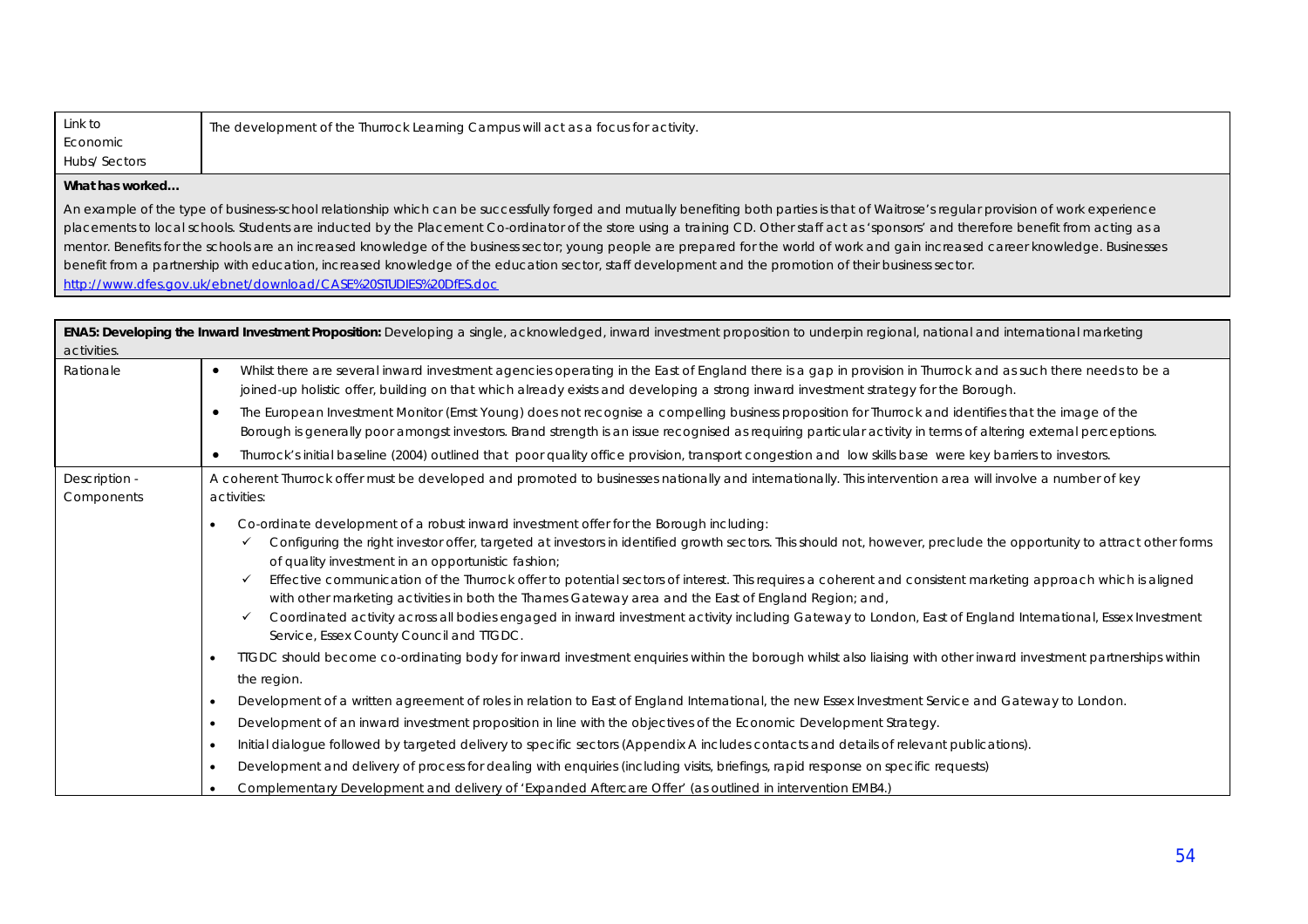|                         | It is critical that the inward investment proposition is constantly reviewed and re published in light of the evolution of Thurrock's economic base and the needs of the            |
|-------------------------|-------------------------------------------------------------------------------------------------------------------------------------------------------------------------------------|
|                         | market.                                                                                                                                                                             |
| <b>Responsibilities</b> | Lead: TIGDC                                                                                                                                                                         |
| (Lead and               | Partners: Gateway to London, East of England International (EEI) and Essex Investment Service.                                                                                      |
| Partners)               |                                                                                                                                                                                     |
| Specific role           | Develop a clear brand and vision of the Thurrock offer with alignments to key industries and high profile businesses.                                                               |
| of TTGDC                | Appoint marketing experts to market the Thurrock offer and brand.                                                                                                                   |
|                         | Develop a process by which inward investment inquiries are handled and co-ordinate such inquiries.<br>٠                                                                             |
|                         | Ensure co-ordination with other inward investment activities, including written agreements of roles in relation to the key inward investment agencies.                              |
| <b>Strategic Links</b>  | • Clear need to achieve strategic alignment with EEI, Gateway to London and the Essex Investment Service (Exdra)                                                                    |
|                         | Our Sustainable Community Strategy, Key Objective - 'Market Thurrock to increase inward investment'<br>$\bullet$                                                                    |
|                         | • East of England RES - Goal 2 - 'Focus on existing and future skills needs of businesses'                                                                                          |
|                         | • Thurrock LAA - Key Outcome - Increase Job Creation                                                                                                                                |
| Funding and             | Approx £250k per annum, based on Gateway to London Inward Investment Proposition and associated resource requirements.                                                              |
| resourcing              |                                                                                                                                                                                     |
| requirements            |                                                                                                                                                                                     |
| <b>Risks</b>            | Inability to create agreement between the various bodies responsible for inward investment                                                                                          |
|                         | Inability to effectively respond to the enquiries.                                                                                                                                  |
| Link to                 | Hubs form core component of the offer.<br>٠                                                                                                                                         |
| Economic                | Proposition must reflect Thurrock's comparative advantage in relation to each of the identified sectors.                                                                            |
| Hubs/Sectors            |                                                                                                                                                                                     |
| What has worked         |                                                                                                                                                                                     |
|                         | South London Rusiness acts as a single point of contact for companies investigating the possibility of moving to the area as well as those who have recently moved and are becoming |

.ondon Business acts as a single point of contact for companies investigating the possibility of moving to the area as well as those who have recently moved and are becoming established in the region. Their support and information includes: detailed statistics and research to assist with market research and site location; profiles of the specific areas within the region; a property database detailing available properties in various locations, with different types/standards/prices, also available online; arranging site visits; industry-specific information on salary levels and other employee benefits; recommend specialist recruitment agencies and advisors; advice on UK employment law; information on training organisations and programmes; advice on sourcing multi-lingual staff; information on funding schemes; advice on eligible costs and development opportunities related to financial assistance; assist with grant applications; advise individuals looking to relocate to the area on housing, schools and services. http://www.southlondonbusiness.co.uk

| ENA6: Opportunity Sector Marketing Offer Development of specific marketing offers and plans for opportunity sectors, aligning Thurrock's offer with the needs of opportunity sectors |  |                                                                                                                                                                |
|--------------------------------------------------------------------------------------------------------------------------------------------------------------------------------------|--|----------------------------------------------------------------------------------------------------------------------------------------------------------------|
| Rationale                                                                                                                                                                            |  | The European Investment Monitor (Ernst Young) does not recognise a compelling business proposition for Thurrock and identifies that the image of the           |
|                                                                                                                                                                                      |  | Borough is generally poor amongst investors. Brand strength is an issue recognised as requiring particular activity in terms of altering external perceptions. |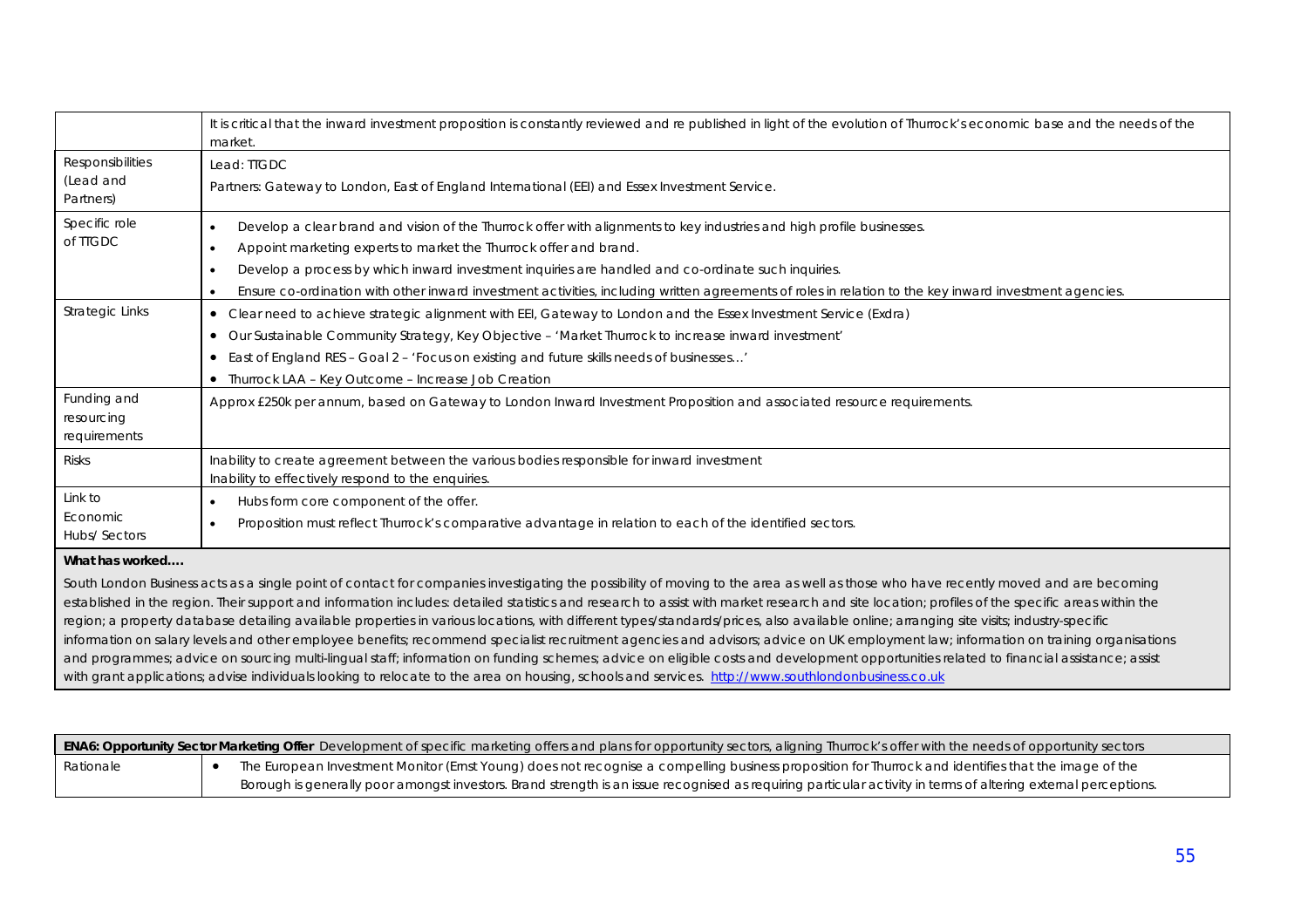|                                            | The Economic Development Strategy outlines a clear commitment to strengthen Thurrock's position as a location for 'opportunity' sectors (Creative and<br>$\bullet$<br>Cultural, Environmental Technologies and Energy, Business Services and Recreation and Leisure). Alongside this commitment to supporting growth in each<br>sector needs to be a clear marketing offer drawing out Thurrock's comparative advantage as a location for each sector.                                                                                                                                                               |
|--------------------------------------------|----------------------------------------------------------------------------------------------------------------------------------------------------------------------------------------------------------------------------------------------------------------------------------------------------------------------------------------------------------------------------------------------------------------------------------------------------------------------------------------------------------------------------------------------------------------------------------------------------------------------|
| Description -                              | This intervention area will involve a number of key activities:                                                                                                                                                                                                                                                                                                                                                                                                                                                                                                                                                      |
| Components                                 | Identifying the USP of Thurrock in relation to each of the opportunity sectors and marketing this. Location advantages may include low land prices, low labour costs,<br>$\bullet$<br>certain skills, supply chains, transport links etc.                                                                                                                                                                                                                                                                                                                                                                            |
|                                            | Ensure that relevant strategic partners are signed up to each proposition and are prepared to market Thurrock appropriately.<br>$\bullet$                                                                                                                                                                                                                                                                                                                                                                                                                                                                            |
|                                            | Advertising campaign in key industry publications. These may include:<br>$\bullet$                                                                                                                                                                                                                                                                                                                                                                                                                                                                                                                                   |
|                                            | ✓<br>Business Services - Business Voice (CBI); First Voice and Business Network (FSB); Accountancy Magazine; Financial Management; The Lawyer; Law Gazette.<br>✓<br>Recreation and Leisure – The Sports Management Report; The Leisure Management Report; Attractions Management Report; Leisure Opportunities.<br>$\checkmark$<br>Environmental Technologies - International Environmental Technology; Environment Business; Water and Waste Treatment.<br>$\checkmark$<br>Creative Industries - Creative Review; Digital Arts; Design Week                                                                         |
|                                            | Ongoing testing of the marketing messages for each sector, ensuring they evolve with physical and economic improvements in the area.                                                                                                                                                                                                                                                                                                                                                                                                                                                                                 |
|                                            | Explore ways of taking the offer to the market, including attending events, briefings, sector based 'open days'.                                                                                                                                                                                                                                                                                                                                                                                                                                                                                                     |
| Responsibilities<br>(Lead and<br>Partners) | Lead: TTGDC, EEI<br>Partners: Chamber of Commerce, Business Link Sector Specialists, Essex Innovation Network, LSC, Colleges, Relevant Sector Skills Councils.                                                                                                                                                                                                                                                                                                                                                                                                                                                       |
| Specific role<br>of TTGDC                  | TIGDC will be the lead organisation in ensuring that Thurrock's offer, in terms of opportunity sectors, is coherent and co-ordinated. Delivery of key elements of the<br>Implementation Plan will realise certain aspects of the offer, such as developing the skills base. Co-ordination of the various elements which make up the Thurrock offer<br>and identification of which opportunity sectors they relate to will be key. TIGDC should:<br>Identify the particular requirements of the opportunity sectors in terms of unique selling points when looking to relocate and identifying where Thurrock's offer |
|                                            | matches these requirements.                                                                                                                                                                                                                                                                                                                                                                                                                                                                                                                                                                                          |
|                                            | Ensure that key elements of the Implementation Plan are delivered in order to develop the Thurrock offer in alignment with the needs of the opportunity sectors.<br>$\bullet$<br>Marketability of these elements will be essential.                                                                                                                                                                                                                                                                                                                                                                                  |
|                                            | Develop an advertising campaign in local, regional and national press, though various media, including innovative marketing in key sector publications.<br>$\bullet$                                                                                                                                                                                                                                                                                                                                                                                                                                                 |
| <b>Strategic Links</b>                     | East of England RES - Goal 2 - 'Focus on existing and future skills needs of businesses'<br>$\bullet$<br>• Links with ENA5: Developing the Inward Investment Proposition.                                                                                                                                                                                                                                                                                                                                                                                                                                            |
|                                            | • TGSE EDS - 'Develop a strong brand'                                                                                                                                                                                                                                                                                                                                                                                                                                                                                                                                                                                |
|                                            | • Thurrock Baseline Study (2004) - Recommendation - activity to stimulate investment and improve image.                                                                                                                                                                                                                                                                                                                                                                                                                                                                                                              |
|                                            | • Our Sustainable Community Strategy, Key Objective - 'Market Thurrock to increase inward investment'                                                                                                                                                                                                                                                                                                                                                                                                                                                                                                                |
| Funding and                                | £60,000 for initial development of marketing offers, £20,000 pa thereafter for ongoing review and promotion.                                                                                                                                                                                                                                                                                                                                                                                                                                                                                                         |
| resourcing                                 |                                                                                                                                                                                                                                                                                                                                                                                                                                                                                                                                                                                                                      |
| requirements                               |                                                                                                                                                                                                                                                                                                                                                                                                                                                                                                                                                                                                                      |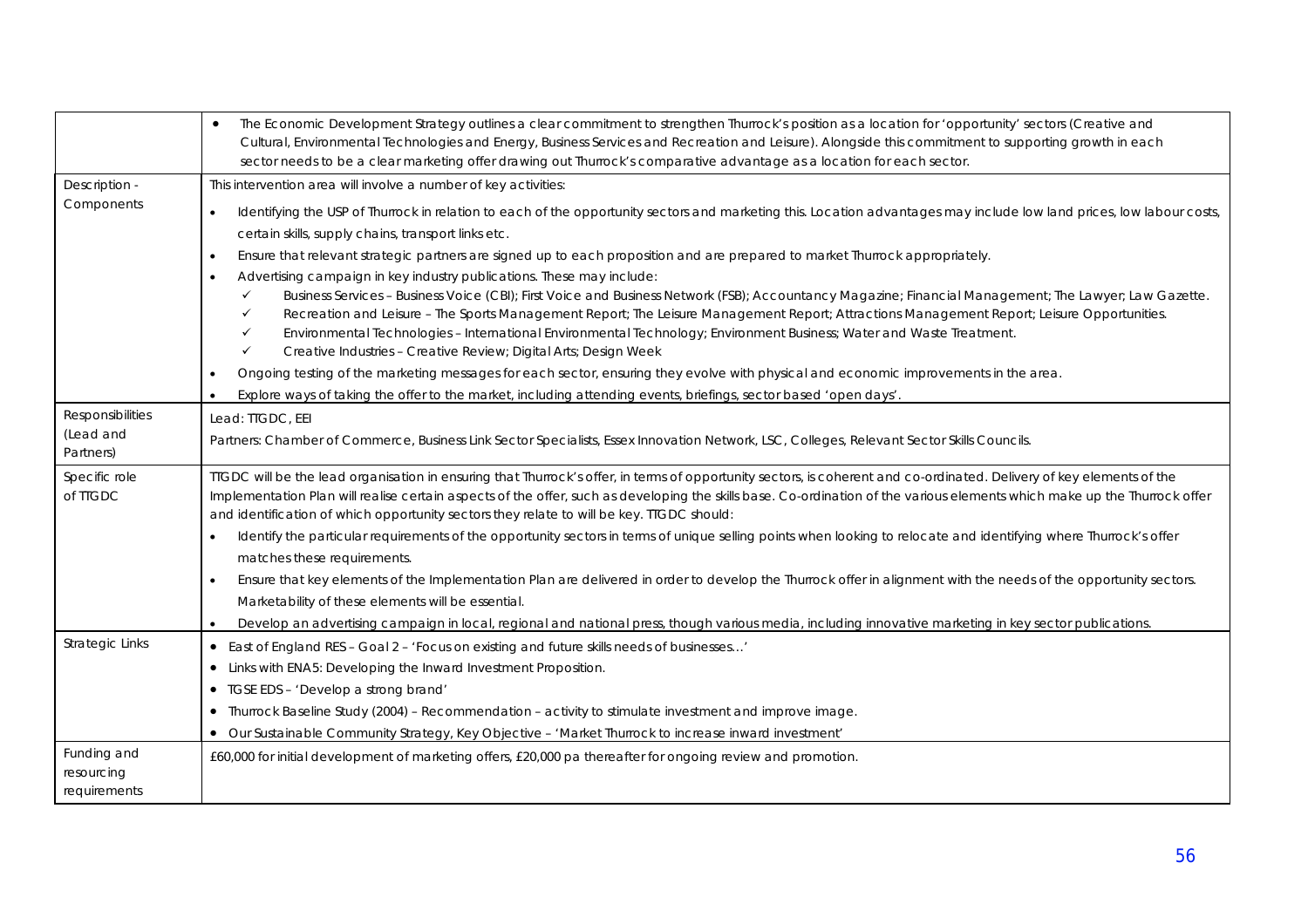| <b>Risks</b>    | Failure to articulate or deliver upon marketing offer                                                                                                                                                                                                                                                                                                                                                                                                                                                                              |  |
|-----------------|------------------------------------------------------------------------------------------------------------------------------------------------------------------------------------------------------------------------------------------------------------------------------------------------------------------------------------------------------------------------------------------------------------------------------------------------------------------------------------------------------------------------------------|--|
|                 | Sector conflict ad competition with other areas in London and Essex.                                                                                                                                                                                                                                                                                                                                                                                                                                                               |  |
| Link to         | • Need to articulate clear links between individual sectors and particular hubs.                                                                                                                                                                                                                                                                                                                                                                                                                                                   |  |
| Economic        |                                                                                                                                                                                                                                                                                                                                                                                                                                                                                                                                    |  |
| Hubs/ Sectors   |                                                                                                                                                                                                                                                                                                                                                                                                                                                                                                                                    |  |
| What has worked |                                                                                                                                                                                                                                                                                                                                                                                                                                                                                                                                    |  |
|                 | Think London Key Sector Briefing's. Think London has developed a key sector briefing for each of the sectors identified as being important for Thurrock's future economic growth. Each briefing is                                                                                                                                                                                                                                                                                                                                 |  |
|                 | free of charge and includes trends, forecasts and opportunities as well as links to information of 'key players' and existing businesses in the area.http://www.thinklondon.com/key sectors/?L1=4                                                                                                                                                                                                                                                                                                                                  |  |
|                 |                                                                                                                                                                                                                                                                                                                                                                                                                                                                                                                                    |  |
|                 | ENA7: Sector Based FE Offer Development of an FE offer that provides a link between school curriculum and sustainable employment in Thurrock's key sectors. Critically, this will form the                                                                                                                                                                                                                                                                                                                                         |  |
|                 | basis of learning at the new Thurrock Learning Campus.                                                                                                                                                                                                                                                                                                                                                                                                                                                                             |  |
| Rationale       | A number of factors suggest that this type of intervention is necessary in Thurrock:                                                                                                                                                                                                                                                                                                                                                                                                                                               |  |
|                 | HE and Community Education Strategy identified that Thurrock will have to source a significant volume of its highly skilled jobs from Eastern Europe.<br>$\bullet$                                                                                                                                                                                                                                                                                                                                                                 |  |
|                 | There is a lack of aspiration to undertake HE/FE level learning amongst young people in Thurrock.<br>$\bullet$                                                                                                                                                                                                                                                                                                                                                                                                                     |  |
|                 | The growth of Thurrock's existing key sectors requires that they can access training and skills development that facilitates ongoing expansion alongside<br>$\bullet$<br>internal diversification. In addition, there is a clear need to address existing skills gaps and shortages across many sectors.                                                                                                                                                                                                                           |  |
|                 | Thurrock's ability to attract high value added businesses in opportunity sectors will be enhanced if potential investors perceive that their training needs can<br>$\bullet$<br>be addressed locally via a high quality and well tailored learning infrastructure.                                                                                                                                                                                                                                                                 |  |
|                 | The development of an extended, accessible FE offer will also support the ability of local communities to access emerging opportunities in growth sectors<br>$\bullet$<br>and to pursue quality career paths, enabling the retention of skills and incomes in the local area. There is a need to strike an effective balance between the<br>requirements of employers and the needs of individual learners in order that both business and residential communities can achieve maximum potential<br>through learning and training. |  |
|                 | Development of the FE offer overall in Thurrock must also form part of the development of the Thurrock Learning Campus as a major training and learning<br>$\bullet$<br>hub not only for the Borough, but for South Essex as a whole.                                                                                                                                                                                                                                                                                              |  |
| Description -   | This intervention area will involve a number of key activities:                                                                                                                                                                                                                                                                                                                                                                                                                                                                    |  |
| Components      | Development of formal structures that allow close working between employers and FE providers. Structures must be put in place that allow employers to                                                                                                                                                                                                                                                                                                                                                                              |  |
|                 | directly influence the development and delivery of FE level learning that meets their needs.                                                                                                                                                                                                                                                                                                                                                                                                                                       |  |
|                 | Development of curricula tied to key sector or market needs in Thurrock covering the following areas:                                                                                                                                                                                                                                                                                                                                                                                                                              |  |
|                 | Construction<br>$\checkmark$                                                                                                                                                                                                                                                                                                                                                                                                                                                                                                       |  |
|                 | Port related activities<br>✓                                                                                                                                                                                                                                                                                                                                                                                                                                                                                                       |  |
|                 | Distribution and Transport (including HGV drivers)<br>✓                                                                                                                                                                                                                                                                                                                                                                                                                                                                            |  |
|                 | Customer service<br>✓                                                                                                                                                                                                                                                                                                                                                                                                                                                                                                              |  |
|                 | Retail management                                                                                                                                                                                                                                                                                                                                                                                                                                                                                                                  |  |
|                 | Leisure and recreation<br>$\checkmark$                                                                                                                                                                                                                                                                                                                                                                                                                                                                                             |  |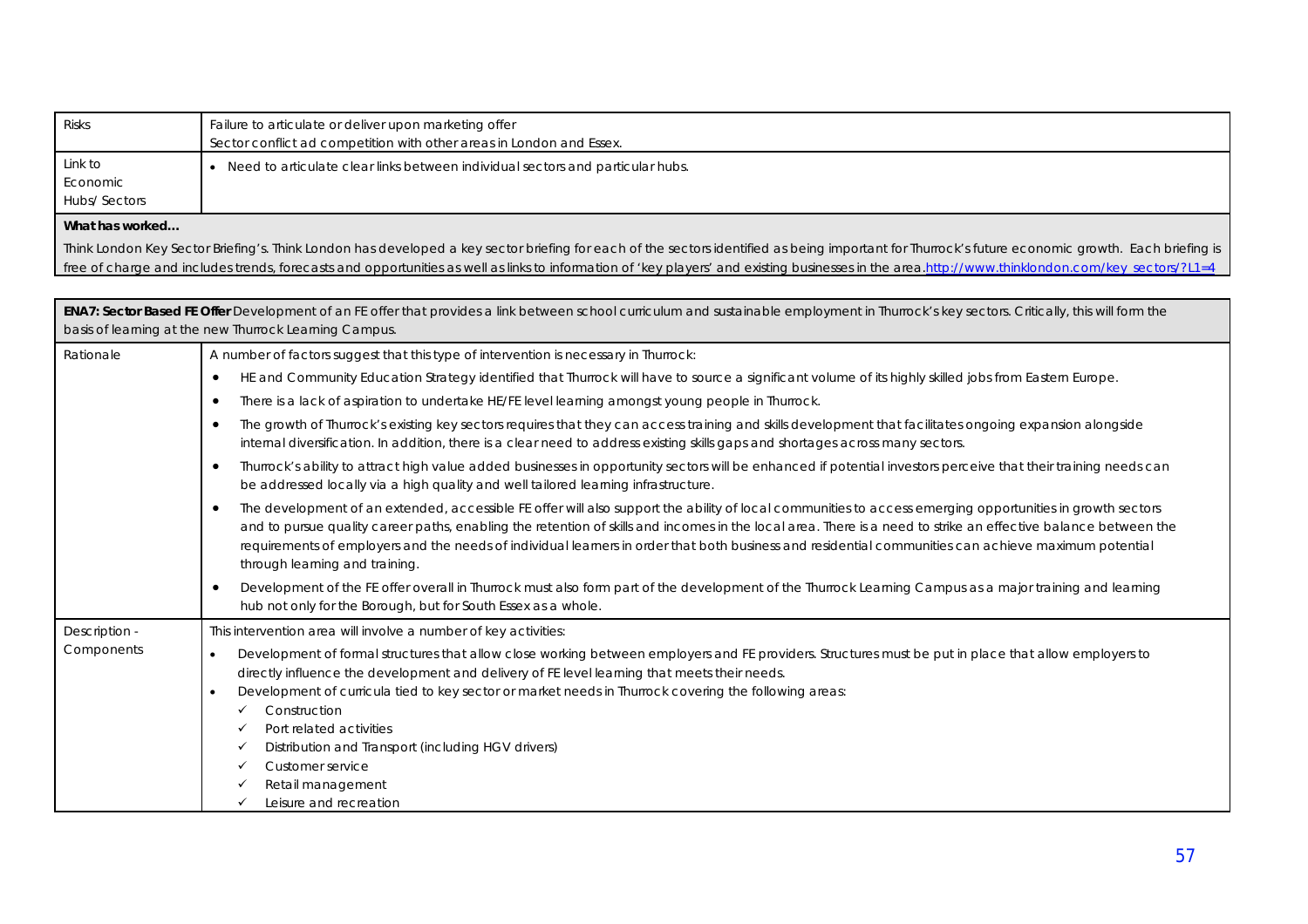| Responsibilities<br>(Lead and<br>Partners) | Environmental industries<br>✓<br>Heath and welfare<br>Manufacturing and Engineering<br>ICT and technology<br>✓<br>Development of effective collaborative arrangements between FE providers, private training providers and HE level partners.<br>Development of the Thurrock Learning Campus as a hub for delivery of FE level training and learning tied to the needs of key sectors. This must be done in<br>association with the network of other training and learning facilities based in other locations across Thurrock and within communities. The Grays Campus<br>must form the hub of an effective Thurrock wide learning infrastructure.<br>Lead - Thurrock and Basildon College working in close collaboration with other FE level providers.<br>Partners - include TIGDC, TBA and Essex LSC    |
|--------------------------------------------|-------------------------------------------------------------------------------------------------------------------------------------------------------------------------------------------------------------------------------------------------------------------------------------------------------------------------------------------------------------------------------------------------------------------------------------------------------------------------------------------------------------------------------------------------------------------------------------------------------------------------------------------------------------------------------------------------------------------------------------------------------------------------------------------------------------|
| Specific role<br>of TIGDC                  | The role of TIGDC will be to support the development of formal partnership structures enabling employers to interact with, and influence, curriculum and training<br>programme development. In addition, TIGDC must lead on ensuring the development of activities based at the Thurrock Learning Campus result in the creation<br>of an effective, inclusive and fully joined-up learning infrastructure across the Borough.                                                                                                                                                                                                                                                                                                                                                                               |
| <b>Strategic Links</b>                     | Encompasses recommendations of the HE and Community Education Strategy<br>$\bullet$<br>Strategic links to Corporate and delivery plans on the part of key providers, especially Thurrock and Basildon College.<br>$\bullet$<br>East of England RES - Goal 2 - 'Focus on existing and future skills needs of businesses'<br>٠<br>Thurrock Regeneration Framework - 'Increase participation and achievement in lifelong learning'<br>$\bullet$<br>TGSE EDS - Cross cutting economic driver - 'Developing high quality educational base'<br>$\bullet$<br>The State of Thurrock - 'Radically Improve Skills'<br>٠<br>Thurrock Sustainable Community Strategy - 'Improve local skills'<br>٠<br>Thurrock LAA - 'Increase the number of over 19's taking vocational courses', 'Increase qualification levels'<br>٠ |
| Funding and<br>resourcing<br>requirements  | 1 x coordinator to ensure effective liaison between employers and FE providers, based at TTGDC. Cost p.a. £55,000 (including on costs).                                                                                                                                                                                                                                                                                                                                                                                                                                                                                                                                                                                                                                                                     |
| <b>Risks</b>                               | A key risk here is the possibility that funding, contractual and organisational regimes for FE providers do not allow sufficient flexibility to create greater breadth<br>and depth in delivery of sector specific training and learning.                                                                                                                                                                                                                                                                                                                                                                                                                                                                                                                                                                   |
| Link to<br>Economic<br>Hubs/Sectors        | The Thurrock Learning Campus will form the main hub area for this activity.                                                                                                                                                                                                                                                                                                                                                                                                                                                                                                                                                                                                                                                                                                                                 |
| What has worked                            | Newham Sixth Form College developed employer links to improve the vocational content of one of its programmes. Interaction included reciprocal visits and presentations, assignment<br>work with employer input, specifically through research tasks with relevant, authentic and current information. The college intranet enabled work to be stored for the benefit of future                                                                                                                                                                                                                                                                                                                                                                                                                             |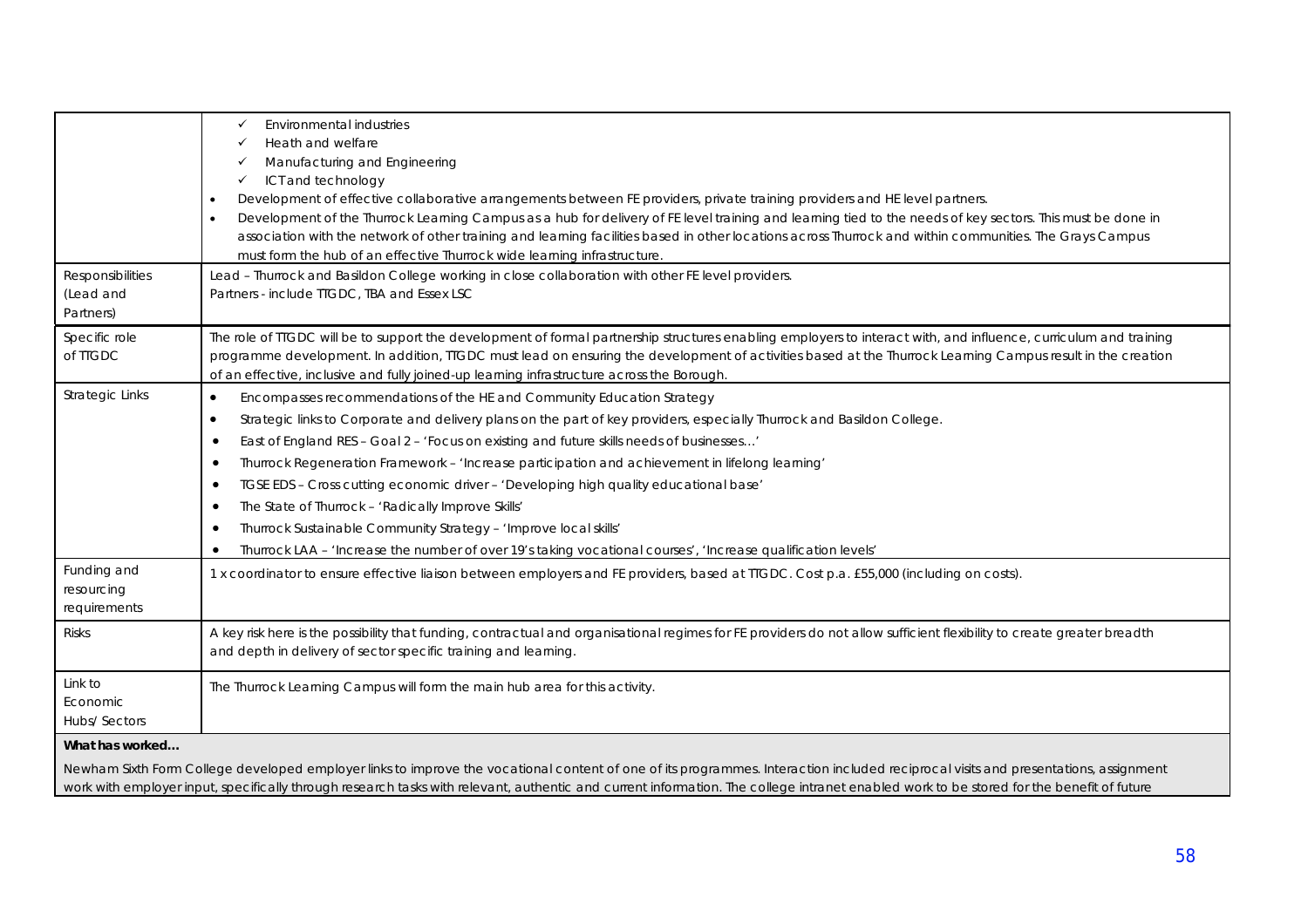students and employer links are strengthened through deriving mutual benefits. http://www.vocationallearning.org.uk/search/Resource-11022.aspx

The Logistics College Northwest has developed strong linkages with employers to ensure that the skills development of its students matches the requirements of the sector. Operational managers work with employers to find the most cost-effective solutions to their training needs and subsequently designing or tailor making training courses and programmes. The Operational Mangers are experienced professional responsible for employer engagement and business development. They are based at 5 partner colleges as well as at the Transport and General Workers Union. http://www.lcnw.ac.uk/LCNW\_EMPLOYER.HTM

| activity.                   | ENA 8: Maximise Thurrock's Sales - Marketing, Sales and Advertising Tailored support for key sectors to develop new markets and undertake appropriate marketing and advertising                                                       |
|-----------------------------|---------------------------------------------------------------------------------------------------------------------------------------------------------------------------------------------------------------------------------------|
| Rationale                   | A number of factors suggest that this type of intervention is necessary in Thurrock:                                                                                                                                                  |
|                             | Poor external perception of businesses operating in Thurrock. Action is required to change external perceptions of businesses in the area being 'dirty', low<br>٠<br>skill and low value added.                                       |
|                             | Over 60% of Thurrock's businesses are actively looking for ways to increase their turnover in the next 12 months.<br>$\bullet$                                                                                                        |
|                             | One in four of Thurrock's businesses identified increasing competition within their markets as being the most significant factor effecting their business<br>$\bullet$<br>performance.                                                |
|                             | Anecdotal evidence suggests that smaller businesses tend to be economically reliant upon larger businesses within Thurrock or the surrounding area.<br>$\bullet$                                                                      |
| Description -<br>Components | Using Business Link sector specialists, companies within Thurrock's key sectors will be able to deal one on one with experts to gain advice and assistance to<br>improve the effectiveness of their marketing and selling activities. |
|                             | Delivery should respond to the needs of businesses within each of the sectors, however, the programme should cover:                                                                                                                   |
|                             | Selling (including online trading)                                                                                                                                                                                                    |
|                             | Overseas markets                                                                                                                                                                                                                      |
|                             | Market research and analysis<br>٠                                                                                                                                                                                                     |
|                             | Pricing                                                                                                                                                                                                                               |
|                             | Corporate/product branding and identity<br>Communications                                                                                                                                                                             |
|                             | ٠<br>Strategic management and direction<br>٠                                                                                                                                                                                          |
|                             | There is potential in the long term for a distinct programme to be set up beyond sector specific support, providing assistance for start up and new businesses.                                                                       |
|                             | Subject to funding, this could be expanded to include a specific grant scheme for local companies to assist with marketing costs.                                                                                                     |
| Responsibilities            | Lead: Business Link (specifically sector specialists)                                                                                                                                                                                 |
| (Lead and<br>Partners)      | Partners: TTGDC, Thurrock Business Association                                                                                                                                                                                        |
| Specific role               | Businesses are an important tool in marketing an area to outside investors. As TIGDC's Inward Investment offer evolves, it is important that it is checked with TBA                                                                   |
| of TTGDC                    | to ensure that it remains salient to the area's offer to businesses.                                                                                                                                                                  |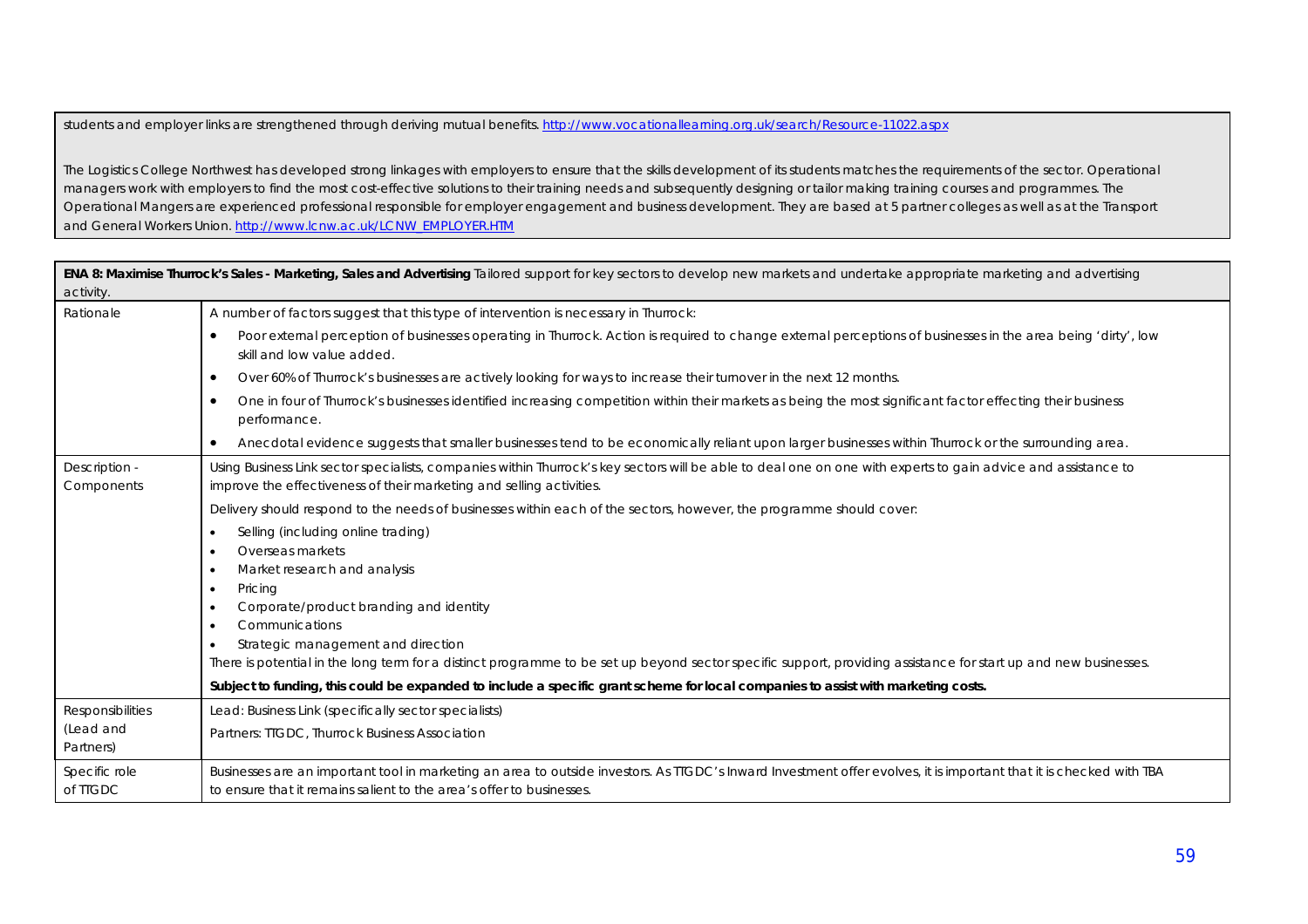| Strategic Links                     | East of England RES – Priority 4 'Support employment, entrepreneurship, business growth and inward investment in key sectors' |
|-------------------------------------|-------------------------------------------------------------------------------------------------------------------------------|
|                                     | TGSE EDS - ' provide a differentiated offer for each business'                                                                |
|                                     | TIGDC Corporate Plan - 'targeted interventions to enhance the area as a business location'                                    |
|                                     | Thurrock LAA - Competitiveness, productivity, entrepreneurship and enterprise                                                 |
| Funding and                         | £75,000 per year funding delivery of specific support                                                                         |
| resourcing<br>requirements          | Obvious increase in line with any take up of grant scheme (c. $10 \times £3,000$ grants per year = £30,000)                   |
| <b>Risks</b>                        | Few. This is a well recognised business need.                                                                                 |
| Link to<br>Economic<br>Hubs/Sectors | Focus on logistics, construction and recreation and leisure sectors and environmental technology sectors.                     |
|                                     |                                                                                                                               |

Birmingham City Council runs a Business Support for the Creative Industries programme which is designed to assist new and existing SMEs in the area. It is managed by the Council and delivered by a number of key partners. The programme includes: a Feasibility grant fund of £2,500 which is available to help identify new market opportunities; 5-20 days of business development support to develop areas of business planning, sales and marketing plans and financial planning; and, master classes/workshops in sector specific subjects such as intellectual property rights, distribution, contracting and sales pitching. 630 companies have been assisted to date. www.birmingham.gov.uk

| ENA 9: Excellence in Recruitment and Retention Supporting Thurrock's businesses to employ, retain and train local people, to create a strong, loyal and productive workforce. |                                                                                                                                                                                                                                                                                     |  |
|-------------------------------------------------------------------------------------------------------------------------------------------------------------------------------|-------------------------------------------------------------------------------------------------------------------------------------------------------------------------------------------------------------------------------------------------------------------------------------|--|
| Rationale                                                                                                                                                                     | A number of factors suggest that this type of intervention is necessary in Thurrock:                                                                                                                                                                                                |  |
|                                                                                                                                                                               | • Recruitment/retention and skills gaps are identified by local businesses as being the two most common operational barriers.                                                                                                                                                       |  |
|                                                                                                                                                                               | • Skilled labour is a requirement for 40% of Thurrock businesses.                                                                                                                                                                                                                   |  |
|                                                                                                                                                                               | • 40% of Thurrock's workforce has qualifications below NVQ level 2, this compares with 33% nationally.                                                                                                                                                                              |  |
|                                                                                                                                                                               | • Thurrock has low workforce attrition, but a culture of temporary, low skilled employment with limited opportunities for progression (leading to lower productivity<br>within the local economy).                                                                                  |  |
| Description -<br>Components                                                                                                                                                   | Programme of support (developed in partnership with Business Link and LSC) to help firms in Thurrock's key sectors to deploy best practice solutions in all aspects<br>of recruitment and retention while complying with the expanding legislative requirements. Areas would cover: |  |
|                                                                                                                                                                               | Creating job descriptions,                                                                                                                                                                                                                                                          |  |
|                                                                                                                                                                               | Interviewing,                                                                                                                                                                                                                                                                       |  |
|                                                                                                                                                                               | Part-time working,                                                                                                                                                                                                                                                                  |  |
|                                                                                                                                                                               | Employment policies,                                                                                                                                                                                                                                                                |  |
|                                                                                                                                                                               | Staff motivation.                                                                                                                                                                                                                                                                   |  |
|                                                                                                                                                                               | Effective reward regimes.                                                                                                                                                                                                                                                           |  |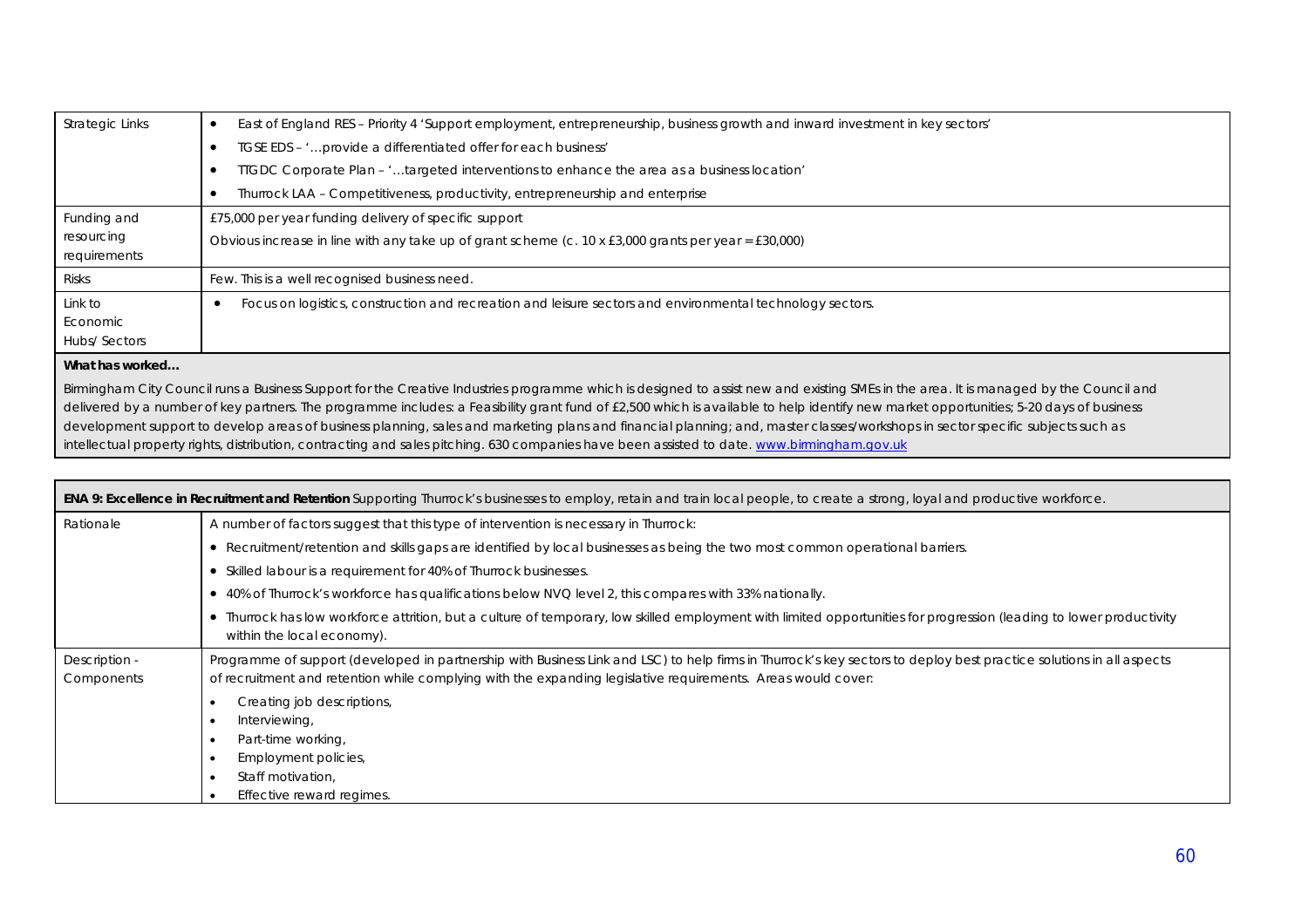|                                     | This project represents a necessary pre-cursor to sector specific work-based learning and educational activity.                                                                                                                                                                                                                                                                                                                                                                                                                                                                                                                                                                                                                                                                |
|-------------------------------------|--------------------------------------------------------------------------------------------------------------------------------------------------------------------------------------------------------------------------------------------------------------------------------------------------------------------------------------------------------------------------------------------------------------------------------------------------------------------------------------------------------------------------------------------------------------------------------------------------------------------------------------------------------------------------------------------------------------------------------------------------------------------------------|
| <b>Responsibilities</b>             | Lead: Business Link, LSC                                                                                                                                                                                                                                                                                                                                                                                                                                                                                                                                                                                                                                                                                                                                                       |
| (Lead and<br>Partners)              | Partners: Thurrock Business Association, Thurrock Enterprise Agency                                                                                                                                                                                                                                                                                                                                                                                                                                                                                                                                                                                                                                                                                                            |
| Specific role<br>of ITGDC           | TIGDC will need to set up appropriate mechanisms for communicating with businesses so they are aware of the benefits of advice regarding recruitment.                                                                                                                                                                                                                                                                                                                                                                                                                                                                                                                                                                                                                          |
| Strategic Links<br>Funding and      | East of England RES - Priority 2 'Focus on the existing and future skills needed by businesses through work based and lifelong learning initiatives'<br>$\bullet$<br>East of England RES - Priority 3 'Supporting employment in key sectors'<br>$\bullet$<br>TGSE IIC Business Plan – Strategic Action 'Increasing the progression of Adults and young people into employment'<br>٠<br>Thurrock Regeneration Framework - Goal 2 'Diversify the jobs available and ensure their sustainability'<br>٠<br>Thurrock LAA - Goal 1 Skills, aspiration and educational participation<br>٠<br>Linkages to approved standards such as Investors and funding programmes for employer training such as Train To Gain<br>£50,000 per year. 1x Salary (inc. on costs) of specialist advisor |
| resourcing<br>requirements          |                                                                                                                                                                                                                                                                                                                                                                                                                                                                                                                                                                                                                                                                                                                                                                                |
| <b>Risks</b>                        | Focus on business benefits rather than government legislation.                                                                                                                                                                                                                                                                                                                                                                                                                                                                                                                                                                                                                                                                                                                 |
| Link to<br>Economic<br>Hubs/Sectors | Focus on logistics, retail, recreation and leisure sectors where staff turnover is perennially high.                                                                                                                                                                                                                                                                                                                                                                                                                                                                                                                                                                                                                                                                           |
| What has worked                     | Manchester's marketing board, Marketing Manchester, has developed a Recruitment and Retention Toolkit for its hospitality and tourism industry. Businesses are offered the opportunity<br>to discover information on key issues effecting tourism HR including recruiting and retaining staff, effective job descriptions, and improving interviewing techniques. Annual fees are £20                                                                                                                                                                                                                                                                                                                                                                                          |

| ENA 10: Thurrock Academy of Transport and Logistics A national academy with an international reputation for providing a high quality curriculum and work based learning offer for<br>employees and businesses alike. |                                                                                      |                                                                                                                                                                                                                                                                            |
|----------------------------------------------------------------------------------------------------------------------------------------------------------------------------------------------------------------------|--------------------------------------------------------------------------------------|----------------------------------------------------------------------------------------------------------------------------------------------------------------------------------------------------------------------------------------------------------------------------|
| Rationale                                                                                                                                                                                                            | A number of factors suggest that this type of intervention is necessary in Thurrock: |                                                                                                                                                                                                                                                                            |
|                                                                                                                                                                                                                      |                                                                                      | The logistics sector forms one of the most important components of the Thurrock business base (8,500 jobs). It is a highly visible sector that directly contributes<br>to the character of the area and has also influenced social and community development historically. |
|                                                                                                                                                                                                                      |                                                                                      | This sector will grow further (around 3% per year, SSDA), given both Thurrock's existing strong offer to logistics investors, as well as key development plans<br>specifically for London Gateway.                                                                         |
|                                                                                                                                                                                                                      |                                                                                      | The sector currently faces a number of skills gaps and skills shortages which must be addressed as a priority. In addition, Thurrock's ability to generate higher                                                                                                          |

for Marketing Manchester members and £40 for non-members. http://www.marketingmanchester.com/skillsbusinesssupport.shtml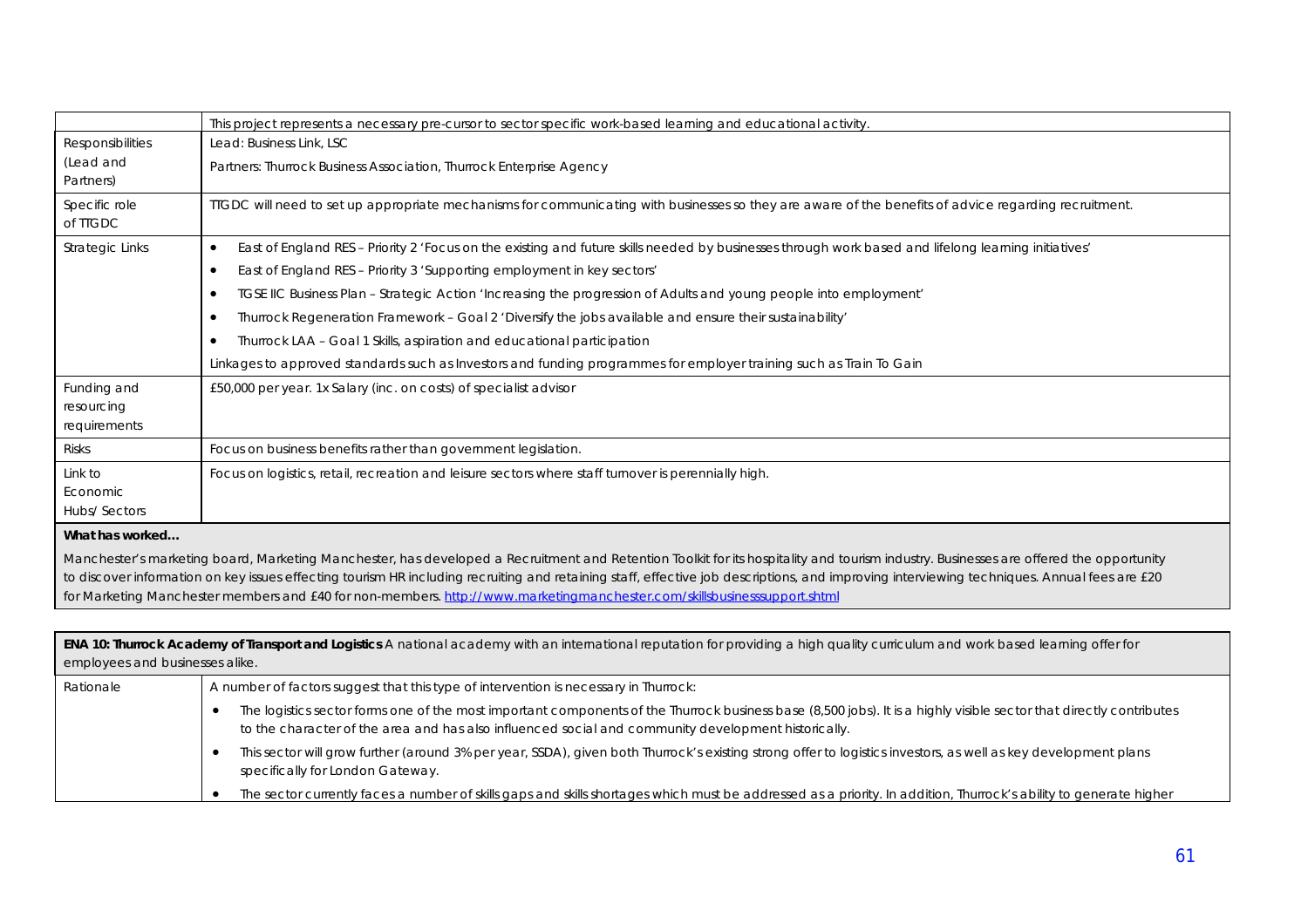|                                            | levels of employment, better quality employment, as well as higher levels of innovation and value added, requires that this sector is able to diversify<br>internally as well as simply expanding. This process requires the presence of a high level training and developmental facility to directly support improvement<br>of the sector's performance.                                                                                                                                                                                                                                                                                                                                                                                                                                                                                                                                                                                                                                                                                                                                                                                                                                       |
|--------------------------------------------|-------------------------------------------------------------------------------------------------------------------------------------------------------------------------------------------------------------------------------------------------------------------------------------------------------------------------------------------------------------------------------------------------------------------------------------------------------------------------------------------------------------------------------------------------------------------------------------------------------------------------------------------------------------------------------------------------------------------------------------------------------------------------------------------------------------------------------------------------------------------------------------------------------------------------------------------------------------------------------------------------------------------------------------------------------------------------------------------------------------------------------------------------------------------------------------------------|
|                                            | The Concept of a Logistics Academy in Thurrock has already been met with wide public and private sector support locally and various attempts have been<br>made to develop the concept into a feasible, deliverable project. This work must continue at an accelerated pace in order to support the development of<br>the sector and to market Thurrock as a European location of choice for high skill, high value added logistics functions.                                                                                                                                                                                                                                                                                                                                                                                                                                                                                                                                                                                                                                                                                                                                                   |
| Description -                              | This intervention area will involve a number of key activities:                                                                                                                                                                                                                                                                                                                                                                                                                                                                                                                                                                                                                                                                                                                                                                                                                                                                                                                                                                                                                                                                                                                                 |
| Components                                 | Critically reviewing the existing Academy concept and significantly updating this in light of local developments (especially the granting of permission for the<br>$\bullet$<br>London Gateway development), as well as ongoing trends in the sector.<br>Explore potential links with the Rotterdam and Dubai Port and Maritime Academies.<br>$\bullet$<br>Development of a final, agreed model for the Academy. This model should incorporate the following elements:<br>$\bullet$<br>A significant physical presence for the Academy at the London Gateway site, incorporating teaching, learning, business support and R&D facilities that<br>✓<br>can be utilised and shared by all logistics operators.<br>Development of core learning curricula related to logistics, fully accredited by a relevant organisation.<br>✓<br>Development of structures for direct interaction between logistics operators and training and support delivery organisations.<br>✓<br>Development of an Academy 'Access Point' at the Thurrock Learning Campus and at Tilbury docks<br>✓<br>Development of online Internet based learning functions that fully compliment on site learning and training.<br>✓ |
|                                            | Development of an 'Academy Taskforce' led by TTGDC to lead on development and implementation of the preferred model.                                                                                                                                                                                                                                                                                                                                                                                                                                                                                                                                                                                                                                                                                                                                                                                                                                                                                                                                                                                                                                                                            |
|                                            | Ensure that the development of the academy is also used as a key mechanism to link partners to the London Gateway development.                                                                                                                                                                                                                                                                                                                                                                                                                                                                                                                                                                                                                                                                                                                                                                                                                                                                                                                                                                                                                                                                  |
| Responsibilities<br>(Lead and<br>Partners) | Lead Partner - TTGDC. Additional key partners will include: Thurrock Council, Thurrock and Basildon College, HE level partners (University of Essex, Anglia Ruskin<br>University, University of East London), key industry partners including Port of Tilbury and DP World, Essex LSC.                                                                                                                                                                                                                                                                                                                                                                                                                                                                                                                                                                                                                                                                                                                                                                                                                                                                                                          |
| Specific role<br>of TTGDC                  | TIGDC will lead this project ensuring the development is taken forward and that the Academy model meets industry requirements, while offering direct<br>opportunities for skills advancement to local communities.                                                                                                                                                                                                                                                                                                                                                                                                                                                                                                                                                                                                                                                                                                                                                                                                                                                                                                                                                                              |
| <b>Strategic Links</b>                     | East of England RES - Priority 2 'Focus on existing and future skills needs through WBL initiatives such as The Academy of Transport and Logistics'                                                                                                                                                                                                                                                                                                                                                                                                                                                                                                                                                                                                                                                                                                                                                                                                                                                                                                                                                                                                                                             |
|                                            | Thames Gateway Interim Plan, Port and Logistics identified as one of the key drivers of economic growth<br>$\bullet$                                                                                                                                                                                                                                                                                                                                                                                                                                                                                                                                                                                                                                                                                                                                                                                                                                                                                                                                                                                                                                                                            |
|                                            | TGSE EDS - Tilbury and London Gateway identified as key spatial drivers for economic growth<br>٠                                                                                                                                                                                                                                                                                                                                                                                                                                                                                                                                                                                                                                                                                                                                                                                                                                                                                                                                                                                                                                                                                                |
|                                            | TGSE IIP Business Plan 'Driving aspirations towards employment in the Thames Gateway's key growth areas'<br>$\bullet$                                                                                                                                                                                                                                                                                                                                                                                                                                                                                                                                                                                                                                                                                                                                                                                                                                                                                                                                                                                                                                                                           |
|                                            | Our Sustainable Community Strategy for Thurrock 'Investing in our local economy to create diverse local employment opportunities<br>٠                                                                                                                                                                                                                                                                                                                                                                                                                                                                                                                                                                                                                                                                                                                                                                                                                                                                                                                                                                                                                                                           |
|                                            | Thurrock LAA - Goal 2 - Competitiveness, productivity, entrepreneurship and                                                                                                                                                                                                                                                                                                                                                                                                                                                                                                                                                                                                                                                                                                                                                                                                                                                                                                                                                                                                                                                                                                                     |
| Funding and                                | £225,000 over three years including full time Academy Taskforce Coordinator - £50,000 p.a. and use of FE and HE level expert resources - £50,000 p.a. Private                                                                                                                                                                                                                                                                                                                                                                                                                                                                                                                                                                                                                                                                                                                                                                                                                                                                                                                                                                                                                                   |
| resourcing<br>requirements                 | sector contributions.                                                                                                                                                                                                                                                                                                                                                                                                                                                                                                                                                                                                                                                                                                                                                                                                                                                                                                                                                                                                                                                                                                                                                                           |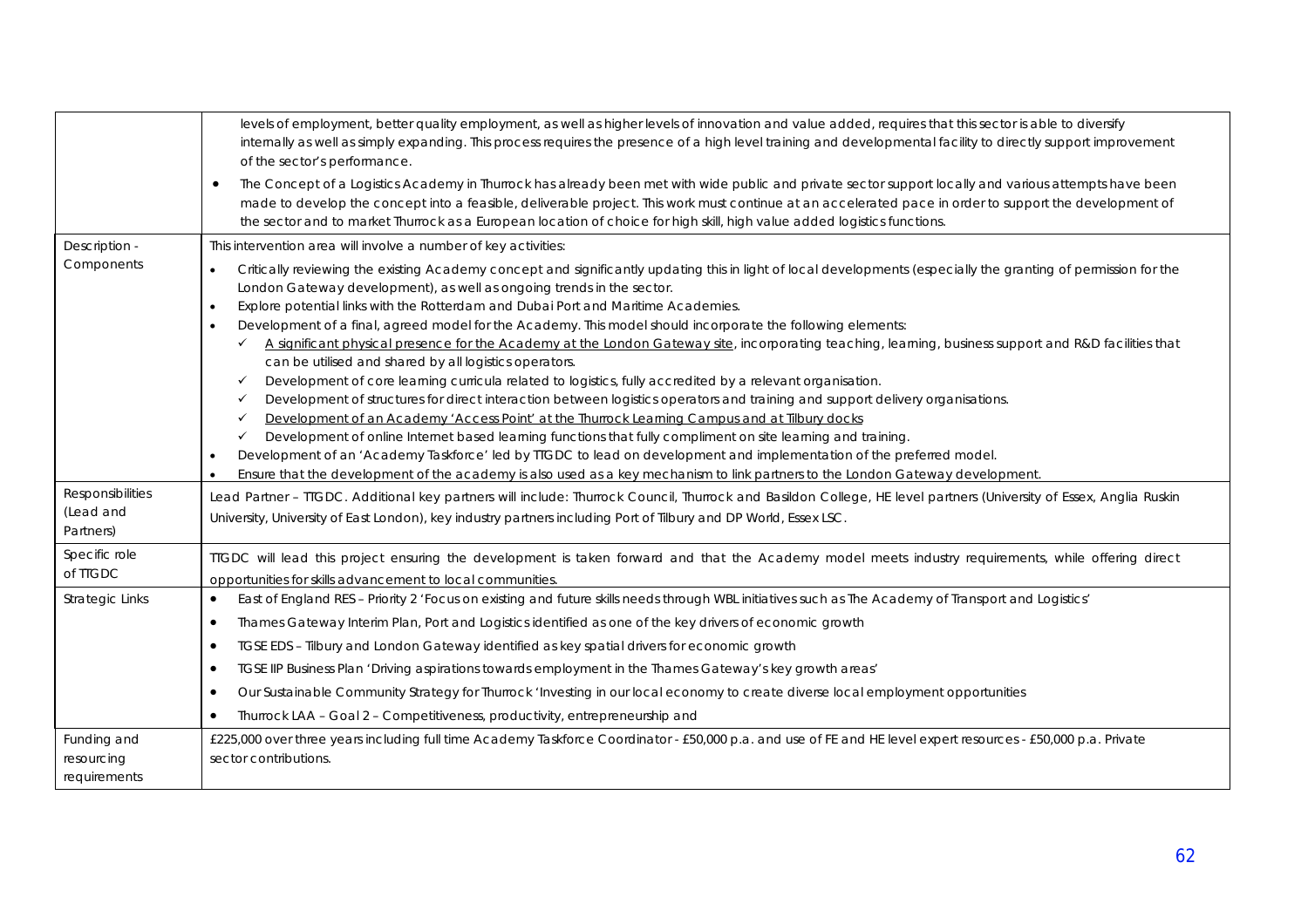| <b>Risks</b>                                                                                      | Failing to ensure that existing interest in the Academy concept is fully galvanised and built upon. Inability to reach agreement on Academy content and forms of<br>support/training delivery. Lack of credibility with sector employers due to delays in securing an agreed model. |
|---------------------------------------------------------------------------------------------------|-------------------------------------------------------------------------------------------------------------------------------------------------------------------------------------------------------------------------------------------------------------------------------------|
| Link to                                                                                           | The London Gateway area will be the key location for the Academy, with a presence at the Thurrock Learning campus.                                                                                                                                                                  |
| Economic                                                                                          |                                                                                                                                                                                                                                                                                     |
| <b>Hubs/Sectors</b>                                                                               |                                                                                                                                                                                                                                                                                     |
| $\blacksquare$ <b>1871</b> and <b>1.</b> Let $\blacksquare$ and $\blacksquare$ and $\blacksquare$ |                                                                                                                                                                                                                                                                                     |

Blackpool Airport Aviation Academy is a LEGI project which will provide a new bespoke training centre, initially based at Blackpool College until the airport has fixed facilities. This will provide Level 2 and 3 courses in a wide range of airport related activities and will be linked to Blackpool International Airport. Residents will be recruited and trained via full time courses, apprenticeships and on the job training. http://www.neighbourhood.gov.uk/page.asp?id=1612

| ENA 11: World Class Logistics: Taking advantage of the unique opportunity presented by London Gateway to enhance Thurrock's national and international status as a location for<br>Logistics and Transport activity. |                                                                                                                                                                                                                                                                                                                                                                                                                                                                                                           |  |
|----------------------------------------------------------------------------------------------------------------------------------------------------------------------------------------------------------------------|-----------------------------------------------------------------------------------------------------------------------------------------------------------------------------------------------------------------------------------------------------------------------------------------------------------------------------------------------------------------------------------------------------------------------------------------------------------------------------------------------------------|--|
| Rationale                                                                                                                                                                                                            | Thurrock has a major and expanding concentration of port, logistics and transport functions and this is a core economic function of the area that will be<br>cemented with the development of London Gateway.                                                                                                                                                                                                                                                                                             |  |
|                                                                                                                                                                                                                      | Output and employment are both predicted to grow steadily in this sector.<br>٠                                                                                                                                                                                                                                                                                                                                                                                                                            |  |
|                                                                                                                                                                                                                      | 59% of Thurrock businesses in this Sector have experienced an increase in turnover in the last 12 months.<br>٠                                                                                                                                                                                                                                                                                                                                                                                            |  |
|                                                                                                                                                                                                                      | One in ten businesses feel that skills gaps are having a negative impact upon their business performance.<br>٠                                                                                                                                                                                                                                                                                                                                                                                            |  |
|                                                                                                                                                                                                                      | Only 22% of Logistics companies in Thurrock have accessed business support in the last 12 months.<br>٠                                                                                                                                                                                                                                                                                                                                                                                                    |  |
|                                                                                                                                                                                                                      | 40% of firms in the sector have identified a need for skilled labour, whilst 32% of businesses would like to receive sales and marketing advice.                                                                                                                                                                                                                                                                                                                                                          |  |
| Description -<br>Components                                                                                                                                                                                          | Develop a leading-edge sector-based programme of support to help firms with a range of sector specific issues that have been identified as hindering growth<br>within the Ports and Logistics Sector including:                                                                                                                                                                                                                                                                                           |  |
|                                                                                                                                                                                                                      | Responding to globalisation and sector consolidation in larger distribution networks<br>Local customisation and how to add value in logistics<br>Compliance with legislation<br>Green transport and congestion management (e.g. fuel use)<br>Supply chain management and new technologies (e.g. RFID)<br>E-commerce<br>Security and safety issues<br>Improving staff skills and customer service<br>This activity should act as a pre-cursor to the development of an Academy of Transport and Logistics. |  |
| Responsibilities<br>(Lead and<br>Partners)                                                                                                                                                                           | Lead: Port of Tilbury, DP World, Skills for Logistics (Sector Skills Council), Trade Bodies, , LSC<br>Partners: Department for Transport, TTGDC, TBA                                                                                                                                                                                                                                                                                                                                                      |  |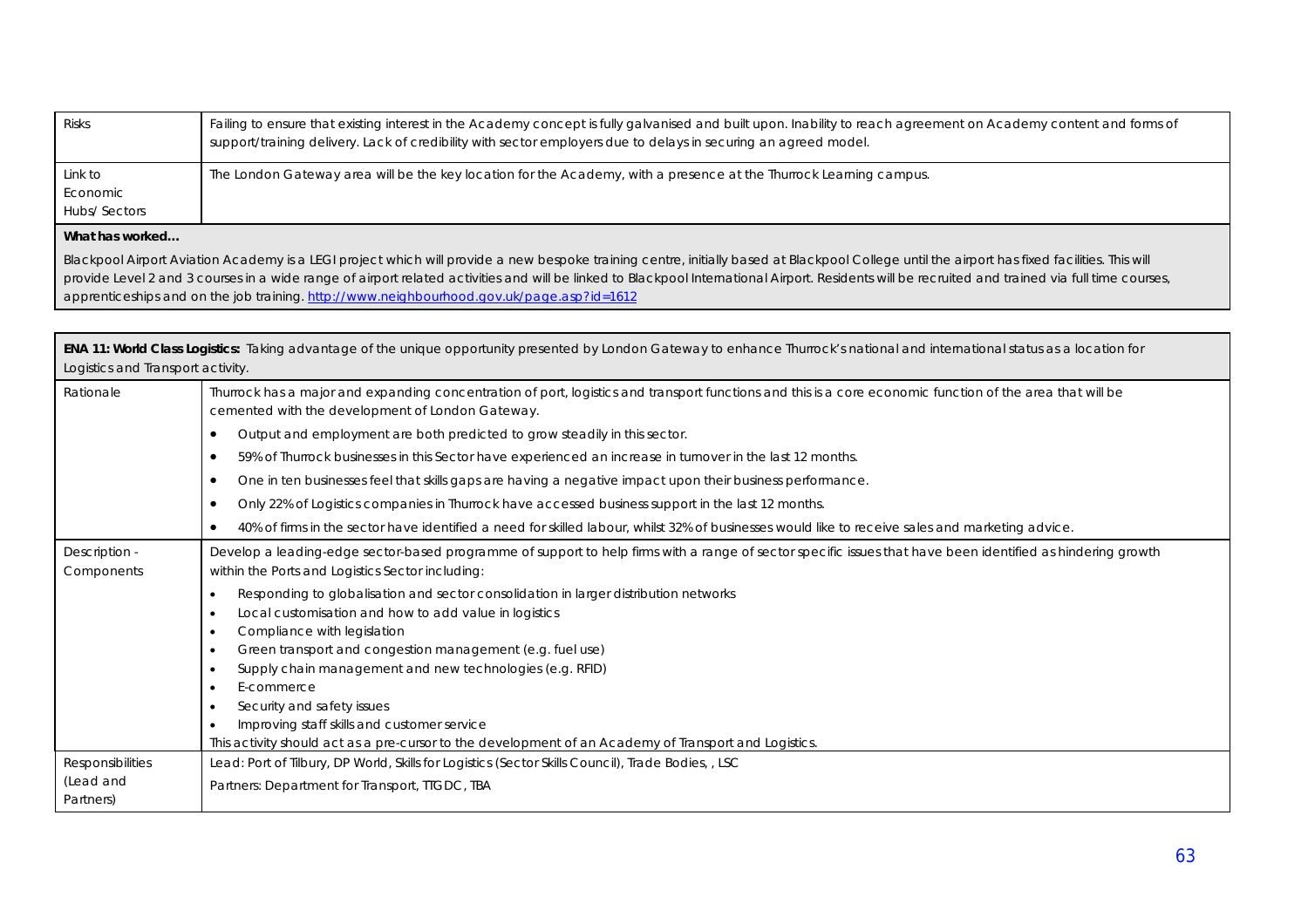| Specific role<br>of TIGDC                                                                                                                                                                                                                                                                                                                                                                                                                                    | TIGDC should convene relevant partners to develop an appropriate suite of activities and to continue to oversee the feasibility of the Academy of Transport and<br>Logistics. |
|--------------------------------------------------------------------------------------------------------------------------------------------------------------------------------------------------------------------------------------------------------------------------------------------------------------------------------------------------------------------------------------------------------------------------------------------------------------|-------------------------------------------------------------------------------------------------------------------------------------------------------------------------------|
| Strategic Links                                                                                                                                                                                                                                                                                                                                                                                                                                              | East of England RES - Priority 2 'Focus on existing and future skills needs through WBL initiatives such as The Academy of Transport and Logistics'<br>$\bullet$              |
|                                                                                                                                                                                                                                                                                                                                                                                                                                                              | Thames Gateway Interim Plan, Port and Logistics identified as one of the key drivers of economic growth<br>$\bullet$                                                          |
|                                                                                                                                                                                                                                                                                                                                                                                                                                                              | TGSE EDS - Tilbury and London Gateway identified as key spatial drivers for economic growth<br>$\bullet$                                                                      |
|                                                                                                                                                                                                                                                                                                                                                                                                                                                              | TGSE IIP Business Plan 'Driving aspirations towards employment in the Thames Gateway's key growth areas'<br>$\bullet$                                                         |
|                                                                                                                                                                                                                                                                                                                                                                                                                                                              | Our Sustainable Community Strategy for Thurrock 'Investing in our local economy to create diverse local employment opportunities'<br>$\bullet$                                |
|                                                                                                                                                                                                                                                                                                                                                                                                                                                              | Thurrock LAA - Goal 2 - Competitiveness, productivity, entrepreneurship and                                                                                                   |
| Funding and<br>resourcing<br>requirements                                                                                                                                                                                                                                                                                                                                                                                                                    | £20,000 pa set up and planning followed by £100,000 pa delivery costs thereafter.                                                                                             |
| <b>Risks</b>                                                                                                                                                                                                                                                                                                                                                                                                                                                 | Short timescales on the development of London Gateway                                                                                                                         |
|                                                                                                                                                                                                                                                                                                                                                                                                                                                              | Previous inertia in the development of the Academy of Transport and Logistics                                                                                                 |
| Link to<br>Economic<br>Hubs/Sectors                                                                                                                                                                                                                                                                                                                                                                                                                          | London Gateway and Tilbury focus.                                                                                                                                             |
| What has worked                                                                                                                                                                                                                                                                                                                                                                                                                                              |                                                                                                                                                                               |
| In Derby, Burton College's Business Development Unit provides customised training solutions for all types of organisations. With some subsidies available and flexible times and locations of<br>training the courses are more accessible. Standard training packages are available but there is the flexibility to customise a training package to meet specific needs. http://www.south-<br>derbys.gov.uk/Business/BusinessSupportAdvice/?gsNavSetting=max |                                                                                                                                                                               |

**ENA 12: Centre of Excellence in Public Services (ILM)** Intervention area to ensure that Thurrock residents are ready for the employment opportunities emanating from an expanding public sector.

| Rationale | A number of factors suggest that this type of intervention is necessary in Thurrock:                                                                                                                                                                                                                                                                                                                                          |
|-----------|-------------------------------------------------------------------------------------------------------------------------------------------------------------------------------------------------------------------------------------------------------------------------------------------------------------------------------------------------------------------------------------------------------------------------------|
|           | Thurrock's current employment in public sector services is currently half that of neighbouring Dartford. (6% of total jobs, compared to 12%).                                                                                                                                                                                                                                                                                 |
|           | Two-thirds of those employed in the health sector come from outside of Thurrock. Those employees from Thurrock are more likely to be employed in lower<br>skill jobs.                                                                                                                                                                                                                                                         |
|           | The State of Thurrock report identifies local services as being 'well below average'.                                                                                                                                                                                                                                                                                                                                         |
|           | The economic development of Thurrock over the next decade or so will result in expansion of both private and public sector employment. As a growth<br>area, Thurrock will experience an increase in population that will need to be served by an extended set of public sector services. As such, there will be new<br>employment opportunities in the public sector at a variety of levels and covering a range of services. |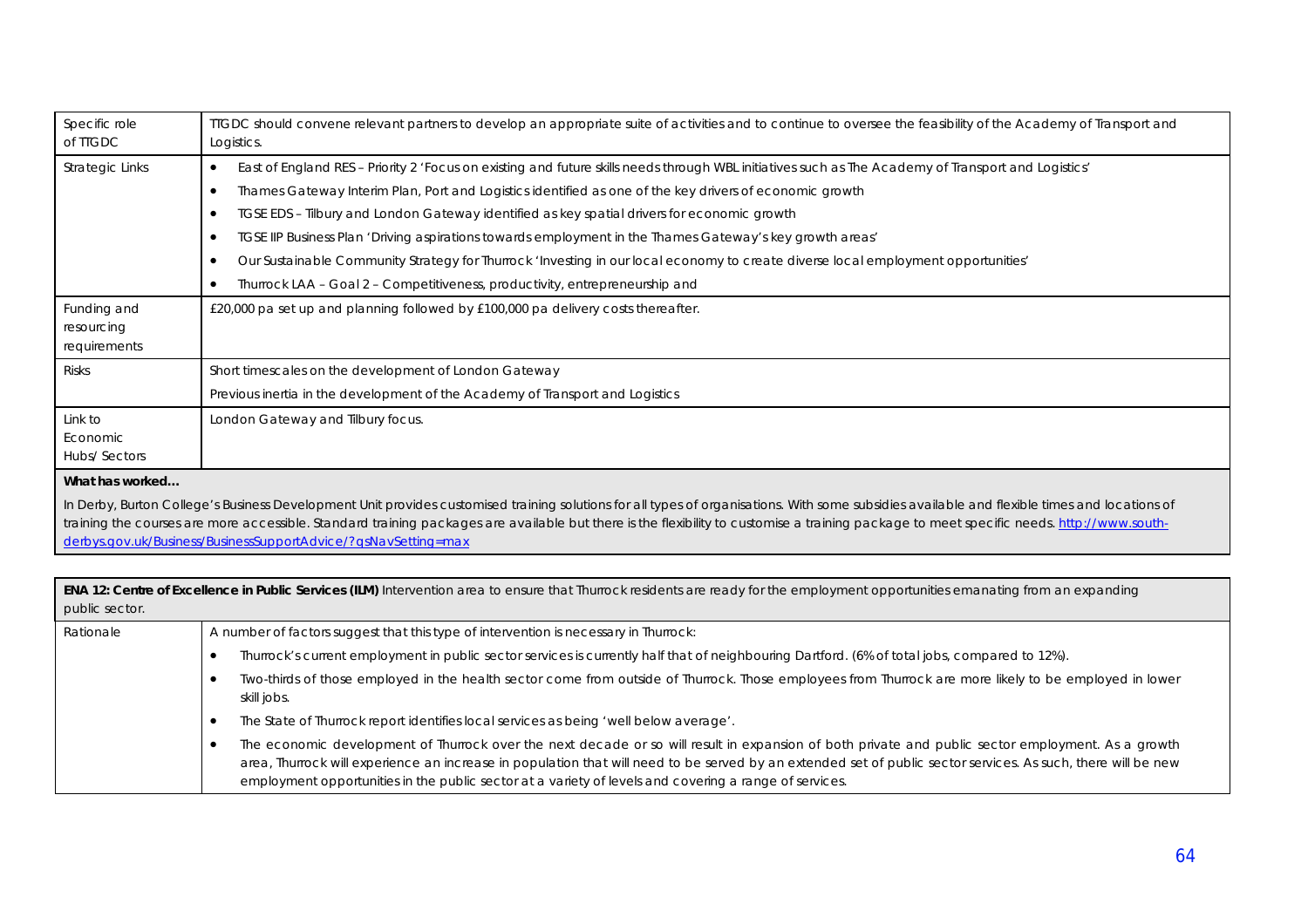|                                           | In order that these new opportunities are available directly to local Thurrock residents, it is vital that the residential population exhibits an appropriate range<br>$\bullet$<br>and quality of relevant skills. Given the nature and quality of the skills base in Thurrock currently, it is possible that expanded public sector services may rely to<br>some extent on the labour force in surrounding areas to fill employment opportunities. There is a need therefore to develop an appropriate range and<br>volume of skills locally that can be utilised by public sector employers.<br>The development of an Intermediate Labour Market initiative aimed at developing improved levels of service related skills will enable local people to be<br>$\bullet$<br>better prepared for new opportunities. The project would be aimed at both adults and young people. |
|-------------------------------------------|--------------------------------------------------------------------------------------------------------------------------------------------------------------------------------------------------------------------------------------------------------------------------------------------------------------------------------------------------------------------------------------------------------------------------------------------------------------------------------------------------------------------------------------------------------------------------------------------------------------------------------------------------------------------------------------------------------------------------------------------------------------------------------------------------------------------------------------------------------------------------------|
| Description -                             | This intervention area will involve a number of key activities:                                                                                                                                                                                                                                                                                                                                                                                                                                                                                                                                                                                                                                                                                                                                                                                                                |
| Components                                | Development of an ILM model geared towards enhancing training opportunities for local people in public sector services. The model would allow for<br>$\bullet$<br>simultaneous provision of these services within a training and skills development environment.<br>Creation of a public sector services grouping specifically for the purposes of designing appropriate training and employment access options.<br>$\bullet$<br>Development of a hub location within the Thurrock Learning Campus to act as a focal point for design and delivery of training. Training opportunities would<br>$\bullet$<br>be coordinated from this central point but would be delivered across a range of community based facilities within the Borough.<br>Development of a range of appropriate work placements within public sector organisations.                                       |
| Responsibilities                          | Lead - South West Essex PCT, , Thurrock Council                                                                                                                                                                                                                                                                                                                                                                                                                                                                                                                                                                                                                                                                                                                                                                                                                                |
| (Lead and<br>Partners)                    | Partners - Thurrock Learning Partnership- overseeing design of training and learning content and monitoring progress. Close collaboration with Thurrock Council<br>and Essex LSC                                                                                                                                                                                                                                                                                                                                                                                                                                                                                                                                                                                                                                                                                               |
| Specific role<br>of TTGDC                 | As a key member of the Thurrock Learning Partnership, TTGDC will have direct involvement in both designing learning and training content for the ILM, as well as<br>ensuring effective delivery and sound progress monitoring.                                                                                                                                                                                                                                                                                                                                                                                                                                                                                                                                                                                                                                                 |
| <b>Strategic Links</b>                    | Essex LSC Corporate Plan<br>$\bullet$                                                                                                                                                                                                                                                                                                                                                                                                                                                                                                                                                                                                                                                                                                                                                                                                                                          |
|                                           | Thurrock Regeneration Framework - Goal 5 - Provision of modern social and community infrastructure and services<br>٠                                                                                                                                                                                                                                                                                                                                                                                                                                                                                                                                                                                                                                                                                                                                                           |
|                                           | HE and Community Education Strategy - Specific intervention needed to up skill residents to take jobs in primary health care<br>$\bullet$                                                                                                                                                                                                                                                                                                                                                                                                                                                                                                                                                                                                                                                                                                                                      |
| Funding and<br>resourcing<br>requirements | The project will require a dedicated coordinating and management team - cost pa £200,000.                                                                                                                                                                                                                                                                                                                                                                                                                                                                                                                                                                                                                                                                                                                                                                                      |
| <b>Risks</b>                              | Risks include failure to reach agreement across partners regarding form and content of training and learning. Failure to secure buy-in across all public sector<br>service providers.                                                                                                                                                                                                                                                                                                                                                                                                                                                                                                                                                                                                                                                                                          |
| Link to<br>Economic<br>Hubs/ Sectors      | The Thurrock Learning Campus will provide the key location for learning and training provision, linked to activities based in all other hub locations.                                                                                                                                                                                                                                                                                                                                                                                                                                                                                                                                                                                                                                                                                                                         |
| What has worked                           |                                                                                                                                                                                                                                                                                                                                                                                                                                                                                                                                                                                                                                                                                                                                                                                                                                                                                |
|                                           | Pennywell Intermediate Labour Market (provided through Into Work using SRB funding) provided work experience in regeneration activities to long term unemployed with the aim of<br>moving them back into mainstream employment. Many beneficiaries moved into long term jobs as a result of the experience and qualifications gained through the project.<br>http://www.renewal.net/Documents/RNET/Case%20Study/Pennywellintermediatelabour.doc                                                                                                                                                                                                                                                                                                                                                                                                                                |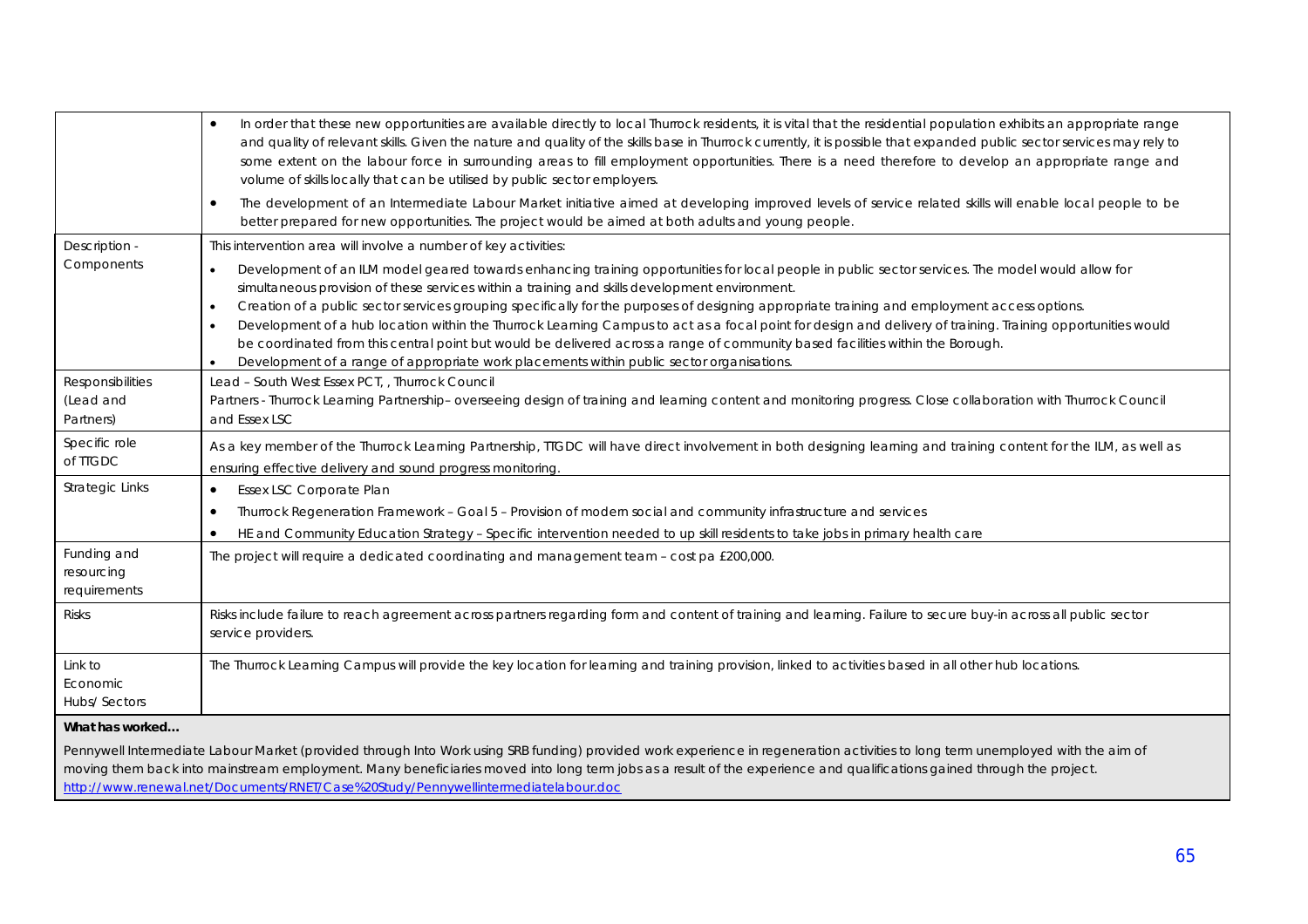|                               | ENA 13: Flagship Business Spaces: Bringing forward a successful network of office developments at Grays and Purfleet with a significant new development at Lakeside.                                                                                                                                                                                                                                                                                                                                                                                                                                                                                                                                                                                                                                                                                                                                                                                                               |
|-------------------------------|------------------------------------------------------------------------------------------------------------------------------------------------------------------------------------------------------------------------------------------------------------------------------------------------------------------------------------------------------------------------------------------------------------------------------------------------------------------------------------------------------------------------------------------------------------------------------------------------------------------------------------------------------------------------------------------------------------------------------------------------------------------------------------------------------------------------------------------------------------------------------------------------------------------------------------------------------------------------------------|
| Rationale                     | A number of factors suggest that this type of intervention is necessary in Thurrock:                                                                                                                                                                                                                                                                                                                                                                                                                                                                                                                                                                                                                                                                                                                                                                                                                                                                                               |
|                               | Thurrock has a particular shortage of workspace for start-up and growing businesses (Ernst Young, 2004), as well as individuals currently working from home,<br>$\bullet$<br>who may wish to expand. There is an obvious gap also in terms of serviced office accommodation.                                                                                                                                                                                                                                                                                                                                                                                                                                                                                                                                                                                                                                                                                                       |
|                               | The development of high quality small business space within the Borough, which combines high specification units in line with robust business support,<br>$\bullet$<br>training and access to development finance is vital to the achievement of a more balanced and diversified business base. The vision should be to create<br>spaces where new and existing businesses can work side by side, with shared, collaborative goals, to grow their business effectively and stay in Thurrock.                                                                                                                                                                                                                                                                                                                                                                                                                                                                                       |
|                               | Development should take place via consultation with Business Link, TBA and Thurrock Council, to ensure that any new facility is offering appropriate 'move-<br>$\bullet$<br>on'/graduation space for businesses that may otherwise move out of Thurrock.                                                                                                                                                                                                                                                                                                                                                                                                                                                                                                                                                                                                                                                                                                                           |
|                               | The development of Grays Town Centre as the key public services and commercial hub for the Borough should be used as a platform for the development<br>$\bullet$<br>of new business space, especially where new occupiers can be aligned to the ongoing developments and emerging public functions in Grays.                                                                                                                                                                                                                                                                                                                                                                                                                                                                                                                                                                                                                                                                       |
| Description -<br>Components   | The Strategy identifies 3 office developments which will facilitate sector growth, change perceptions of Thurrock and stimulate start-up and enterprise locally.<br>These are:                                                                                                                                                                                                                                                                                                                                                                                                                                                                                                                                                                                                                                                                                                                                                                                                     |
|                               | Purfleet: 'Business Village' at Botany Way, focussed on micro-businesses and enterprise.<br>$\bullet$                                                                                                                                                                                                                                                                                                                                                                                                                                                                                                                                                                                                                                                                                                                                                                                                                                                                              |
|                               | Grays: Business Centre seeded by public sector organisations, but also allowing move on space for growing business services companies<br>٠                                                                                                                                                                                                                                                                                                                                                                                                                                                                                                                                                                                                                                                                                                                                                                                                                                         |
|                               | Lakeside: High profile office development next to existing shopping centre to encourage substantial inward investment into Thurrock whilst also changing<br>$\bullet$<br>external perceptions of the area.                                                                                                                                                                                                                                                                                                                                                                                                                                                                                                                                                                                                                                                                                                                                                                         |
|                               | Further work and partner input will be required to bring forward development of these key sites. The following activities will however, be key to developing a<br>successful office offer:                                                                                                                                                                                                                                                                                                                                                                                                                                                                                                                                                                                                                                                                                                                                                                                         |
|                               | It is imperative that business space is flexible and responds not only to the needs of the current business community but also to future growth business areas.<br>$\bullet$<br>Key linkage required in terms of provision of space for opportunity sectors including: business and professional services and creative industries.<br>$\bullet$<br>Identification of an appropriate development partner. Given the limited nature of demand for business space (especially office related accommodation),<br>$\bullet$<br>substantial effort will be required in marketing potential sites to developers and potential occupiers. Effectively stimulating developer interest through a<br>broader place marketing strategy will be important.<br>Establishing relevant funding avenues. Development of appropriate funding vehicles.<br>$\bullet$<br>Development of an appropriate integrated business support offer that can be placed alongside new business space.<br>$\bullet$ |
|                               | Consultation with existing local providers, partners and potential tenants.                                                                                                                                                                                                                                                                                                                                                                                                                                                                                                                                                                                                                                                                                                                                                                                                                                                                                                        |
| Responsibilities<br>(Lead and | Lead Partner -TTGDC. In collaboration with Thurrock Council, Business Link, East of England International and ExDRA.                                                                                                                                                                                                                                                                                                                                                                                                                                                                                                                                                                                                                                                                                                                                                                                                                                                               |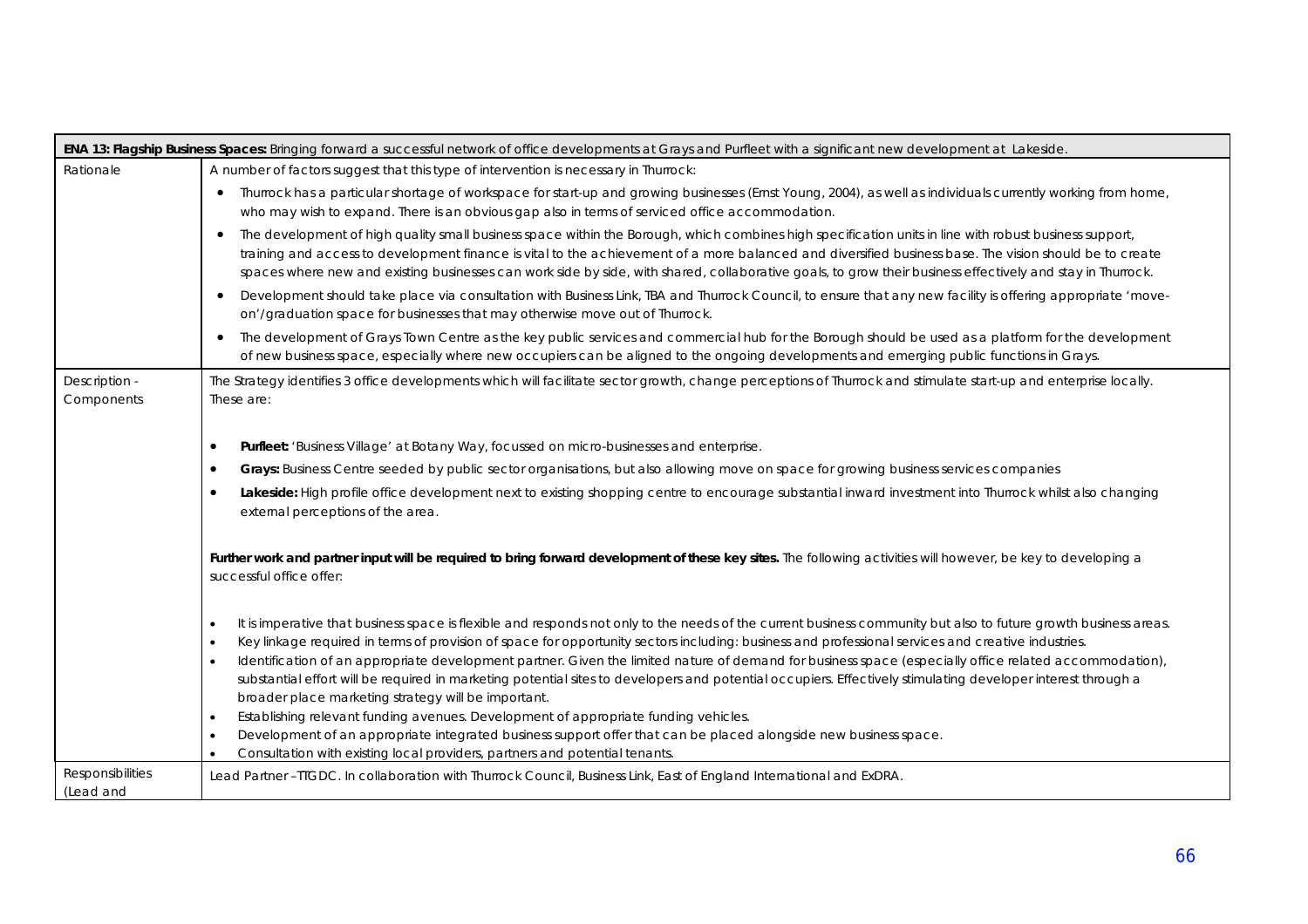| Partners)                                 |                                                                                                                                                                     |
|-------------------------------------------|---------------------------------------------------------------------------------------------------------------------------------------------------------------------|
| Specific role<br>of TIGDC                 | TIGDC will lead on the delivery of this intervention.                                                                                                               |
| Funding and<br>resourcing<br>requirements | £200,000 to cover design, initial marketing and planning costs.                                                                                                     |
| <b>Risks</b>                              | The main risks include: lack of speculative interest on the part of developer partners; inability to appropriately identify and design for specific business needs. |
| Link to<br>Economic<br>Hubs/Sectors       | Grays and Lakeside will feature as the main locations for new business space. Purfleet will also feature as a location for start-up and enterprise development.     |
| What has worked                           |                                                                                                                                                                     |

Barking and Dagenham LEGI includes a Flagship Business Centre which will house mixed workspace and office developments, using the most successful components of best practice. http://www.neighbourhood.gov.uk/page.asp?id=1612

 $\blacksquare$ 

|                             | <b>ENA 14: Enterprise Education:</b> Developing a nationally recognised enterprise education ensuring that every school leaver in Thurrock has an understanding of business administration and                                                                                                                                                                                                                                                                                                                                                                                                                                                                                                                                                                                                                       |
|-----------------------------|----------------------------------------------------------------------------------------------------------------------------------------------------------------------------------------------------------------------------------------------------------------------------------------------------------------------------------------------------------------------------------------------------------------------------------------------------------------------------------------------------------------------------------------------------------------------------------------------------------------------------------------------------------------------------------------------------------------------------------------------------------------------------------------------------------------------|
| start up.                   |                                                                                                                                                                                                                                                                                                                                                                                                                                                                                                                                                                                                                                                                                                                                                                                                                      |
| Rationale                   | A number of factors suggest that this type of intervention is necessary in Thurrock:                                                                                                                                                                                                                                                                                                                                                                                                                                                                                                                                                                                                                                                                                                                                 |
|                             | Whilst there is a reasonably high formation rate in Thurrock, there is little evidence to show that this is having a positive impact upon productivity or rates of<br>innovation within Thurrock.                                                                                                                                                                                                                                                                                                                                                                                                                                                                                                                                                                                                                    |
|                             | General trend towards low qualification amongst school leavers, particularly common around Tilbury and South Stifford.                                                                                                                                                                                                                                                                                                                                                                                                                                                                                                                                                                                                                                                                                               |
|                             | With a population that is both aware of the fundamentals of starting and operating a business and is naturally 'enterprising' on a day to day basis, the Borough<br>will benefit from increased business start up and sustainability as well as a more dynamic workforce. This will give strengths to the key and opportunity sectors as<br>well as resulting in new sectors emerging to meet market need in the longer term.                                                                                                                                                                                                                                                                                                                                                                                        |
| Description -<br>Components | Enterprise, in this context, refers both to business start up and to actions taken by individuals to innovate within the business environment. In order to establish an<br>enterprising culture, where residents of Thurrock are pro-active, both in turning an idea into an operational business and in pushing the boundaries of the internal<br>operation of a business in which they are employed, it is necessary to provide a solid foundation. This needs to be incorporated into the education system at all<br>levels, from primary school to further education through to life long learning, in order to inform the current and future workforce of the Borough as to how to set<br>up and run a business in practical terms but also to create a population which is enterprising in thought and action. |
|                             | This intervention area will involve a number of key activities:                                                                                                                                                                                                                                                                                                                                                                                                                                                                                                                                                                                                                                                                                                                                                      |
|                             | Identify existing enterprise schemes and activities currently undertaken across Thurrock's education system (for example STEM Enterprise projects provide<br>enterprise learning in relation to science, technology, engineering and mathematics based industries) and build a framework to consolidate these.<br>Employ an enterprise 'champion' to oversee development of the enterprise curriculum, supported by a number of local role models from key sectors.                                                                                                                                                                                                                                                                                                                                                  |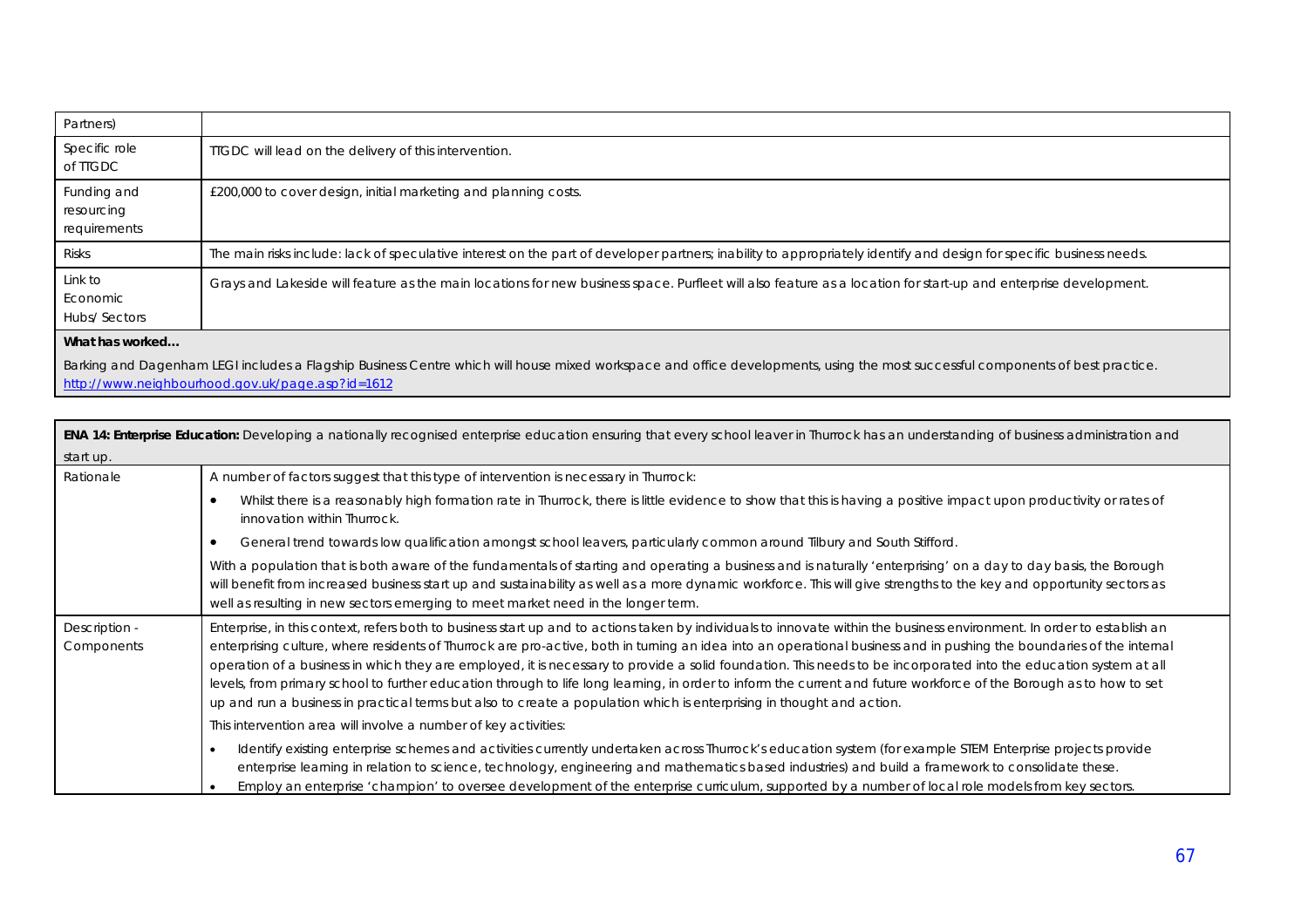|                                           | Enterprise lessons incorporated into the curriculum during compulsory schooling (see 'Enterprise Entitlement' below) - primary and secondary schools. These<br>$\bullet$                                                                        |
|-------------------------------------------|-------------------------------------------------------------------------------------------------------------------------------------------------------------------------------------------------------------------------------------------------|
|                                           | will teach the fundamental elements of business such as finance, business plans, understanding markets, supply chains etc.<br>Enterprise lessons provided to all students at FE level.<br>$\bullet$                                             |
|                                           | Enterprise days provided by external enterprise companies, in which pupils work in teams to come up with a business idea and create a virtual business,<br>$\bullet$                                                                            |
|                                           | using a virtual amount of set finance to spend on research and design, product manufacturing, sales and marketing.                                                                                                                              |
|                                           | Similarly, providing every pupil in years 10 and above, with the opportunity to be involved in a Young Enterprise project, or similar, where they each have an<br>$\bullet$                                                                     |
|                                           | identified role within the business and work together to create and sell a product.                                                                                                                                                             |
|                                           | Continuing professional development (CPD) of teachers, including work-place visits, to keep ahead of business developments and to understand fully what<br>$\bullet$<br>they are teaching.                                                      |
|                                           | Work-place visits by students, as well as school visits by local business role models, to increase understanding of how a business operates and the process of<br>$\bullet$                                                                     |
|                                           | starting and running a business.                                                                                                                                                                                                                |
|                                           | Development of an enterprise CPD module to be accessed by those already in employment, such as the public sector.                                                                                                                               |
| Responsibilities                          | Lead - Thurrock Learning Partnership. The Partnership will be fully responsible for the design of Enterprise Education activity and its incorporation across all school                                                                         |
| (Lead and                                 | level and FE level provision, this must link to the promotion of enterprise education being developed through the TGSE IIC business plan.                                                                                                       |
| Partners)                                 |                                                                                                                                                                                                                                                 |
| Specific role<br>of TTGDC                 | TIGDC as a key member of the Thurrock Learning Partnership will be fully involved in the development of Enterprise Education activity and in monitoring<br>implementation.                                                                      |
| <b>Strategic Links</b>                    | Direct link to the existing Enterprise Entitlement within schools - this project must seek to make maximum use (see below)<br>$\bullet$                                                                                                         |
|                                           | East of England RES - Priority 1 - 'Improve Aspirations and the skills base through better outcomes in schools.'<br>$\bullet$                                                                                                                   |
|                                           | TGSE IIC Business Plan 'raise the aspirations, confidence and skill levels of young people aged 14-24'<br>$\bullet$                                                                                                                             |
|                                           | TGSE IIC Business Plan - Interventions 3.1 (Business Awareness Raising), 3.3 (Enterprise Skills for Young People)<br>$\bullet$                                                                                                                  |
|                                           | Thurrock Sustainable Community Strategy - Key objective - 'Support Enterprise', development of a 'New Ideas' programme for enterprise.<br>$\bullet$                                                                                             |
|                                           | Thurrock LAA - 'Goal 2 - Competitive, productivity, entrepreneurship and enterprise' - Key Outcome - Increase VAT Registrations                                                                                                                 |
| Funding and<br>resourcing<br>requirements | Full time Enterprise Education Coordinator working across all schools and FE providers - £60,000 pa. (including on costs). Based at TTGDC.                                                                                                      |
| <b>Risks</b>                              | Risks associated within project include inability to generate consistency across all education providers regarding Enterprise Education. Also inability to fully<br>engage the business sector in the initiative.                               |
| Link to<br>Economic<br>Hubs/Sectors       | This activity would take place across all education and learning providers in the Borough and would therefore be present at all hub locations. The Thurrock<br>Learning Campus would provide a specific focal point for a number of activities. |
| What has worked                           |                                                                                                                                                                                                                                                 |
|                                           | Enterprise Academy forms an element of the Alliance LEGI programme. This is a virtual academy providing students with information and courses on starting a business and various skills                                                         |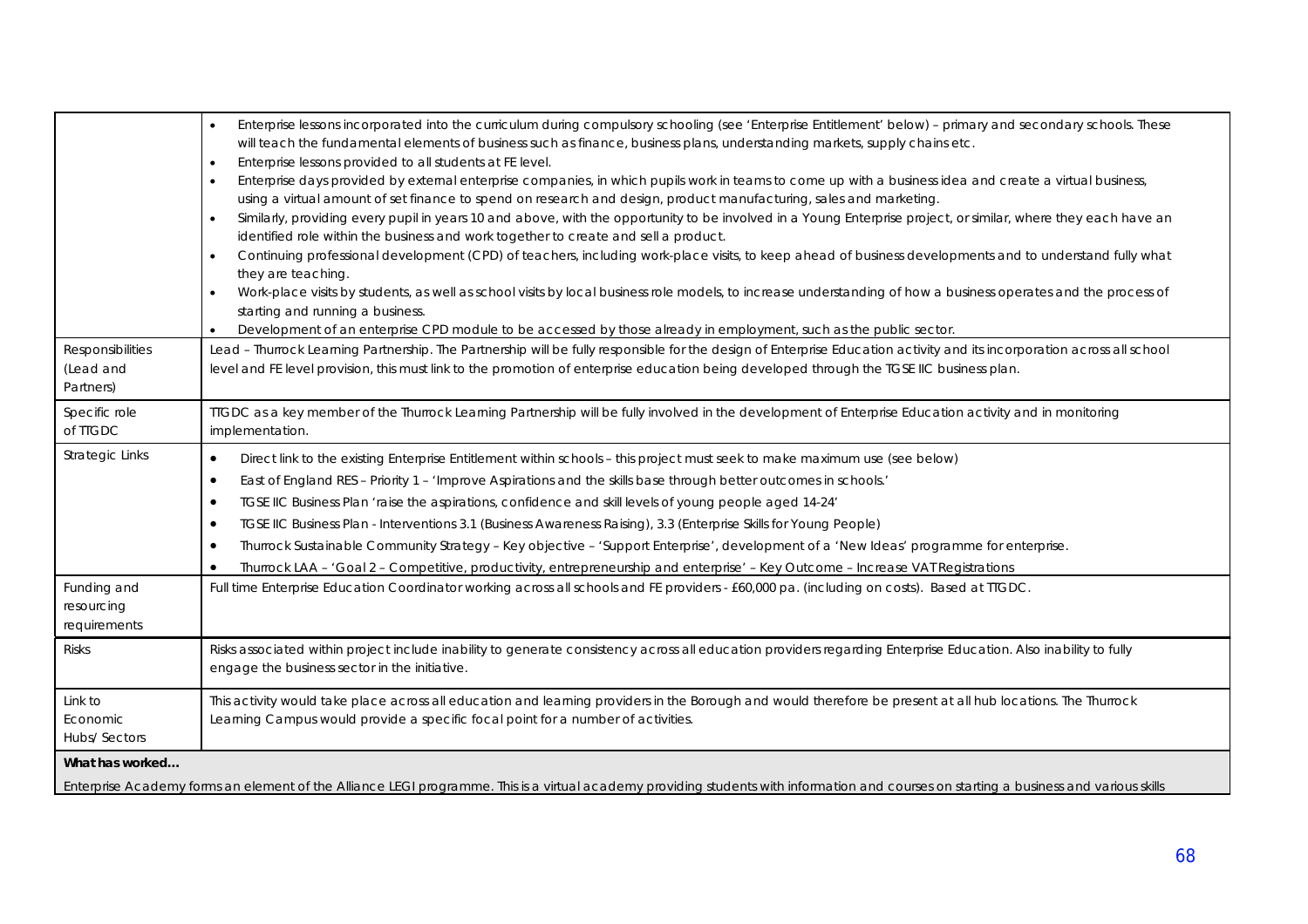required such as management, marketing and finance. Teachers will be trained in business issues while the presence of business people in schools will be encouraged. http://www.neighbourhood.gov.uk/page.asp?id=1612

### **Key Delivery Point…**

**Enterprise Entitlement:** 

As part of the National Curriculum, each child is required to receive at least 5 days 'Enterprise Education' per year. Enterprise education consists of enterprise capability supported by better financial capability and economic and business understanding. Ofsted identifies two other key elements: an enterprising learning environment in which students are encouraged to take the initiative; and an enterprise process which is akin to project working through applying their knowledge, skills and attributes — to 'make their mark'

(source: TeacherNet)

| ENA 15: Sustainable Industrial Park: Scoping and potentially developing a new space in Tilbury to enhance and continue the development of Thurrock's growing Environmental |                                                                                                                                                                                                                                                                                                                                                                                                                                                                                                                                                                                                                                             |  |  |
|----------------------------------------------------------------------------------------------------------------------------------------------------------------------------|---------------------------------------------------------------------------------------------------------------------------------------------------------------------------------------------------------------------------------------------------------------------------------------------------------------------------------------------------------------------------------------------------------------------------------------------------------------------------------------------------------------------------------------------------------------------------------------------------------------------------------------------|--|--|
|                                                                                                                                                                            | Technology and Energy Sector.                                                                                                                                                                                                                                                                                                                                                                                                                                                                                                                                                                                                               |  |  |
| Rationale                                                                                                                                                                  | The planned development of a Coal Powered, Carbon Capture Power Station at Tilbury and heightened port activities, as well as the Environmental Technology<br>and Energy Sector being identified as an opportunity sector there is the chance to create an industrial park which can maximise the use of the port, attract<br>businesses within the sector and promote sustainable business methods, taking advantage of pro-recycling legislation and the development of innovative<br>solutions within the sector nationally to become a UK leader in Environmental Technology and Energy industries as well as green business processes. |  |  |
| Description -<br>Components                                                                                                                                                | This Industrial Park will attract high-value, high-technology businesses within the Environmental Technologies and Energy Sector (and associated spin-offs) and<br>enable networks and supply chains to be developed to create a 'heart' of such activity. The site will also accommodate companies which, though not<br>necessarily in the ETE sector, employ green processes. This action has the following components:<br>Capitalising on current developments/innovations and pro-recycling/green processes legislation to attract ETE industries and those employing green processes to                                                |  |  |
|                                                                                                                                                                            | the Borough. This may include: industries developing new energy technologies; businesses involved in the stripping of old goods for components for new products<br>(reclamation); recycling businesses; companies involved with waste minimisation; R&D companies related to waste/recycling/energy technologies and, companies<br>committed to sustainable/green business practices. Networking, supply chains and knowledge sharing will develop due to the common interest of such<br>companies.                                                                                                                                         |  |  |
|                                                                                                                                                                            | Creating a physical Sustainable Industrial Park location, linked to Tilbury Power Station and Tilbury Port, including incubator sites for companies specialising in green<br>business processes.                                                                                                                                                                                                                                                                                                                                                                                                                                            |  |  |
|                                                                                                                                                                            | Maximise use of Tilbury and London Gateway Ports for shipping purposes linked to the recycling industry. Export potential in shipping old parts of brown goods (TVs<br>and other electrical equipment) oversees for reuse through offshore manufacturing.                                                                                                                                                                                                                                                                                                                                                                                   |  |  |
|                                                                                                                                                                            | Promoting the 'closed loop system' whereby the waste products of one business become the resource inputs of another, leading to low, and in some instances<br>zero, waste.<br>It is important that any development is complementary with Dagenham Dock's Sustainable Industrial Park (primarily SME based) and provides innovative business space<br>for 'bulk' businesses.                                                                                                                                                                                                                                                                 |  |  |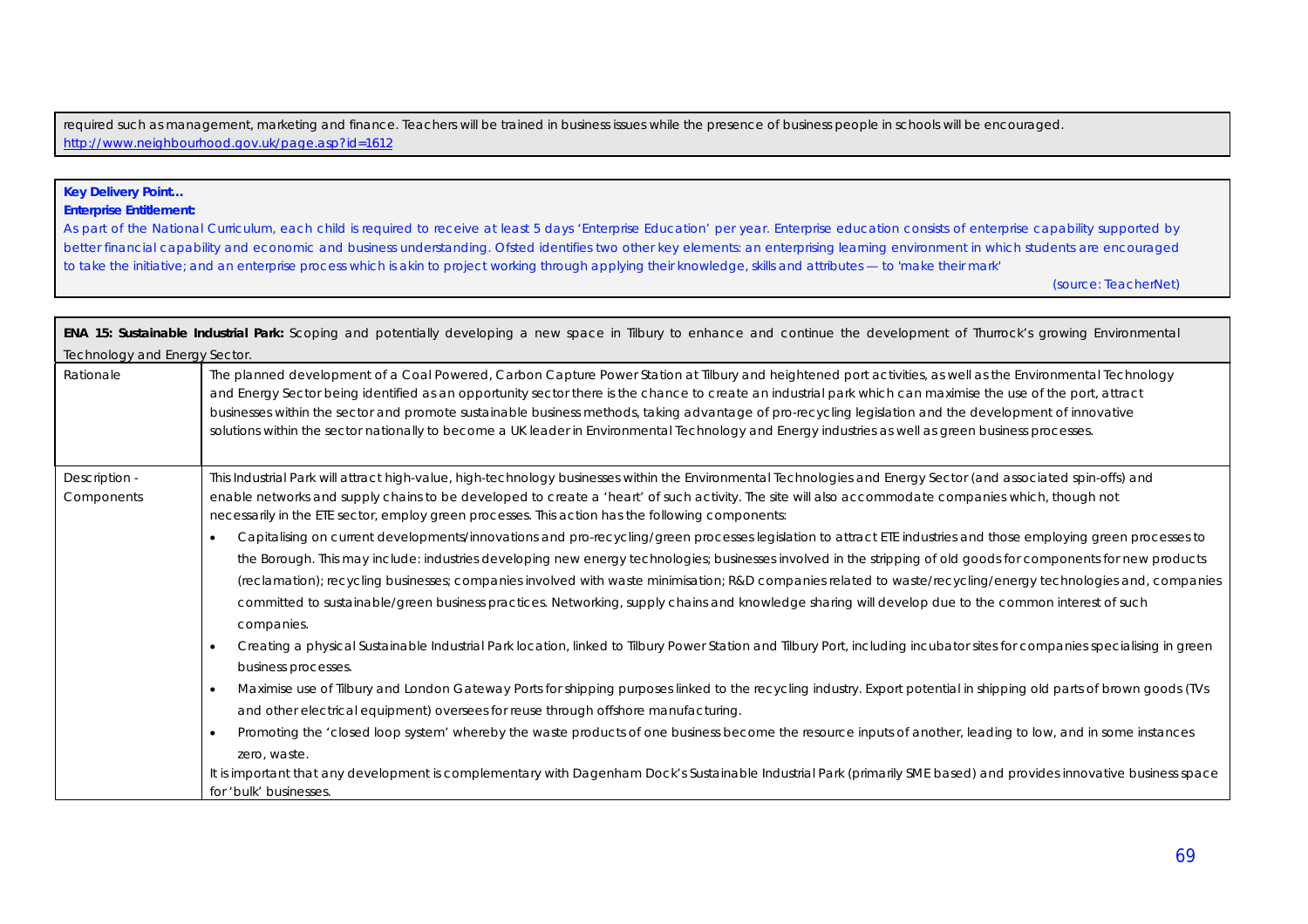| Responsibilities       | LEAD: TIGDC                                                                                                                                                                               |
|------------------------|-------------------------------------------------------------------------------------------------------------------------------------------------------------------------------------------|
| (Lead and<br>Partners) | PARTNERS: London Thames Gateway Development Corporation, Relevant sector specialists                                                                                                      |
| Specific role          | Identification of appropriate site and actions necessary for subsequent site development.                                                                                                 |
| of TIGDC               | Pro-active marketing to the Environmental Technology and Energy sector as well as large businesses which operate using green processes.<br>٠                                              |
|                        | Identifying linkages and areas for complementarity with Dagenham Dock Sustainable Industrial Park.<br>٠                                                                                   |
|                        | Develop the specific elements of the offer of the Park, for example, resource centre/incubator units.<br>$\bullet$                                                                        |
| Strategic Links        | Dagenham Dock Sustainable Industrial Park<br>$\bullet$                                                                                                                                    |
|                        | Regeneration Framework - GOAL 9: Ensure Environmentally Sensitive Development<br>$\bullet$                                                                                                |
|                        | DTI Waste Electrical and Electronic Equipment (WEEE) Directive                                                                                                                            |
|                        | BRE Environmental Assessment Method (BREEAM) to guide construction processes on the site.                                                                                                 |
| Funding and            | £60,000 to cover initial feasibility work                                                                                                                                                 |
| resourcing             |                                                                                                                                                                                           |
| requirements           |                                                                                                                                                                                           |
| <b>Risks</b>           | Project may not be feasible                                                                                                                                                               |
|                        | Potential need to build on green belt                                                                                                                                                     |
| Link to                | Environmental Technology and Energy Sectors                                                                                                                                               |
| Economic               | Tilbury                                                                                                                                                                                   |
| Hubs/Sectors           |                                                                                                                                                                                           |
| What has worked        |                                                                                                                                                                                           |
|                        | Dagenham Dock is the site of a new Sustainable Industries Park, providing incubator and 'next step' workspace for SMEs either operating in the Environmental Technologies and Energy      |
|                        | sector or practicing green business. This Park includes five key operations: Environmental Research/Resource Centre (national and international scope); a virtual Eco-Industrial Park for |
|                        | London and the South East; a Green Business Park for SMEs with a green focus; local community resource for schools, colleges, residents; and the promotion of green industrial processes  |

(for example, the 'closed loop system' where waste products become inputs for another business). Development of the site is being complemented by upgrading the road/utilities (drainage) infrastructure using Sustainable Communities Fund and ERDF funding. http://www.barking-dagenham.gov.uk/5-work/regeneration/riverside/dagenham-dock/dag-dockmenu.html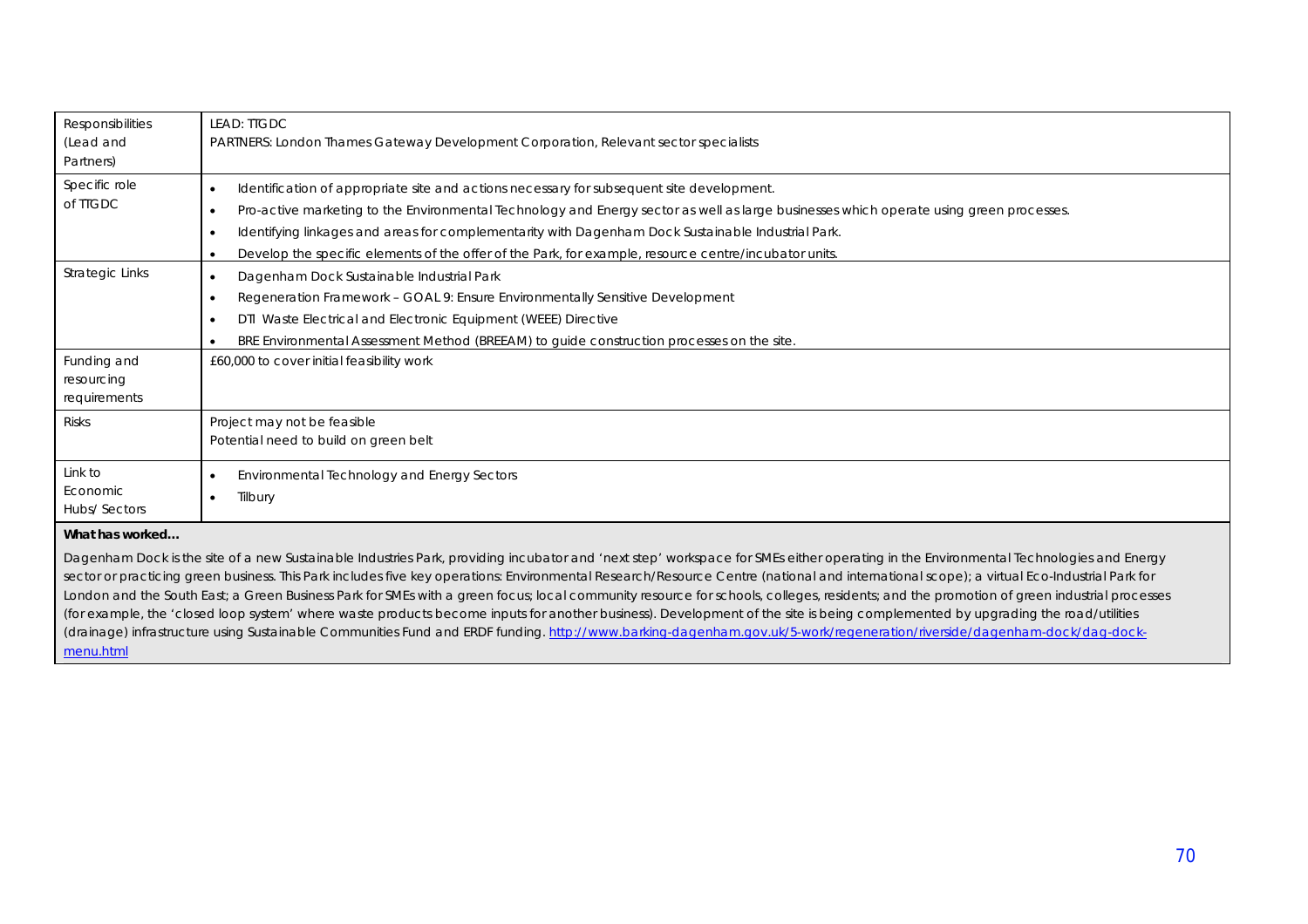# APPENDIX B Project Sheets: Embedding

| EMB 1: Innovate to Accumulate Provision of specific innovation and network support for Thurrock businesses, providing access to an international network of innovative solutions and<br>organisations to provide to specific issues within sectors. |                                                                                                                                                                                                                                                                                                                         |
|-----------------------------------------------------------------------------------------------------------------------------------------------------------------------------------------------------------------------------------------------------|-------------------------------------------------------------------------------------------------------------------------------------------------------------------------------------------------------------------------------------------------------------------------------------------------------------------------|
| Rationale                                                                                                                                                                                                                                           | The Thurrock baseline study showed Thurrock to be a self sustaining economy, characterised by low aspirations and lower propensity to take risks and innovate.                                                                                                                                                          |
|                                                                                                                                                                                                                                                     | Introducing innovation helps firms to improve productivity and profitability, reduce costs and be more competitive. Firms that do not innovate risk losing market<br>share to competitors, experiencing steadily reducing margins and profit and eventually going out of business.                                      |
| Description -<br>Components                                                                                                                                                                                                                         | Innovate to Accumulate is a bespoke programme to assist local firms in introducing new or improved products, services or processes to their operations.                                                                                                                                                                 |
|                                                                                                                                                                                                                                                     | This involves offering individual guidance on innovation to firms within Thurrock's key sectors to enable them to take advantage of the most up to date advice<br>available in relation to innovation.                                                                                                                  |
|                                                                                                                                                                                                                                                     | As part of this programme, Thurrock should become part of the Innovation Relay Network (see below) - a European network that brings together sellers and<br>buyers of innovative ideas and products to help businesses promote new technologies or find new ways to meet a technology need.                             |
|                                                                                                                                                                                                                                                     | Further to this, an Innovation Access point should be piloted in Grays as a pre-cursor to the Learning Campus development (similar facilities are successfully<br>operational in Ongar, Southend and Colchester), providing a location within the borough where businesses can go for bespoke innovation support.       |
|                                                                                                                                                                                                                                                     | In the long term these services could capitalise upon Thurrock's location in relation to London and seek to deliver a service to outer East London.                                                                                                                                                                     |
| <b>Responsibilities</b>                                                                                                                                                                                                                             | Lead: East of England IRC (Innovation Relay Centre), Essex Innovation Network (currently managed by ExDRA)                                                                                                                                                                                                              |
| (Lead and<br>Partners)                                                                                                                                                                                                                              | Partners: National Endowment for Science, Technology and the Arts (NESTA), University of East London                                                                                                                                                                                                                    |
| Specific role<br>of TTGDC                                                                                                                                                                                                                           | TIGDC should take a marketing role, promoting the Innovate to Accumulate Scheme to appropriate businesses within key sectors. The project could also be<br>incorporated into the Corporation's ongoing marketing and inward investment activities as an example of positive business support and aftercare in Thurrock. |
| <b>Strategic Links</b>                                                                                                                                                                                                                              | • Linkages to Knowledge Transfer Partnerships (DTI)                                                                                                                                                                                                                                                                     |
|                                                                                                                                                                                                                                                     | • TGSE EDS - 'Increase Thurrock's integration into the Essex Innovation Network (EIN)                                                                                                                                                                                                                                   |
|                                                                                                                                                                                                                                                     | • Thurrock Baseline Study (ODPM, 2004) - Innovation identified as a means to reduce reliance on larger firms for economic growth                                                                                                                                                                                        |
|                                                                                                                                                                                                                                                     | • State of Thurrock, Pillar of Interventions (1) ' prioritise knowledge based businesses'                                                                                                                                                                                                                               |
|                                                                                                                                                                                                                                                     | • Sustainable Community Strategy - 'Working together to develop and innovative business programme to promote enterprise'                                                                                                                                                                                                |
|                                                                                                                                                                                                                                                     | • Thurrock LAA - Goal 3 ' Innovation in the knowledge sectors including science and technology research'                                                                                                                                                                                                                |
| Funding and<br>resourcing<br>requirements                                                                                                                                                                                                           | 1 innovation co-ordinator for Thurrock £75,000 per year                                                                                                                                                                                                                                                                 |
| <b>Risks</b>                                                                                                                                                                                                                                        | Lack of flow of innovations. Lack of depth in local market for innovation trading.                                                                                                                                                                                                                                      |
| Link to                                                                                                                                                                                                                                             | Focus on firms with tradable innovations. Potential to focus on environmental and energy technologies.                                                                                                                                                                                                                  |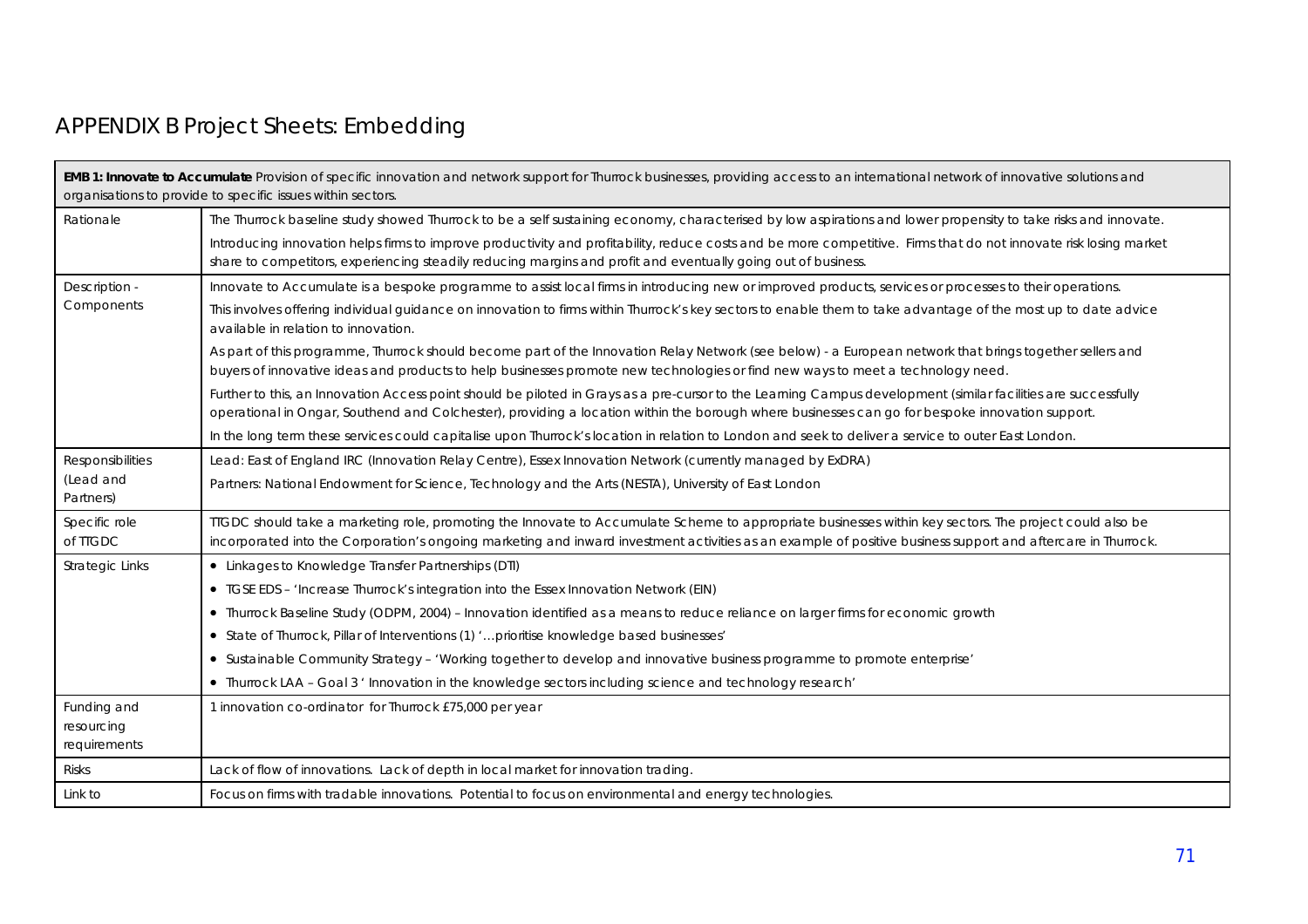| Economic            |  |  |
|---------------------|--|--|
| <b>Hubs/Sectors</b> |  |  |

### **What has worked…**

Staffordshire Business Innovation Centre provides advice and support to help encourage innovation amongst local small businesses and individuals. This is provided at little or no cost. As part of this they hold New Product Development workshops.

See 'Innovation Relay Centres' below

#### **Key Delivery Point…**

### **Innovation Relay Centres - http://www.innovationrelay.net/**

The mission of the IRCs is to support innovation and transnational technological co-operation in Europe with a range of specialised business support services. IRC services are primarily targeted at technology-oriented small and medium-sized enterprises (SMEs), but are also available to large companies, research institutes, universities, technology centres and innovation agencies.

The East of England Innovation Relay Centre (IRC) is the regional technology transfer and partnering service with offices in Cambridge, Hatfield and Norwich. The focus is the promotion of innovation through technology and know-how based partnerships, regionally, nationally and globally. A free service is offered including:

- Promotion of innovative products and technology to prospective partners, licensees and customers.
- Sourcing of new products, technologies or expertise to complement your business or to meet a specific need.
- Linking together partners for research and development projects.

| <b>EMB 2: Modern Methods</b> Supporting Thurrock businesses to adopt 'Modern Methods' to create a construction sector that is more attuned with the needs and requirements of its market<br>over the next 20-30 years. |                                                                                                                                                                                                            |  |
|------------------------------------------------------------------------------------------------------------------------------------------------------------------------------------------------------------------------|------------------------------------------------------------------------------------------------------------------------------------------------------------------------------------------------------------|--|
| Rationale                                                                                                                                                                                                              | A number of factors suggest that this type of intervention is necessary in Thurrock:                                                                                                                       |  |
|                                                                                                                                                                                                                        | Thurrock is a centre of the construction industry and its supply chain in South East England as well as being a location of high housing growth over the next<br>10-15 years.                              |  |
|                                                                                                                                                                                                                        | Product and service are identified as the factors that have the most significant impact upon Construction firms with Thurrock.                                                                             |  |
|                                                                                                                                                                                                                        | Significant developments have taken place (nationally and internationally) in relation to the Construction (Fibre Re-enforced Polymers, resin based<br>cements).                                           |  |
|                                                                                                                                                                                                                        | A highly competitive industry - 27% of construction businesses in Thurrock suggest that increased UK competition influences their performance.                                                             |  |
|                                                                                                                                                                                                                        | 20% of construction companies identified a skills need within their business.                                                                                                                              |  |
|                                                                                                                                                                                                                        | 45% of Thurrock's construction businesses are completely reliant on Thurrock residents for their workforce.                                                                                                |  |
|                                                                                                                                                                                                                        | More traditional construction methods have tended to be associated with pollution and ground contamination, which in turn have had a negative impact<br>upon Thurrock's reputation as a business location. |  |
| Description -<br>Components                                                                                                                                                                                            | Supporting Thurrock businesses to adopt 'Modern Methods' to create a construction sector that is more attuned with the needs and requirements of its market<br>over the next 20-30 years.                  |  |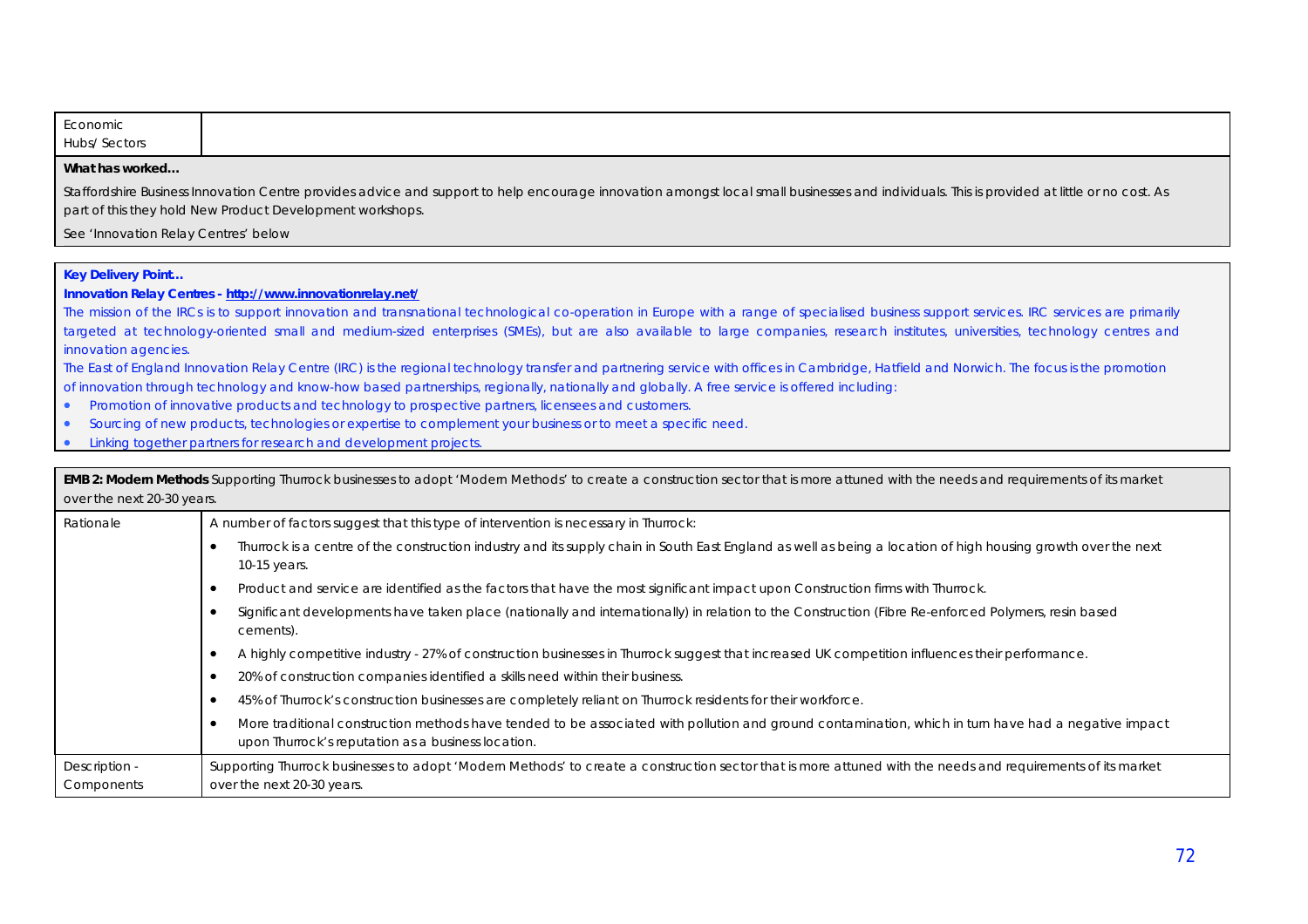|                                           | Key elements of the programme would include:                                                                                                                                                                                                                                                                                                     |
|-------------------------------------------|--------------------------------------------------------------------------------------------------------------------------------------------------------------------------------------------------------------------------------------------------------------------------------------------------------------------------------------------------|
|                                           | Drivers of sustainable construction                                                                                                                                                                                                                                                                                                              |
|                                           | Effective mechanisms for implementing sustainable design and construction                                                                                                                                                                                                                                                                        |
|                                           | Renewable energy                                                                                                                                                                                                                                                                                                                                 |
|                                           | Materials and waste                                                                                                                                                                                                                                                                                                                              |
|                                           | Water conservation and waste                                                                                                                                                                                                                                                                                                                     |
|                                           | The TGSE IIC Business Plan outlines capital funding for a Thurrock Construction Bus providing peripatetic training locally. It is imperative that this takes into account                                                                                                                                                                        |
|                                           | the need for Thurrock businesses to adopt 'Modern Methods'                                                                                                                                                                                                                                                                                       |
| Responsibilities                          | Lead: Construction Skills, Construction Federation, DTI Partners in Innovation                                                                                                                                                                                                                                                                   |
| (Lead and<br>Partners)                    | Partners: Building Research Establishment (BRE), The New Housing Agency (formerly Communities England), EEDA                                                                                                                                                                                                                                     |
| Specific role                             | Ensure a match between delivery of programmes and the needs of Thurrock businesses.                                                                                                                                                                                                                                                              |
| of TTGDC                                  | Ensure use of standards within all TTGDC developments.                                                                                                                                                                                                                                                                                           |
| Strategic Links                           | Various standards including BREAM, Code for Sustainable Homes and Modern Methods of Construction;<br>$\bullet$                                                                                                                                                                                                                                   |
|                                           | Thames Gateway Interim Plan - 'Sustainable Construction' recognised as a 'driver for economic growth'<br>$\bullet$                                                                                                                                                                                                                               |
|                                           | TGSE EDS - Clear links to the development of a 'Building One Stop Shop'                                                                                                                                                                                                                                                                          |
|                                           | TGSE IIC Business Plan-Sustainable Construction identified as key sector to drive improvements in aspirations and employment opportunities of NEET young<br>people;                                                                                                                                                                              |
|                                           | Thurrock Sustainable Community Strategy - 'Utilise local construction sector through a trade school'<br>$\bullet$                                                                                                                                                                                                                                |
| Funding and<br>resourcing<br>requirements | £100,000 per year.                                                                                                                                                                                                                                                                                                                               |
| <b>Risks</b>                              | Low take up.                                                                                                                                                                                                                                                                                                                                     |
|                                           | Ensuring businesses are ready for opportunity locally.                                                                                                                                                                                                                                                                                           |
| Link to<br>Economic<br>Hubs/Sectors       | Focus on construction sector and supply chain together with relevant linkages to environmental technology sector.                                                                                                                                                                                                                                |
| What has worked                           |                                                                                                                                                                                                                                                                                                                                                  |
|                                           | Hastings Borough Council is supporting its construction sector through a programme uniting a number of existing support elements including a business networking organisation, inward<br>investment agency, Sussex Enterprise, 1066 Enterprise, SEEDA and the Chamber of Commerce. http://www.hastings.gov.uk/regeneration_kss/construction.aspx |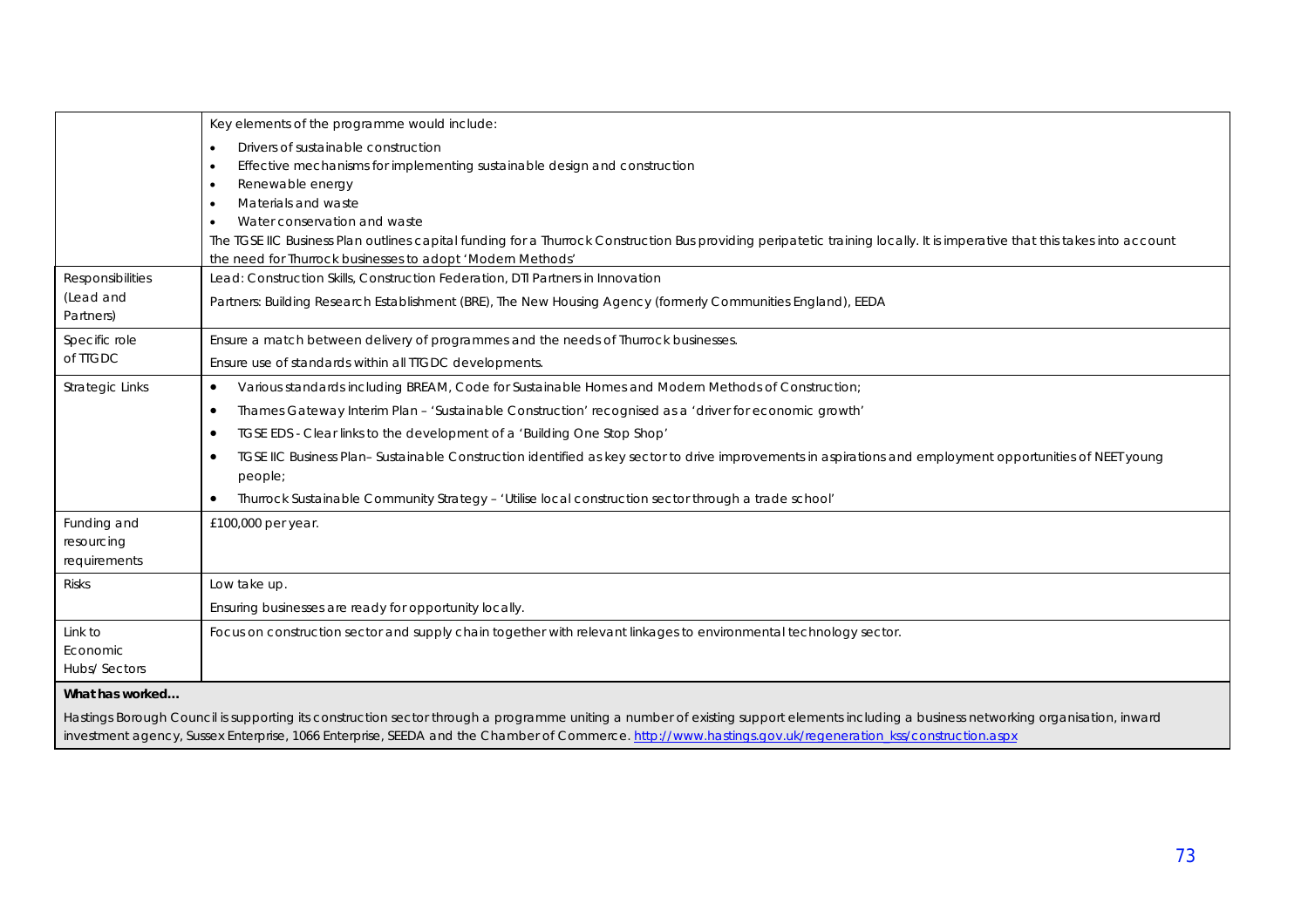|                                            | EMB 3: Economic Inclusion Plans (Tilbury and South Ockenden): A locationally specific neighbourhood renewal and community plan focussing on Thurrock's most deprived areas,<br>ensuring that these areas are ready to capitalise upon the benefits of growth                                                                                                                                                                                                                                                                                                                                                                                                                                                                                                                                                                                                                    |
|--------------------------------------------|---------------------------------------------------------------------------------------------------------------------------------------------------------------------------------------------------------------------------------------------------------------------------------------------------------------------------------------------------------------------------------------------------------------------------------------------------------------------------------------------------------------------------------------------------------------------------------------------------------------------------------------------------------------------------------------------------------------------------------------------------------------------------------------------------------------------------------------------------------------------------------|
| Rationale                                  | Development across the Borough will be wide spread, with several masterplans nearing completion and the five economic hubs acting as inward<br>$\bullet$<br>investment and employment locations. However, certain areas will not experience change to the same extent and, where these neighbourhoods already<br>exhibit relatively high levels of deprivation, it is possible that there will be a widening of the gap between those who have ready access to services,<br>employment and leisure opportunities and those who do not. In such situations intervention is the key to ensure that such communities benefit from the<br>developments and investment occurring across the Borough.<br>East Tilbury, Tilbury St Chads, Belhus and Tilbury Riveriside & Thurrock Park ward are all identified in TGSE's Investing In Communities Business Plan as areas<br>$\bullet$ |
|                                            | where specific activity is needed to increase progression into employment and maximise the potential of young people.<br>Existing 'Neighbourhood Renewal' provision in Thurrock has tended to focus on physical redevelopment of housing stock rather than more 'social'<br>regeneration.                                                                                                                                                                                                                                                                                                                                                                                                                                                                                                                                                                                       |
| Description -<br>Components                | Development of streamlined plans to identify and deliver key aspects of TGSE's IIC Business Plan in South Ockenden and Tilbury to ensure that they are able to<br>benefit from long term economic growth. This could take the form of targeted or fast-tracked delivery of other interventions outlined with this Implementation<br>Plan (e.g. ENA 3 - Comprehensive Work Placement offer or ENA 14 - Enterprise Education).<br>Typically, this exercise could include:<br>Working with and supporting local service providers to ensure that delivery is aligned with the objectives of the EDS;<br>$\bullet$                                                                                                                                                                                                                                                                  |
|                                            | Identifying specific highly targeted activity necessary to prepare local residents to become involved in core interventions;<br>$\bullet$<br>Identify any infrastructural constraints hindering individuals accessing support;<br>$\bullet$                                                                                                                                                                                                                                                                                                                                                                                                                                                                                                                                                                                                                                     |
|                                            | Identify potential to develop social enterprise and other intermediate business development models;<br>$\bullet$<br>Provide funding to 'ramp-up' existing delivery, bend mainstream provision and where necessary initiate new projects.                                                                                                                                                                                                                                                                                                                                                                                                                                                                                                                                                                                                                                        |
| Responsibilities<br>(Lead and<br>Partners) | Lead: TTGDC<br>Partners: TCVS. Thurrock Council, Essex LSC, Job Centre Plus, Business Link, Connexions Partnership                                                                                                                                                                                                                                                                                                                                                                                                                                                                                                                                                                                                                                                                                                                                                              |
| Specific role<br>of TTGDC                  | Development of a Economic Inclusion Plans for Tilbury and South Ockenden<br>$\bullet$                                                                                                                                                                                                                                                                                                                                                                                                                                                                                                                                                                                                                                                                                                                                                                                           |
| Strategic Links                            | Direct delivery of the TGSE Investing in Communities Business Plan<br>$\bullet$<br>Thurrock LAA - Goal 5 'Social Exclusion and maximum participation in the local economy'.<br>٠                                                                                                                                                                                                                                                                                                                                                                                                                                                                                                                                                                                                                                                                                                |
|                                            | Thames Gateway Interim Plan - 'a need for innovation in every walk of life ensuring that new ideas and best practice are implemented'<br>٠                                                                                                                                                                                                                                                                                                                                                                                                                                                                                                                                                                                                                                                                                                                                      |
| Funding and<br>resourcing<br>requirements  | £50,000 initial set, £200,000 pa 'pot' to deliver specific actions                                                                                                                                                                                                                                                                                                                                                                                                                                                                                                                                                                                                                                                                                                                                                                                                              |
| <b>Risks</b>                               | Difficulty in outreach leading to low take up                                                                                                                                                                                                                                                                                                                                                                                                                                                                                                                                                                                                                                                                                                                                                                                                                                   |
|                                            | Very low direct employment outputs.                                                                                                                                                                                                                                                                                                                                                                                                                                                                                                                                                                                                                                                                                                                                                                                                                                             |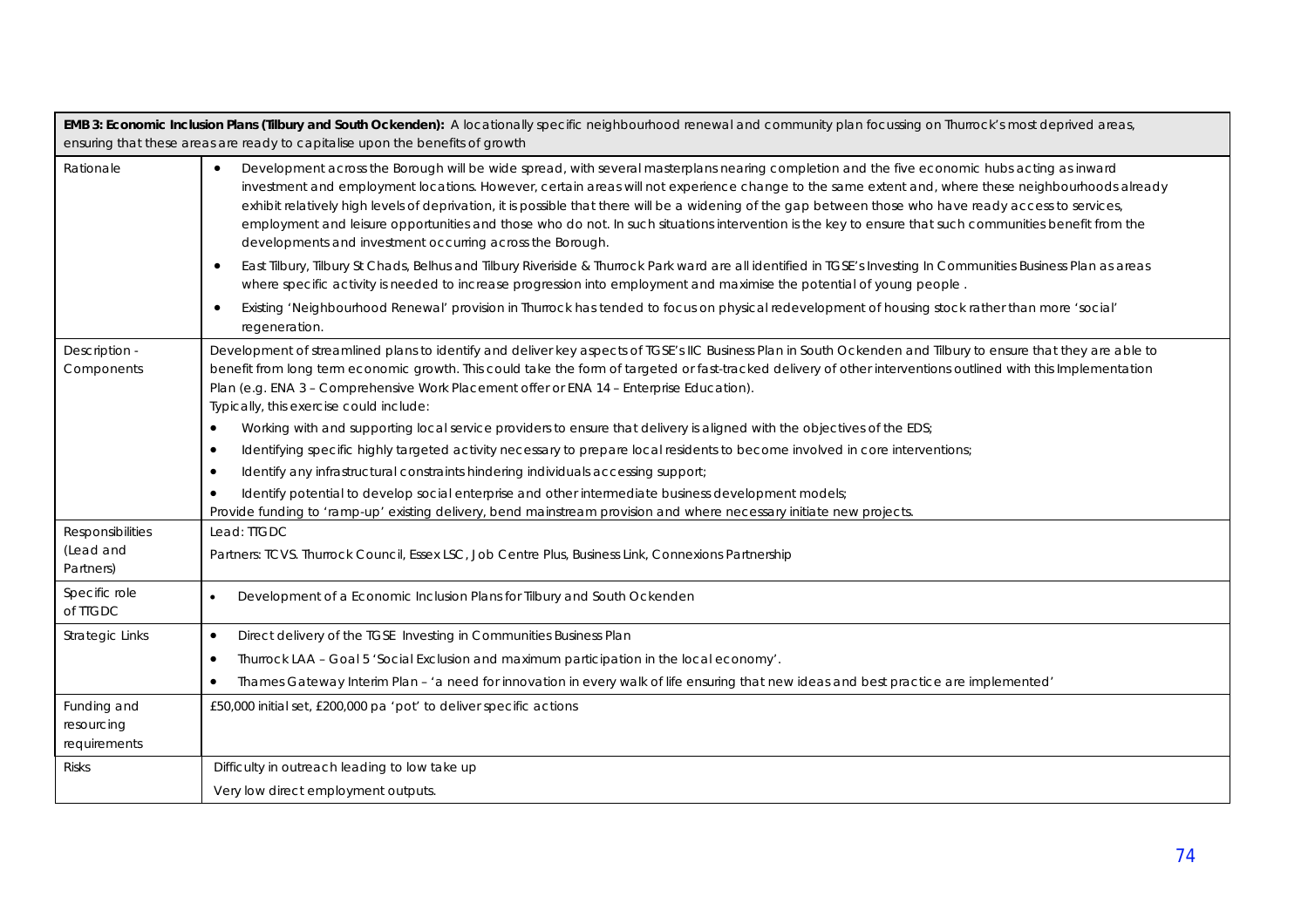| Link to                         | Obvious link to Tilbury                                                     |
|---------------------------------|-----------------------------------------------------------------------------|
| Economic<br><b>Hubs/Sectors</b> | Potential to release new potential employees for employment in key sectors. |
|                                 |                                                                             |

#### **What has worked…**

The Working Neighbourhoods Pilot (WNP) was introduced by the Department for Work and Pensions in April 2004 to test a new approach to offering intensive support to help people to gain work. The pilot was targeted towards people who are without work, including claimants of Jobseeker's Allowance (JSA), Income Support (IS), Incapacity Benefit (IB), partners of claimants and workless non-claimants. The pilots operated in 12 areas, which were selected because of very high levels of worklessness and deprivation, and have been delivered by a combination of Jobcentre Plus and private Employment Zone contractors (WNP/EZ). Whilst there were mixed result in relation to the pilots, key lessons were learned in relation to the delivery of highly tailored support http://www.employment-studies.co.uk/pubs/report.php?id=dwp411

**EMB 4: Healthy Economy Initiative:** Recognition of the link between the health of the local population and economic productivity, whilst also using health services as a route to accessing Thurrock's socially excluded populations. Rationale A number of factors suggest that this intervention is appropriate for Thurrock: • The 'State of Thurrock' report recognised that whilst Thurrock's performance in relation to health is comparable with the national situation, it also recognises that there are significant pockets of extreme health deprivation. x Increasingly, DWP, NHS and NICE are recognising the link between health and worklessness and subsequently poor economic performance. x Developing a healthier workforce has been identified as a key priority of South West Essex PCT. Description - Components **A 'two-pronged' project aimed at increasing diversity in the delivery of health and employment services. ELEMENT 1:** *Employment Advisors in GP Surgeries:* people of working age visiting a GP surgery (or medical centre) will be offered advice by an employment adviser from Jobcentre Plus. Contact might be through self-referral or referral from a GP, other practice worker, or externally via a health worker in, for example, a community mental health team or local NHS pain clinic. The project should be open to all working age patients but particularly appropriate for people receiving Statutory Sick Pay or Incapacity Benefit. Targeted locations should be agreed in line with PCT and JC+ priorities, these should include South Ockenden, Tilbury and Grays in order to ensure the project benefits the right members of the local community. **ELEMENT 2:** *Health Service in the Workplace:* Delivery of core health services within the local workplace. Offer of regular appointments with nurses, doctors and other healthcare professionals to ensure that the existing workforce remains as healthy and productive as possible. This will become a marketable product for Thurrock linked to the positive expansion in public sector services locally. Responsibilities (Lead and Partners) Lead: South West Essex PCT Partners: Thurrock Business Association, TTGDC Specific role of TTGDC Provide linkage between PCT and business community Strategic Links **in the Strategic Links in the Strategic Links** Thurrock PCT – Priority 'Work towards more easily reached and efficient services for Thurrock residents, both developing new services in new places'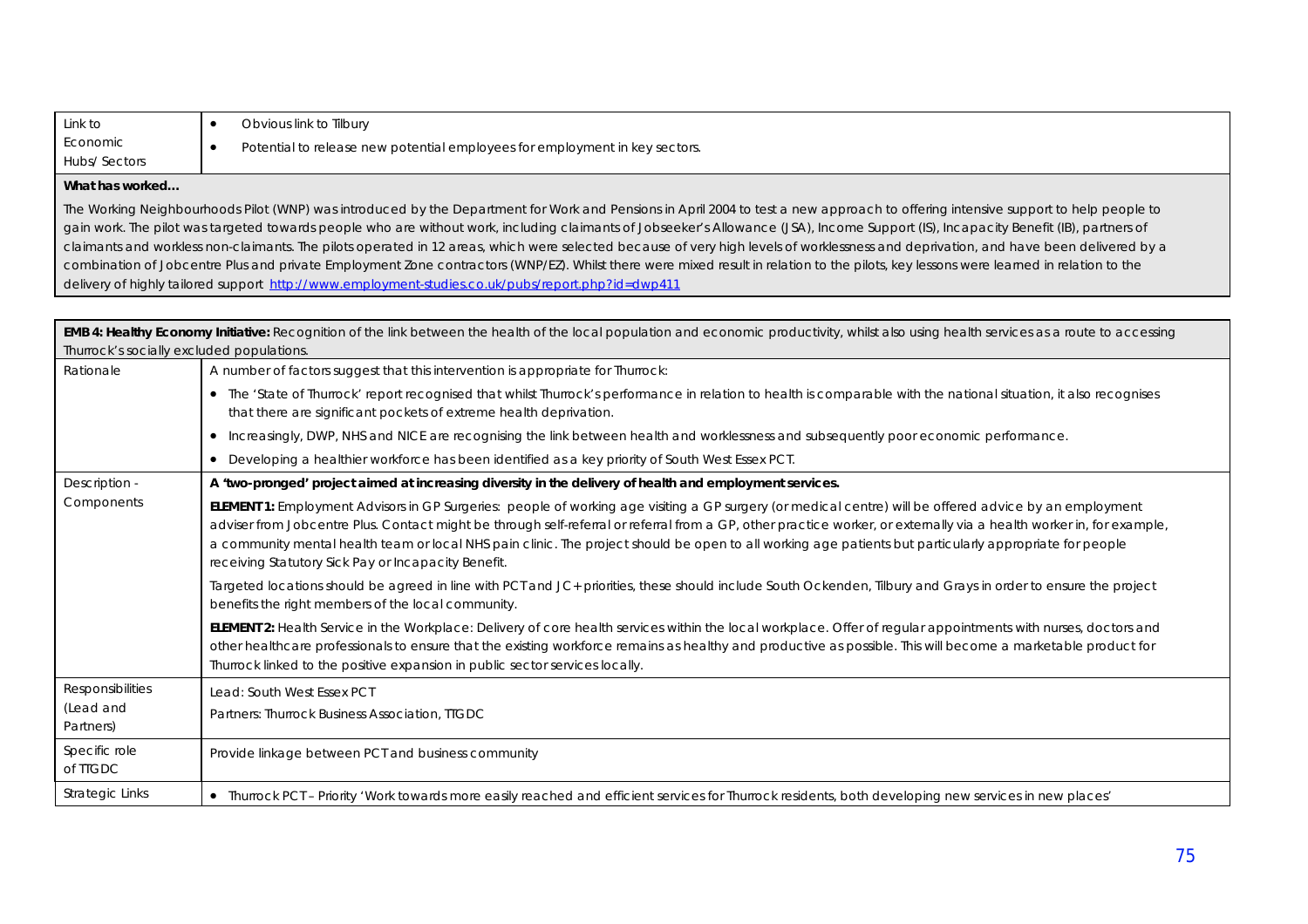|                                                                                                                                                                                                           | • Thames Gateway Interim Plan - 'a need for innovation in every walk of life ensuring that new ideas and best practice are implemented'                                                   |  |  |
|-----------------------------------------------------------------------------------------------------------------------------------------------------------------------------------------------------------|-------------------------------------------------------------------------------------------------------------------------------------------------------------------------------------------|--|--|
|                                                                                                                                                                                                           | • TGSE IIC Business Plan - Interventions 1.1 (Employer Engagement), 1.4 (Engagement to Employment)                                                                                        |  |  |
|                                                                                                                                                                                                           | • Thurrock LAA - Goal 5 'Social Exclusion and maximum participation in the local economy'.                                                                                                |  |  |
| Funding and                                                                                                                                                                                               | Delivery should focus on the 'bending' of existing mainstream services. However, administration, co-ordination and importantly marketing could cost around                                |  |  |
| resourcing<br>requirements                                                                                                                                                                                | £90,000 per year.                                                                                                                                                                         |  |  |
|                                                                                                                                                                                                           |                                                                                                                                                                                           |  |  |
| <b>Risks</b>                                                                                                                                                                                              | ELEMENT 1 is unlikely to produce immediate results and impact upon employment statistics.                                                                                                 |  |  |
|                                                                                                                                                                                                           |                                                                                                                                                                                           |  |  |
| Link to<br>Economic                                                                                                                                                                                       | Opportunity to provide specific employment outreach to the more deprived areas of Thurrock's Economic Hubs (e.g. Belhus, Gray's Riverside, East Tilbury, Tilbury<br>St Chads).            |  |  |
| Hubs/Sectors                                                                                                                                                                                              |                                                                                                                                                                                           |  |  |
|                                                                                                                                                                                                           |                                                                                                                                                                                           |  |  |
| What has worked                                                                                                                                                                                           |                                                                                                                                                                                           |  |  |
|                                                                                                                                                                                                           | Hammersmith and Fulham are currently developing a GP-based employment-outreach advice and support project as part of their Area Programme in response to the volume of                    |  |  |
|                                                                                                                                                                                                           | residents claiming benefits with health related conditions. This will include engagement and motivational activities, advice on training and employment, information on back to work      |  |  |
|                                                                                                                                                                                                           | benefits and JCP Access to Work, liaison with employers on reasonable adjustments in the workplace and in-training/in-work support.                                                       |  |  |
|                                                                                                                                                                                                           | http://www.lbhf.gov.uk/Images/Project%20outline%20specifications_tcm21-74022.pdf                                                                                                          |  |  |
|                                                                                                                                                                                                           |                                                                                                                                                                                           |  |  |
|                                                                                                                                                                                                           | Camden's Job Retention Service (part of Jobs in Mind) offers support, information and guidance to assist people with stress related and/or mental health difficulties to retain their     |  |  |
| employment. Support is tailored to the individual and is available at the work place where clients are returning to work from a period of sickness absence.<br>http://www.jobsinmind.org.uk/retention.htm |                                                                                                                                                                                           |  |  |
|                                                                                                                                                                                                           |                                                                                                                                                                                           |  |  |
|                                                                                                                                                                                                           | EMB 5: Procurement and Supply Chain Action Teams: Offering all Businesses in Thurrock the opportunity to grow in the borough by linking to existing procurement opportunities and         |  |  |
| relevant supply chains                                                                                                                                                                                    |                                                                                                                                                                                           |  |  |
| Rationale                                                                                                                                                                                                 | A number of factors suggest that this intervention is appropriate for Thurrock:                                                                                                           |  |  |
|                                                                                                                                                                                                           | Thurrock's GVA per capita is still well below regional and national levels.<br>$\bullet$                                                                                                  |  |  |
|                                                                                                                                                                                                           | Ernst Young (2004) identified connectivity to London and South East Markets as an unrealised opportunity for Thurrock.<br>$\bullet$                                                       |  |  |
|                                                                                                                                                                                                           | 60% of Thurrock's businesses are actively looking for a means of increasing their turnover.<br>$\bullet$                                                                                  |  |  |
|                                                                                                                                                                                                           | 70% of businesses are looking for processes associated with the development of the Thames Gateway to offer improved access to bigger markets.<br>$\bullet$                                |  |  |
|                                                                                                                                                                                                           | In any area that is attempting to secure long-term, high value added inward investment quality aftercare in supporting businesses in growing their markets is<br>$\bullet$<br>imperative. |  |  |
|                                                                                                                                                                                                           | Consultation suggests that 'procurement' is a key area of interest for businesses in Thurrock, particularly in relation to the London 2012 Olympics as well as                            |  |  |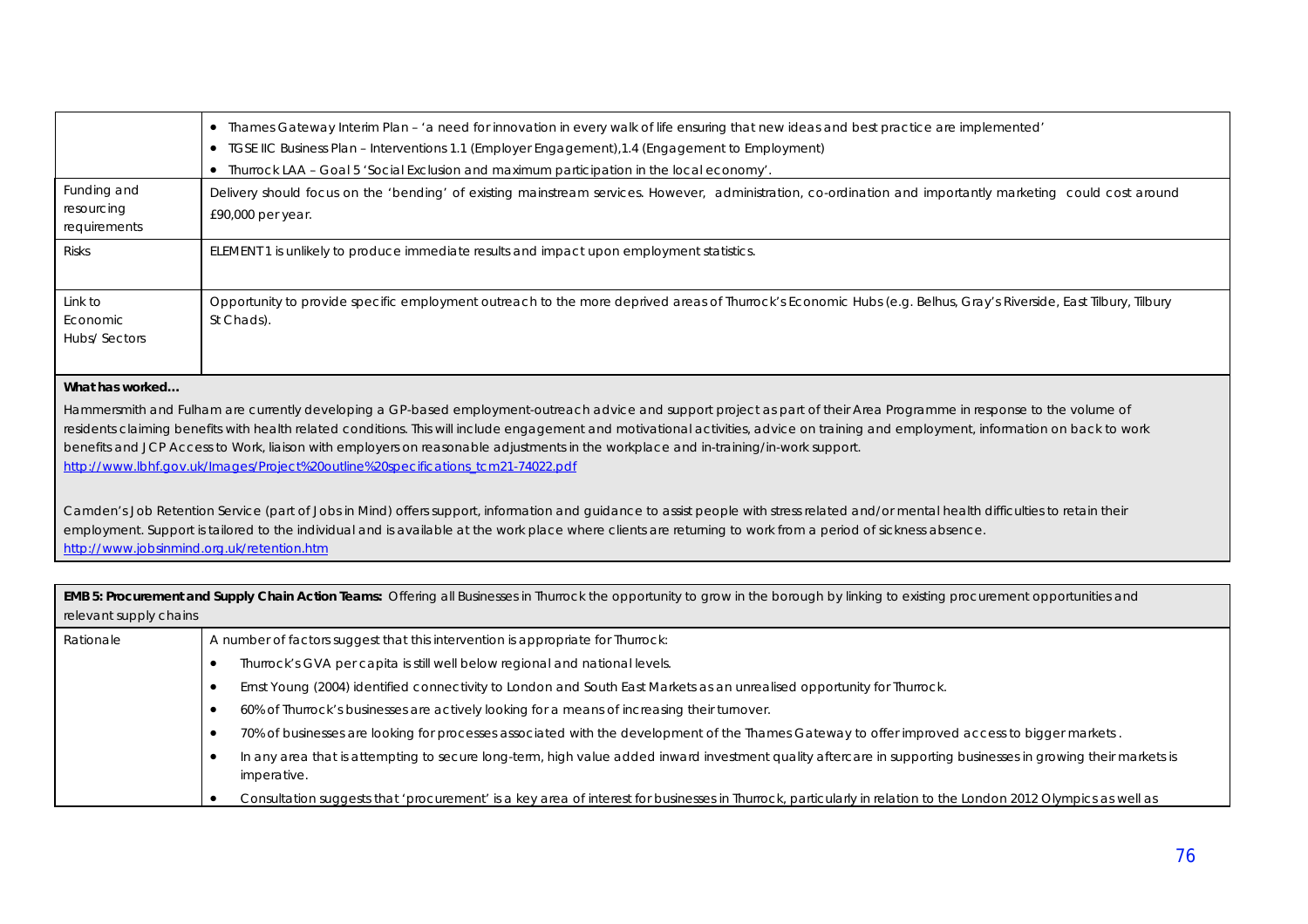|                                            | the perceived opportunities created by local development. Currently, local businesses are unsure of opportunities and routes into the lower tiers of larger<br>contracts.                                                                                                                                                                     |
|--------------------------------------------|-----------------------------------------------------------------------------------------------------------------------------------------------------------------------------------------------------------------------------------------------------------------------------------------------------------------------------------------------|
|                                            | This project provides an aftercare and market development programme for new and existing businesses based on a one on one procurement<br>development and supply chain service.                                                                                                                                                                |
|                                            | As the public sector purchasing shifts from a commissioning to a tendering model this will be increasingly relevant to Thurrock's existing public and third<br>$\bullet$<br>sector bodies.                                                                                                                                                    |
| Description -<br>Components                | Procurement Action Teams would work in line with existing business support provision, providing a direct link between support and businesses themselves.<br>Businesses would be able to make appointments with the team for assistance when completing tenders or liaising with master vendors or companies within their<br>own supply chain. |
|                                            | Delivering face to face support - these team members would be expected to have a detailed understanding of organisations and the procurement practices of<br>key developers, local stakeholders and key public sector bodies.                                                                                                                 |
|                                            | An important action will involve the development of appropriate business consortia for specific opportunities, through tailored investment support and assistance<br>with the PQQ and procurement processes.                                                                                                                                  |
| Responsibilities<br>(Lead and<br>Partners) | Lead: ExDRA (or appropriate Inward Investment/ Procurement body)<br>Partners: TIGDC, Chartered Institute of Purchasing and Supply (CIPS) Business Link East, Relevant sector representatives, EEDA Procurement Manager, Supply<br>London, EEI                                                                                                 |
| Specific role<br>of TTGDC                  | TIGDC should assume an aftercare role as part of new inward investment protocols and should seek to informally test the procurement action team concept<br>amongst the existing business base.                                                                                                                                                |
| <b>Strategic Links</b>                     | The State of Thurrock 'Leverage public sector opportunities for the benefit of the local business base'<br>$\bullet$                                                                                                                                                                                                                          |
|                                            | Thurrock LAA, EDE Block - Goal 2 'Competitive, productivity, entrepreneurship and enterprise'                                                                                                                                                                                                                                                 |
|                                            | TTGDC Corporate Plan - rationale of the adoption of 'Hub and Sector' approach is to maximise inward investment<br>$\bullet$                                                                                                                                                                                                                   |
|                                            | The State of Thurrock - Pillar of Intervention - ' Attract inward investors, prioritising knowledge businesses'<br>$\bullet$                                                                                                                                                                                                                  |
| Funding and<br>resourcing<br>requirements  | Indicative cost: 2x Professional Salaries c£60,000 pa (inc on costs), alongside marketing budget c. £10,000 pa. Total = £130,000 p.a.                                                                                                                                                                                                         |
| <b>Risks</b>                               | Inability to agree lead partner<br>Lack of take up from businesses                                                                                                                                                                                                                                                                            |
| Link to<br>Economic<br>Hubs/Sectors        | Effectively a 'roving service' with no links to specific hubs.<br>Specific pertinence to the Construction Sector                                                                                                                                                                                                                              |
| What has worked                            |                                                                                                                                                                                                                                                                                                                                               |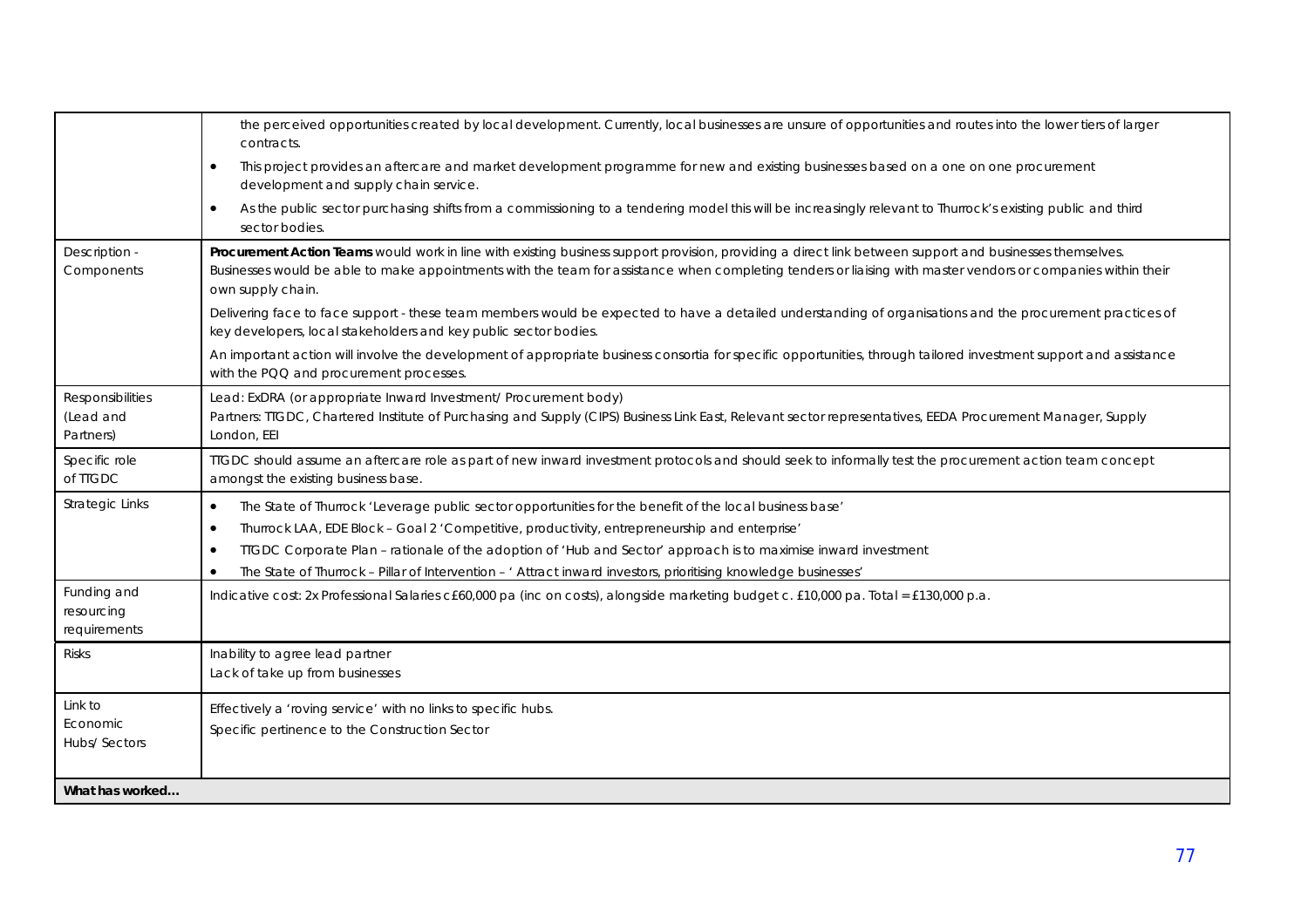Liverpool and Sefton LEGI includes a project called Supply Mersey which helps local firms compete for business through: active partnerships with procurement departments and decision makers in the larger private and public organisations; SME Fit-to-Bid business support programme; SME vendor assessments; and, identification of business opportunities through commodity, contract matching and industry specific networking. http://www.neighbourhood.gov.uk/page.asp?id=1612

|                           | EMP 6: Green Systems Assisting firms within core sectors to adopt 'green' systems thus countering Thurrock's reputation for 'dirty' industries.                                                                                                                                                                                                                                                          |
|---------------------------|----------------------------------------------------------------------------------------------------------------------------------------------------------------------------------------------------------------------------------------------------------------------------------------------------------------------------------------------------------------------------------------------------------|
| Rationale                 | A number of factors suggest that this type of intervention is necessary in Thurrock:                                                                                                                                                                                                                                                                                                                     |
|                           | Through their European Investment Monitor (EIM), Ernst and Young identified Thurrock's image as 'low quality' and 'dirty'. One third of local businesses feel<br>Thurrock has a poor image as a business location.                                                                                                                                                                                       |
|                           | Increasingly, firms (particularly in logistics, construction and energy and environmental technology sectors) will be required by law to become cleaner and<br>$\bullet$<br>more efficient.                                                                                                                                                                                                              |
|                           | 'Green' factors are acknowledged as being an increasingly important consideration for FDI, As such, Thurrock needs to embrace projects that help<br>$\bullet$<br>differentiate the borough's offer from competitor locations.                                                                                                                                                                            |
|                           | Around 20% of Thurrock's businesses identified green systems as an area they would like to receive further support.<br>$\bullet$                                                                                                                                                                                                                                                                         |
| Description -             | Helping firms improve the cost efficiency of their operational process systems to meet legislative requirements and obtain positive brand uplift with customers.                                                                                                                                                                                                                                         |
| Components                | Provision of specific advice on the adoption of Green Systems locally. Key components:                                                                                                                                                                                                                                                                                                                   |
|                           | Facilitate partnerships between local businesses organisations such as the Carbon Trust and WRAP (Providing specific advice on recycling and waste).<br>$\bullet$                                                                                                                                                                                                                                        |
|                           | Financial support in the form of an interest-free loan (through Carbon Trust). Funds are designed to assist in the purchase of capital equipment that will<br>$\bullet$<br>enable applicants: to improve air quality and reduce emissions and pollution; reduce solid waste or disposal costs; reduce water usage, costs, cleaning,<br>effluent and pollution; and recycle, recover and reuse materials. |
|                           | Given the potential for image change this activity should be promoted as part of a wider activity in changing perceptions of Thurrock. Awards and publicity<br>$\bullet$<br>for Green Businesses would be ideal 'carrots' for businesses to evolve.                                                                                                                                                      |
| <b>Responsibilities</b>   | Lead: Business Link / EEDA                                                                                                                                                                                                                                                                                                                                                                               |
| (Lead and<br>Partners)    | Partners: WRAP, Carbon Trust, DTI Manufacturing Advisory Service                                                                                                                                                                                                                                                                                                                                         |
| Specific role<br>of TTGDC | Responsible for bringing in/together the key national and regional bodies who will deliver this project. A key initial activity will be contacting the Carbon Trust and<br>WRAP to agree the scope of their involvement.                                                                                                                                                                                 |
|                           | Responsible for promoting project to relevant local businesses.                                                                                                                                                                                                                                                                                                                                          |
| <b>Strategic Links</b>    | • East of England RES - Priority 6 'underpin the sustainability of employment areas'                                                                                                                                                                                                                                                                                                                     |
|                           | • Thurrock Regeneration Framework - Goal 9 'Ensure environmentally sensitive development'                                                                                                                                                                                                                                                                                                                |
|                           | • Thurrock LAA - Goal 2 'competitiveness, entrepreneurship and enterprise'                                                                                                                                                                                                                                                                                                                               |
|                           | • Linkages to Knowledge Transfer Partnerships and Universities                                                                                                                                                                                                                                                                                                                                           |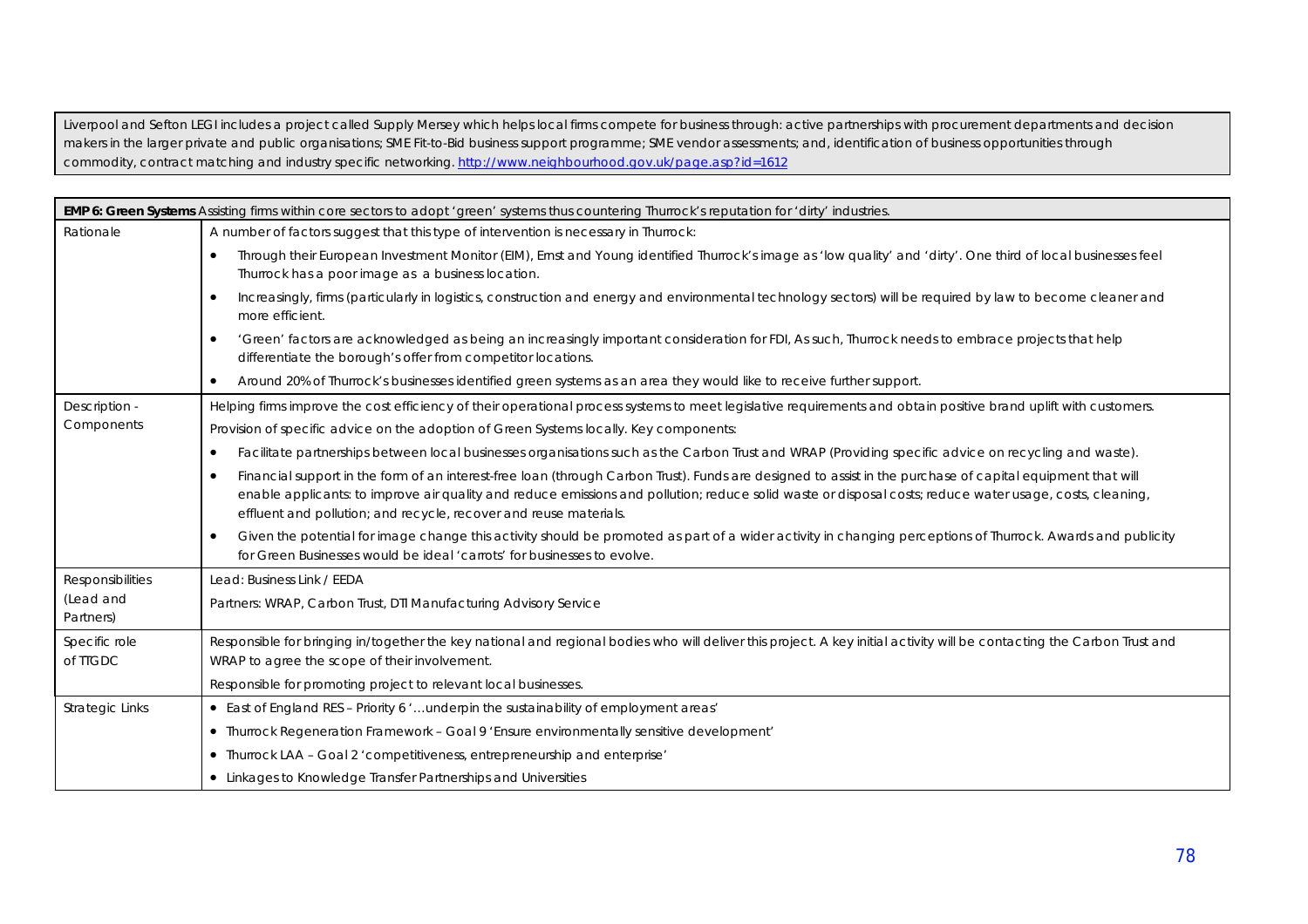|                                           | • Improvements in the image of Thurrock and Inward Investment offer                                                                                          |
|-------------------------------------------|--------------------------------------------------------------------------------------------------------------------------------------------------------------|
| Funding and<br>resourcing<br>requirements | Specialist advisor and administration costs - £75,000 pa<br>Grant pot to be agreed after review of regional and national sources of funds for this activity. |
| <b>Risks</b>                              | Extent of systems to improve. Funds required for greening systems.                                                                                           |
| Link to<br>Economic<br>Hubs/Sectors       | Focus on logistics, construction and recreation and leisure sectors while leveraging any potential linkages with local environmental technology activities.  |
| Illiant languaged and                     |                                                                                                                                                              |

### **What has worked…**

Southwark Council has been working with CRISP, a community recycling company in South London, to develop toolkits for specific business sectors. They contain simple steps with regards to how the business can reduce, reuse and recycle in conjunction with a reduction in management costs. An Environmental Business Award is also offered as an incentive to participating companies. The project forms part of the Business Advice Service on the Environment project. CRISP itself offers a research and consultancy service on Sustainable Development, Waste Minimisation and Recycling to Local Authorities, Voluntary Organisation and the Commercial Sector including information on carrying out Surveys, Audit and Monitoring, Feasibility Studies, and Project Implementation and Support. http://www.southwark.gov.uk/BusinessCentre/Tradewaste/Recycle and http://www.crispej.org.uk

| EMB 7: Expanded Aftercare Offer: A comprehensive aftercare offer which ensures that every businesses investing in Thurrock is provided with a specific point of contact for at least 18<br>months following their arrival in borough. |                                                                                                                                                                                                                                                                                                                                                                                                                                                                                                                                                                                                                                      |  |
|---------------------------------------------------------------------------------------------------------------------------------------------------------------------------------------------------------------------------------------|--------------------------------------------------------------------------------------------------------------------------------------------------------------------------------------------------------------------------------------------------------------------------------------------------------------------------------------------------------------------------------------------------------------------------------------------------------------------------------------------------------------------------------------------------------------------------------------------------------------------------------------|--|
| Rationale                                                                                                                                                                                                                             | A number of factors suggest that this intervention is appropriate for Thurrock:                                                                                                                                                                                                                                                                                                                                                                                                                                                                                                                                                      |  |
|                                                                                                                                                                                                                                       | Clear need to stimulate and retain investment to drive employment growth over the next 15 years.                                                                                                                                                                                                                                                                                                                                                                                                                                                                                                                                     |  |
|                                                                                                                                                                                                                                       | Current aftercare services available in Essex and the East of England tend to be focussed in locations other than Thurrock.                                                                                                                                                                                                                                                                                                                                                                                                                                                                                                          |  |
|                                                                                                                                                                                                                                       | Customer care and aftercare services identified as a key challenge in TGSE as whole.                                                                                                                                                                                                                                                                                                                                                                                                                                                                                                                                                 |  |
|                                                                                                                                                                                                                                       | Poor signposting and public to private sector links identified in consultation with both businesses and public partners.                                                                                                                                                                                                                                                                                                                                                                                                                                                                                                             |  |
| Description -<br>Components                                                                                                                                                                                                           | Recruitment / secondment of specific individual (or team) with remit of providing liaison with the business community. Initial tasks will include:<br>Strengthen knowledge and understanding of local business community.<br>Open dialogue with key providers, specifically EEI and ExDRA.<br>Participate in relevant inward investment marketing visits.<br>Brokerage of solutions to specific needs.<br>Compile visit programmes liaising with all relevant parties so that visits meet all the client's criteria and involve all appropriate internal and external partners<br>from business, industry and academic institutions. |  |
| Responsibilities<br>(Lead and<br>Partners)                                                                                                                                                                                            | Lead: TIGDC<br>Partners: EEI, ExDRA, Gateway to London, Thurrock Council                                                                                                                                                                                                                                                                                                                                                                                                                                                                                                                                                             |  |
| Specific role                                                                                                                                                                                                                         | TIGDC should co-ordinate the aftercare offer taking responsibility for day to day management liaison with businesses.                                                                                                                                                                                                                                                                                                                                                                                                                                                                                                                |  |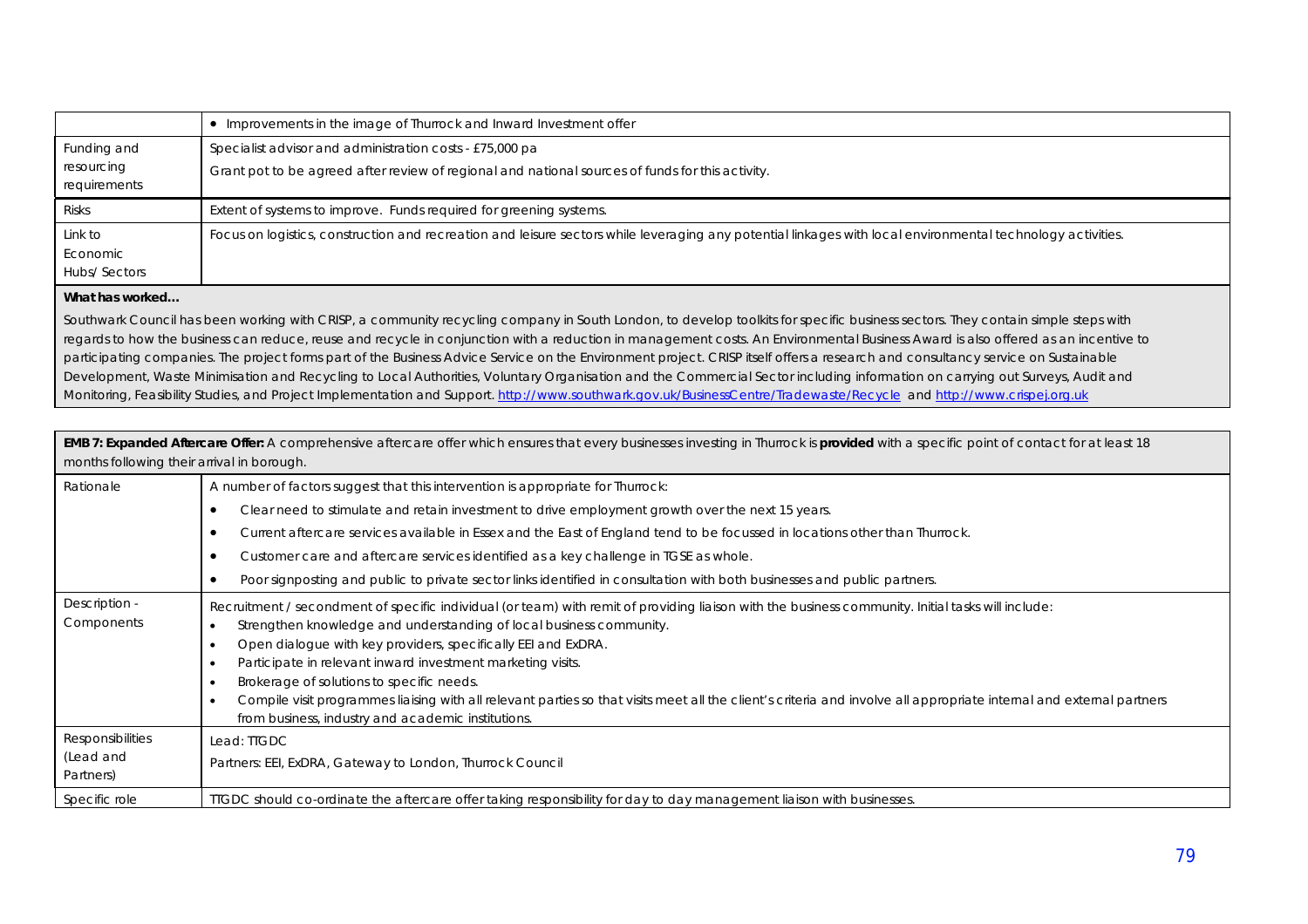| of TTGDC                                  |                                                                                                                                                                                                                                                                                                                                                                                                                                  |
|-------------------------------------------|----------------------------------------------------------------------------------------------------------------------------------------------------------------------------------------------------------------------------------------------------------------------------------------------------------------------------------------------------------------------------------------------------------------------------------|
| <b>Strategic Links</b>                    | East of England RES - 'Support Inward Investment in key sectors'<br>TGSE EDS - Recommendation 'Developing an effective, high quality aftercare service'<br>$\bullet$<br>TIGDC Corporate Plan - rationale of the adoption of 'Hub and Sector' approach is to maximise inward investment<br>The State of Thurrock – Pillar of Intervention – ' Attract inward investors, prioritising knowledge businesses'                        |
|                                           | Thurrock LAA, EDE Block - Goal 2 'Competitive, productivity, entrepreneurship and enterprise'                                                                                                                                                                                                                                                                                                                                    |
| Funding and<br>resourcing<br>requirements | £60,000 p.a. including 1 full time member of staff. Investigate possibility of secondment from Thurrock Council                                                                                                                                                                                                                                                                                                                  |
| Risks                                     | Few risks. This is a key element of inward investment and marketing delivery                                                                                                                                                                                                                                                                                                                                                     |
| Link to<br>Economic<br>Hubs/Sectors       | Not a sector specific service, but service should where necessary prioritise target sectors.                                                                                                                                                                                                                                                                                                                                     |
| What has worked                           |                                                                                                                                                                                                                                                                                                                                                                                                                                  |
|                                           | The Underpinning Increased Inward Investment project in Liverpool and Sefton's LEGI programme includes assistance to new investors in networking with existing businesses; clear<br>information about the area's services to inward investors; and, high quality business advise and support through The Mersey Partnership which is dedicated to new investors in the area.<br>http://www.neighbourhood.gov.uk/page.asp?id=1612 |

| <b>EMB5: Development of Regional Social Enterprise Hub:</b> Raising the profile and productivity of Social Enterprise in Thurrock |                                                                                                                                                                                                                                        |  |
|-----------------------------------------------------------------------------------------------------------------------------------|----------------------------------------------------------------------------------------------------------------------------------------------------------------------------------------------------------------------------------------|--|
| Rationale                                                                                                                         | A number of factors suggest that this intervention is appropriate for Thurrock:                                                                                                                                                        |  |
|                                                                                                                                   | There is currently a 'Lack of mobility and dynamism in the workforce to create a high value added small business base' (Ernst Young, 2004).                                                                                            |  |
|                                                                                                                                   | Under-representation of public sector service employment in Thurrock (6% of total workforce, compared to 12% in Dartford).                                                                                                             |  |
|                                                                                                                                   | The (cabinet) Office of the Third Sector has identified the importance of social enterprise in the delivery of public services in the future.                                                                                          |  |
|                                                                                                                                   | The development of social enterprise activity in Thurrock can potentially play a number of very important roles and address a variety of socio-economic<br>issues simultaneously.                                                      |  |
|                                                                                                                                   | Social enterprises can effectively 'plug' gaps in provision of much needed goods and services at community level and can be used as a mechanism to<br>design services specific to the needs of particular groups or neighbourhoods.    |  |
|                                                                                                                                   | Social enterprise is also often utilised as a means of developing the capacity of the community and voluntary sector, up-skilling this sector and enabling it to<br>become more effective in supporting community health and cohesion. |  |
|                                                                                                                                   | Thurrock currently has a number of locations and communities characterised by relatively high levels of multiple deprivation, particularly in the Tilbury and                                                                          |  |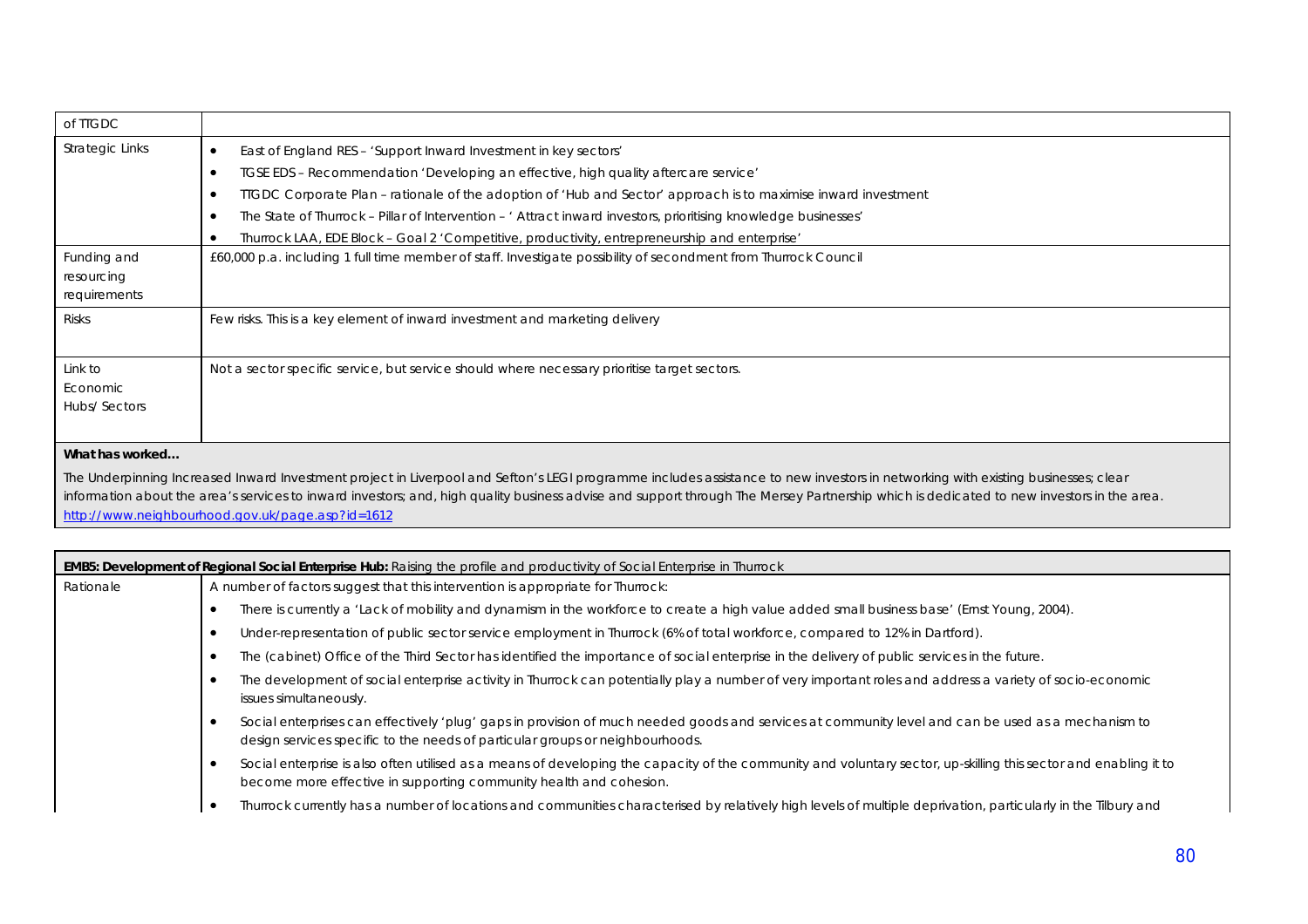|                                            | South Ockenden areas. Social enterprise models can be used as a means of supporting these communities on a variety of levels whilst also acting as a<br>conduit for community development.                                                                                                                                                                                                                                                                                                                                                                                                                                                                                                                                                                                                                                                                                                                                                                                                                                                                                                                                                                                                                                                                                                                                                                                                                                                                                                                                                                                                                                                                                                                                                              |
|--------------------------------------------|---------------------------------------------------------------------------------------------------------------------------------------------------------------------------------------------------------------------------------------------------------------------------------------------------------------------------------------------------------------------------------------------------------------------------------------------------------------------------------------------------------------------------------------------------------------------------------------------------------------------------------------------------------------------------------------------------------------------------------------------------------------------------------------------------------------------------------------------------------------------------------------------------------------------------------------------------------------------------------------------------------------------------------------------------------------------------------------------------------------------------------------------------------------------------------------------------------------------------------------------------------------------------------------------------------------------------------------------------------------------------------------------------------------------------------------------------------------------------------------------------------------------------------------------------------------------------------------------------------------------------------------------------------------------------------------------------------------------------------------------------------|
| Description -<br>Components                | This intervention has two broad areas of activity:<br>Development of higher levels of social enterprise activity generally. Key components of activity here include provision of 'animation' and outreach services<br>to identify enterprising ideas within the community and specific areas where conventional markets are failing to address local community needs. This will<br>involve interaction with the Thurrock Community and Voluntary Sector and with residents' representative groups. Engagement with schools and the FE sector<br>will also be important. Enterprise ideas coming forward will have to be subject to intensive development and business planning via suitable support<br>organisations that are familiar with the characteristics of social enterprise markets. A key activity will revolve around the development of community assets<br>as income generating mechanisms and providing links to new funding source (e.g. new social enterprise risk capital investment fund).<br>Development of a Regional Social Enterprise Hub. This will involve the development of a physical presence from which social enterprise activity can be<br>$\bullet$<br>overseen, promoted and coordinated. The Thurrock Learning Campus, in association with outreach facilities and mechanisms in communities, should form a<br>key component of this activity. The Hub will provide training and tailored business support, alongside capacity building activity for CVS organisations that are<br>either seeking to convert to social enterprise or which act as part of the support structure for social entrepreneurs. The Hub should also provide flexible space<br>from which certain social enterprises may be able to operate. |
| Responsibilities<br>(Lead and<br>Partners) | Lead: TCVS, Business Link<br>Partners: Thurrock Council, Thurrock Learning Partnership, TIGDC, SWE PCT (Involved as partner in relation to 'demand' for Social Enterprise)                                                                                                                                                                                                                                                                                                                                                                                                                                                                                                                                                                                                                                                                                                                                                                                                                                                                                                                                                                                                                                                                                                                                                                                                                                                                                                                                                                                                                                                                                                                                                                              |
| Specific role<br>of TIGDC                  | TIGDC will act as a partner in the development of social enterprise through close liaison with the CVS sector in the Borough                                                                                                                                                                                                                                                                                                                                                                                                                                                                                                                                                                                                                                                                                                                                                                                                                                                                                                                                                                                                                                                                                                                                                                                                                                                                                                                                                                                                                                                                                                                                                                                                                            |
| Strategic Links                            | Office for Third Sector: Social Enterprise Action Plan 'improve business advice, information and support available to social enterprises as well as tackling the<br>$\bullet$<br>barriers to access to finance and facilities that restrict the growth'<br>East of England RES 'Tackle deprivation and build community cohesion through integrated programmes to increase social capital'<br>$\bullet$<br>TGSE IIC Business Plan -Strategic Action - 'Widening Access to Business Opportunities', Intervention 'Pan-Essex review of social enterprise activity'<br>$\bullet$<br>Thurrock Sustainable Community Strategy - Key Objective- 'Develop an innovative business initiative to support social enterprise'<br>٠<br>Key linkage with Thurrock LAA and the Thurrock Sustainable Community Strategy                                                                                                                                                                                                                                                                                                                                                                                                                                                                                                                                                                                                                                                                                                                                                                                                                                                                                                                                                 |
| Funding and<br>resourcing<br>requirements  | Cost Hub presence and associated outreach and support - £120,000 p.a.                                                                                                                                                                                                                                                                                                                                                                                                                                                                                                                                                                                                                                                                                                                                                                                                                                                                                                                                                                                                                                                                                                                                                                                                                                                                                                                                                                                                                                                                                                                                                                                                                                                                                   |
| <b>Risks</b>                               | Risks include inability to coordinate activity across the community and voluntary sector with regard to social enterprise activity and failure to engage fully with<br>neighbourhoods in disadvantaged locations.                                                                                                                                                                                                                                                                                                                                                                                                                                                                                                                                                                                                                                                                                                                                                                                                                                                                                                                                                                                                                                                                                                                                                                                                                                                                                                                                                                                                                                                                                                                                       |
| Link to<br>Economic                        | Garys Learning Campus will feature as the Hub venue but with strong linkage to activities based within the CVS sector in al other hub areas.                                                                                                                                                                                                                                                                                                                                                                                                                                                                                                                                                                                                                                                                                                                                                                                                                                                                                                                                                                                                                                                                                                                                                                                                                                                                                                                                                                                                                                                                                                                                                                                                            |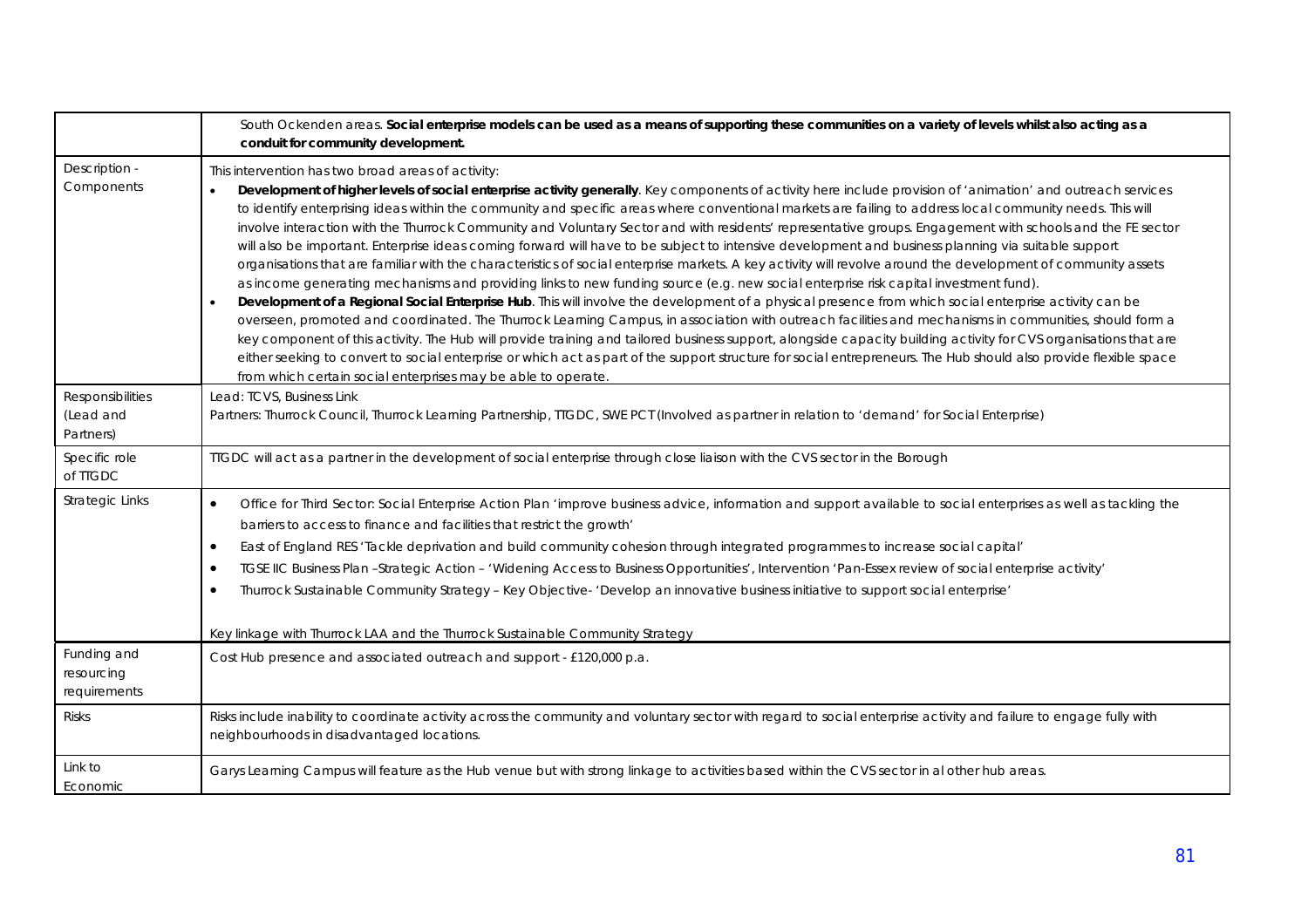| Hubs/ Sectors   |                                                                                                                                                                                              |
|-----------------|----------------------------------------------------------------------------------------------------------------------------------------------------------------------------------------------|
|                 |                                                                                                                                                                                              |
|                 |                                                                                                                                                                                              |
|                 |                                                                                                                                                                                              |
|                 |                                                                                                                                                                                              |
| What has worked |                                                                                                                                                                                              |
|                 |                                                                                                                                                                                              |
|                 | West Lancashire District Council launched their Social Enterprise Hub in May 2007. After mapping the social enterprises in the area an action plan will be developed, detailing the types of |

support to offer, network opportunities and potential funding avenues. http://www.westlancsdc.gov.uk/news/index.cfm?ccs=795&cs=3840

| EMB 9: Space to Grow - Premises and Property Providing the basis to ensure long term solutions to business space issues in Thurrock. |                                                                                                                                                                                                                                                                                                                                                                                                             |  |  |  |
|--------------------------------------------------------------------------------------------------------------------------------------|-------------------------------------------------------------------------------------------------------------------------------------------------------------------------------------------------------------------------------------------------------------------------------------------------------------------------------------------------------------------------------------------------------------|--|--|--|
| Rationale                                                                                                                            | A number of factors suggest that this type of intervention is necessary in Thurrock:                                                                                                                                                                                                                                                                                                                        |  |  |  |
|                                                                                                                                      | A significant number of local firms (42%) have expansion and relocation intentions which offer growth potential for Thurrock if their needs can be met in the<br>٠<br>local area. Finding the right premises is necessary for effective business operations.                                                                                                                                                |  |  |  |
|                                                                                                                                      | If TIGDC is to enable long term economic growth it is important that it supports the development of high quality environments and business spaces to<br>$\bullet$<br>encourage and retain innovative high value added companies.                                                                                                                                                                            |  |  |  |
|                                                                                                                                      | At the current time, the property offer in the area is relatively 'ad hoc' in nature and development is hindered by the area's reputation. Currently, there is a<br>$\bullet$<br>lack of information relating to investment enquiries and business space in Thurrock. As a result, it is difficult to know how stakeholders should respond to<br>create an appropriate inward investment offer in the area. |  |  |  |
| Description -                                                                                                                        | Scoping                                                                                                                                                                                                                                                                                                                                                                                                     |  |  |  |
| Components                                                                                                                           | TIGDC should map existing businesses space in the Borough to provide a clear 'offer' for current growing businesses and potential investor businesses.                                                                                                                                                                                                                                                      |  |  |  |
|                                                                                                                                      | Monitoring and Promoting                                                                                                                                                                                                                                                                                                                                                                                    |  |  |  |
|                                                                                                                                      | Using this mapping exercise, appropriate directories and databases (web-based) should be set up to promote available business space specifically in Thurrock.                                                                                                                                                                                                                                               |  |  |  |
|                                                                                                                                      | This portal will allow an assessment to be made on the appropriateness of the current inward investment offer relative to the preferences of businesses<br>(particularly in key sectors) demonstrating a potential interest in Thurrock as well as monitoring changes in enquiry trends.                                                                                                                    |  |  |  |
| <b>Responsibilities</b>                                                                                                              | Lead: EEI / TTGDC                                                                                                                                                                                                                                                                                                                                                                                           |  |  |  |
| (Lead and<br>Partners)                                                                                                               | Partners: Thurrock Council Planning Department, Thurrock Business Association                                                                                                                                                                                                                                                                                                                               |  |  |  |
| Specific role<br>of TTGDC                                                                                                            | Lead on scoping element and provision of portal service alongside the inward investment agency                                                                                                                                                                                                                                                                                                              |  |  |  |
| Strategic Links                                                                                                                      | Linkages to local property agents and owners. Integration in all new developments<br>$\bullet$                                                                                                                                                                                                                                                                                                              |  |  |  |
|                                                                                                                                      | East of England RES - Priority 3 - 'development and provision of appropriate employment locations'<br>$\bullet$                                                                                                                                                                                                                                                                                             |  |  |  |
|                                                                                                                                      | TGSE EDS – Identifies the creation of 'physical infrastructure as on of the key cross-cutting economic drivers<br>$\bullet$                                                                                                                                                                                                                                                                                 |  |  |  |
|                                                                                                                                      | The State of Thurrock - 'Support the development of physical infrastructure to support the knowledge economy'<br>٠                                                                                                                                                                                                                                                                                          |  |  |  |
|                                                                                                                                      | Thurrock Sustainable Community Strategy - recommendation to conduct an Industrial Estates Audit with a view to retaining existing businesses                                                                                                                                                                                                                                                                |  |  |  |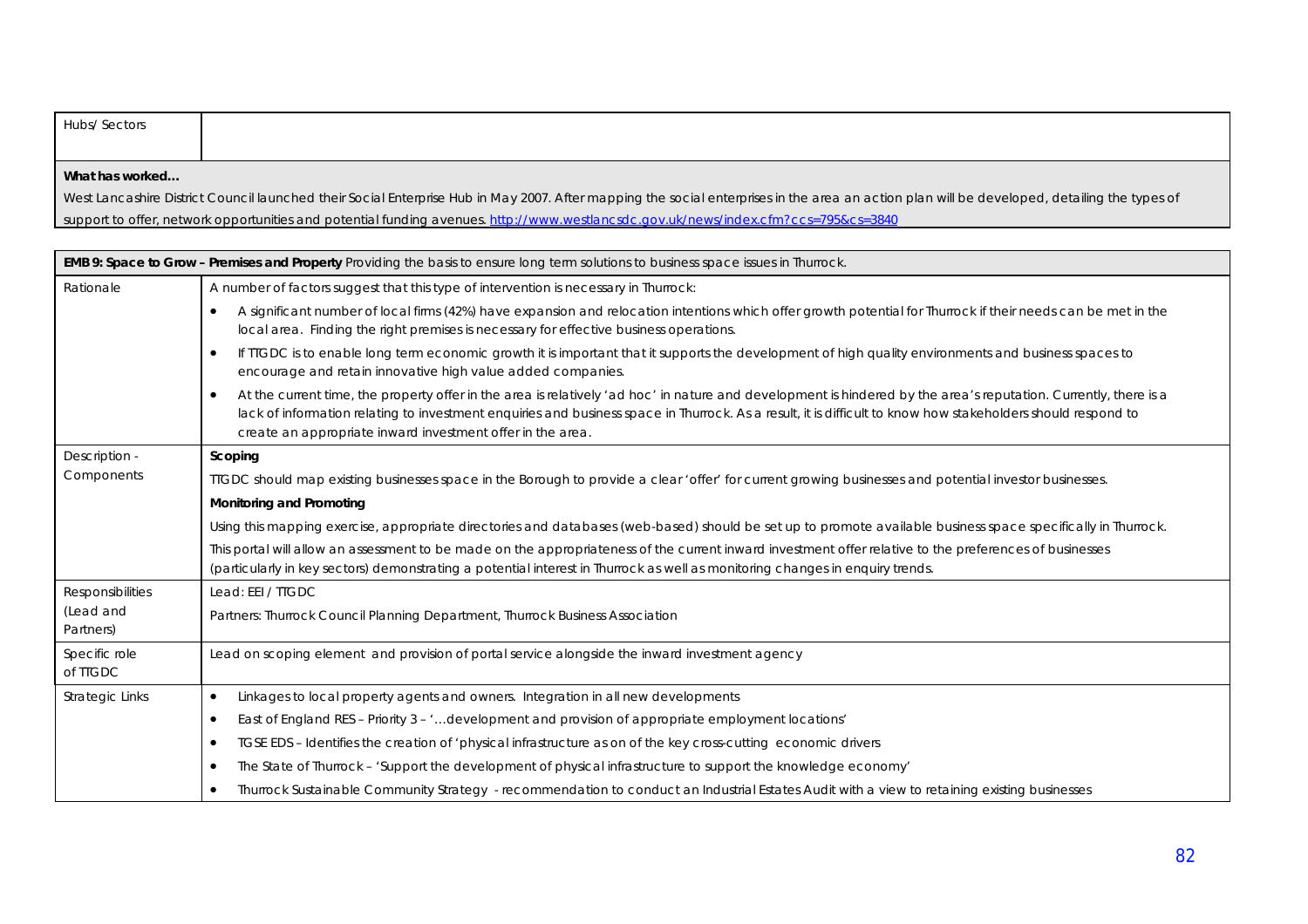|                                                                                                                                                             | Thurrock Sustainable Community Strategy - recommendation to promote and innovation business park     |  |  |  |
|-------------------------------------------------------------------------------------------------------------------------------------------------------------|------------------------------------------------------------------------------------------------------|--|--|--|
| Funding and<br>resourcing                                                                                                                                   | £75,000 in first year and £30,000 thereafter.                                                        |  |  |  |
| requirements                                                                                                                                                | Capital investment for business space development assumed from other budgets.                        |  |  |  |
| Risks                                                                                                                                                       | Constrained supply pipeline and costs of new developments. Lack of vision on the part of developers. |  |  |  |
| Link to                                                                                                                                                     | All sectors.                                                                                         |  |  |  |
| Economic                                                                                                                                                    |                                                                                                      |  |  |  |
| Hubs/Sectors                                                                                                                                                |                                                                                                      |  |  |  |
| What has worked                                                                                                                                             |                                                                                                      |  |  |  |
| North London Business has a commercial property database which features commercial premises advertised for sale (freehold/leasehold) or to let in the area. |                                                                                                      |  |  |  |
|                                                                                                                                                             | http://www.northlondonbusiness.com/index.php/30/land-rates                                           |  |  |  |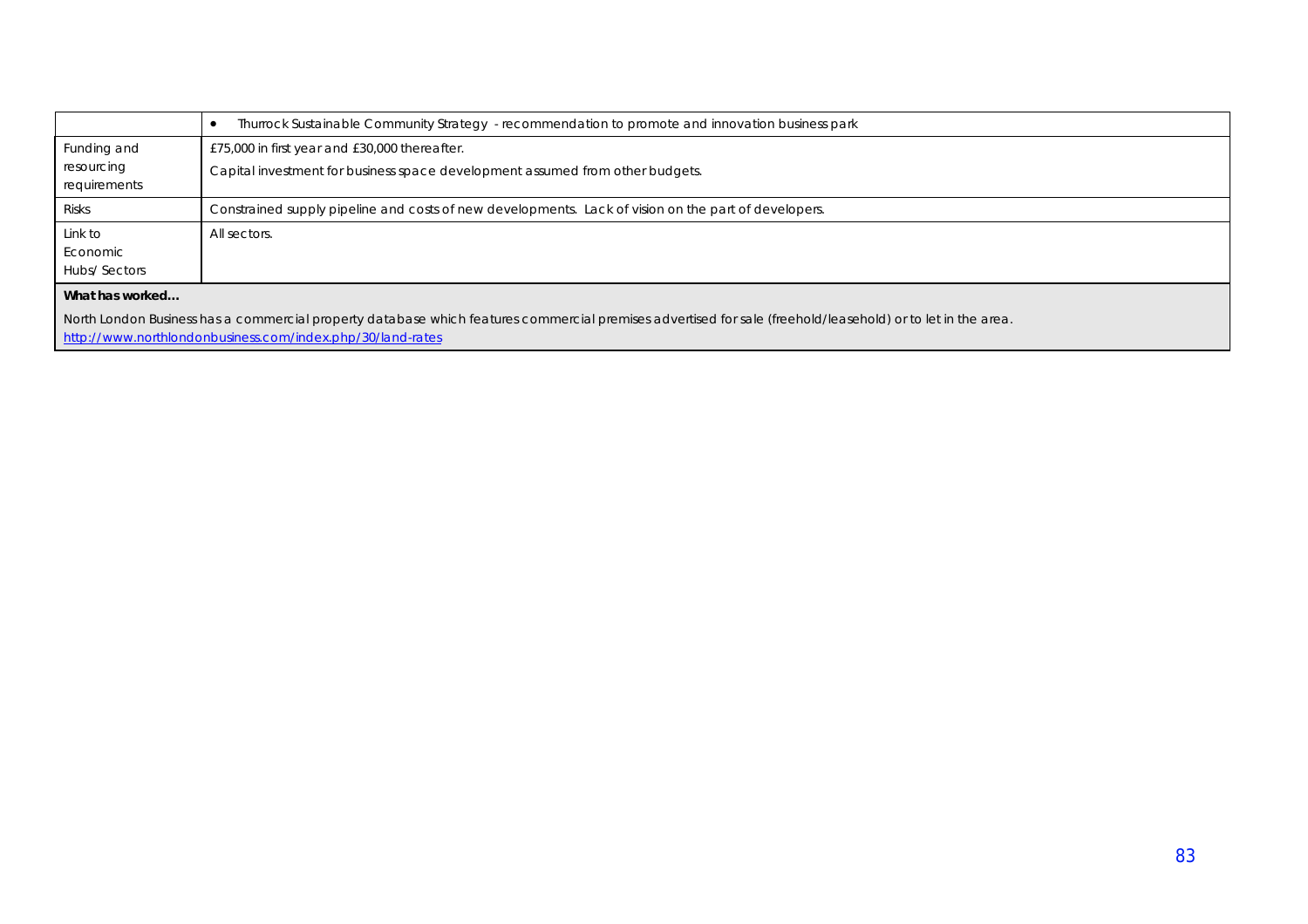## APPENDIX C: Developing a Marketing Strategy

Alongside the delivery of this plan it is important that the Development Corporation continues to develop appropriate and effective marketing and communication systems that not only address the requirements of the Strategy, but also provide improved perceptions of the area and create a better inward investment offer.

### Strategic Options**:**

In terms of place marketing, two main strategic marketing options have emerged out of the economic review:

**Focus:** to retain and grow Thurrock's core industries - *Cost leadership*: Marketing Thurrock based on cost.

**Diversification:** to build a wider portfolio of industries - *Related diversification*: Stimulating cluster development through the development of new hubs and appropriate interventions.

Underpinning these strategic options is **segmentation.** Segmenting the market into clearly defined 'targets' means that marketing effort and communication will be relevant, cost effective and where the needs of the target market are understood it will help encourage innovation in meeting those needs.

| Strategy        | <b>Options</b>                                                                                                                                                         |  |  |  |
|-----------------|------------------------------------------------------------------------------------------------------------------------------------------------------------------------|--|--|--|
| Cost leadership | Promote Thurrock as 'cost efficient' place to do business in the South East/UK (relative lower cost of premises, land and business rates)                              |  |  |  |
|                 | Financial incentives for core industries to encourage:                                                                                                                 |  |  |  |
|                 | business development<br>✓                                                                                                                                              |  |  |  |
|                 | upgrade the skills of their workforce                                                                                                                                  |  |  |  |
|                 | grants for re-development of sites<br>$\checkmark$                                                                                                                     |  |  |  |
|                 | Financial incentives for inward investors:                                                                                                                             |  |  |  |
|                 | grants<br>✓                                                                                                                                                            |  |  |  |
|                 | subsidised rents/rates                                                                                                                                                 |  |  |  |
| Related         | Horizontal integration: target competitors or complementary businesses to the core industries                                                                          |  |  |  |
| diversification | Vertical integration: identify attractive industries operating within the supply chains of the core industries (backwards and forwards) and<br>target these industries |  |  |  |
| Segmentation    |                                                                                                                                                                        |  |  |  |
|                 | Identify the industry segments                                                                                                                                         |  |  |  |
|                 | Develop segmentation profiles                                                                                                                                          |  |  |  |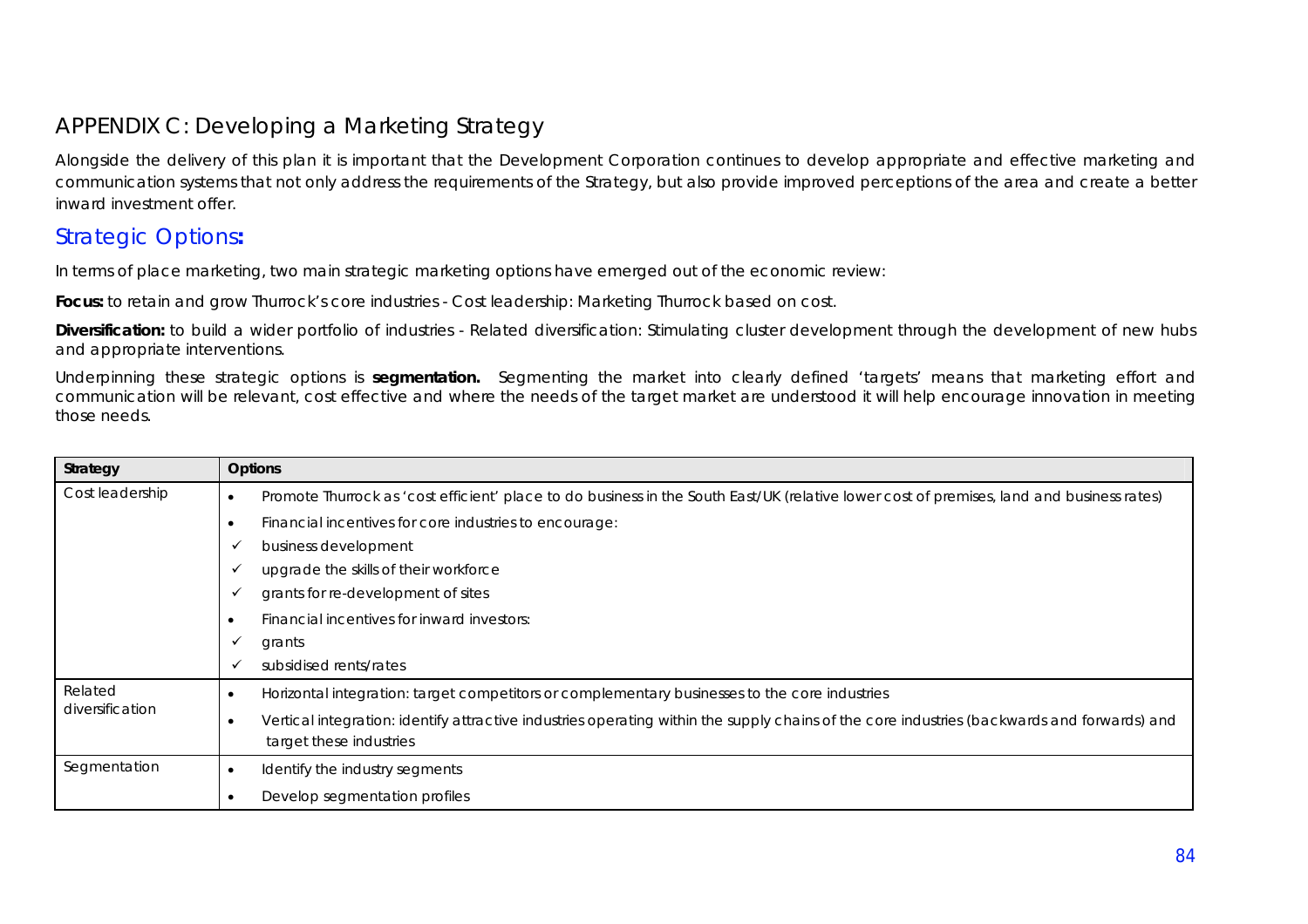|  | Evaluate the attractiveness of each segment           |
|--|-------------------------------------------------------|
|  | Select target segments                                |
|  | Identify positioning concepts for each target segment |
|  | Select, develop and communicate the concept           |

# **Positioning**

Given the amount of regeneration activity taking place in both the Thames Gateway and the UK as a whole it is critical that Thurrock has a clear identity and communicate messages that portray the area as a viable long-term choice and not 'just another regeneration area'.

Receivers of information must understand the 'offer' and compare it to others in a way that portrays Thurrock as a preferable location.

Currently, there are mixed perceptions about Thurrock as a desirable location for businesses. The aim of developing a clear position is to help redefine Thurrock's comparative advantage as a business location so that it becomes a desirable location for businesses to thrive and grow. Research conducted with local businesses identified a number of possible advantages to being located in Thurrock as follows:

- A stable workforce (low attrition)
- Good proximity to key markets: London and international
- Nearness to customers
- x Good infrastructure: local, national and international transport links
- Attractive location: green areas
- Good housing
- **•** Good image of Lakeside
- Diverse nature of the area
- Family orientated

The Thurrock business survey showed that some of these advantages are important across all industries and others are not, for example, businesses across all sectors regard proximity to customers as the main benefit to being based in Thurrock, whilst, manufacturers and construction companies regard **local** transport as a key benefit; Transport, Communication and Construction companies regard access to **national and international** transport as important.

Where there is commonality then core, or overarching communication messages can be used to market Thurrock as a place of **transformation and opportunity** and where there are differences these can be developed as industry specific messages that would support the segmentation strategy.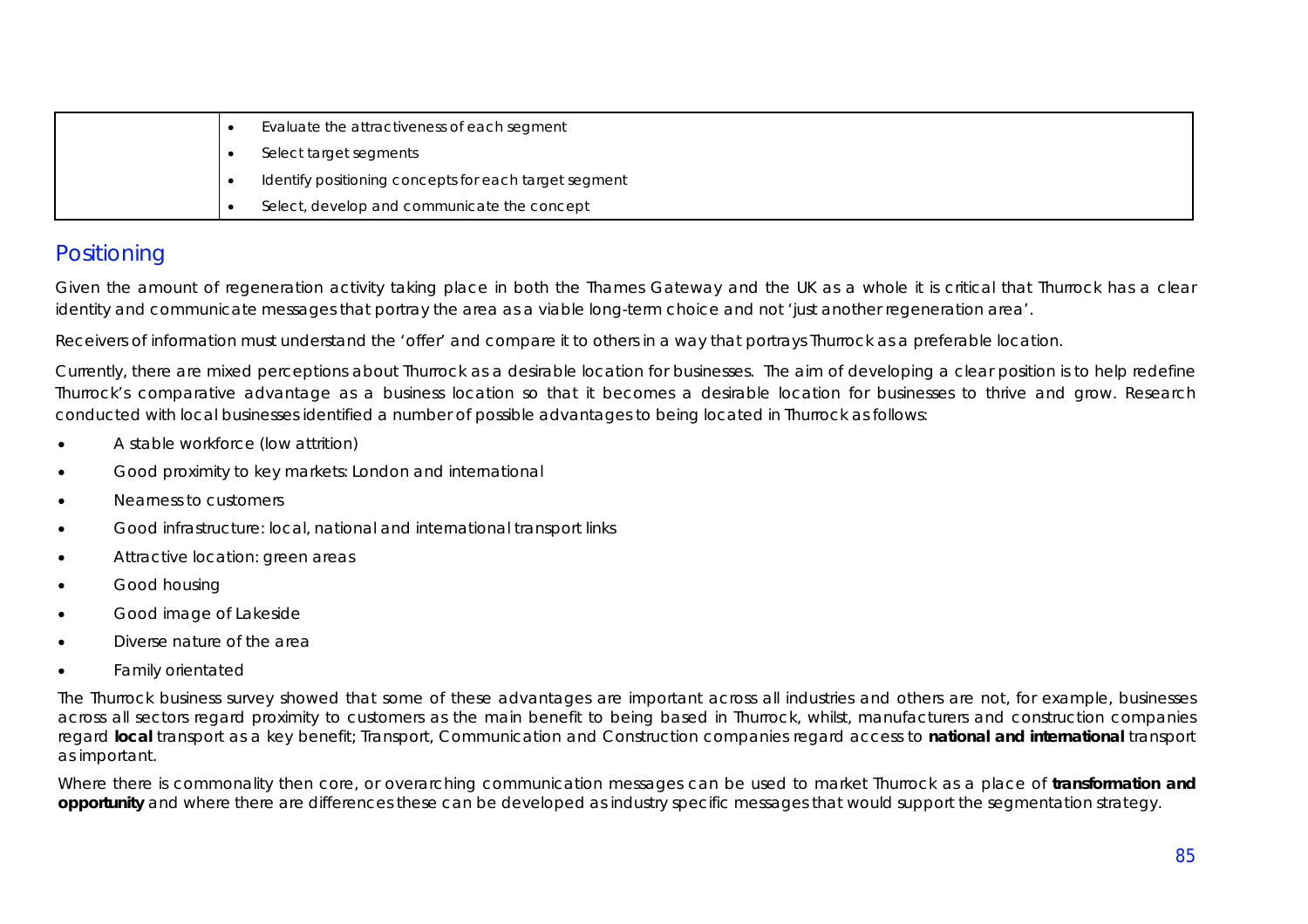## **Content**

To support the positioning messages and generate strong inward investment there needs to be some content or 'product' with which to market Thurrock as a place to do business. This content should focus on the five hubs. Each Hub would have its own communication plan that would encompass the overarching Thurrock messages and the specific benefits of the area and the opportunities that exist for investors.

Hubs would be matched to industries that are likely to be 'attracted' to the area eg retail and leisure at Lakeside and West Thurrock, new business park at London Gateway. Not only would this produce very focused marketing activity to generate quality enquiries, it will act as a 'glue' to link each of the Hubs to reinforce the diverse and positive image of the Borough as a whole.

### **Initial Marketing Actions**

It is clear from the baseline research that the majority of businesses feel that the Borough is a '*dynamic place to do business'* and eight out of ten Thurrock businesses would recommend the Borough as a location. However, there was clear evidence that a significant group hold the opposite view. This presents two opportunities:

- To capitalise on the positive feedback and utilise this goodwill and optimism in marketing activities such as providing case studies and referrals to potential inward investors. These could be written case studies for direct mail, part of an advertising and PR campaign
- To focus on those specific industry sectors and small businesses that hold the negative perceptions and move them to a more positive outlook to become advocates by providing business and information support

Marketing activities need to reflect the need for considerable work upfront to develop structure and content for the Inward Investment Strategy/Proposition. The (Inward Investment) strategy itself would consist of a multi media marketing campaign encompassing, advertising in national press, outdoor advertising, radio and on-line advertising for generic Thurrock marketing.

There needs to be a detailed sector focus on all marketing activities promoting the five Hubs Marketing messages and case studies from relevant successful Thurrock businesses; these would be targeted towards sectors that have been identified as pertinent for the particular Hub.

### **Initiating Sector Based Marketing**

The following tables contain a profile of relevant publications for each of Thurrock's sectors. This includes an outline of typical content, membership information and details of relevant details of key contacts: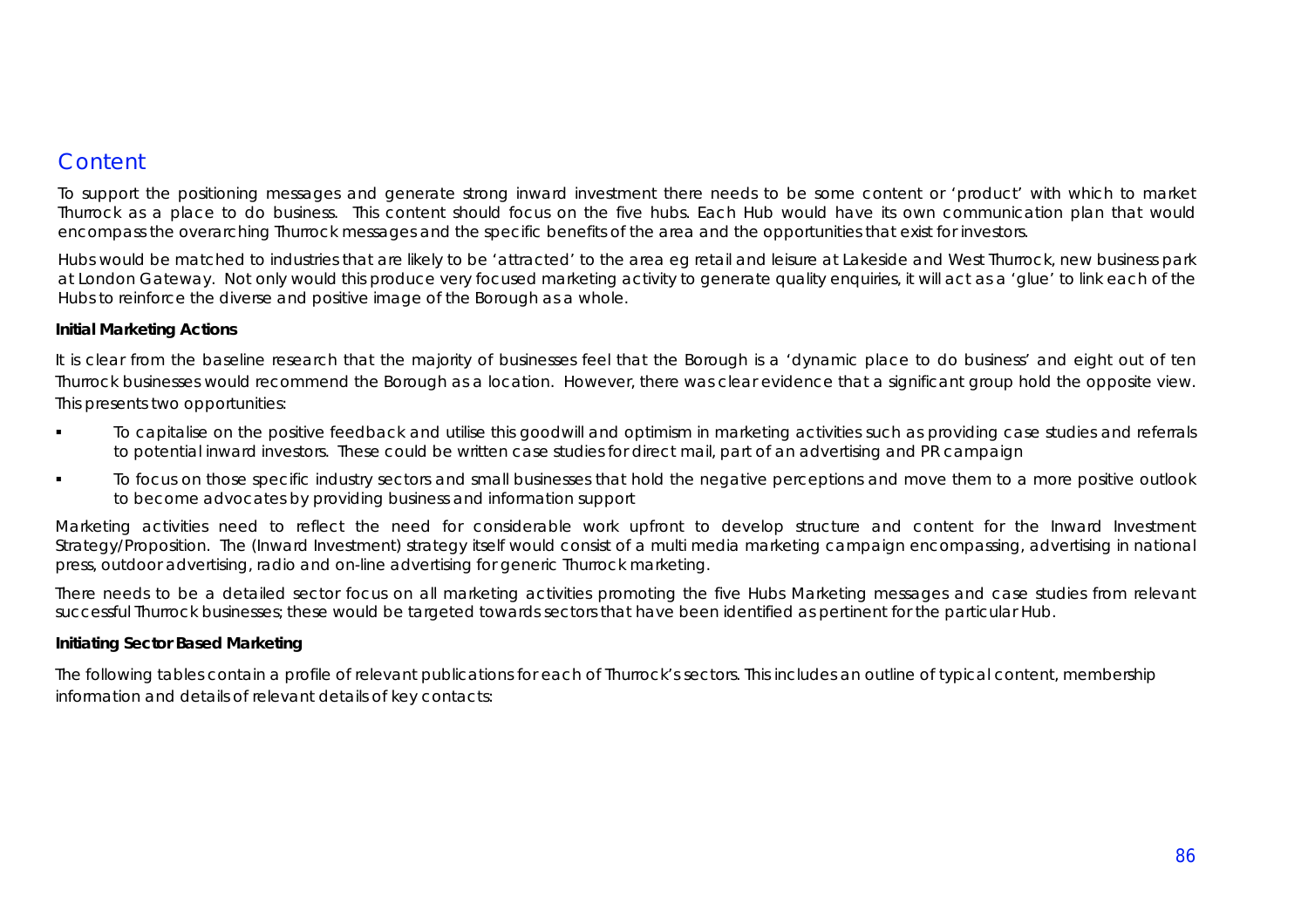| <b>Core sector - RETAIL</b>                                                                                             |                                                                                     |                                                                                                                                                                                                                                                                                                                                                                                                                                                                                                                                                                                                                                                                                                                                                                                                                       |                                                                                                                                                                                                                                                                                                           |  |
|-------------------------------------------------------------------------------------------------------------------------|-------------------------------------------------------------------------------------|-----------------------------------------------------------------------------------------------------------------------------------------------------------------------------------------------------------------------------------------------------------------------------------------------------------------------------------------------------------------------------------------------------------------------------------------------------------------------------------------------------------------------------------------------------------------------------------------------------------------------------------------------------------------------------------------------------------------------------------------------------------------------------------------------------------------------|-----------------------------------------------------------------------------------------------------------------------------------------------------------------------------------------------------------------------------------------------------------------------------------------------------------|--|
| Publication                                                                                                             | Contact                                                                             | Membership/Advertising                                                                                                                                                                                                                                                                                                                                                                                                                                                                                                                                                                                                                                                                                                                                                                                                | Content                                                                                                                                                                                                                                                                                                   |  |
| <b>British Retail Consortium</b><br><b>Solution Magazine -</b><br><b>Relaunched as the</b><br>'Retailer' in August 2007 | Daniel Perry 07956 829246<br>Daniel.perry@tso.co.uk                                 | √ National members-only magazine<br>√ Retail/Trade Association and Associate Memberships<br>√ Members across all retail types but esp. department stores, clothing, food and drink and<br>furniture and homewares.<br>✔ Members typically directors and managers.                                                                                                                                                                                                                                                                                                                                                                                                                                                                                                                                                     | $\checkmark$ News, views, comments, analysis,<br>Policy Advisory Groups updates,<br>academic/ Government/<br>institution articles.                                                                                                                                                                        |  |
| <b>The Retail Directory</b><br>(current edition - 2007)                                                                 | Peter Morris at Boundary I-<br>Media 01892 771047<br>peter@boundaryimedia.c<br>o.uk | √ Subscribe online or via 0207 9736694.<br>√ Information on over 6500 companies across retail sector including 24,000 contact names<br>from Buyers and MDs to IT and HR.<br>√ UK and Europe directories.<br>√ Hemming Information - Lists and Data Sales - order tailored lists for marketing purposes.<br>Call Pauline Smith 0207 9736624 www.h-info.co.uk                                                                                                                                                                                                                                                                                                                                                                                                                                                           | ✔ Hard copy and website based.<br>$\checkmark$ Entries detailing information on<br>retailers, including shopping<br>centre profiles. Can rent data lists<br>for marketing purposes from data<br>sales department. 20% discount if<br>subscriber to The Retail Directory<br>Online.<br>$\checkmark$ Annual |  |
| <b>Company Clothing</b><br><b>Magazine</b>                                                                              | Steve Kane, Sales<br>Manager 0207 9734647<br>s.kane@hgluk.com                       | ✔ 5000 copies reaching around 15000 readers in the UK and Netherlands, Belgium. France<br>and Germany.<br>Geaders include buyers and specifiers in distribution trades, financial and business services,<br>hotel and catering, Las and public services, transportation and motor industry, chemical<br>and pharmaceutical industry, emergency services, leisure sector, manufacturing and<br>engineering personnel.<br>✔ Advertising options include front cover sponsor £3500, supplements - double page £2000,<br>email newsletter - monthly subscription only service to over 2800 industry figures. Five ad<br>opportunities per newletter (1 lead banner @£500 p.m, 4 x button ads @£300 p.m),<br>sponsored industry surveys £5000, buyers guide priority listings - £500 p.a., company profile -<br>£1000 p.a. | $\checkmark$ Hard copy and website based.<br>$\checkmark$ News and reports/features/case<br>studies on career and workwear.<br>$\checkmark$ Monthly                                                                                                                                                       |  |
| <b>Drapers</b>                                                                                                          | Lucy Walsh Advertising<br>Manager 02078123786<br>lucy.walsh@emap.com                | Gead by over 80500 fashion professionals (average readership of 5.59 people per copy)<br>✔ 58% of subscriptions are over 6 years or more<br>√ Readership comprised of 62% owner/proprietor, 22% store managers, 7% managing<br>director. Broken down by business type: 39% independent retailers, 35% department stores<br>and multiple retailers, 26% fashion brand/manufacturers.<br>✓ Fully paid publication.<br>✔ Advertising options include page sponsorship (£3000), cover (£5321 or £10080), quarter<br>page (£1507).                                                                                                                                                                                                                                                                                         | √ Weekly<br>$\checkmark$ Fashion retail magazine                                                                                                                                                                                                                                                          |  |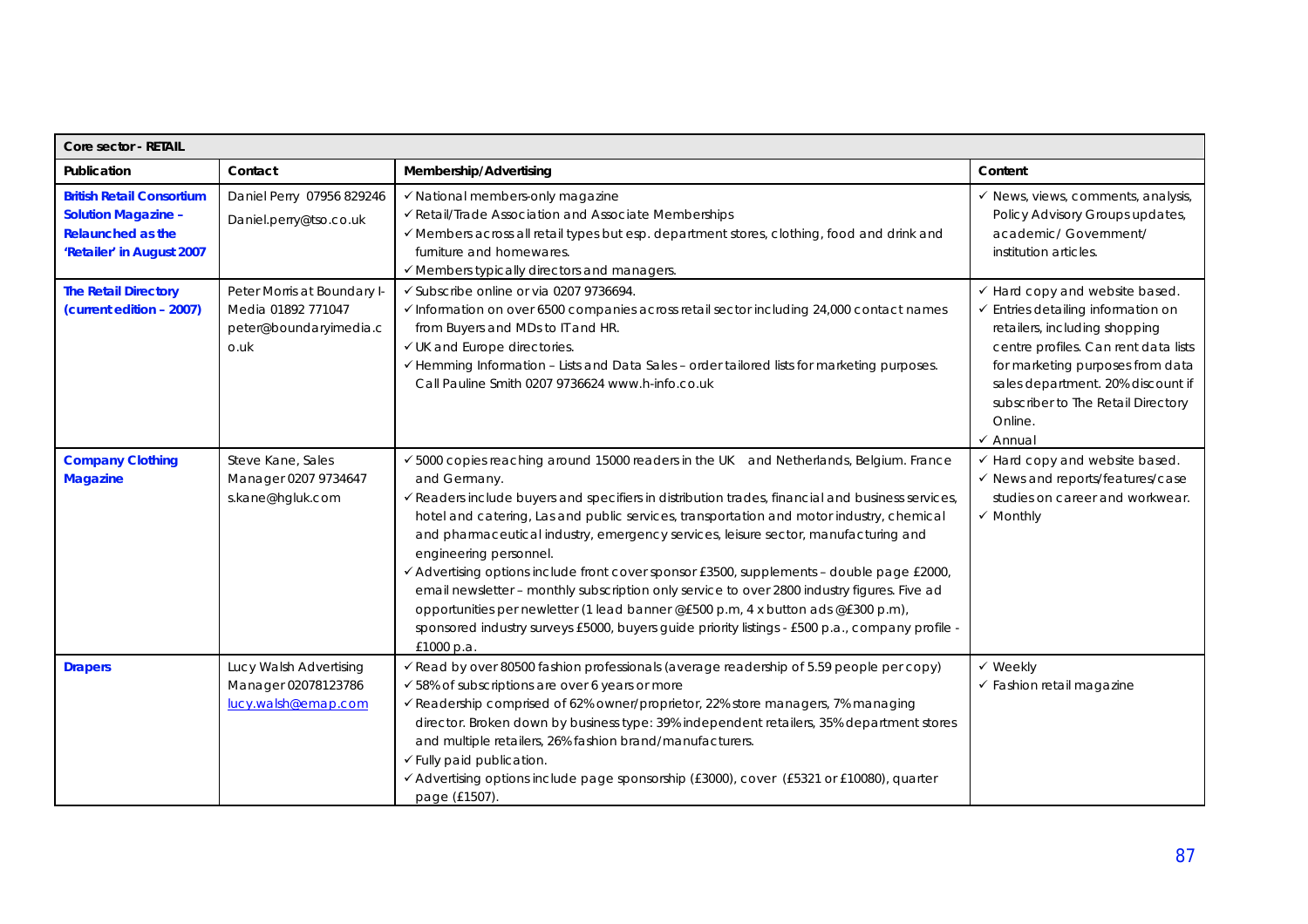| Core Sector - PORTS AND LOGISTICS              |                                                                                                                     |                                                                                                                                                                                                                                                                                                                                                                                                                                                          |                                                                                                                                                                                                                                                                      |  |
|------------------------------------------------|---------------------------------------------------------------------------------------------------------------------|----------------------------------------------------------------------------------------------------------------------------------------------------------------------------------------------------------------------------------------------------------------------------------------------------------------------------------------------------------------------------------------------------------------------------------------------------------|----------------------------------------------------------------------------------------------------------------------------------------------------------------------------------------------------------------------------------------------------------------------|--|
| Publication                                    | Contact                                                                                                             | Membership/Advertising                                                                                                                                                                                                                                                                                                                                                                                                                                   | Content                                                                                                                                                                                                                                                              |  |
| <b>Lloyds List Ship Manager</b>                | Advertising<br>webads@informa.com<br>Editorial<br>editorial@llyodslist.com                                          | √Information not available.                                                                                                                                                                                                                                                                                                                                                                                                                              | Monthly hard copy -<br>international<br>Informative website with daily<br>✓<br>editions<br>Covers hands-on ship<br>✓<br>operation                                                                                                                                    |  |
| <b>Logistics and Transport</b><br><b>Focus</b> | focus@ciltuk.org.uk                                                                                                 | ✔ Hardcopy mailed to 20,000 members<br>Geadership of around 55,000 (av. 3 per copy)<br>√ Read by senior supply chain professionals, logisticians and transport executives worldwide.<br>✔ Advertising includes direct mail shots, sponsorship and service provider ads in magazine or<br>online.                                                                                                                                                         | ✓<br>Magazine for the Chartered<br>Institute of Logistics and<br>Transport (UK)<br>Monthly<br>✓<br>✓<br>Covers logistics, transport and<br>supply chain management.<br>✓                                                                                             |  |
| <b>Sea Vision UK Newsletter</b>                | 0207 4172888<br>info@seavisionuk.org                                                                                | $\checkmark$ Free membership<br>√ Over 190 member organisations.                                                                                                                                                                                                                                                                                                                                                                                         | Newsletter sent to members<br>✓<br>and available online.<br>Sea Vision aim is to raise<br>✓<br>awareness of the sea<br>$\checkmark$<br>Led by Chamber of Shipping                                                                                                    |  |
| <b>Port Strategy</b>                           | sales@portstrategy.com<br>Rod Sessions Sales UK<br>rsessions@portstrategy.co<br>m                                   | Geaders - port executives, marine terminal operators, government strategists, key port<br>users.<br>$\checkmark$ 6000 copies mailed to named recipients<br>√ Total readership 20,000.<br>✔ 46% of readers are in Europe. 19% Asia.<br>√ 38% of readers are port autorities while 35% are marine terminal operators.                                                                                                                                      | ✓<br>Monthly<br>✓<br>Contains a business index in<br>addition to port news/features.                                                                                                                                                                                 |  |
| <b>Cargo Systems</b>                           | Liz Mattison 0207 0174404<br>liz.mattison@informa.com<br>Zahid Nawaz 0207<br>0174240<br>zahid.nawaz@informa.co<br>m | √ 5813 recipients of magazine worldwide: Europe 52%, Asia 18%. Ports and terminals 39%,<br>Container and Equipment Lessor Agents 17%. Chairman/CEO/MD 39%, Manager 21%.<br>✔ Advertising - range from £1465 to £5140.<br>$\checkmark$ Sponsored pages<br>√ Inserts - brochure, magazine, business card<br>✔ Online opporutnties<br>✔ Animated banners - £500-£1000 for 3 months.<br>$\checkmark$ Website<br>✔ 7000 users viewing 25,000 pages per month. | ✓<br>Worldwide information on<br>shipping and ports<br>✓<br>Monthly (with 5 special reports<br>a year)<br>News/trends on infrastructure,<br>✓<br>development, terminal<br>operations, privatisation, cargo<br>hangling, technology.<br>Llongest established magazine |  |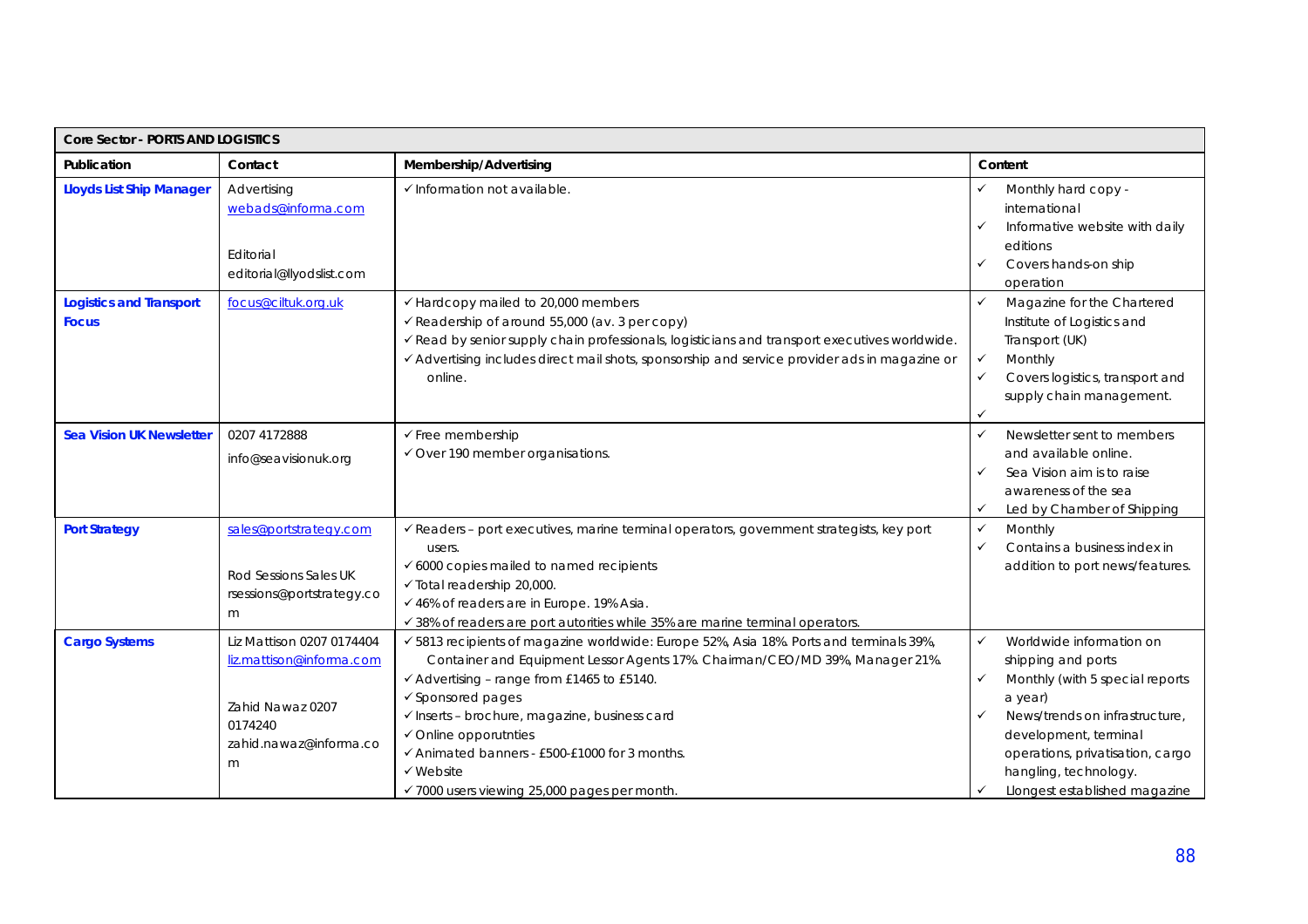|  | ית ורזו |
|--|---------|
|  |         |

|                        | <b>Core Sector - CONSTRUCTION</b>                                                                                                                                                 |                                                                                                                                                                                                                                                                                                                                                                                                                                                                                  |                                                                                         |  |  |
|------------------------|-----------------------------------------------------------------------------------------------------------------------------------------------------------------------------------|----------------------------------------------------------------------------------------------------------------------------------------------------------------------------------------------------------------------------------------------------------------------------------------------------------------------------------------------------------------------------------------------------------------------------------------------------------------------------------|-----------------------------------------------------------------------------------------|--|--|
| Publication            | Contact                                                                                                                                                                           | Membership/Advertising                                                                                                                                                                                                                                                                                                                                                                                                                                                           | Content                                                                                 |  |  |
| <b>Building</b>        | <b>CMPi Builder Group</b><br>Shevaunne Rogers 0207<br>560 4244 srogers@cmpi.biz                                                                                                   | $\checkmark$ 125000 professionals including contractors, surveyors, architects and house builders read<br>Building.<br>$\checkmark$ Leading title in sector.<br>Subscription £118 for 49 issues in Uk<br>25,017 subscribers<br>$\checkmark$                                                                                                                                                                                                                                      | Weekly hardcopy and website<br>News, business information, job<br>✓<br>vacancies        |  |  |
| <b>Building Design</b> | CMPi Builder Group<br>Helen Crump Deputy<br><b>News Editor</b><br>0207 9218202<br>hcrump@cmpi.biz<br>Socratis Socratous Group<br>Marketing Director 0207<br>5604086 socs@cmpi.biz | Weekly circulation to over 25,000 architects<br>✓<br>For specifiers of products/brands<br>✓<br>Largest circulation/highest total readership/best average issue readership architectural<br>✓<br>publication<br>Online<br>✓<br>35,400 online users.<br>✓<br>← Ad prices for banner/skyscraper/MPU rangefrom £1450 to £2500 per month while page<br>peel is £2250 per week.<br>Email newsletter sponsorship ranges from £1600 to £2000.<br>✓<br>Sponsorships from £5000 to £10000. | Weekly<br>✓                                                                             |  |  |
| <b>RIBA Journal</b>    | <b>CMPi Builder Group</b><br>Socratis Socratous<br>Marketing Manager 0207<br>5604986 socs@cmpi.biz<br>Or Srogers@cmpi.biz<br>Subscription 01858 438890                            | Official magazine of Royal Institute of British Architects<br>✓<br>Subscription £63 for one year<br>Circulation 30,000 each read by 4 people giving total readership of over 120,000.                                                                                                                                                                                                                                                                                            | Covers Uk's best buildings,<br>✓<br>architecture/technical<br>featuers.<br>Monthly<br>✓ |  |  |
| <b>Property Week</b>   | <b>CMPi Builder Group</b><br>0207 5604222                                                                                                                                         | $\checkmark$ Weekly circulation of 26,968 to 83% of surveyors                                                                                                                                                                                                                                                                                                                                                                                                                    | Leading weekly newspaper for<br>Uk's commercial property<br>market                      |  |  |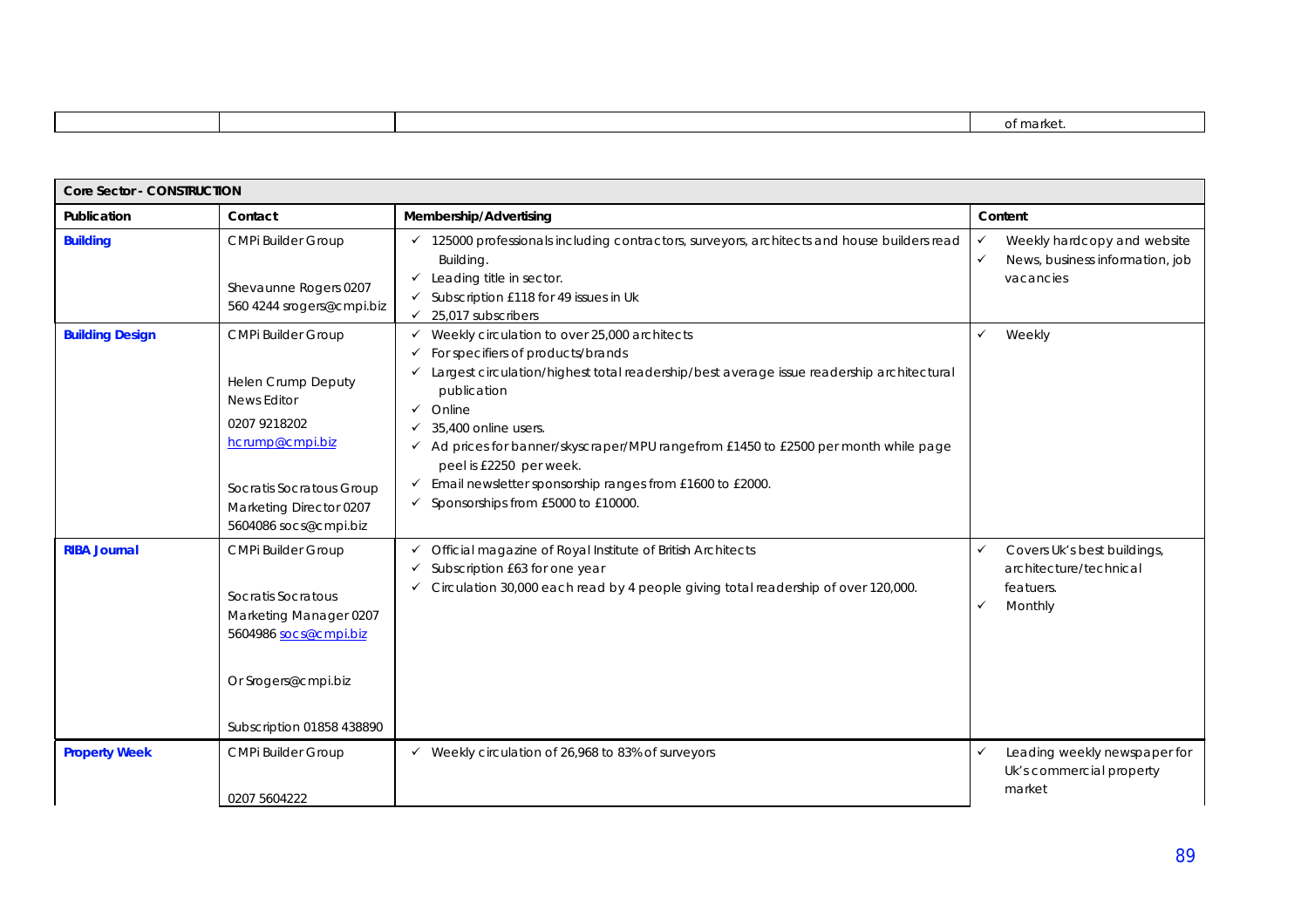|                                            | groupsales@cmpi.biz                                                                                                                      |                                                                                                                                                                                                                                                                                 |                              |                                                                                                                                                                                                     |
|--------------------------------------------|------------------------------------------------------------------------------------------------------------------------------------------|---------------------------------------------------------------------------------------------------------------------------------------------------------------------------------------------------------------------------------------------------------------------------------|------------------------------|-----------------------------------------------------------------------------------------------------------------------------------------------------------------------------------------------------|
| <b>Barbour</b><br>Index/Compendium         | <b>CMPi</b><br>01344 884121                                                                                                              | Information not available.<br>✓<br>✓                                                                                                                                                                                                                                            | $\checkmark$                 | Uk's premier information source<br>for built environment, details of<br>7500 UK manufacturers.                                                                                                      |
| <b>Construction Manager</b>                | <b>CMPi Builder Group</b><br>groupsales@cmpi.biz 0207<br>5604336                                                                         | Circulation 32,000 (highest in construction industry)<br>✓<br>Readership includes small, medium and large building contractors, consultants,<br>✓<br>developers and central/local government.                                                                                   | ✓<br>✓<br>✓<br>✓             | Official magazine of Chartered<br>Institute of Building.<br>Monthly for those in charge of<br>building projects.<br>How management trends<br>affect construction industry.<br>Hard copy and website |
| <b>Building Services</b><br><b>Journal</b> | <b>CMPi Builder Group</b><br>Carolyn Forde<br>02075604085<br>cforde@cmpi.biz                                                             | Average net circulation of 17,875<br>✓<br>Building service engirnners and facilities managers<br>✓<br>Advertising opportunities (send to bsjeditorial@cmpi.biz):<br>✓<br>Features<br>Case studies<br>News stories<br>✓                                                          | $\checkmark$<br>✓            | Monthly<br>Official journal of Chartered<br>Institution of Building Services.                                                                                                                       |
| Regenerate                                 | 0207 5604244<br>Display advertising:<br>Gemma Coles 0207 560<br>4095 gcoles@cmpi.biz or<br>Odile Hacker 0207<br>5604074 odile@cmpi.biz   | Circulation 20,000<br>$\checkmark$<br>Readers - 15000 private and 5000 public sector/ regeneration and housing created<br>$\checkmark$<br>from comprehensive database including Thames Gateway Forum<br>Adverstising - from £1112 for quarter page to £3117 for full page.<br>✓ | $\checkmark$<br>✓            | Monthly features<br>Articles, news, recruitment for<br>regeneration sector                                                                                                                          |
| <b>What's New In Building</b><br>wnibi.com | <b>CMPI</b><br>Daniel Read<br>Advertisement Manager<br>02075604120<br>dread@cmpi.biz<br>Gregy Keenes South and<br>East Area Manager 0207 | Free registration<br>✓<br>2590 active suppliers                                                                                                                                                                                                                                 | $\checkmark$<br>$\checkmark$ | Online magazine<br>New/innovative developments<br>in UK construction/articles by<br>suppliers/editorial team.                                                                                       |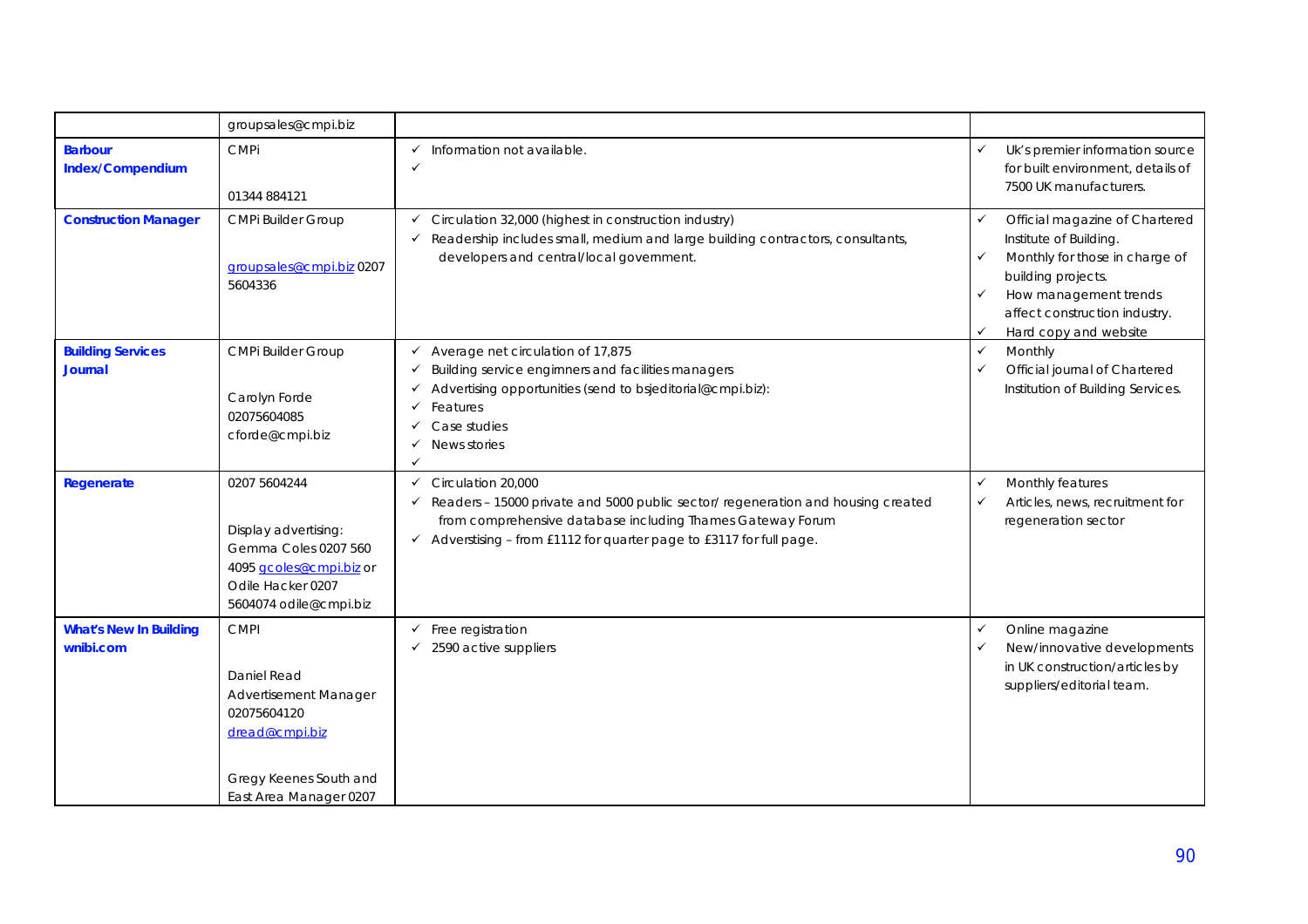|                                                         | 5604248<br>gkeenes@cmpi.biz                                                                        |                                                                                                                                                                                                                                                                                                                                                                                                     |                                                                                                                                                                                                                                                                                            |  |
|---------------------------------------------------------|----------------------------------------------------------------------------------------------------|-----------------------------------------------------------------------------------------------------------------------------------------------------------------------------------------------------------------------------------------------------------------------------------------------------------------------------------------------------------------------------------------------------|--------------------------------------------------------------------------------------------------------------------------------------------------------------------------------------------------------------------------------------------------------------------------------------------|--|
|                                                         |                                                                                                    |                                                                                                                                                                                                                                                                                                                                                                                                     |                                                                                                                                                                                                                                                                                            |  |
| <b>Opportunity Sector - BUSINESS SERVICES</b>           |                                                                                                    |                                                                                                                                                                                                                                                                                                                                                                                                     |                                                                                                                                                                                                                                                                                            |  |
| Publication                                             | Contact                                                                                            | Membership/Advertising                                                                                                                                                                                                                                                                                                                                                                              | Content                                                                                                                                                                                                                                                                                    |  |
| <b>Business Voice (CBI)</b>                             | Jonathon Wood 0207<br>3687208<br>jw2@caspianpublishing.co<br>$\underline{\mathsf{u}\mathsf{k}}$    | ✓<br>Circulation - 26000 senior business leaders (MPs, leaders in industry, entrepreneurs, top<br>civil servants, CEOs of LAs.<br>Inserts/quarter to full page ranging from £120 per 1000 inserts to £4200 for full page in<br>$\checkmark$<br>colour.                                                                                                                                              | ✓<br>Voice of CBI.<br>$\checkmark$<br>Monthly                                                                                                                                                                                                                                              |  |
| <b>First Voice and Business</b><br><b>Network (FSB)</b> | James Parker 01536<br>747333<br>james@firstvoice.co.uk or<br>james@businessnetworkm<br>agazine.com | Mailed to every FSB member reaching 200000 businessess with less than 250 employees.<br>$\checkmark$<br>$\checkmark$<br>Rates from £340 eight page (business network) to £8350 double page spread (business<br>run of journal)<br>$\checkmark$<br>Business Network - bi-monthly, 200000 business owners/managers/director. Delivered<br>with First Voice.                                           | $\checkmark$<br><b>First Voice</b><br>$\checkmark$<br>40 page full colour, bi-monthly<br>$\checkmark$<br>Information to assist businesses<br>and inform of changes in<br>business environment.<br>Uk's largest circulation<br>$\checkmark$<br>business-to-business magazine.<br>Bi-monthly |  |
| <b>Accountancy Magazine</b>                             | Mark Cleeve Group<br><b>Advertisement Director</b><br>02082471427                                  | $\checkmark$<br>Independent but acts as official journal of Institute of Chartered Accountants in<br>England and Wales (ICAEW).                                                                                                                                                                                                                                                                     | ✓<br>Leading UK magazine for<br>chartered accountants.<br>Covers all aspects of industry.<br>✓<br>Monthly<br>$\checkmark$                                                                                                                                                                  |  |
| <b>Financial</b><br><b>Mangagement</b>                  | Hilton Young Commercial<br>Marketing Manager 0208<br>8492217<br>hilton.young@cimaglobal.<br>com    | Official magazine for Chartered Institute of Management Accountants<br>✓<br>Circulation = 155,000 members and students globally (16% finance mangers, 15%<br>✓<br>director of finance, 15% management accountant) (27% manufacturing, 15% finance<br>and banking) (71% private sector, 17% public sector)<br>✓<br>Adversting<br>enewsletter<br>$\checkmark$<br>direct mail<br>online<br>sponsorship | $\checkmark$<br>Covers technical issues,<br>careers, business issues/sector<br>news.<br>$\checkmark$<br>Monthly                                                                                                                                                                            |  |
| <b>The Lawyer</b>                                       | Ian Sinclair Commerical<br>Director 02079704658<br>ian.sinclair@thelawyer.co                       | Circulation 31475 Uk and global markets including 8803 in-house lawyers and 7677<br>✓<br>partners in leading UK and international law firms including decision makers.<br>100% requested circulation with 100% of subscriptions renewed annually.<br>$\checkmark$                                                                                                                                   | Uk's leading independent<br>$\checkmark$<br>magazine for business lawyers                                                                                                                                                                                                                  |  |

 $\checkmark$  Adverstising rates from £99 per 1000 inserts to £6725 for DPS.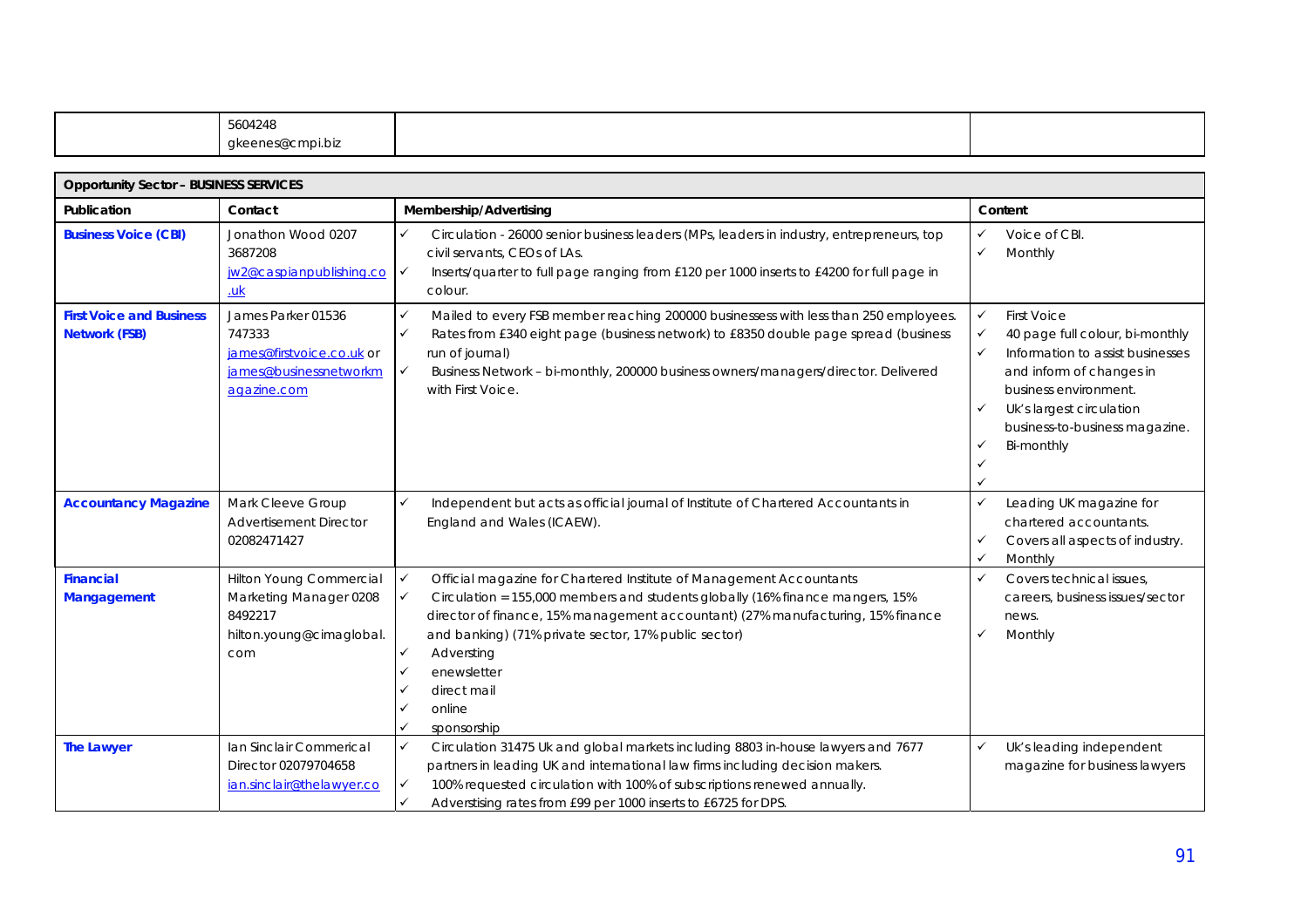|                    | $\underline{\mathsf{m}}$<br>Liam Sweeney Display<br>Advertising and<br>Sponsorship 02079704786<br>liam.sweeney@thelawyer.<br>com |                         |                                                                                                                   |
|--------------------|----------------------------------------------------------------------------------------------------------------------------------|-------------------------|-------------------------------------------------------------------------------------------------------------------|
| <b>Law Gazette</b> | Lois Elam 02078415541<br>loise.elam@lawsociety.org<br>.uk                                                                        | Circulation = $113,174$ | Focuses on solicitors. Premier<br>source and market leader for<br>recruitment/advertising aimed<br>at profession. |

| <b>Opportunity Sector - RECREATION AND LEISURE</b> |                                                                   |                            |                                                                                                                                     |  |
|----------------------------------------------------|-------------------------------------------------------------------|----------------------------|-------------------------------------------------------------------------------------------------------------------------------------|--|
| Publication                                        | Contact                                                           | Membership/Advertising     | Content                                                                                                                             |  |
| <b>The Sports Management</b><br>Report             | The Leisure Media<br>Company Ltd<br>Nadeem Shaikh 01462<br>471902 | Information not available. | News/product<br>✓<br>updates/launches/jobs/financi<br>al news/diary dates<br>Fortnightly - Wednesday<br>✓<br>Sent as an email.<br>✓ |  |
| <b>The Leisure</b><br><b>Management Report</b>     | The Leisure Media<br>Company Ltd                                  | Information not available. | Worldwide business<br>✓<br>news/jobs/shares info<br>Weekly - Thursday.<br>Sent as an email.                                         |  |
| <b>Leisure Management</b><br><b>Magazine</b>       | The Leisure Media<br>Company Ltd                                  | Information not available. | News/profiles/interviews/produ<br>$\checkmark$<br>cts information/mergers etc in<br>leisure industry<br>6 issues a year.<br>✓       |  |
| <b>Health Club</b><br><b>Management Magazine</b>   | The Leisure Media<br>Company Ltd                                  | Information not available. | Leading title for health and<br>✓<br>fitness industry.<br>11 issues a year.                                                         |  |
| <b>Attractions</b><br><b>Management Report</b>     | The Leisure Media<br>Company Ltd                                  | Information not available. | News/attractions/jobs/financial<br>$\checkmark$<br>information.<br>Fortnightly - Wednesday<br>✓<br>Email<br>✓                       |  |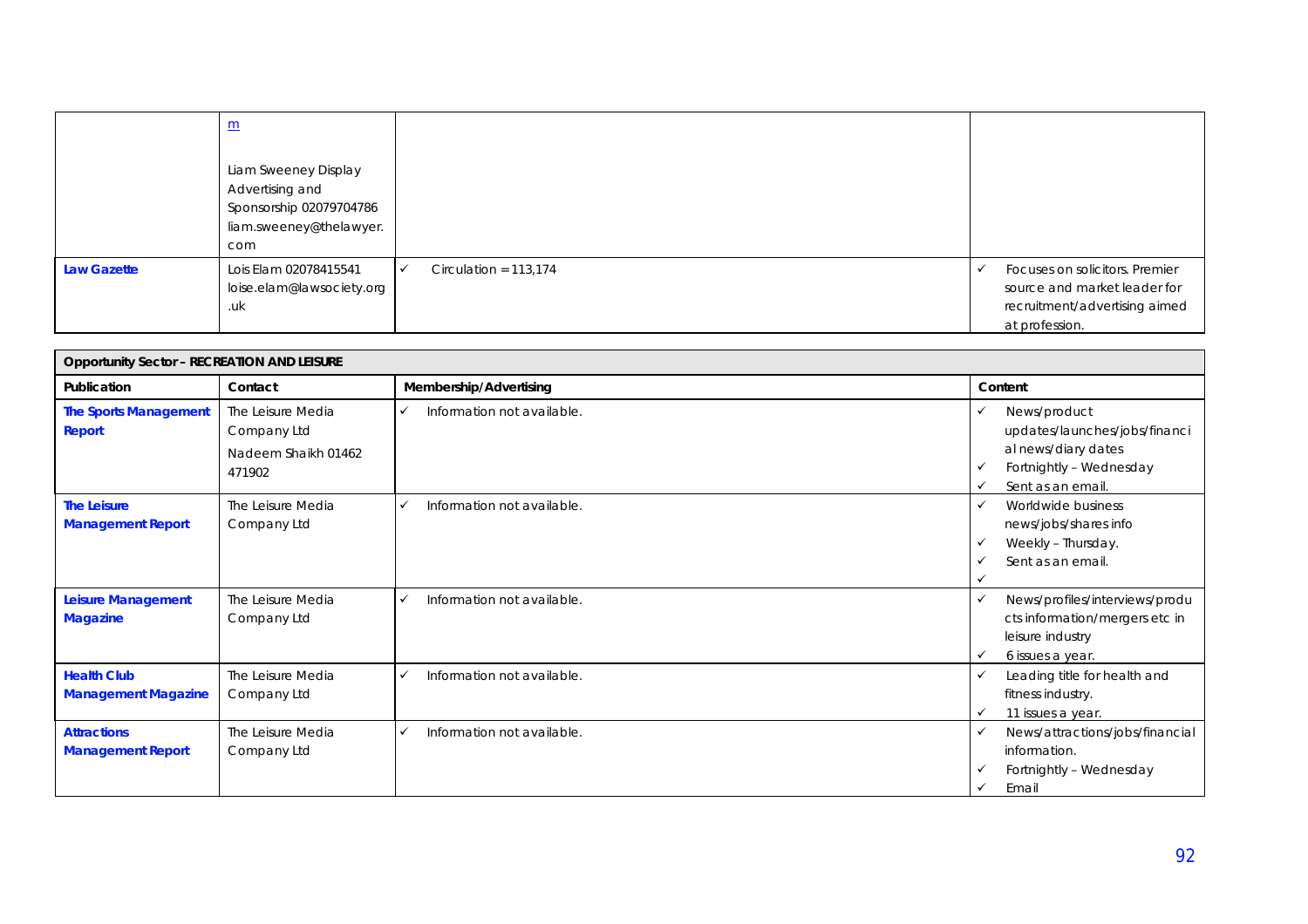| Leisure opportunities                   | The Leisure Media<br>Company Ltd | Information not available. | Leisure<br>news/jobs/training/property/te<br>nders.<br>26 issues per annum.      |
|-----------------------------------------|----------------------------------|----------------------------|----------------------------------------------------------------------------------|
| <b>Sports Management</b>                | The Leisure Media<br>Company Ltd | Information not available. | For managers and policy<br>makers in sports and stadia<br>industry.<br>Quarterly |
| <b>Attractions</b><br><b>Management</b> | The Leisure Media<br>Company Ltd | Information not available. | Information on visitors, theme<br>parks<br>Quarterly                             |

| <b>Opportunity Sector - ENVIRONMENTAL TECHNOLOGIES</b>            |                                                                                                              |                                                                                                                                                                                                                                                                  |                                                                                                                                                                                                                                                                                                                             |  |
|-------------------------------------------------------------------|--------------------------------------------------------------------------------------------------------------|------------------------------------------------------------------------------------------------------------------------------------------------------------------------------------------------------------------------------------------------------------------|-----------------------------------------------------------------------------------------------------------------------------------------------------------------------------------------------------------------------------------------------------------------------------------------------------------------------------|--|
| Publication                                                       | Contact                                                                                                      | Membership/Advertising                                                                                                                                                                                                                                           | Content                                                                                                                                                                                                                                                                                                                     |  |
| <b>International</b><br><b>Environmental</b><br><b>Technology</b> | <b>Gwyneth Astles</b><br>Advertising Copy Co-<br>ordinator 01727 855574<br>Gwyneth.astels@intlabma<br>te.com | Europe, Middle East, Africa<br>Mailed to named buyers/decisions makers.<br>Total = 43990 (inc. 11815 UK).<br>$\checkmark$                                                                                                                                        | Market-leading journal for<br>✓<br>companies selling products into<br>Europe, Africa, Middle East.<br>Introduces/promotes latest<br>environmental products.<br>6 times a year in A3.<br>Each issue has info on<br>✓<br>water/wastewater, air<br>monitoring, environmental<br>analysis, gas detection, health<br>and safety. |  |
| <b>Environment Business</b>                                       | Anna Marsden<br>02086517070<br>anna.marsden@fav-<br>house.com                                                | Core readership includes board members, directors, environmental and facilities<br>managers, regulators and policy makers. Decision makers in public/private sector.<br>Circulation = 9132 (34% manufacturing, 17% government, 13% environmental<br>consultants) | Monthly<br>✓<br>News, expert opinion,<br>✓<br>interviews, analysis.<br>Regular topics include risk<br>✓<br>management, stakeholder<br>engagement, environmental<br>reporting, supply chain<br>management, sustainable<br>design, green procurement,<br>national and international<br>environmental policy.                  |  |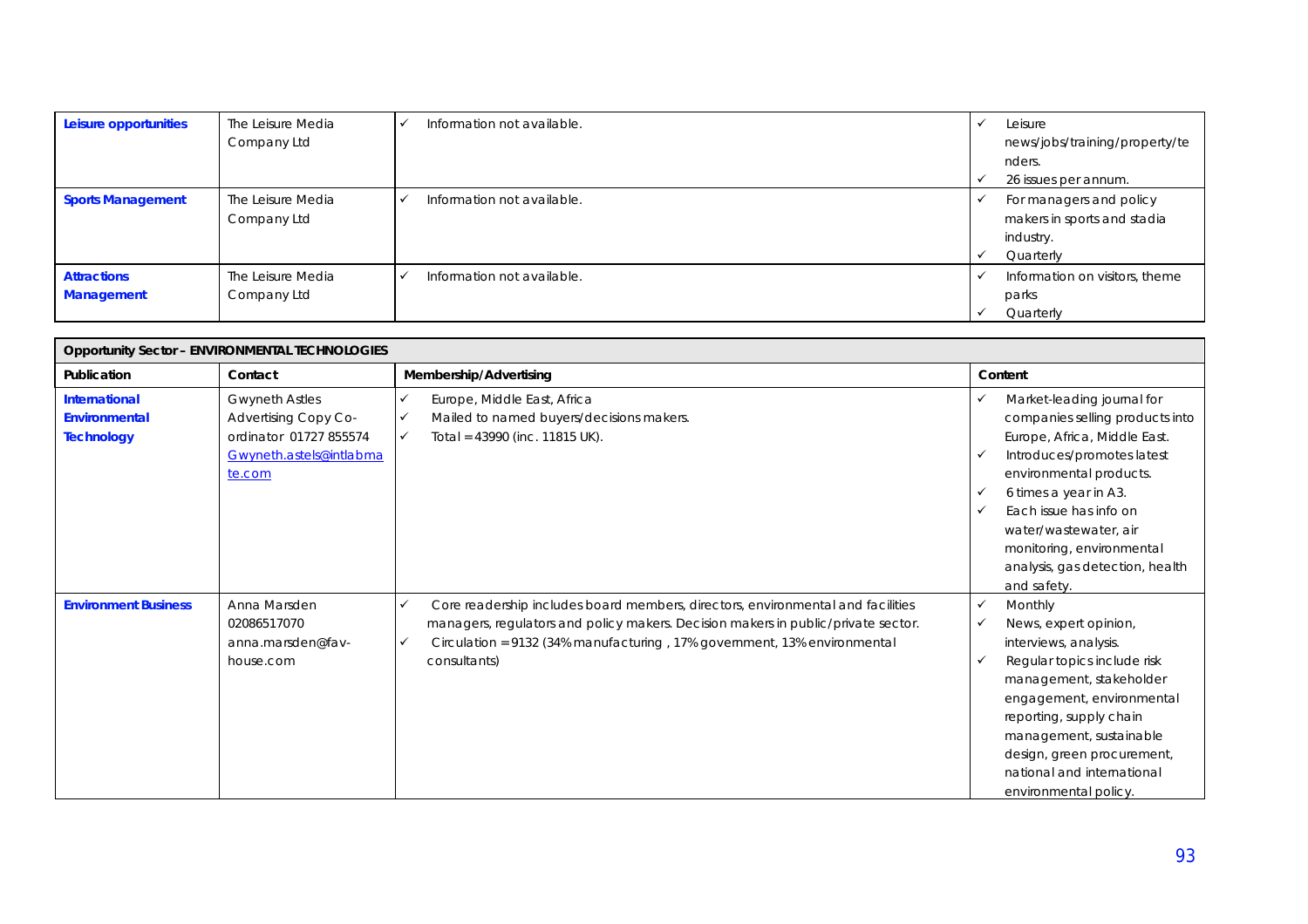| <b>Desalination and Water</b><br><b>Reuse</b>                                                       | Jorg Heller Ad Sales<br>Europe 02086517100<br>jorg.heller@fav-<br>house.com                                                                                            | Readership 8025 (primarily industrial users, water and power utilities, government in north<br>America and Europe).<br>Direct mail/inserts/cover/half pages etc.                                                                                                                                                                                                                | Technologies of desalination<br>industry.<br>Published by Faversham House<br>Group Ltd with co-operation of<br>The International Desalination<br>Association.<br>Quarterly<br>✓              |
|-----------------------------------------------------------------------------------------------------|------------------------------------------------------------------------------------------------------------------------------------------------------------------------|---------------------------------------------------------------------------------------------------------------------------------------------------------------------------------------------------------------------------------------------------------------------------------------------------------------------------------------------------------------------------------|----------------------------------------------------------------------------------------------------------------------------------------------------------------------------------------------|
| <b>Water and Waste</b><br><b>Treatment</b>                                                          | Malcolm Hopwood 0208<br>6517147<br>malcolm.hopwood@fav-<br>house.com<br>David Clarke Direct Mail<br>01903 233393<br>fhgdirect@fav-house.com                            | Independent<br>Readership - professionals in water and waste water industry.<br>Circulation = 8680 (20% water companies, 11% water engineering contractors, 10%<br>consultants)<br>Direct mail/inserts/web guide/covers/half page etc.                                                                                                                                          | Commentary on water<br>✓<br>industry/news/case studies/<br>new products and<br>technologies/report/features.<br>Monthly                                                                      |
| <b>Local Authority Waste</b><br>and Recycling<br><b>Water and Effluent</b><br><b>Treatment News</b> | Jenny Rayner South Ad<br>Sales 0208 6517073<br>jenny.rayner@fav-<br>house.com<br>Tara Lovegrove Display<br>Advertising 02086517076<br>tara.lovegrove@fav-<br>house.com | Independent<br>Controlled circulation targeted at senior level professionals and management within<br>local and national government and the waste industry.<br>Around 5362 circulation.<br>36% to environmental health readers, 18% to recycling and waste minimisation.<br>Circulation 6100 (contractors 80%, water utilities 8%)<br>Direct mail/inserts/covers/half page etc. | Licencing/regulation/monitorin<br>✓<br>g/waste<br>collection/disposal/recycling/in<br>cineration/landfill/contaminate<br>d land.<br>News/editorial/products/servic<br>es<br>Monthly tabloid. |

| <b>Opportunity Sector - CREATIVE INDUSTRIES</b> |                                                     |                                                                                                                                                                                     |                                                                                                                                                                                                                                         |  |  |
|-------------------------------------------------|-----------------------------------------------------|-------------------------------------------------------------------------------------------------------------------------------------------------------------------------------------|-----------------------------------------------------------------------------------------------------------------------------------------------------------------------------------------------------------------------------------------|--|--|
| Publication                                     | Contact                                             | Membership/Advertising                                                                                                                                                              | Content                                                                                                                                                                                                                                 |  |  |
| <b>Creative Review</b>                          | Jon Cockley 02079706280<br>jon.cockley@centaur.co.u | From one column/mini portrait (£1265) to double page spread (£7515).<br>Also advertising in 6 page Index priced from £500 for 6 months for a basic entry.<br>Worldwide subscription | Monthly plus a yearly Annual<br>containing collection of best<br>visual communication.<br>World's leading magazine for<br>visual communication (graphic<br>design, advertising, new media,<br>photography, illustration,<br>typography) |  |  |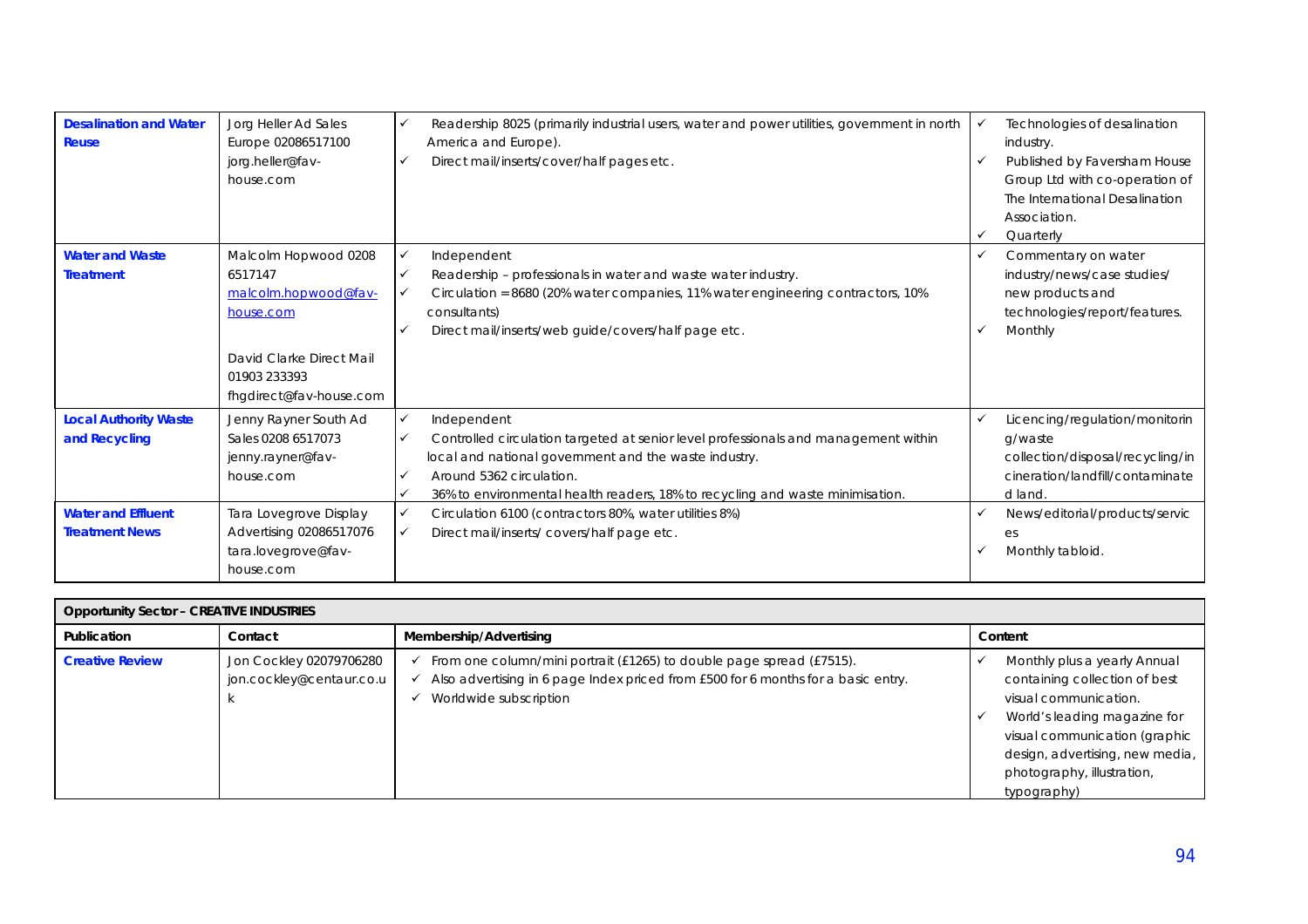|                     |                         |                                                                                     | ✓            | UK based                         |
|---------------------|-------------------------|-------------------------------------------------------------------------------------|--------------|----------------------------------|
| <b>Digital Arts</b> | <b>Matthew Bennett</b>  | Range of advertising options from classified to loose insert and bound insert.      | ✓            | Coverage of art of graphic       |
|                     | matthew bennett@digital |                                                                                     |              | design, 3D, animation, video     |
|                     | artsonline.co.uk        |                                                                                     |              | effects, web and interactive     |
|                     | 020 7071 3682           |                                                                                     |              | design.                          |
|                     |                         |                                                                                     |              | In print and online.             |
|                     |                         |                                                                                     |              | Relevant and forward thinking    |
|                     |                         |                                                                                     |              | content, exclusive reviews,      |
|                     |                         |                                                                                     |              | product reviews.                 |
|                     |                         |                                                                                     | $\checkmark$ | UK based. Backed by world's      |
|                     |                         |                                                                                     |              | largest IT publisher, IDG.       |
|                     |                         |                                                                                     | ✓            | Monthly                          |
| <b>Design Week</b>  | Victoria Adams, Group   | Circulation: over 10000 designers and clients. Each magazine read by 2.5 people so  | ✓            | Weekly                           |
|                     | Advertisement Manager,  | reaches 35000 design professionals a week.                                          | $\checkmark$ | Information on graphics,         |
|                     | Victoria.adams@centaur. | Average yearly circulation 9039.<br>✓                                               |              | packaging, digital media,        |
|                     | co.uk 02079706414       | Highest paid circulation of any design magazine.                                    |              | commercial interiors, product    |
|                     |                         | 72% of copies by subscription. 28% sold through newsagents.<br>✓                    |              | and exhibition design.           |
|                     |                         | Primarily UK readership. 44% design consultancy, 30% in-house design (25% client    | $\checkmark$ | News stories, features, surveys. |
|                     |                         | company, 5% public sector), 11% education, 8% advertising agency. 4% marketing/PR,  |              |                                  |
|                     |                         | 2% other creatives. 30% Managing Director, 27% Designer.                            |              |                                  |
|                     |                         | Advertising options from quarter page at £600 to double page spread at £4450.       |              |                                  |
|                     |                         | Sponsorship of design awards.                                                       |              |                                  |
|                     |                         | Listing in Design Week Directory from £595 for 6 months to £1190 for 1 years deluxe |              |                                  |
|                     |                         | placing.                                                                            |              |                                  |

| <b>Opportunity Sector - PUBLIC SECTOR SERVICES</b> |                                                                                                                                                                                            |                                                                                                                                                                |                                                                                                                                                                                                                                          |  |  |
|----------------------------------------------------|--------------------------------------------------------------------------------------------------------------------------------------------------------------------------------------------|----------------------------------------------------------------------------------------------------------------------------------------------------------------|------------------------------------------------------------------------------------------------------------------------------------------------------------------------------------------------------------------------------------------|--|--|
| Publication                                        | Contact                                                                                                                                                                                    | Membership/Advertising                                                                                                                                         | Content                                                                                                                                                                                                                                  |  |  |
| <b>Public Service</b><br><b>Magazine</b>           | Kay Hender Editorial<br>assistant 02074015589<br>kay@fda.org.uk<br>Advertising - Robert Read<br>at Mongoose Media Ltd<br>0207 3060300 (ext. 109)<br>rread@mongoosemedia.c<br><sub>om</sub> | UK's leading title for senior managers in government.<br>18000 readers (16000 members plus others) - civil service, public bodies, quangos,<br>health service. | Published by FDA (union and<br>professional body for Britain's<br>public servants).<br>Covers management/pulic<br>finance. Political development,<br>technology, jobs and pay,<br>pensions and personal finance,<br>skills and training. |  |  |